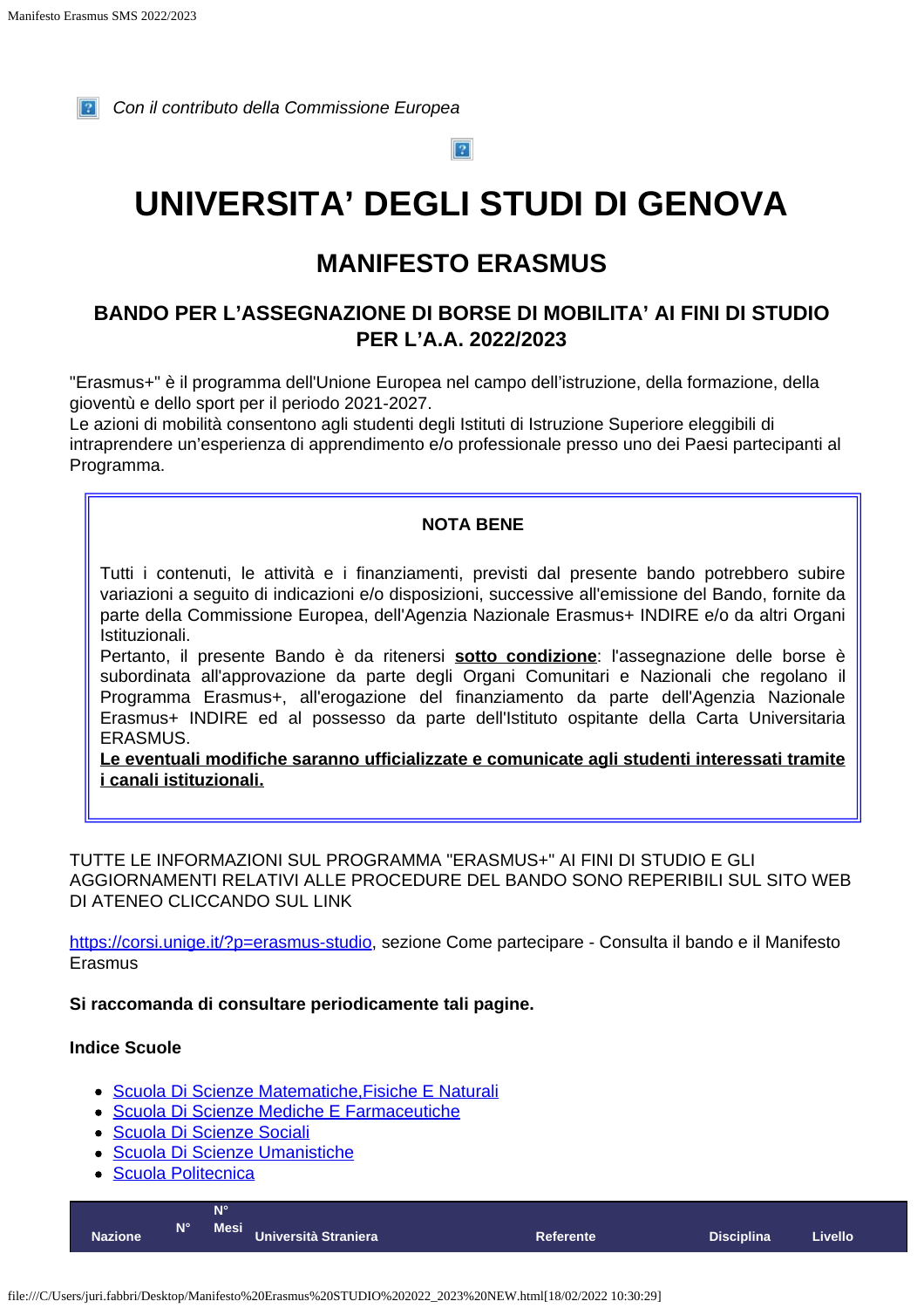#### **Posti x borsa**

# **Scuola Di Scienze Matematiche,Fisiche E Naturali**

### **Dipartimenti dell'area di Scienze Mat.Fis.Nat. [\(Prerequisiti e criteri di valutazione](https://servizionline.unige.it/unige/common/erasmus/prerequisiti-area/SMS/2022/prerequisitiecriteri-smfn.pdf) )**

#### **Dipartimento Di Chimica E Chimica Industriale (DCCI)**

| Deutschland | 1              | 12 | HEINRICH-HEINE-UNIVERSITAET<br><b>DUESSELDORF</b>        | <b>RIVA RENATA</b>                    | 0531 | Chemistry                                                                      | Doctoral $/3^{\circ}$<br>Ciclo       |
|-------------|----------------|----|----------------------------------------------------------|---------------------------------------|------|--------------------------------------------------------------------------------|--------------------------------------|
| Deutschland | $\mathbf{1}$   | 6  | <b>HEINRICH-HEINE-UNIVERSITAET</b><br><b>DUESSELDORF</b> | <b>RIVA RENATA</b>                    | 0531 | Chemistry                                                                      | Postgraduate /<br>$2^{\circ}$ Ciclo  |
| Deutschland | $\mathbf{1}$   | 6  | <b>HEINRICH-HEINE-UNIVERSITAET</b><br><b>DUESSELDORF</b> | <b>RIVA RENATA</b>                    | 0531 | Chemistry                                                                      | Undergraduate<br>/ 1° Ciclo          |
| Deutschland | 1              | 6  | UNIVERSITAET PADERBORN                                   | <b>VOCCIANTE</b><br><b>MARCO</b>      | 0700 | Engineering,<br>Manufacturing<br>And<br>Construction<br>Not Further<br>Defined | Doctoral $/3^{\circ}$<br>Ciclo       |
| España      | 1              | 6  | UNIVERSIDAD COMPLUTENSE DE MADRID                        | PANI MARCELLA                         | 0531 | Chemistry                                                                      | Postgraduate /<br>$2^{\circ}$ Ciclo  |
| España      | $\mathbf{1}$   | 6  | UNIVERSIDAD COMPLUTENSE DE MADRID                        | PANI MARCELLA                         | 0531 | Chemistry                                                                      | Undergraduate<br>/ 1° Ciclo          |
| España      | $\sqrt{2}$     | 6  | UNIVERSIDAD DE A CORUÑA                                  | <b>DELSANTE</b><br><b>SIMONA</b>      | 0531 | Chemistry                                                                      | Doctoral $\sqrt{3^\circ}$<br>Ciclo   |
| España      | $\overline{c}$ | 6  | <b>UNIVERSIDAD DE A CORUÑA</b>                           | <b>DELSANTE</b><br><b>SIMONA</b>      | 0531 | Chemistry                                                                      | Postgraduate /<br>$2^{\circ}$ Ciclo  |
| España      | $\sqrt{2}$     | 6  | UNIVERSIDAD DE A CORUÑA                                  | <b>DELSANTE</b><br><b>SIMONA</b>      | 0531 | Chemistry                                                                      | Undergraduate<br>/ $1^{\circ}$ Ciclo |
| España      | $\sqrt{2}$     | 6  | UNIVERSIDAD DE BURGOS                                    | <b>BANFI LUCA</b>                     | 0531 | Chemistry                                                                      | Postgraduate /<br>$2^{\circ}$ Ciclo  |
| España      | $\overline{c}$ | 6  | UNIVERSIDAD DE BURGOS                                    | <b>BANFI LUCA</b>                     | 0531 | Chemistry                                                                      | Undergraduate<br>/ 1° Ciclo          |
| España      | $\overline{c}$ | 6  | UNIVERSIDAD DE CANTABRIA                                 | <b>GIOVANNINI</b><br><b>MAURO</b>     | 0533 | Physics                                                                        | Postgraduate /<br>$2^{\circ}$ Ciclo  |
| España      | 1              | 6  | UNIVERSIDAD DE LA RIOJA                                  | <b>CARDINALE ANNA</b><br><b>MARIA</b> | 0531 | Chemistry                                                                      | Undergraduate<br>/ 1° Ciclo          |
| España      | $\overline{c}$ | 6  | UNIVERSIDAD DE SEVILLA                                   | <b>RIANI PAOLA</b>                    | 0531 | Chemistry                                                                      | Postgraduate /<br>$2^{\circ}$ Ciclo  |
| España      | $\mathbf{1}$   | 9  | UNIVERSIDAD DE VALLADOLID                                | <b>BANFI LUCA</b>                     | 0531 | Chemistry                                                                      | Postgraduate /<br>$2^{\circ}$ Ciclo  |
| España      | $\mathbf{1}$   | 9  | UNIVERSIDAD DE VALLADOLID                                | <b>BANFILUCA</b>                      | 0531 | Chemistry                                                                      | Undergraduate<br>/ $1^\circ$ Ciclo   |
| France      | $\mathbf{1}$   | 6  | UNIVERSITE DIJON BOURGOGNE                               | CACCIAMANI<br><b>GABRIELE</b>         | 0531 | Chemistry                                                                      | Postgraduate /<br>$2^{\circ}$ Ciclo  |
| France      | $\mathbf{1}$   | 10 | UNIVERSITÉ PARIS-SACLAY                                  | <b>COLOMBARA</b><br><b>DIEGO</b>      | 0531 | Chemistry                                                                      | Postgraduate /<br>$2^{\circ}$ Ciclo  |
| France      | $\overline{c}$ | 10 | UNIVERSITÉ PARIS-SACLAY                                  | COLOMBARA<br><b>DIEGO</b>             | 0531 | Chemistry                                                                      | Postgraduate /<br>$2^{\circ}$ Ciclo  |
| France      | $\overline{c}$ | 10 | UNIVERSITÉ PARIS-SACLAY                                  | <b>COLOMBARA</b><br><b>DIEGO</b>      | 0531 | Chemistry                                                                      | Undergraduate<br>/ 1° Ciclo          |
| Nederland   | $\mathbf{1}$   | 12 | <b>RIJKSUNIVERSITEIT GRONINGEN</b>                       | <b>RIVA RENATA</b>                    | 0531 | Chemistry                                                                      | Doctoral / 3°<br>Ciclo               |
| Nederland   | $\mathbf{1}$   | 6  | RIJKSUNIVERSITEIT GRONINGEN                              | <b>RIVA RENATA</b>                    | 0531 | Chemistry                                                                      | Postgraduate /<br>$2^{\circ}$ Ciclo  |
| Nederland   | $\mathbf{1}$   | 6  | RIJKSUNIVERSITEIT GRONINGEN                              | <b>RIVA RENATA</b>                    | 0531 | Chemistry                                                                      | Undergraduate<br>/ $1^{\circ}$ Ciclo |
| Österreich  | $\overline{c}$ | 12 | UNIVERSITAT FUR BODENKULTUR WIEN                         | <b>BANFI LUCA</b>                     | 0531 | Chemistry                                                                      | Doctoral / 3°<br>Ciclo               |
| Österreich  | $\overline{c}$ | 6  | UNIVERSITAT FUR BODENKULTUR WIEN                         | <b>BANFI LUCA</b>                     | 0531 | Chemistry                                                                      | Postgraduate /<br>$2^{\circ}$ Ciclo  |
| Österreich  | $\overline{c}$ | 6  | <u>UNIVERSITAT FUR BODENKULTUR WIEN</u>                  | <b>BANFI LUCA</b>                     | 0531 | Chemistry                                                                      | Undergraduate<br>/ $1^\circ$ Ciclo   |
| Portugal    | $\mathbf{1}$   | 6  | UNIVERSIDADE DE LISBOA                                   | <b>GIOVANNINI</b><br><b>MAURO</b>     | 0531 | Chemistry                                                                      | Postgraduate /<br>$2^{\circ}$ Ciclo  |
|             |                |    |                                                          |                                       |      | Materials                                                                      |                                      |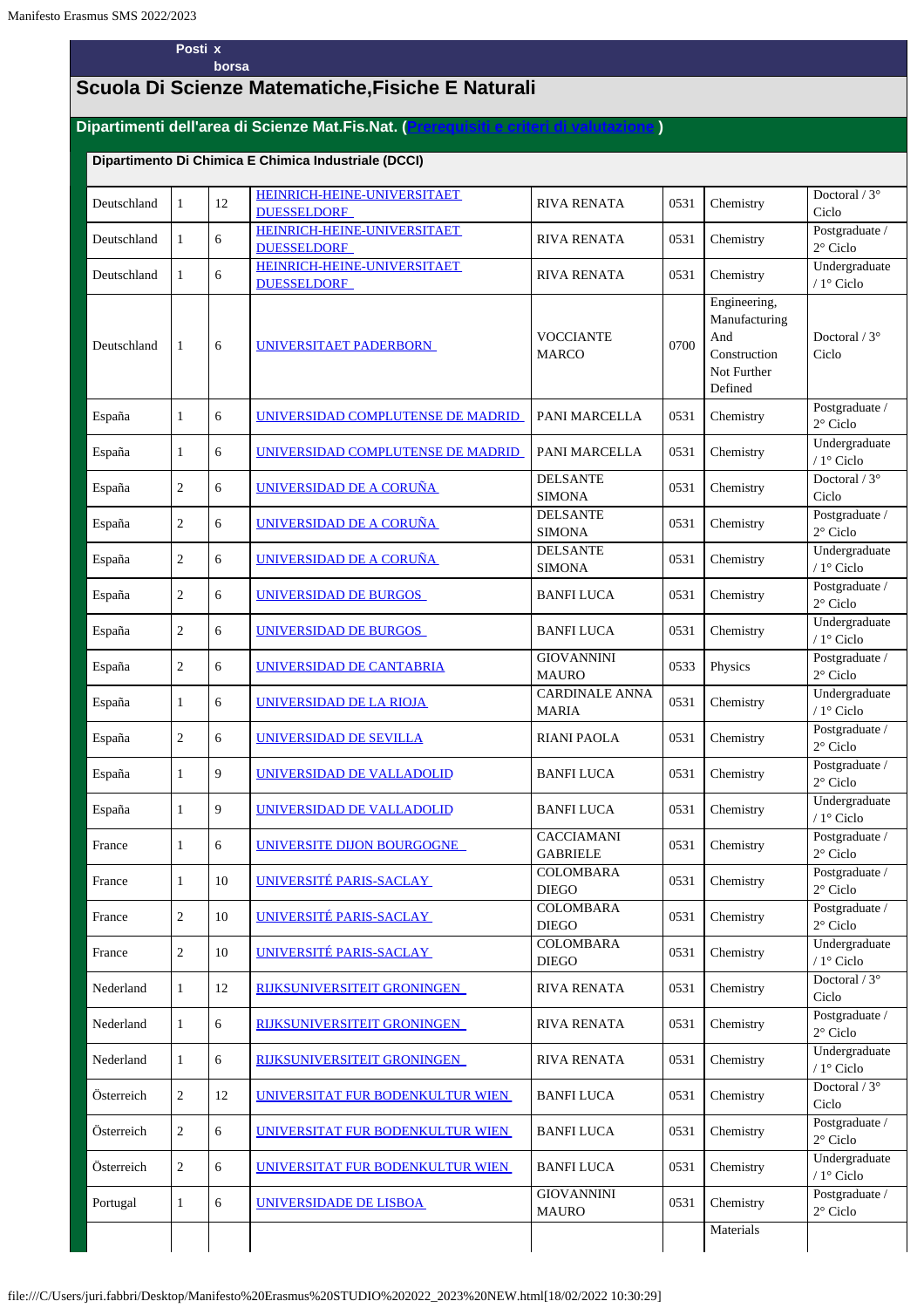| Portugal                      | $\mathbf{1}$   | 6  | UNIVERSIDADE DO MINHO                                                                  | PANI MARCELLA                         | 0722 | (Glass, Paper,<br>Plastic And                                                                | Postgraduate /<br>$2^{\circ}$ Ciclo  |
|-------------------------------|----------------|----|----------------------------------------------------------------------------------------|---------------------------------------|------|----------------------------------------------------------------------------------------------|--------------------------------------|
|                               |                |    |                                                                                        |                                       |      | Wood)                                                                                        |                                      |
| Portugal                      | 1              | 6  | UNIVERSIDADE DO MINHO                                                                  | PANI MARCELLA                         | 0722 | Materials<br>(Glass, Paper,<br>Plastic And<br>Wood)                                          | Undergraduate<br>$/1^\circ$ Ciclo    |
| Portugal                      | $\overline{c}$ | 6  | UNIVERSIDADE DO MINHO                                                                  | <b>RIANI PAOLA</b>                    | 0722 | Materials<br>(Glass, Paper,<br>Plastic And<br>Wood)                                          | Postgraduate /<br>$2^{\circ}$ Ciclo  |
| Portugal                      | 1              | 6  | UNIVERSIDADE DO PORTO                                                                  | <b>DELSANTE</b><br><b>SIMONA</b>      | 0722 | Materials<br>(Glass, Paper,<br>Plastic And<br>Wood)                                          | Postgraduate /<br>$2^{\circ}$ Ciclo  |
| Portugal                      | 1              | 6  | UNIVERSIDADE DO PORTO                                                                  | <b>DELSANTE</b><br><b>SIMONA</b>      | 0722 | Materials<br>(Glass, Paper,<br>Plastic And<br>Wood)                                          | Undergraduate<br>/ $1^{\circ}$ Ciclo |
|                               |                |    | Dipartimento Di Informatica, Bioingegneria, Robotica E Ingegneria Dei Sistemi (DIBRIS) |                                       |      |                                                                                              |                                      |
| Czech<br>Republic             | 1              | 10 | <b>UNIVERZITA KARLOVA V PRAZE</b>                                                      | <b>GUERRINI</b><br><b>GIOVANNA</b>    | 0613 | Software And<br>Applications<br>Development<br>And Analysis                                  | Postgraduate /<br>$2^{\circ}$ Ciclo  |
| Deutschland                   | 1              | 10 | UNIVERSITAET KONSTANZ                                                                  | <b>GUERRINI</b><br><b>GIOVANNA</b>    | 0613 | Software And<br>Applications<br>Development<br>And Analysis                                  | Postgraduate /<br>$2^{\circ}$ Ciclo  |
| Deutschland                   | 2              | 10 | UNIVERSITAET KONSTANZ                                                                  | <b>GUERRINI</b><br><b>GIOVANNA</b>    | 0613 | Software And<br>Applications<br>Development<br>And Analysis                                  | Undergraduate<br>/ 1° Ciclo          |
| Deutschland                   | 2              | 6  | <b>UNIVERSITAET ULM</b>                                                                | <b>GUERRINI</b><br><b>GIOVANNA</b>    | 0610 | Information<br>And<br>Communication<br>Technologies (<br>Icts) Not<br><b>Further Defined</b> | Postgraduate /<br>$2^{\circ}$ Ciclo  |
| France                        | 1              | 6  | <b>SORBONNE UNIVERSITÉ</b>                                                             | <b>MASCARDI</b><br><b>VIVIANA</b>     | 0613 | Software And<br>Applications<br>Development<br>And Analysis                                  | Doctoral / $3^\circ$<br>Ciclo        |
| France                        | 1              | 6  | SORBONNE UNIVERSITÉ                                                                    | MASCARDI<br><b>VIVIANA</b>            | 0613 | Software And<br>Applications<br>Development<br>And Analysis                                  | Postgraduate /<br>$2^{\circ}$ Ciclo  |
| France                        | $\overline{c}$ | 6  | <b>UNIVERSITÉ PARIS 13 (now UNIVERSITÉ</b><br><b>SORBONNE PARIS NORD</b>               | <b>REGGIO GIANNA</b>                  | 0613 | Software And<br>Applications<br>Development<br>And Analysis                                  | Doctoral / $3^\circ$<br>Ciclo        |
| France                        | $\overline{2}$ | 6  | <b>UNIVERSITÉ PARIS 13 (now UNIVERSITÉ</b><br><b>SORBONNE PARIS NORD)</b>              | <b>REGGIO GIANNA</b>                  | 0613 | Software And<br>Applications<br>Development<br>And Analysis                                  | Postgraduate /<br>$2^{\circ}$ Ciclo  |
| France                        | 3              | 6  | <b>UNIVERSITÉ PARIS 13 (now UNIVERSITÉ</b><br><b>SORBONNE PARIS NORD)</b>              | <b>REGGIO GIANNA</b>                  | 0613 | Software And<br>Applications<br>Development<br>And Analysis                                  | Undergraduate<br>/ 1° Ciclo          |
| Nederland                     | 2              | 5  | UNIVERSITEIT TWENTE                                                                    | <b>GUERRINI</b><br><b>GIOVANNA</b>    | 0612 | Database And<br>Network<br>Design And<br>Administration                                      | Postgraduate /<br>$2^{\circ}$ Ciclo  |
| Dipartimento Di Fisica (DIFI) |                |    |                                                                                        |                                       |      |                                                                                              |                                      |
| Deutschland                   | $\overline{2}$ | 12 | FREIE UNIVERSITAET BERLIN                                                              | <b>ROCCA MARIO</b><br><b>AGOSTINO</b> | 0530 | Physical<br>Sciences Not<br><b>Further Defined</b>                                           | Postgraduate /<br>$2^{\circ}$ Ciclo  |
|                               |                |    |                                                                                        |                                       |      |                                                                                              |                                      |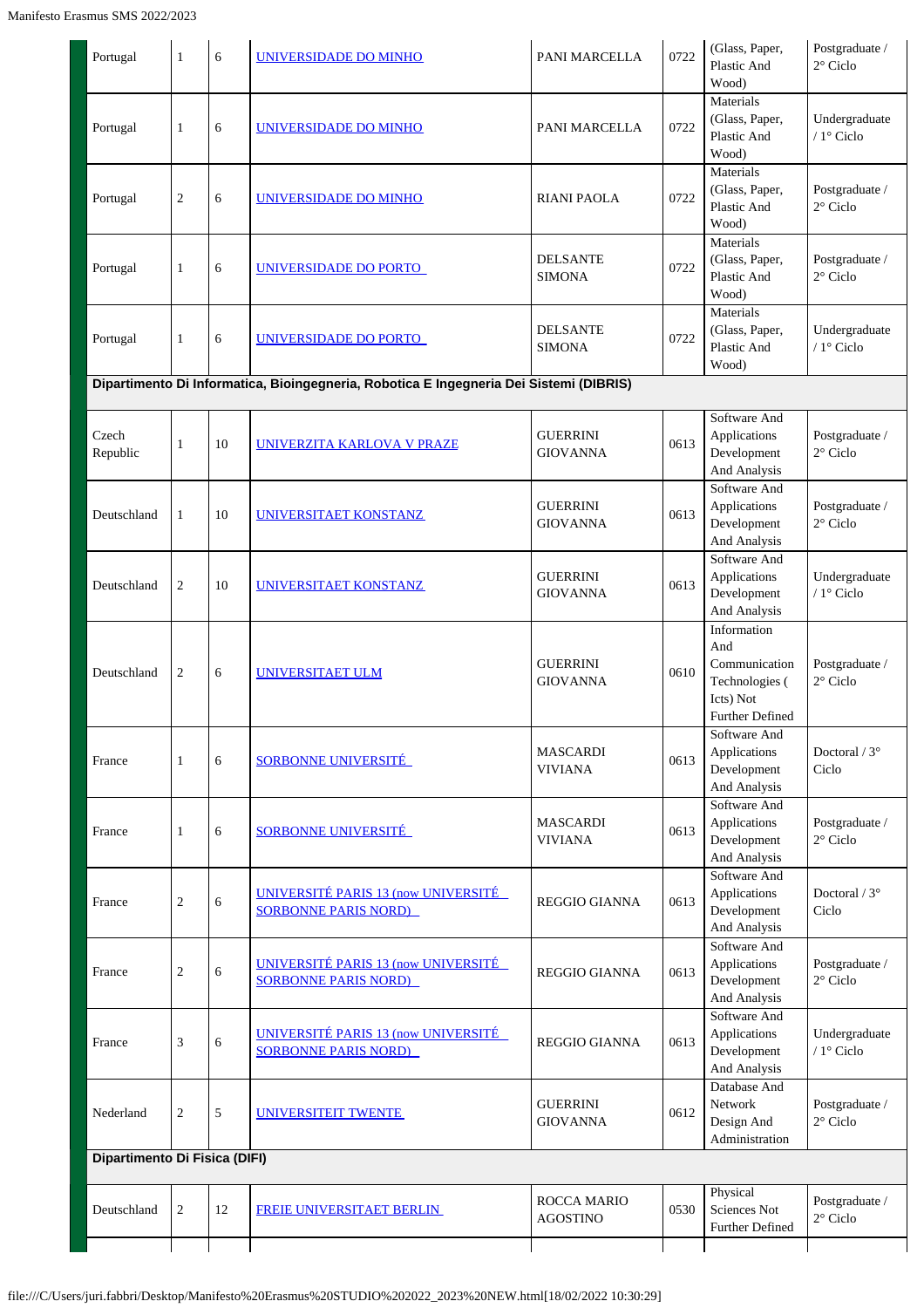| Deutschland                       | 2              | 10 | <b>GOTTFRIED WILHELM LEIBNIZ</b><br><b>UNIVERSITAET HANNOVER</b> | <b>ROCCA MARIO</b><br><b>AGOSTINO</b> | 0533 | Physics                                                        | Undergraduate<br>/ 1º Ciclo         |
|-----------------------------------|----------------|----|------------------------------------------------------------------|---------------------------------------|------|----------------------------------------------------------------|-------------------------------------|
| España                            | $\overline{c}$ | 10 | <u>UNIVERSIDAD AUTÓNOMA DE MADRID</u>                            | <b>ROCCA MARIO</b><br><b>AGOSTINO</b> | 0533 | Physics                                                        | Undergraduate<br>/ 1° Ciclo         |
| España                            | 3              | 10 | UNIVERSIDAD AUTÓNOMA DE MADRID                                   | ROCCA MARIO<br><b>AGOSTINO</b>        | 0533 | Physics                                                        | Postgraduate /<br>$2^{\circ}$ Ciclo |
| France                            | 6              | 12 | <u>UNIVERSITE D'AIX-MARSEILLE</u>                                | ROCCA MARIO<br><b>AGOSTINO</b>        | 0533 | Physics                                                        | Postgraduate /<br>$2^{\circ}$ Ciclo |
| France                            | 2              | 6  | UNIVERSITÉ PARIS-SACLAY                                          | ROCCA MARIO<br><b>AGOSTINO</b>        | 0530 | Physical<br>Sciences Not<br><b>Further Defined</b>             | Undergraduate<br>/ 1° Ciclo         |
| France                            | 3              | 12 | UNIVERSITÉ PARIS-SACLAY                                          | ROCCA MARIO<br><b>AGOSTINO</b>        | 0530 | Physical<br>Sciences Not<br><b>Further Defined</b>             | Postgraduate /<br>$2^{\circ}$ Ciclo |
| Poland                            | 3              | 12 | UNIWERSYTET IM. ADAMA MICKIEWICZA<br><b>W POZNANIU</b>           | ROCCA MARIO<br><b>AGOSTINO</b>        | 0530 | Physical<br>Sciences Not<br>Further Defined                    | Postgraduate /<br>$2^{\circ}$ Ciclo |
| Portugal                          | $\mathbf{1}$   | 9  | UNIVERSIDADE DO PORTO                                            | <b>ROCCA MARIO</b><br><b>AGOSTINO</b> | 0531 | Chemistry                                                      | Postgraduate /<br>$2^{\circ}$ Ciclo |
| Portugal                          | $\mathbf{1}$   | 9  | UNIVERSIDADE DO PORTO                                            | ROCCA MARIO<br><b>AGOSTINO</b>        | 0531 | Chemistry                                                      | Undergraduate<br>$/1$ ° Ciclo       |
| Portugal                          | $\mathbf{1}$   | 9  | UNIVERSIDADE DO PORTO                                            | <b>ROCCA MARIO</b><br><b>AGOSTINO</b> | 0533 | Physics                                                        | Postgraduate /<br>$2^{\circ}$ Ciclo |
| Portugal                          | $\mathbf{1}$   | 9  | UNIVERSIDADE DO PORTO                                            | ROCCA MARIO<br><b>AGOSTINO</b>        | 0533 | Physics                                                        | Undergraduate<br>/ 1° Ciclo         |
| Dipartimento Di Matematica (DIMA) |                |    |                                                                  |                                       |      |                                                                |                                     |
| Deutschland                       | $\mathbf{1}$   | 12 | PHILIPPS-UNIVERSITAET MARBURG                                    | <b>ESTATICO</b><br><b>CLAUDIO</b>     | 0541 | Mathematics                                                    | Doctoral / 3°<br>Ciclo              |
| Deutschland                       | 1              | 12 | PHILIPPS-UNIVERSITAET MARBURG                                    | <b>ESTATICO</b><br><b>CLAUDIO</b>     | 0541 | Mathematics                                                    | Postgraduate /<br>2° Ciclo          |
| Deutschland                       | 1              | 6  | <b>TECHNISCHE UNIVERSITÄT DORTMUND</b>                           | <b>RICCOMAGNO</b><br><b>EVA</b>       | 0541 | Mathematics                                                    | Postgraduate /<br>$2^{\circ}$ Ciclo |
| Deutschland                       | $\mathbf{1}$   | 6  | <b>TECHNISCHE UNIVERSITÄT DORTMUND</b>                           | <b>RICCOMAGNO</b><br><b>EVA</b>       | 0541 | Mathematics                                                    | Undergraduate<br>/ $1^\circ$ Ciclo  |
| Deutschland                       | 2              | 6  | TECHNISCHE UNIVERSITÄT DORTMUND                                  | <b>RICCOMAGNO</b><br><b>EVA</b>       | 0542 | <b>Statistics</b>                                              | Postgraduate /<br>$2^{\circ}$ Ciclo |
| Deutschland                       | 2              | 6  | <b>TECHNISCHE UNIVERSITÄT DORTMUND</b>                           | <b>RICCOMAGNO</b><br><b>EVA</b>       | 0542 | <b>Statistics</b>                                              | Undergraduate<br>/ 1° Ciclo         |
| Deutschland                       | $\mathbf{1}$   | 6  | UNIVERSITAET KASSEL                                              | <b>CONCA ALDO</b>                     | 0541 | Mathematics                                                    | Postgraduate /<br>$2^{\circ}$ Ciclo |
| Deutschland                       | 1              | 6  | UNIVERSITAET KASSEL                                              | CONCA ALDO                            | 0541 | Mathematics                                                    | Undergraduate<br>/ 1° Ciclo         |
| Ellas                             | 1              | 6  | <b>ETHNIKO KAI KAPODISTRIAKO</b><br>PANEPISTIMIO ATHINON         | <b>ESTATICO</b><br><b>CLAUDIO</b>     | 0541 | Mathematics                                                    | Doctoral / $3^\circ$<br>Ciclo       |
| Ellas                             | $\mathbf{1}$   | 6  | ETHNIKO KAI KAPODISTRIAKO<br>PANEPISTIMIO ATHINON                | <b>ESTATICO</b><br><b>CLAUDIO</b>     | 0541 | Mathematics                                                    | Postgraduate /<br>$2^{\circ}$ Ciclo |
| España                            | $\mathbf{1}$   | 9  | UNIVERSIDAD COMPLUTENSE DE MADRID                                | <b>ESTATICO</b><br><b>CLAUDIO</b>     | 0541 | Mathematics                                                    | Postgraduate /<br>$2^{\circ}$ Ciclo |
| España                            | $\mathbf{1}$   | 9  | UNIVERSIDAD COMPLUTENSE DE MADRID                                | <b>ESTATICO</b><br><b>CLAUDIO</b>     | 0541 | Mathematics                                                    | Undergraduate<br>$/1^\circ$ Ciclo   |
| España                            | $\mathbf{1}$   | 10 | UNIVERSIDAD DE SANTIAGO DE<br><b>COMPOSTELA</b>                  | <b>ESTATICO</b><br><b>CLAUDIO</b>     | 0541 | Mathematics                                                    | Postgraduate /<br>$2^{\circ}$ Ciclo |
| España                            | $\mathbf{1}$   | 10 | UNIVERSIDAD DE SANTIAGO DE<br><b>COMPOSTELA</b>                  | <b>ESTATICO</b><br><b>CLAUDIO</b>     | 0541 | Mathematics                                                    | Undergraduate<br>/ 1° Ciclo         |
| France                            | $\overline{c}$ | 10 | UNIVERSITE COTE D'AZUR                                           | <b>ESTATICO</b><br><b>CLAUDIO</b>     | 0541 | Mathematics                                                    | Postgraduate /<br>$2^{\circ}$ Ciclo |
| France                            | $\mathbf{1}$   | 6  | UNIVERSITE DE PAU ET DES PAYS DE<br><b>L'ADOUR</b>               | <b>RICCOMAGNO</b><br><b>EVA</b>       | 0540 | Mathematics<br><b>And Statistics</b><br>Not Further<br>Defined | Doctoral $/3^{\circ}$<br>Ciclo      |
| France                            | 1              | 6  | <u>UNIVERSITE DE PAU ET DES PAYS DE _</u><br><b>L'ADOUR</b>      | <b>RICCOMAGNO</b><br><b>EVA</b>       | 0540 | Mathematics<br><b>And Statistics</b><br>Not Further<br>Defined | Postgraduate /<br>2° Ciclo          |
| France                            | 1              | 6  | UNIVERSITE DE PAU ET DES PAYS DE<br><b>L'ADOUR</b>               | <b>RICCOMAGNO</b><br><b>EVA</b>       | 0540 | Mathematics<br><b>And Statistics</b><br>Not Further            | Undergraduate<br>/ $1^\circ$ Ciclo  |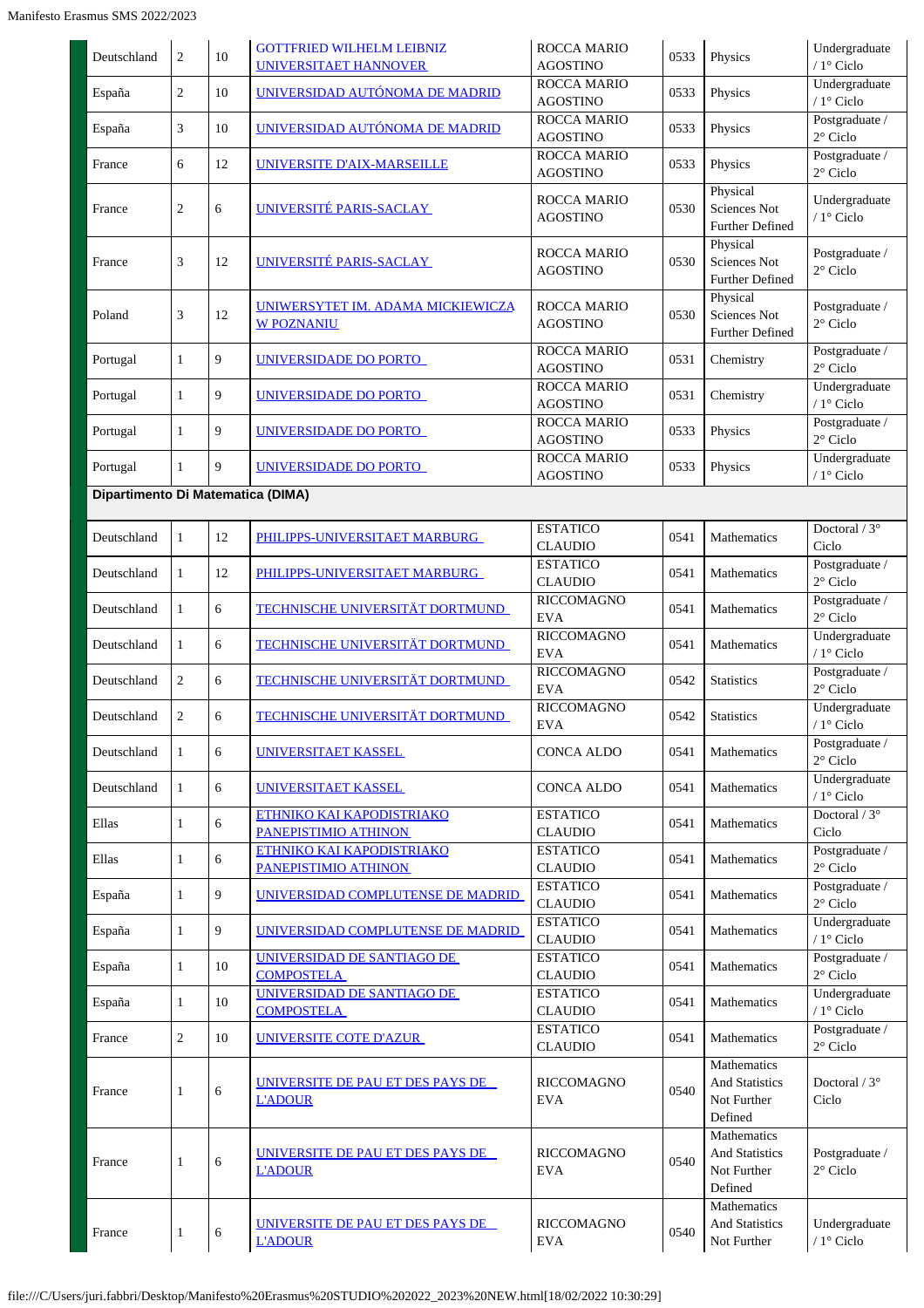|             |                |    |                                                                          |                                        |      | Defined                                                                    |                                      |
|-------------|----------------|----|--------------------------------------------------------------------------|----------------------------------------|------|----------------------------------------------------------------------------|--------------------------------------|
| Nederland   | $\mathbf{1}$   | 6  | UNIVERSITEIT TWENTE                                                      | <b>ESTATICO</b><br><b>CLAUDIO</b>      | 0541 | Mathematics                                                                | Postgraduate /<br>$2^{\circ}$ Ciclo  |
| Norge       | 1              | 10 | UNIVERSITETET I BERGEN                                                   | <b>ESTATICO</b><br><b>CLAUDIO</b>      | 0541 | Mathematics                                                                | Doctoral / $3^\circ$<br>Ciclo        |
| Norge       | 1              | 10 | <b>UNIVERSITETET I BERGEN</b>                                            | <b>ESTATICO</b><br><b>CLAUDIO</b>      | 0541 | Mathematics                                                                | Postgraduate /<br>$2^{\circ}$ Ciclo  |
| Poland      | 1              | 9  | UNIWERSYTET IM. ADAMA MICKIEWICZĄ<br><b>W POZNANIU</b>                   | <b>ESTATICO</b><br><b>CLAUDIO</b>      | 0541 | Mathematics                                                                | Postgraduate /<br>$2^{\circ}$ Ciclo  |
| Romania     | 1              | 6  | UNIVERSITATEA DIN BUCURESTI                                              | <b>CONCA ALDO</b>                      | 0541 | Mathematics                                                                | Undergraduate<br>/ $1^{\circ}$ Ciclo |
| Romania     | $\overline{c}$ | 6  | UNIVERSITATEA DIN BUCURESTI                                              | <b>CONCA ALDO</b>                      | 0541 | Mathematics                                                                | Postgraduate /<br>$2^{\circ}$ Ciclo  |
|             |                |    | Dipartimento Di Scienze Della Terra, Dell'Ambiente E Della Vita (DISTAV) |                                        |      |                                                                            |                                      |
| Belgium     | $\mathbf{1}$   | 6  | UNIVERSITÉ DE LIÈGE                                                      | <b>CORRADI NICOLA</b>                  | 0521 | Environmental<br>Sciences                                                  | Doctoral / $3^\circ$<br>Ciclo        |
| Belgium     | 1              | 6  | UNIVERSITÉ DE LIÈGE                                                      | <b>CORRADI NICOLA</b>                  | 0521 | Environmental<br>Sciences                                                  | Undergraduate<br>/ 1° Ciclo          |
| Belgium     | 2              | 6  | UNIVERSITÉ DE LIÈGE                                                      | CORRADI NICOLA                         | 0521 | Environmental<br>Sciences                                                  | Postgraduate /<br>$2^{\circ}$ Ciclo  |
| Croatia     | 3              | 6  | <b>SVEUČILIŠTE U SPLITU</b>                                              | <b>CHIANTORE</b><br>MARIACHIARA        | 0511 | <b>Biology</b>                                                             | Postgraduate /<br>$2^{\circ}$ Ciclo  |
| Croatia     | 3              | 6  | <b>SVEUČILIŠTE U SPLITU</b>                                              | <b>CHIANTORE</b><br>MARIACHIARA        | 0532 | <b>Earth Sciences</b>                                                      | Postgraduate /<br>$2^{\circ}$ Ciclo  |
| Croatia     | 3              | 6  | <u>SVEUČILIŠTE U SPLITU</u>                                              | <b>CHIANTORE</b><br>MARIACHIARA        | 0520 | Environment<br>Not Further<br>Defined                                      | Postgraduate /<br>$2^{\circ}$ Ciclo  |
| Deutschland | $\mathbf{1}$   | 10 | FREIE UNIVERSITAET BERLIN                                                | <b>SCAMBELLURI</b><br><b>MARCO</b>     | 0532 | <b>Earth Sciences</b>                                                      | Doctoral / 3°<br>Ciclo               |
| Deutschland | 1              | 10 | FREIE UNIVERSITAET BERLIN                                                | <b>SCAMBELLURI</b><br><b>MARCO</b>     | 0532 | Earth Sciences                                                             | Postgraduate /<br>$2^{\circ}$ Ciclo  |
| Deutschland | $\mathbf{1}$   | 10 | FREIE UNIVERSITAET BERLIN                                                | <b>SCAMBELLURI</b><br><b>MARCO</b>     | 0532 | Earth Sciences                                                             | Undergraduate<br>/ 1° Ciclo          |
| Deutschland | $\mathbf{1}$   | 6  | <b>UNIVERSITAET ROSTOCK</b>                                              | <b>CHIANTORE</b><br>MARIACHIARA        | 0511 | <b>Biology</b>                                                             | Postgraduate /<br>$2^{\circ}$ Ciclo  |
| Deutschland | 1              | 6  | UNIVERSITAET ROSTOCK                                                     | <b>CHIANTORE</b><br><b>MARIACHIARA</b> | 0511 | <b>Biology</b>                                                             | Undergraduate<br>/ 1° Ciclo          |
| Ellas       | $\mathbf{1}$   | 6  | PANEPISTIMIO PATRON                                                      | <b>BRANDOLINI</b><br>PIERLUIGI         | 0532 | Earth Sciences                                                             | Doctoral / $3^\circ$<br>Ciclo        |
| Ellas       | $\overline{c}$ | 6  | PANEPISTIMIO PATRON                                                      | <b>BRANDOLINI</b><br>PIERLUIGI         | 0532 | <b>Earth Sciences</b>                                                      | Postgraduate /<br>$2^{\circ}$ Ciclo  |
| Ellas       | $\overline{2}$ | 6  | PANEPISTIMIO PATRON                                                      | <b>BRANDOLINI</b><br>PIERLUIGI         | 0532 | <b>Earth Sciences</b>                                                      | Undergraduate<br>$/1$ ° Ciclo        |
| España      | $\overline{c}$ | 6  | UNIVERSIDAD COMPLUTENSE DE MADRID                                        | <b>CHIANTORE</b><br>MARIACHIARA        | 0511 | Biology                                                                    | Undergraduate<br>/ $1^{\circ}$ Ciclo |
| España      | $\sqrt{2}$     | 6  | UNIVERSIDAD COMPLUTENSE DE MADRID                                        | <b>CHIANTORE</b><br>MARIACHIARA        | 0521 | Environmental<br>Sciences                                                  | Undergraduate<br>/ $1^{\circ}$ Ciclo |
| España      | 2              | 5  | UNIVERSIDAD DE CÁDIZ                                                     | <b>SCARFI' SONIA</b>                   | 0510 | <b>Biological And</b><br>Related<br><b>Sciences Not</b><br>Further Defined | Undergraduate<br>/ 1° Ciclo          |
| España      | 6              | 9  | UNIVERSIDAD DE CÁDIZ                                                     | <b>CHIANTORE</b><br><b>MARIACHIARA</b> | 0521 | Environmental<br>Sciences                                                  | Undergraduate<br>/ 1° Ciclo          |
| España      | 3              | 5  | <u>UNIVERSIDAD DE LAS PALMAS DE GRAN</u><br><b>CANARIA</b>               | CHIANTORE<br><b>MARIACHIARA</b>        | 0520 | Environment<br>Not Further<br>Defined                                      | Undergraduate<br>/ $1^{\circ}$ Ciclo |
| España      | $\sqrt{2}$     | 6  | UNIVERSIDAD DE MÁLAGA                                                    | <b>CHIANTORE</b><br>MARIACHIARA        | 0521 | Environmental<br>Sciences                                                  | Undergraduate<br>/ $1^{\circ}$ Ciclo |
| España      | $\mathbf{1}$   | 6  | UNIVERSIDAD DE ZARAGOZA                                                  | <b>CHIANTORE</b><br>MARIACHIARA        | 0521 | Environmental<br>Sciences                                                  | Postgraduate /<br>$2^{\circ}$ Ciclo  |
| España      | $\mathbf{1}$   | 6  | UNIVERSIDAD DE ZARAGOZA                                                  | <b>CHIANTORE</b><br>MARIACHIARA        | 0521 | Environmental<br>Sciences                                                  | Undergraduate<br>/ 1° Ciclo          |
| España      | $\overline{c}$ | 10 | UNIVERSIDAD DE ZARAGOZA                                                  | <b>GAGGERO LAURA</b>                   | 0521 | Environmental<br>Sciences                                                  | Undergraduate<br>/ 1° Ciclo          |
|             |                |    |                                                                          |                                        |      | Natural<br>Sciences.<br>Mathematics                                        | Postgraduate /                       |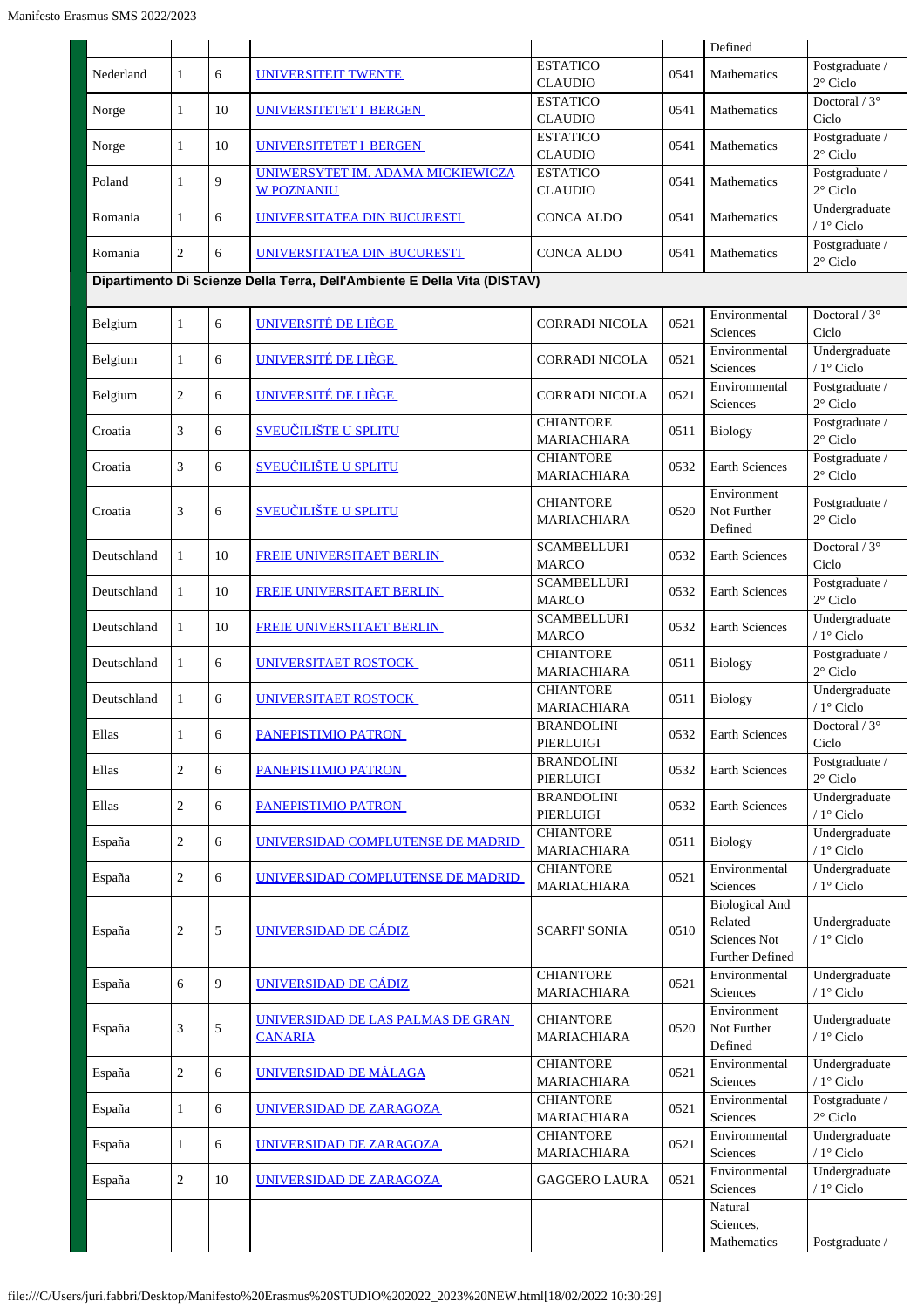| España   | 2              | 6  | UNIVERSIDAD DE ZARAGOZA | <b>GAGGERO LAURA</b>                   | 0500 | <b>And Statistics</b><br>Not Further<br>Defined                                        | $2^{\circ}$ Ciclo                    |
|----------|----------------|----|-------------------------|----------------------------------------|------|----------------------------------------------------------------------------------------|--------------------------------------|
| España   | $\overline{c}$ | 6  | UNIVERSIDAD DE ZARAGOZA | <b>GAGGERO LAURA</b>                   | 0500 | Natural<br>Sciences.<br>Mathematics<br><b>And Statistics</b><br>Not Further<br>Defined | Undergraduate<br>$/1^\circ$ Ciclo    |
| España   | 3              | 6  | UNIVERSITAT DE GIRONA   | <b>CHIANTORE</b><br><b>MARIACHIARA</b> | 0511 | Biology                                                                                | Undergraduate<br>/ 1° Ciclo          |
| España   | 3              | 6  | UNIVERSITAT DE GIRONA   | <b>CHIANTORE</b><br><b>MARIACHIARA</b> | 0521 | Environmental<br>Sciences                                                              | Undergraduate<br>/ $1^{\circ}$ Ciclo |
| France   | $\mathbf{1}$   | 10 | UNIVERSITE COTE D'AZUR  | <b>CHIANTORE</b><br><b>MARIACHIARA</b> | 0511 | Biology                                                                                | Postgraduate /<br>$2^{\circ}$ Ciclo  |
| France   | $\mathbf{1}$   | 10 | UNIVERSITE COTE D'AZUR  | <b>CHIANTORE</b><br><b>MARIACHIARA</b> | 0511 | Biology                                                                                | Undergraduate<br>/ 1° Ciclo          |
| France   | $\mathbf{1}$   | 10 | UNIVERSITE COTE D'AZUR  | <b>CHIANTORE</b><br><b>MARIACHIARA</b> | 0521 | Environmental<br>Sciences                                                              | Postgraduate /<br>$2^{\circ}$ Ciclo  |
| France   | 1              | 10 | UNIVERSITE COTE D'AZUR  | <b>CHIANTORE</b><br><b>MARIACHIARA</b> | 0521 | Environmental<br>Sciences                                                              | Undergraduate<br>$/1$ ° Ciclo        |
| Portugal | $\mathbf{1}$   | 6  | UNIVERSIDADE DE LISBOA  | <b>CHIANTORE</b><br><b>MARIACHIARA</b> | 0511 | <b>Biology</b>                                                                         | Postgraduate /<br>$2^{\circ}$ Ciclo  |
| Portugal | $\mathbf{1}$   | 6  | UNIVERSIDADE DE LISBOA  | <b>CHIANTORE</b><br><b>MARIACHIARA</b> | 0511 | <b>Biology</b>                                                                         | Undergraduate<br>/ 1° Ciclo          |
| Portugal | $\mathbf{1}$   | 6  | UNIVERSIDADE DO PORTO   | <b>CHIANTORE</b><br><b>MARIACHIARA</b> | 0511 | Biology                                                                                | Postgraduate /<br>$2^{\circ}$ Ciclo  |
| Portugal | $\mathbf{1}$   | 6  | UNIVERSIDADE DO PORTO   | <b>CHIANTORE</b><br>MARIACHIARA        | 0511 | <b>Biology</b>                                                                         | Undergraduate<br>/ 1° Ciclo          |
| Portugal | $\mathbf{1}$   | 9  | UNIVERSIDADE DO PORTO   | <b>CHIANTORE</b><br>MARIACHIARA        | 0521 | Environmental<br>Sciences                                                              | Postgraduate /<br>$2^{\circ}$ Ciclo  |
| Portugal | $\mathbf{1}$   | 9  | UNIVERSIDADE DO PORTO   | <b>CHIANTORE</b><br>MARIACHIARA        | 0521 | Environmental<br>Sciences                                                              | Undergraduate<br>/ 1° Ciclo          |

### **Scuola Di Scienze Mediche E Farmaceutiche**

### **Dipartimenti dell'area di Farmacia [\(Prerequisiti e criteri di valutazione](https://servizionline.unige.it/unige/common/erasmus/prerequisiti-area/SMS/2022/prerequisitiecriteri-farmacia.pdf) )**

| Dipartimento Di Farmacia (DIFAR) |                |    |                                                                                                                                                                                       |                      |      |                           |                                      |
|----------------------------------|----------------|----|---------------------------------------------------------------------------------------------------------------------------------------------------------------------------------------|----------------------|------|---------------------------|--------------------------------------|
| España                           | $\overline{2}$ | 10 | FUNDACION UNIVERSITARIA SAN PABLO-<br><b>CEU</b>                                                                                                                                      | <b>VILLA CARLA</b>   | 0916 | Pharmacy                  | Postgraduate /<br>$2^{\circ}$ Ciclo  |
| España                           | $\overline{2}$ | 10 | FUNDACION UNIVERSITARIA SAN PABLO-<br><b>CEU</b>                                                                                                                                      | <b>VILLA CARLA</b>   | 0916 | Pharmacy                  | Undergraduate<br>/ $1^{\circ}$ Ciclo |
| España                           | 1              | 9  | UNIVERSIDAD COMPLUTENSE DE MADRID                                                                                                                                                     | <b>VILLA CARLA</b>   | 0916 | Pharmacy                  | Postgraduate /<br>$2^{\circ}$ Ciclo  |
| España                           | 1              | 9  | UNIVERSIDAD COMPLUTENSE DE MADRID                                                                                                                                                     | <b>VILLA CARLA</b>   | 0916 | Pharmacy                  | Undergraduate<br>$/1$ ° Ciclo        |
| España                           | 2              | 9  | UNIVERSITAT DE BARCELONA                                                                                                                                                              | <b>VILLA CARLA</b>   | 0916 | Pharmacy                  | Postgraduate /<br>$2^{\circ}$ Ciclo  |
| España                           | $\overline{c}$ | 9  | UNIVERSITAT DE BARCELONA                                                                                                                                                              | VILLA CARLA          | 0916 | Pharmacy                  | Undergraduate<br>$/1^\circ$ Ciclo    |
| France                           |                | 3  | UNIVERSITE D'AIX-MARSEILLE                                                                                                                                                            | <b>VILLA CARLA</b>   | 0916 | Pharmacy                  | Postgraduate /<br>$2^{\circ}$ Ciclo  |
| France                           |                | 3  | UNIVERSITE D'AIX-MARSEILLE                                                                                                                                                            | <b>VILLA CARLA</b>   | 0916 | Pharmacy                  | Undergraduate<br>$/1^\circ$ Ciclo    |
| Poland                           |                | 5  | UNIWERSYTET SLASKI W KATOWICACH                                                                                                                                                       | <b>OLIVERI PAOLO</b> | 0531 | Chemistry                 | Doctoral $/3^{\circ}$<br>Ciclo       |
| Poland                           |                | 5  | UNIWERSYTET SLASKI W KATOWICACH                                                                                                                                                       | <b>OLIVERI PAOLO</b> | 0531 | Chemistry                 | Postgraduate /<br>$2^{\circ}$ Ciclo  |
| Portugal                         | 1              | 3  | UNIVERSIDADE DE LISBOA                                                                                                                                                                | <b>VILLA CARLA</b>   | 0521 | Environmental<br>Sciences | Doctoral $/3^{\circ}$<br>Ciclo       |
| Romania                          | $\overline{c}$ | 9  | UNIVERSITATEA DE MEDICINA SI<br><b>FARMACIE TARGU MURES (now GEORGE</b><br><b>EMIL PALADE UNIVERSITY OF MEDICINE,</b><br>PHARMACY, SCIENCE, AND TECHNOLOGY<br><b>OF TARGU MURES</b> ) | VILLA CARLA          | 0916 | Pharmacy                  | Postgraduate /<br>$2^{\circ}$ Ciclo  |
|                                  |                |    | UNIVERSITATEA DE MEDICINA SI                                                                                                                                                          |                      |      |                           |                                      |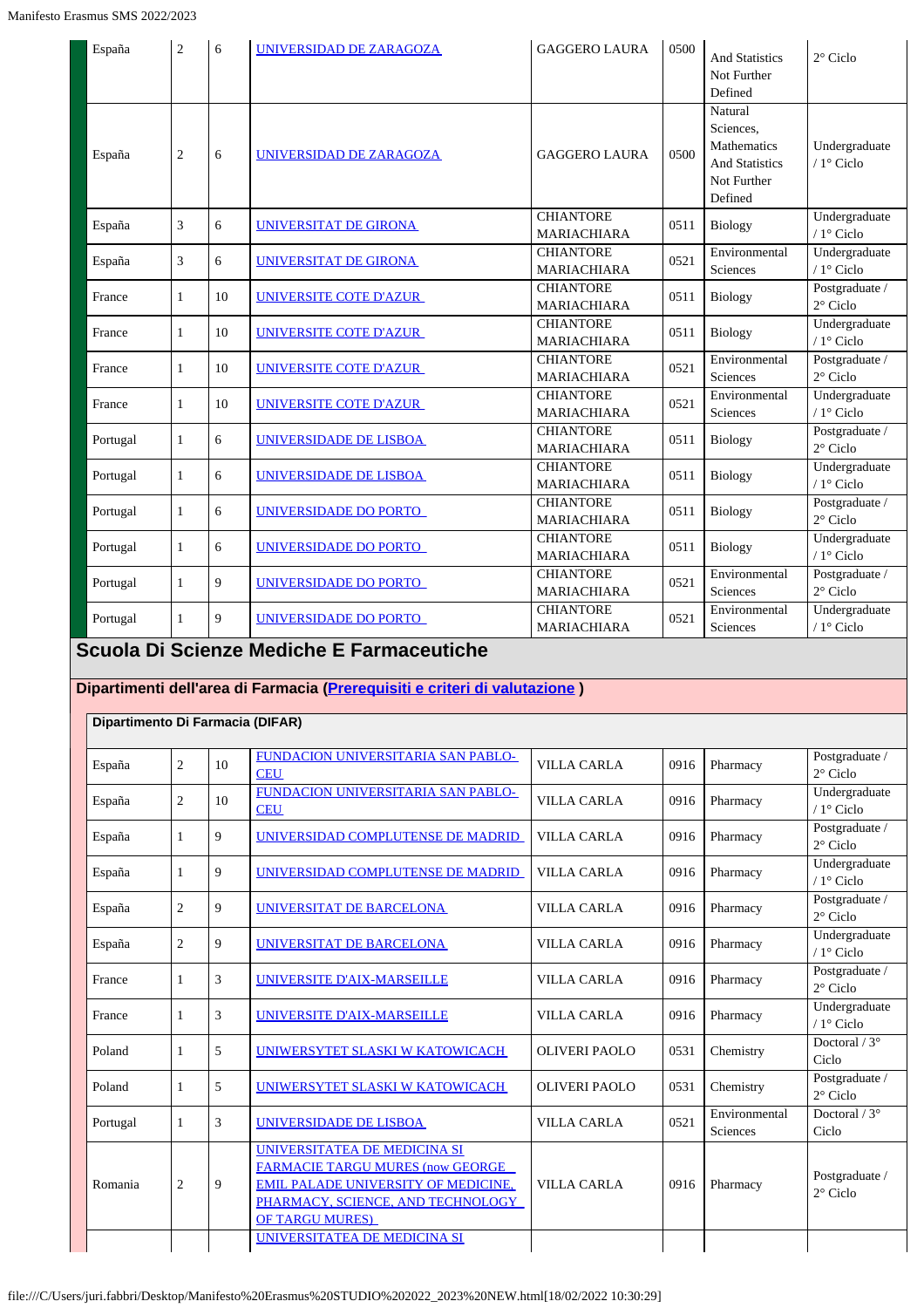| Romania    | $\mathbf{2}$   | 9      | <b>FARMACIE TARGU MURES (now GEORGE</b><br><b>EMIL PALADE UNIVERSITY OF MEDICINE,</b><br>PHARMACY, SCIENCE, AND TECHNOLOGY<br><b>OF TARGU MURES)</b>                                 | <b>VILLA CARLA</b>                | 0916 | Pharmacy                                                            | Undergraduate<br>/ 1° Ciclo          |
|------------|----------------|--------|--------------------------------------------------------------------------------------------------------------------------------------------------------------------------------------|-----------------------------------|------|---------------------------------------------------------------------|--------------------------------------|
|            |                |        | Dipartimenti dell'area di Medicina E Chirurgia (Prereguisiti e criteri di valutazione)                                                                                               |                                   |      |                                                                     |                                      |
|            |                |        | Dipartimento Di Medicina Sperimentale (DIMES)                                                                                                                                        |                                   |      |                                                                     |                                      |
| Bulgaria   | $\overline{c}$ | 5      | <b>MEDITSINSKI UNIVERSITET - SOFIA</b>                                                                                                                                               | <b>DAMONTE</b><br><b>GIANLUCA</b> | 0912 | Medicine                                                            | Undergraduate<br>/ $1^{\circ}$ Ciclo |
| Bulgaria   | $\overline{c}$ | 5      | NATZIONALNA SPORTNA AKADEMIA<br>"VASIL LEVSKI"                                                                                                                                       | <b>BISIO AMBRA</b>                | 1014 | Sports                                                              | Undergraduate<br>/ $1^{\circ}$ Ciclo |
| Croatia    | 1              | 5      | <b>SVEUCILISTE JOSIPA JURJA</b><br>STROSSMAYERA U OSIJEKU                                                                                                                            | <b>DAMONTE</b><br><b>GIANLUCA</b> | 0912 | Medicine                                                            | Undergraduate<br>/ $1^{\circ}$ Ciclo |
| Ellas      | 3              | 6      | PANEPISTIMIO PATRON                                                                                                                                                                  | <b>DAMONTE</b><br><b>GIANLUCA</b> | 0912 | Medicine                                                            | Undergraduate<br>/ $1^{\circ}$ Ciclo |
| Ellas      | $\overline{2}$ | 6      | PANEPISTIMIO THESSALIAS                                                                                                                                                              | <b>DAMONTE</b><br><b>GIANLUCA</b> | 0912 | Medicine                                                            | Undergraduate<br>/ $1^{\circ}$ Ciclo |
| España     | $\mathbf{2}$   | 10     | UNIVERSIDAD COMPLUTENSE DE MADRID                                                                                                                                                    | <b>DAMONTE</b><br><b>GIANLUCA</b> | 0912 | Medicine                                                            | Undergraduate<br>/ $1^{\circ}$ Ciclo |
| España     | $\mathbf{2}$   | 10     | UNIVERSIDAD DE A CORUÑA                                                                                                                                                              | <b>BISIO AMBRA</b>                | 1014 | <b>Sports</b>                                                       | Undergraduate<br>$/1^\circ$ Ciclo    |
| España     | 3              | 10     | UNIVERSIDAD DE CÁDIZ                                                                                                                                                                 | <b>DAMONTE</b><br><b>GIANLUCA</b> | 0912 | Medicine                                                            | Undergraduate<br>$/1$ ° Ciclo        |
| España     | $\overline{2}$ | 10     | UNIVERSIDAD DE LEÓN                                                                                                                                                                  | <b>DAMONTE</b><br><b>GIANLUCA</b> | 0510 | <b>Biological And</b><br>Related<br>Sciences Not<br>Further Defined | Undergraduate<br>/ 1° Ciclo          |
| España     | $\sqrt{2}$     | 10     | UNIVERSIDAD DE SANTIAGO DE<br><b>COMPOSTELA</b>                                                                                                                                      | <b>DAMONTE</b><br><b>GIANLUCA</b> | 0912 | Medicine                                                            | Undergraduate<br>/ 1° Ciclo          |
| España     | $\mathbf{1}$   | 10     | UNIVERSIDAD EUROPEA DE MADRID                                                                                                                                                        | <b>DAMONTE</b><br><b>GIANLUCA</b> | 0912 | Medicine                                                            | Undergraduate<br>/ $1^{\circ}$ Ciclo |
| España     | $\mathbf{1}$   | 6      | UNIVERSITAT DE GIRONA                                                                                                                                                                | <b>BISIO AMBRA</b>                | 1014 | Sports                                                              | Postgraduate /<br>$2^{\circ}$ Ciclo  |
| España     | $\mathbf{1}$   | 6      | UNIVERSITAT DE GIRONA                                                                                                                                                                | <b>BISIO AMBRA</b>                | 1014 | <b>Sports</b>                                                       | Undergraduate<br>/ $1^{\circ}$ Ciclo |
| España     | $\overline{c}$ | 10     | UNIVERSITAT DE VALÈNCIA (ESTUDI<br><b>GENERAL</b> )                                                                                                                                  | <b>DAMONTE</b><br><b>GIANLUCA</b> | 0912 | Medicine                                                            | Undergraduate<br>/ 1° Ciclo          |
| France     | $\overline{c}$ | $12\,$ | <b>UNIVERSITÉ PARIS 13 (now UNIVERSITÉ</b><br><b>SORBONNE PARIS NORD)</b>                                                                                                            | <b>DAMONTE</b><br><b>GIANLUCA</b> | 0912 | Medicine                                                            | Undergraduate<br>/ $1^\circ$ Ciclo   |
| Österreich | $\mathbf{1}$   | 6      | MCI MANAGEMENT CENTER INNSBRUCK<br><b>INTERNATIONALE HOCHSCHULE GMBH</b>                                                                                                             | <b>DAMONTE</b><br><b>GIANLUCA</b> | 0912 | Medicine                                                            | Postgraduate /<br>$2^\circ$ Ciclo    |
| Österreich | $\mathbf{1}$   | 6      | MCI MANAGEMENT CENTER INNSBRUCK<br><b>INTERNATIONALE HOCHSCHULE GMBH</b>                                                                                                             | <b>DAMONTE</b><br><b>GIANLUCA</b> | 0912 | Medicine                                                            | Undergraduate<br>/ $1^\circ$ Ciclo   |
| Österreich | $\overline{c}$ | 9      | <b>MEDIZINISCHE UNIVERSITAET</b><br><b>INNSBRUCK</b>                                                                                                                                 | <b>DAMONTE</b><br><b>GIANLUCA</b> | 0912 | Medicine                                                            | Undergraduate<br>/ $1^{\circ}$ Ciclo |
| Österreich | $\overline{c}$ | 6      | <b>MEDIZINISCHE UNIVERSITÄT GRAZ</b>                                                                                                                                                 | <b>DAMONTE</b><br><b>GIANLUCA</b> | 0912 | Medicine                                                            | Undergraduate<br>/ 1° Ciclo          |
| Romania    | $\overline{4}$ | 5      | UNIVERSITATEA DE MEDICINA SI<br><b>FARMACIE TARGU MURES (now GEORGE</b><br><b>EMIL PALADE UNIVERSITY OF MEDICINE.</b><br>PHARMACY, SCIENCE, AND TECHNOLOGY<br><b>OF TARGU MURES)</b> | <b>DAMONTE</b><br><b>GIANLUCA</b> | 0912 | Medicine                                                            | Undergraduate<br>/ $1^{\circ}$ Ciclo |
| Romania    | $\overline{2}$ | 9      | UNIVERSITATEA DE MEDICINA SI<br><b>FARMACIE "VICTOR BABES" DIN</b><br><b>TIMISOARA</b>                                                                                               | <b>DAMONTE</b><br><b>GIANLUCA</b> | 0912 | Medicine                                                            | Undergraduate<br>/ $1^{\circ}$ Ciclo |
| Romania    | $\overline{2}$ | 6      | UNIVERSITATEA "LUCIAN BLAGA" DIN<br><b>SIBIU</b>                                                                                                                                     | <b>DAMONTE</b><br><b>GIANLUCA</b> | 0912 | Medicine                                                            | Undergraduate<br>/ $1^{\circ}$ Ciclo |
| Slovakia   | $\overline{c}$ | 10     | UNIVERZITA PAVLA JOZEFA SAFARIKA V<br><b>KOSICIACH</b>                                                                                                                               | <b>DAMONTE</b><br><b>GIANLUCA</b> | 0912 | Medicine                                                            | Undergraduate<br>$/1$ ° Ciclo        |
|            |                |        | Dipartimento Di Medicina Interna E Specialità Mediche (DIMI)                                                                                                                         |                                   |      |                                                                     |                                      |
| España     | 2              | 5      | UNIVERSITAT RAMON LLULL FUNDACIO                                                                                                                                                     | PISCIOTTA LIVIA                   | 0914 | Medical<br>Diagnostic And<br>Treatment<br>Technology                | Undergraduate<br>/ 1° Ciclo          |
|            |                |        | Dipartimento Di Neuroscienze, Riabilitazione, Oftamologia, Genetica E Scienze Materno-Infantili (DINOGMI)                                                                            |                                   |      |                                                                     |                                      |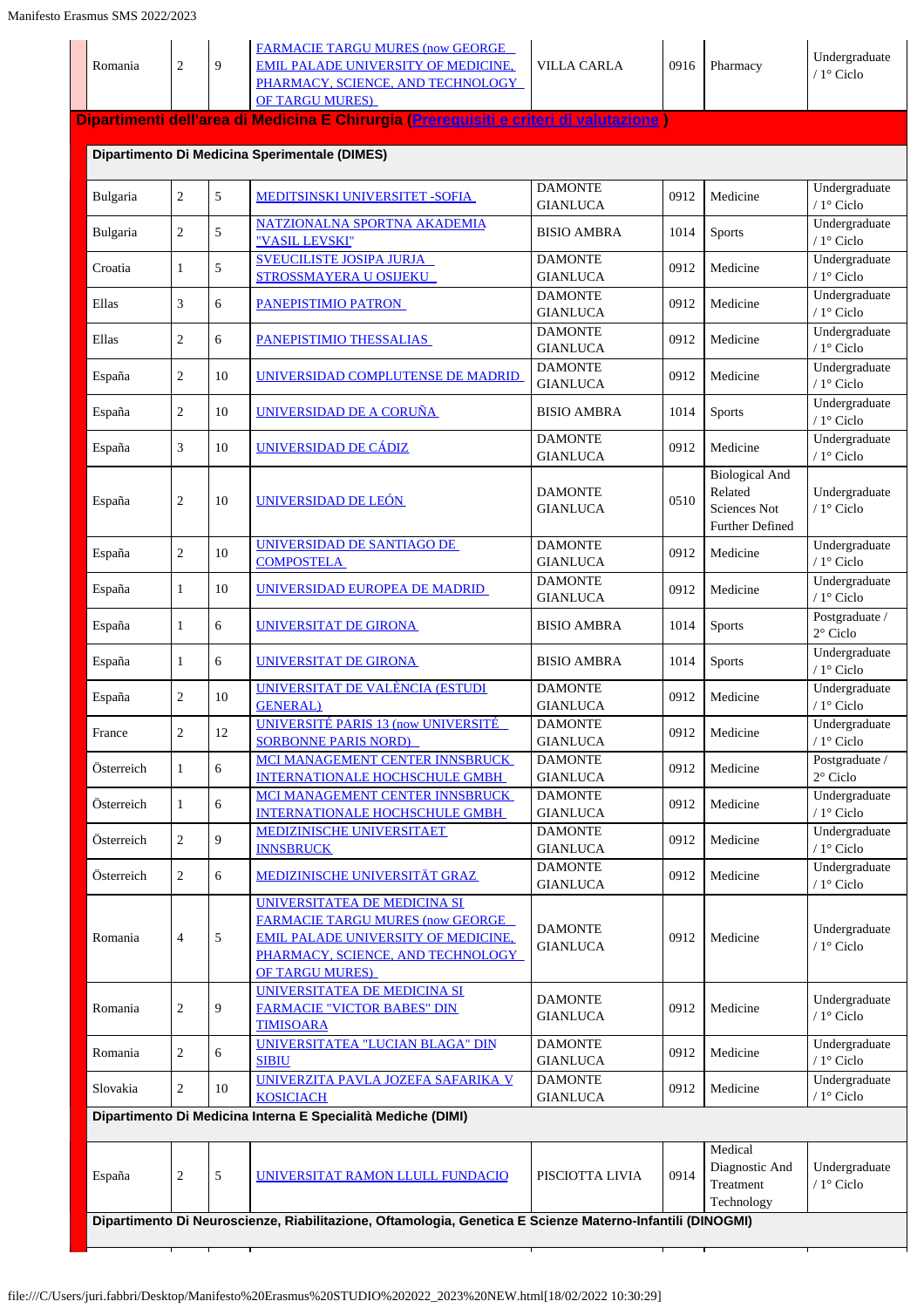| Belgium           | 6                | 10 | UNIVERSITEIT ANTWERPEN                                                                       | PESCE CARLO                                         | 0912 | Medicine                                             | Postgraduate /                            |
|-------------------|------------------|----|----------------------------------------------------------------------------------------------|-----------------------------------------------------|------|------------------------------------------------------|-------------------------------------------|
|                   |                  |    |                                                                                              |                                                     |      | Therapy And                                          | $2^{\circ}$ Ciclo<br>Doctoral / $3^\circ$ |
| Belgium           | $\mathbf{1}$     | 3  | <b>VRIJE UNIVERSITEIT BRUSSEL</b>                                                            | <b>TESTA MARCO</b>                                  | 0915 | Rehabilitation<br>Therapy And                        | Ciclo<br>Postgraduate /                   |
| Belgium           | 3                | 5  | <b>VRIJE UNIVERSITEIT BRUSSEL</b>                                                            | <b>TESTA MARCO</b>                                  | 0915 | Rehabilitation                                       | $2^{\circ}$ Ciclo                         |
| Bulgaria          | 3                | 6  | <b>MEDITCINSKY UNIVERSITET - PLOVDIV</b>                                                     | PESCE CARLO                                         | 0912 | Medicine                                             | Postgraduate /<br>$2^{\circ}$ Ciclo       |
| Bulgaria          | $\overline{c}$   | 5  | NATZIONALNA SPORTNA AKADEMIA<br>"VASIL LEVSKI"                                               | PELOSIN ELISA                                       | 0915 | Therapy And<br>Rehabilitation                        | Undergraduate<br>/ 1° Ciclo               |
| España            | $\mathbf{1}$     | 5  | <b>FUNDACION UNIVERSIDAD CATOLICA DE</b><br><b>VALENCIA SAN VICENTE MARTIR</b>               | PELOSIN ELISA                                       | 0915 | Therapy And<br>Rehabilitation                        | Postgraduate /<br>$2^{\circ}$ Ciclo       |
| España            | $\mathbf{1}$     | 5  | FUNDACION UNIVERSIDAD CATOLICA DE<br><b>VALENCIA SAN VICENTE MARTIR</b>                      | PELOSIN ELISA                                       | 0915 | Therapy And<br>Rehabilitation                        | Undergraduate<br>/ 1° Ciclo               |
| España            | $\overline{4}$   | 3  | UNIVERSIDAD COMPLUTENSE DE MADRID                                                            | PELOSIN ELISA                                       | 0915 | Therapy And<br>Rehabilitation                        | Undergraduate<br>/ $1^\circ$ Ciclo        |
| España            | $\overline{c}$   | 10 | UNIVERSIDAD DE A CORUÑA                                                                      | <b>ACCOGLI</b><br><b>SUSANNA</b>                    | 0915 | Therapy And<br>Rehabilitation                        | Undergraduate<br>/ 1° Ciclo               |
| España            | $\overline{2}$   | 3  | UNIVERSITAT AUTONOMA DE<br><b>BARCELONA - Escola Universitaria</b><br>d'Infermeria Gimbernat | PELOSIN ELISA                                       | 0915 | Therapy And<br>Rehabilitation                        | Undergraduate<br>/ 1° Ciclo               |
| España            | $\overline{2}$   | 6  | <b>UNIVERSITAT DE GIRONA</b>                                                                 | PELOSIN ELISA                                       | 0915 | Therapy And<br>Rehabilitation                        | Undergraduate<br>/ 1° Ciclo               |
| España            | $\overline{2}$   | 5  | UNIVERSITAT DE VALÈNCIA (ESTUDI<br><b>GENERAL</b> )                                          | COCITO<br><b>LEONARDO</b>                           | 0914 | Medical<br>Diagnostic And<br>Treatment<br>Technology | Undergraduate<br>$/1^\circ$ Ciclo         |
| Portugal          | 3                | 10 | UNIVERSIDADE DA BEIRA INTERIOR                                                               | PESCE CARLO                                         | 0912 | Medicine                                             | Postgraduate /<br>$2^{\circ}$ Ciclo       |
| Portugal          | 5                | 10 | UNIVERSIDADE DE LISBOA                                                                       | PESCE CARLO                                         | 0912 | Medicine                                             | Postgraduate /<br>$2^{\circ}$ Ciclo       |
| Portugal          | $\overline{4}$   | 10 | UNIVERSIDADE NOVA DE LISBOA                                                                  | PESCE CARLO                                         | 0912 | Medicine                                             | Undergraduate<br>/ 1° Ciclo               |
|                   |                  |    | Dipartimento Di Scienze Chirurgiche E Diagnostiche Integrate (DISC)                          |                                                     |      |                                                      |                                           |
| Bulgaria          | $\sqrt{2}$       | 12 | <b>MEDITCINSKY UNIVERSITET - PLOVDIV</b>                                                     | <b>BENEDICENTI</b><br><b>STEFANO</b>                | 0911 | <b>Dental Studies</b>                                | Postgraduate /<br>$2^{\circ}$ Ciclo       |
| Czech<br>Republic | $\overline{c}$   | 12 | <b>UNIVERZITA KARLOVA V PRAZE</b>                                                            | <b>FRASCIO MARCO</b>                                | 0912 | Medicine                                             | Undergraduate<br>/ $1^\circ$ Ciclo        |
| España            | 3                | 10 | UNIVERSIDAD DE SEVILLA                                                                       | <b>FRASCIO MARCO</b>                                | 0912 | Medicine                                             | Undergraduate<br>/ 1° Ciclo               |
| España            | 3                | 10 | UNIVERSIDAD EUROPEA DE MADRID                                                                | <b>BENEDICENTI</b><br><b>STEFANO</b>                | 0911 | <b>Dental Studies</b>                                | Undergraduate<br>/ 1° Ciclo               |
| Portugal          | 3                | 10 | UNIVERSIDADE DO PORTO                                                                        | <b>FRASCIO MARCO</b>                                | 0912 | Medicine                                             | Undergraduate<br>/ 1° Ciclo               |
|                   |                  |    | Dipartimento Di Scienze Della Salute (DISSAL)                                                |                                                     |      |                                                      |                                           |
| Belgium           | $\overline{4}$   | 6  | HAUTE ECOLE DE LA PROVINCE DE LIEGE                                                          | <b>BAGNASCO</b><br><b>ANNAMARIA</b>                 | 0913 | Nursing And<br>Midwifery                             | Undergraduate<br>/ 1° Ciclo               |
| España            | $\mathbf{1}$     | 5  | FUNDACION UNIVERSIDAD CATOLICA DE<br><b>VALENCIA SAN VICENTE MARTIR</b>                      | <b>COZZANI</b><br><b>EMANUELE</b><br><b>CLAUDIO</b> | 0915 | Therapy And<br>Rehabilitation                        | Postgraduate /<br>$2^{\circ}$ Ciclo       |
| España            | $\mathbf{1}$     | 5  | FUNDACION UNIVERSIDAD CATOLICA DE<br><b>VALENCIA SAN VICENTE MARTIR</b>                      | <b>COZZANI</b><br><b>EMANUELE</b><br><b>CLAUDIO</b> | 0915 | Therapy And<br>Rehabilitation                        | Undergraduate<br>/ 1° Ciclo               |
| España            | $\overline{4}$   | 6  | UNIVERSIDAD COMPLUTENSE DE MADRID                                                            | <b>BAGNASCO</b><br><b>ANNAMARIA</b>                 | 0913 | Nursing And<br>Midwifery                             | Undergraduate<br>/ 1° Ciclo               |
| España            | $\boldsymbol{2}$ | 10 | UNIVERSIDAD DE A CORUÑA                                                                      | <b>BAGNASCO</b><br><b>ANNAMARIA</b>                 | 0913 | <b>Nursing And</b><br>Midwifery                      | Undergraduate<br>/ 1° Ciclo               |
| España            | $\boldsymbol{2}$ | 10 | UNIVERSIDAD DE A CORUÑA                                                                      | <b>BAGNASCO</b><br><b>ANNAMARIA</b>                 | 0913 | Nursing And<br>Midwifery                             | Undergraduate<br>/ 1° Ciclo               |
| España            | $\boldsymbol{2}$ | 10 | UNIVERSIDAD DE A CORUÑA                                                                      | <b>BAGNASCO</b><br><b>ANNAMARIA</b>                 | 0913 | <b>Nursing And</b><br>Midwifery                      | Undergraduate<br>/ 1° Ciclo               |
| España            | $\overline{c}$   | 10 | UNIVERSIDAD DE A CORUÑA                                                                      | PELOSIN ELISA                                       | 0915 | Therapy And<br>Rehabilitation                        | Undergraduate<br>/ 1° Ciclo               |
| España            | $\overline{c}$   | 9  | UNIVERSIDAD PONTIFICIA DE<br><b>SALAMANCA</b>                                                | <b>BAGNASCO</b><br><b>ANNAMARIA</b>                 | 0913 | Nursing And<br>Midwifery                             | Undergraduate<br>/ 1° Ciclo               |
|                   |                  |    | CROIX-ROUGE FRANCAISE - INSTITUT                                                             |                                                     |      |                                                      |                                           |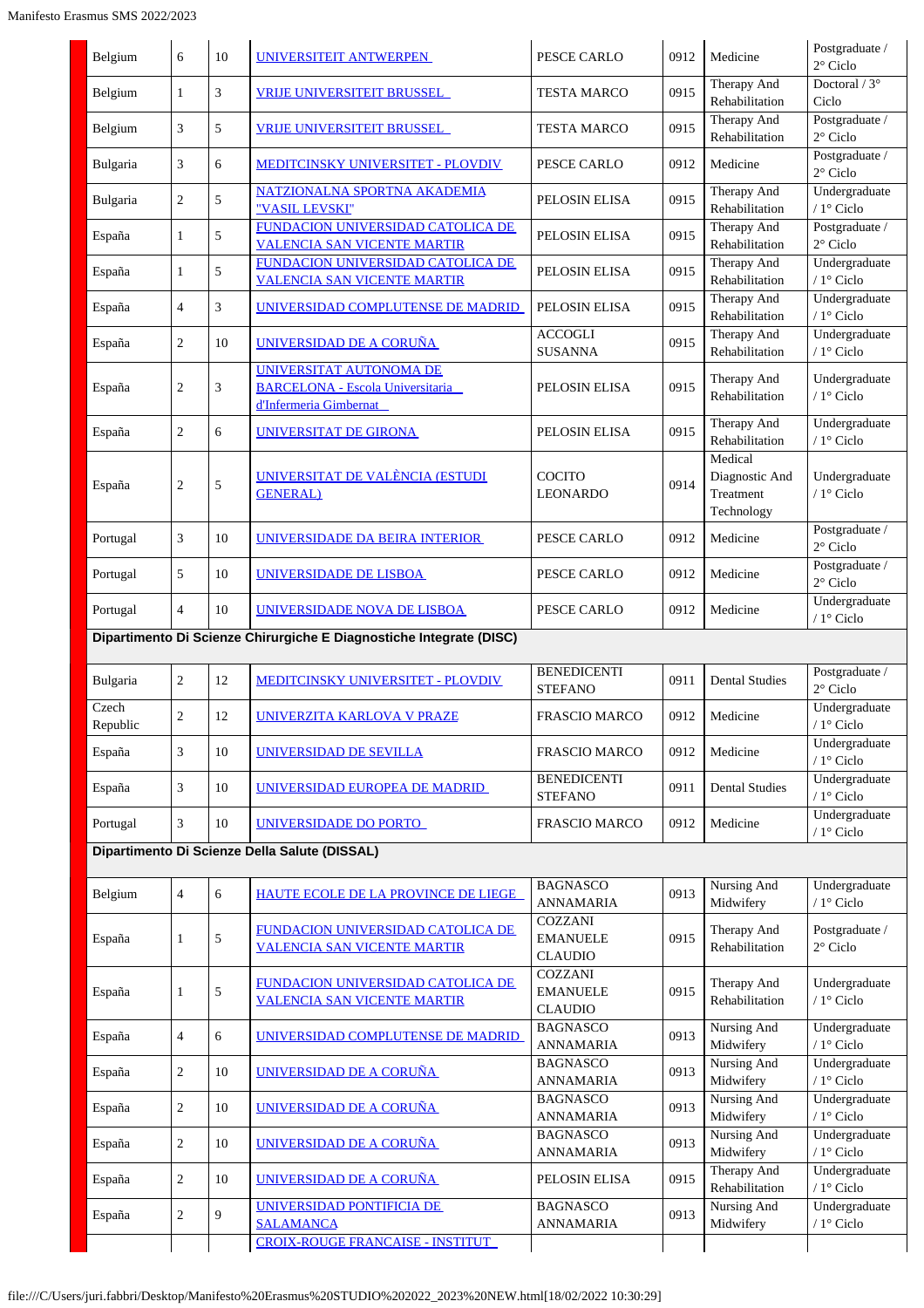| France                           | $\overline{2}$ | 6  | REGIONAL DE FORMATION SANITAIRE ET<br>SOCIALE AUVERGNE-RHÔNE-ALPES         | <b>BAGNASCO</b><br><b>ANNAMARIA</b>   | 0913 | Nursing And<br>Midwifery                                              | Undergraduate<br>/ $1^\circ$ Ciclo   |
|----------------------------------|----------------|----|----------------------------------------------------------------------------|---------------------------------------|------|-----------------------------------------------------------------------|--------------------------------------|
| Suomi/<br>Finland                | $\overline{4}$ | 5  | CENTRIA AMMATTIKORKEAKOULU -<br><b>CENTRIA YRKESHÖGSKOLA</b>               | <b>BAGNASCO</b><br><b>ANNAMARIA</b>   | 0913 | Nursing And<br>Midwifery                                              | Undergraduate<br>/ 1° Ciclo          |
| <b>Scuola Di Scienze Sociali</b> |                |    |                                                                            |                                       |      |                                                                       |                                      |
|                                  |                |    | Dipartimenti dell'area di Economia (Prerequisiti e criteri di valutazione) |                                       |      |                                                                       |                                      |
| Dipartimento Di Economia         |                |    |                                                                            |                                       |      |                                                                       |                                      |
| Belgium                          | $\overline{2}$ | 6  | Université Catholique de Louvain à Mons<br>(UCL Mons)                      | <b>BURLANDO</b><br><b>CLAUDIA</b>     | 0413 | Management<br>And<br>Administration                                   | Postgraduate /<br>$2^{\circ}$ Ciclo  |
| Belgium                          | $\overline{2}$ | 6  | Université Catholique de Louvain à Mons<br>(UCL Mons)                      | <b>BURLANDO</b><br><b>CLAUDIA</b>     | 0413 | Management<br>And<br>Administration                                   | Undergraduate<br>/ 1° Ciclo          |
| Belgium                          | 1              | 6  | UNIVERSITEIT ANTWERPEN                                                     | <b>BURLANDO</b><br><b>CLAUDIA</b>     | 0413 | Management<br>And<br>Administration                                   | Postgraduate /<br>$2^{\circ}$ Ciclo  |
| Belgium                          | 1              | 6  | UNIVERSITEIT ANTWERPEN                                                     | <b>BURLANDO</b><br><b>CLAUDIA</b>     | 0413 | Management<br>And<br>Administration                                   | Undergraduate<br>/ 1° Ciclo          |
| Belgium                          | 1              | 10 | <u>VRIJE UNIVERSITEIT BRUSSEL</u>                                          | <b>RESTA MARINA</b>                   | 0410 | <b>Business And</b><br>Administration<br>Not Further<br>Defined       | Postgraduate /<br>$2^{\circ}$ Ciclo  |
| Belgium                          | 1              | 10 | <b>VRIJE UNIVERSITEIT BRUSSEL</b>                                          | <b>RESTA MARINA</b>                   | 0410 | <b>Business And</b><br>Administration<br>Not Further<br>Defined       | Undergraduate<br>/ 1° Ciclo          |
| Bulgaria                         | $\overline{4}$ | 6  | ВИСШЕ ВОЕННОМОРСКО УЧИЛИЩЕ "Н. Й.<br>ВАПЦАРОВ"                             | <b>AMBROSINO</b><br><b>DANIELA</b>    | 1041 | Transport<br>Services                                                 | Postgraduate /<br>$2^{\circ}$ Ciclo  |
| Bulgaria                         | $\overline{4}$ | 6  | ВИСШЕ ВОЕННОМОРСКО УЧИЛИЩЕ "Н. Й.<br>ВАПЦАРОВ"                             | <b>AMBROSINO</b><br><b>DANIELA</b>    | 1041 | Transport<br>Services                                                 | Undergraduate<br>/ 1° Ciclo          |
| Bulgaria                         | 3              | 6  | <b>IKONOMICHESKI UNIVERSITET - VARNA</b>                                   | <b>RESTA MARINA</b>                   | 0499 | Business,<br>Administration<br>And Law Not<br>Elsewhere<br>Classified | Postgraduate /<br>$2^{\circ}$ Ciclo  |
| Bulgaria                         | 3              | 6  | <b>IKONOMICHESKI UNIVERSITET - VARNA</b>                                   | <b>RESTA MARINA</b>                   | 0499 | Business,<br>Administration<br>And Law Not<br>Elsewhere<br>Classified | Undergraduate<br>/ 1° Ciclo          |
| Croatia                          | 1              | 6  | <b>SVEUČILIŠTE U RIJECI</b>                                                | <b>MARCHIAFAVA</b><br><b>GIOVANNI</b> | 0410 | <b>Business And</b><br>Administration<br>Not Further<br>Defined       | Postgraduate /<br>$2^{\circ}$ Ciclo  |
| Croatia                          | 1              | 6  | <b>SVEUČILIŠTE U RIJECI</b>                                                | <b>MARCHIAFAVA</b><br><b>GIOVANNI</b> | 0410 | <b>Business And</b><br>Administration<br>Not Further<br>Defined       | Undergraduate<br>/ 1° Ciclo          |
| Croatia                          | 1              | 6  | <b>SVEUČILIŠTE U RIJECI</b>                                                | MARCHIAFAVA<br><b>GIOVANNI</b>        | 0311 | Economics                                                             | Postgraduate /<br>$2^{\circ}$ Ciclo  |
| Croatia                          | 1              | 6  | <b>SVEUČILIŠTE U RIJECI</b>                                                | MARCHIAFAVA<br><b>GIOVANNI</b>        | 0311 | Economics                                                             | Undergraduate<br>/ $1^{\circ}$ Ciclo |
| Deutschland                      | $\overline{2}$ | 6  | <b>HOCHSCHULE FÜR ANGEWANDTE</b><br>WISSENSCHAFTEN AUGSBURG                | <b>RESTA MARINA</b>                   | 0413 | Management<br>And<br>Administration                                   | Postgraduate /<br>$2^{\circ}$ Ciclo  |
| Deutschland                      | $\overline{2}$ | 6  | <b>HOCHSCHULE FÜR ANGEWANDTE</b><br>WISSENSCHAFTEN AUGSBURG                | <b>RESTA MARINA</b>                   | 0413 | Management<br>And<br>Administration                                   | Undergraduate<br>/ 1° Ciclo          |
| Deutschland                      | 5              | 5  | <b>HOCHSCHULE FÜR WIRTSCHAFT UND</b><br>UMWELT NÜRTINGEN-GEISLINGEN        | <b>NICOLIELLO</b><br><b>MARIO</b>     | 0413 | Management<br>And<br>Administration                                   | Undergraduate<br>/ 1° Ciclo          |
| Deutschland                      | $\mathbf{1}$   | 6  | <b>HOCHSCHULE RHEINMAIN</b>                                                | <b>RESTA MARINA</b>                   | 0410 | <b>Business And</b><br>Administration                                 | Postgraduate /                       |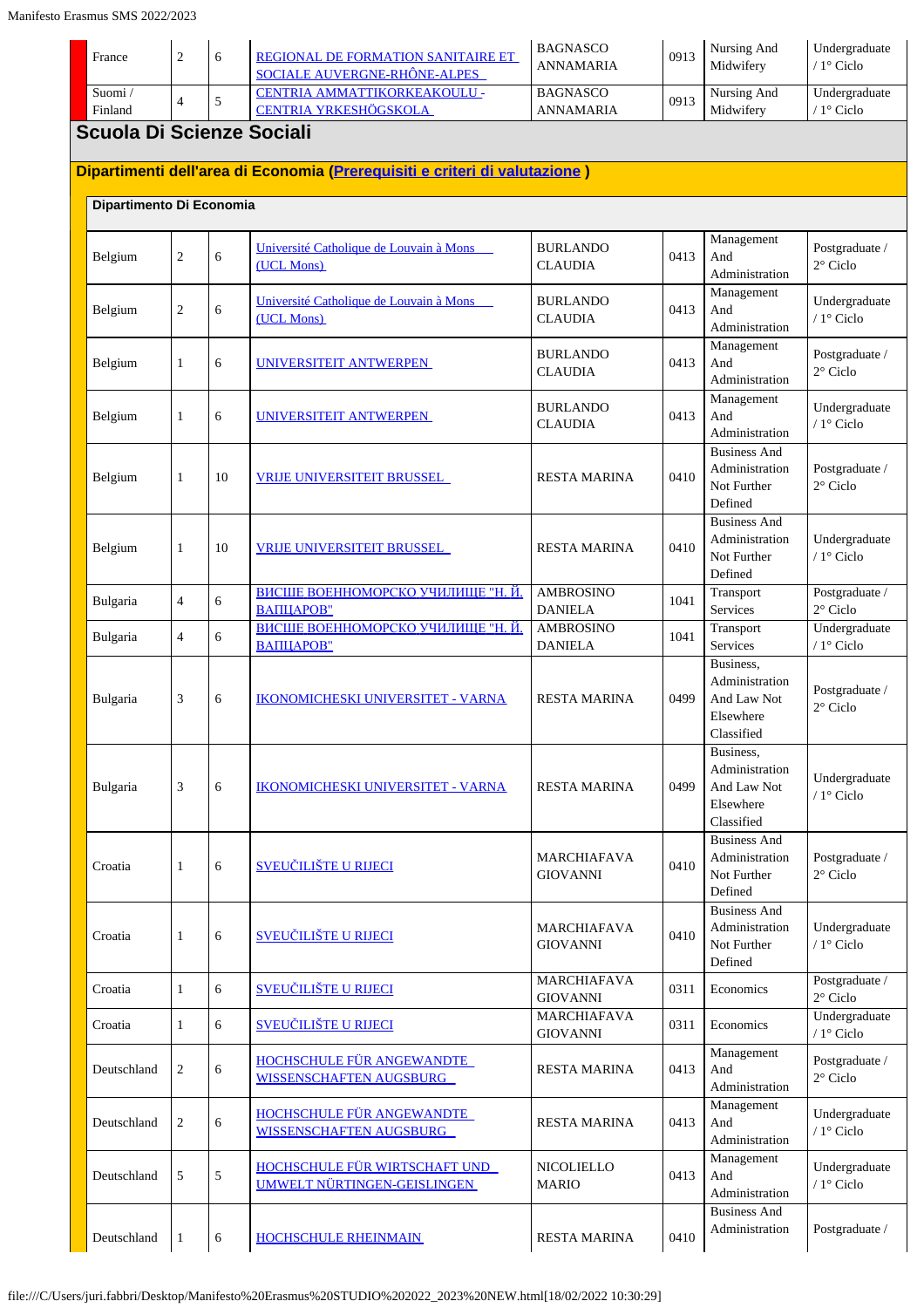|             |                         |   |                                                                                                                       |                                         |      | Not Further<br>Defined                                                | $2^{\circ}$ Ciclo                    |
|-------------|-------------------------|---|-----------------------------------------------------------------------------------------------------------------------|-----------------------------------------|------|-----------------------------------------------------------------------|--------------------------------------|
|             |                         |   |                                                                                                                       |                                         |      | <b>Business And</b>                                                   |                                      |
| Deutschland | 2                       | 6 | <b>HOCHSCHULE RHEINMAIN</b>                                                                                           | <b>RESTA MARINA</b>                     | 0410 | Administration<br>Not Further<br>Defined                              | Undergraduate<br>/ 1° Ciclo          |
| Deutschland | 3                       | 6 | <b>JADE HOCHSCHULE</b><br>WILHELMSHAVEN/OLDENBURG/ELSFLETH                                                            | <b>SCIOMACHEN</b><br><b>ANNA FRANCA</b> | 1041 | Transport<br>Services                                                 | Undergraduate<br>$/1^\circ$ Ciclo    |
| Deutschland | 3                       | 6 | KÜHNE LOGISTICS UNIVERSITY -<br>WISSENSCHAFTLICHE HOCHSCHULE FÜR<br><b>LOGISTIK UND</b><br><b>UNTERNEHMENSFÜHRUNG</b> | <b>SCIOMACHEN</b><br>ANNA FRANCA        | 1041 | Transport<br>Services                                                 | Postgraduate /<br>$2^{\circ}$ Ciclo  |
| Deutschland | 2                       | 6 | <b>TECHNISCHE UNIVERSITAET CHEMNITZ</b>                                                                               | <b>RESTA MARINA</b>                     | 0499 | Business,<br>Administration<br>And Law Not<br>Elsewhere<br>Classified | Undergraduate<br>$/1^\circ$ Ciclo    |
| Deutschland | $\overline{2}$          | 6 | <b>UNIVERSITAET BIELEFELD</b>                                                                                         | <b>FEDERICO</b><br><b>SALVATORE</b>     | 0311 | Economics                                                             | Postgraduate /<br>$2^{\circ}$ Ciclo  |
| Deutschland | 3                       | 6 | UNIVERSITAET BIELEFELD                                                                                                | <b>FEDERICO</b><br><b>SALVATORE</b>     | 0311 | Economics                                                             | Undergraduate<br>/ 1° Ciclo          |
| Deutschland | 1                       | 6 | UNIVERSITAET VECHTA                                                                                                   | <b>TORRE TERESINA</b>                   | 0413 | Management<br>And<br>Administration                                   | Postgraduate /<br>$2^{\circ}$ Ciclo  |
| Deutschland | 1                       | 6 | <b>UNIVERSITAET VECHTA</b>                                                                                            | <b>TORRE TERESINA</b>                   | 0413 | Management<br>And<br>Administration                                   | Undergraduate<br>/ 1° Ciclo          |
| Ellas       | 1                       | 6 | ΠΑΝΕΠΙΣΤΗΜΙΟ ΑΙΓΑΙΟΥ - ΡΑΝΕΡΙSΤΙΜΙΟ<br><b>EGEOU</b>                                                                   | <b>RESTA MARINA</b>                     | 1041 | Transport<br>Services                                                 | Postgraduate /<br>$2^{\circ}$ Ciclo  |
| Ellas       | 1                       | 5 | <b>IKONOMIKO PANEPISTIMIO ATHINON</b>                                                                                 | <b>NAI RUSCONE</b><br><b>MARTA</b>      | 0542 | <b>Statistics</b>                                                     | Postgraduate /<br>$2^{\circ}$ Ciclo  |
| Ellas       | 1                       | 5 | <b>IKONOMIKO PANEPISTIMIO ATHINON</b>                                                                                 | <b>NAI RUSCONE</b><br><b>MARTA</b>      | 0542 | <b>Statistics</b>                                                     | Undergraduate<br>/ $1^{\circ}$ Ciclo |
| Ellas       | 1                       | 5 | PANEPISTIMIO IOANNINON                                                                                                | CONTI MAURIZIO                          | 0311 | Economics                                                             | Doctoral / $3^\circ$<br>Ciclo        |
| Ellas       | 1                       | 5 | PANEPISTIMIO IOANNINON                                                                                                | <b>CONTI MAURIZIO</b>                   | 0311 | Economics                                                             | Postgraduate /<br>$2^{\circ}$ Ciclo  |
| Ellas       | 1                       | 5 | PANEPISTIMIO IOANNINON                                                                                                | <b>CONTI MAURIZIO</b>                   | 0311 | Economics                                                             | Undergraduate<br>/ 1° Ciclo          |
| España      | $\overline{c}$          | 6 | FUNDACIÓ TECNOCAMPUS MATARÓ-<br><b>MARESME</b>                                                                        | <b>GHIARA HILDA</b>                     | 1041 | Transport<br>Services                                                 | Postgraduate /<br>$2^{\circ}$ Ciclo  |
| España      | $\overline{c}$          | 9 | UNIVERSIDAD CATOLICA DE AVILA SANTA<br><b>TERESA DE JESUS</b>                                                         | <b>RESTA MARINA</b>                     | 0311 | Economics                                                             | Undergraduate<br>/ $1^{\circ}$ Ciclo |
| España      | 1                       | 6 | UNIVERSIDAD DE ALICANTE                                                                                               | SPINELLI<br><b>RICCARDO</b>             | 0410 | <b>Business And</b><br>Administration<br>Not Further<br>Defined       | Postgraduate /<br>$2^{\circ}$ Ciclo  |
| España      | $\overline{c}$          | 6 | UNIVERSIDAD DE ALICANTE                                                                                               | <b>SPINELLI</b><br><b>RICCARDO</b>      | 0410 | <b>Business And</b><br>Administration<br>Not Further<br>Defined       | Undergraduate<br>/ 1° Ciclo          |
| España      | $\overline{c}$          | 6 | UNIVERSIDAD DE ALICANTE                                                                                               | <b>SPINELLI</b><br><b>RICCARDO</b>      | 1015 | Travel, Tourism<br>And Leisure                                        | Undergraduate<br>/ $1^\circ$ Ciclo   |
| España      | 1                       | 6 | UNIVERSIDAD DE LEÓN                                                                                                   | <b>SPINELLI</b><br><b>RICCARDO</b>      | 0410 | <b>Business And</b><br>Administration<br>Not Further<br>Defined       | Postgraduate /<br>$2^{\circ}$ Ciclo  |
| España      | $\overline{\mathbf{c}}$ | 6 | UNIVERSIDAD DE LEÓN                                                                                                   | SPINELLI<br><b>RICCARDO</b>             | 0410 | <b>Business And</b><br>Administration<br>Not Further<br>Defined       | Undergraduate<br>/ 1° Ciclo          |
| España      | 4                       | 6 | UNIVERSIDAD DE MÁLAGA                                                                                                 | <b>SPINELLI</b><br><b>RICCARDO</b>      | 0410 | <b>Business And</b><br>Administration<br>Not Further<br>Defined       | Undergraduate<br>/ 1° Ciclo          |
| España      | 1                       | 6 | UNIVERSIDAD DE SANTIAGO DE<br><b>COMPOSTELA</b>                                                                       | <b>SPINELLI</b><br><b>RICCARDO</b>      | 0410 | <b>Business And</b><br>Administration<br>Not Further                  | Postgraduate /<br>$2^{\circ}$ Ciclo  |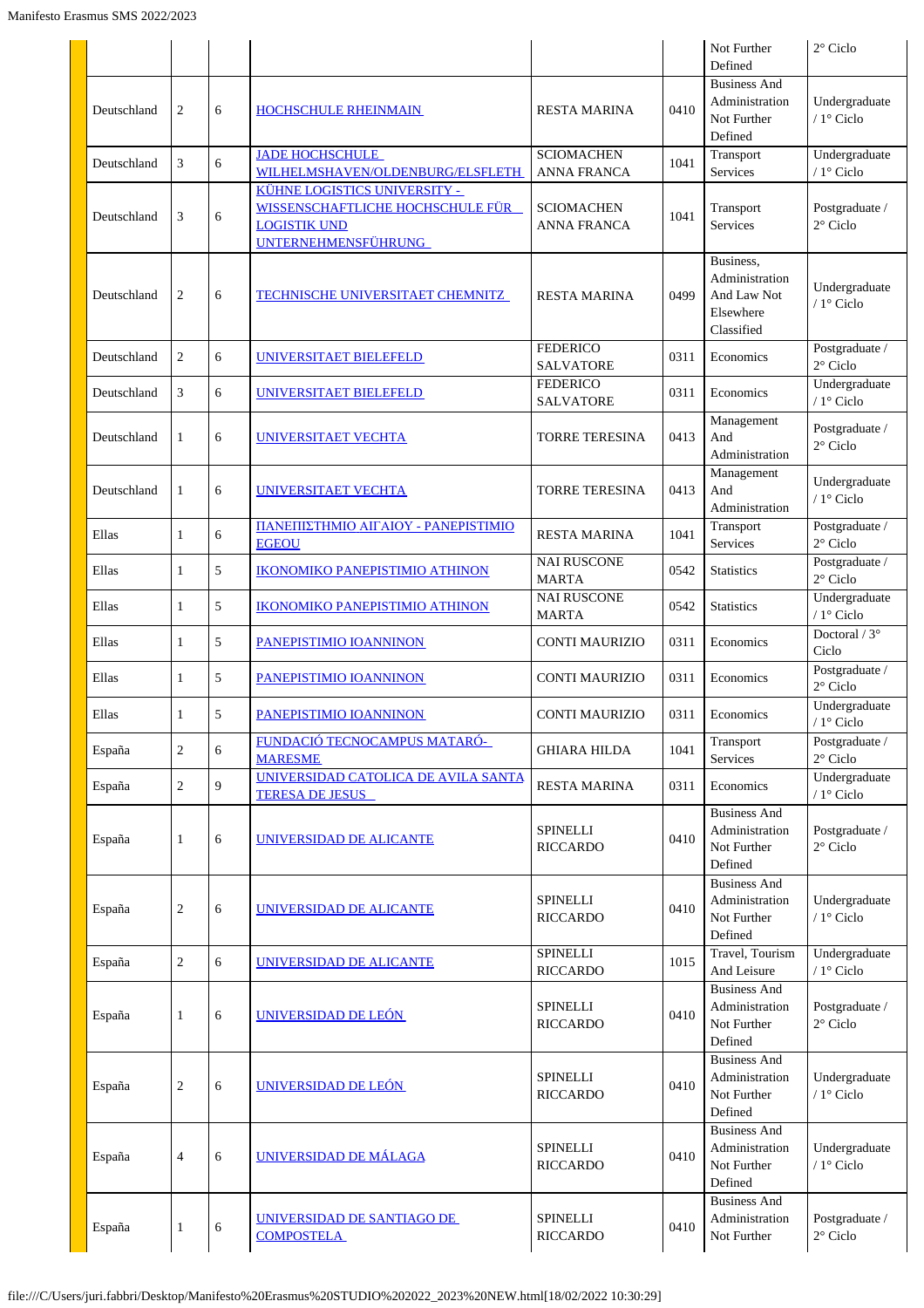|           |                  |   |                                                                                            |                                    |      | Defined                                                                                   |                                                        |
|-----------|------------------|---|--------------------------------------------------------------------------------------------|------------------------------------|------|-------------------------------------------------------------------------------------------|--------------------------------------------------------|
| España    | $\overline{c}$   | 6 | UNIVERSIDAD DE SANTIAGO DE<br><b>COMPOSTELA</b>                                            | <b>SPINELLI</b><br><b>RICCARDO</b> | 0410 | <b>Business And</b><br>Administration<br>Not Further<br>Defined                           | Undergraduate<br>/ 1° Ciclo                            |
| España    | $\overline{c}$   | 6 | UNIVERSIDAD DE SEVILLA                                                                     | <b>MANGANO</b><br><b>STEFANIA</b>  | 1015 | Travel, Tourism<br>And Leisure                                                            | Undergraduate<br>/ 1° Ciclo                            |
| España    | 4                | 9 | UNIVERSITAT JAUME I                                                                        | <b>GARELLI</b><br><b>ROBERTO</b>   | 0311 | Economics                                                                                 | Postgraduate /<br>$2^{\circ}$ Ciclo                    |
| España    | 2                | 9 | UNIVERSITAT JAUME I                                                                        | <b>GARELLI</b><br><b>ROBERTO</b>   | 0413 | Management<br>And<br>Administration                                                       | Undergraduate<br>/ 1° Ciclo                            |
| France    | $\overline{c}$   | 6 | <b>ASSOCIATION LEONARD DE VINCI</b>                                                        | <b>DAMERI RENATA</b>               | 0410 | <b>Business And</b><br>Administration<br>Not Further<br>Defined                           | Postgraduate /<br>$2^{\circ}$ Ciclo                    |
| France    | 2                | 6 | <b>ASSOCIATION LEONARD DE VINCI</b>                                                        | <b>DAMERI RENATA</b>               | 0410 | <b>Business And</b><br>Administration<br>Not Further<br>Defined                           | Undergraduate<br>/ 1° Ciclo                            |
| France    | $\overline{c}$   | 6 | <b>UNIVERSITE COTE D'AZUR</b>                                                              | <b>VICARI STEFANO</b>              | 0300 | Social<br>Sciences,<br>Journalism And<br><b>Information Not</b><br><b>Further Defined</b> | Undergraduate<br>/ 1° Ciclo                            |
| France    | 2                | 6 | <b>UNIVERSITE DE NANTES</b>                                                                | <b>GARELLI</b><br><b>ROBERTO</b>   | 0413 | Management<br>And<br>Administration                                                       | Undergraduate<br>/ 1° Ciclo                            |
| France    | 2                | 6 | UNIVERSITE DU HAVRE                                                                        | <b>GARELLI</b><br><b>ROBERTO</b>   | 0413 | Management<br>And<br>Administration                                                       | Undergraduate<br>/ $1^{\circ}$ Ciclo                   |
| France    | $\overline{c}$   | 6 | UNIVERSITE DU LITTORAL                                                                     | <b>BURATTI</b><br><b>NICOLETTA</b> | 0413 | Management<br>And<br>Administration                                                       | Undergraduate<br>$/1$ ° Ciclo                          |
| France    | $\overline{c}$   | 6 | UNIVERSITE PANTHEON-SORBONNE<br>(PARIS I)                                                  | <b>RESTA MARINA</b>                | 1041 | Transport<br>Services                                                                     | Postgraduate /<br>$2^{\circ}$ Ciclo                    |
| Hungary   | 2                | 6 | FCHT Faculty of Commerce, Hospitality and<br><b>Tourism (Budapest Business School)</b>     | <b>SPINELLI</b><br><b>RICCARDO</b> | 1015 | Travel, Tourism<br>And Leisure                                                            | Undergraduate<br>/ 1° Ciclo                            |
| Hungary   | 3                | 6 | FFA Faculty of Finance and Accountancy<br>(Budapest Business School)                       | <b>SPINELLI</b><br><b>RICCARDO</b> | 0413 | Management<br>And<br>Administration                                                       | $\label{thm:undergrad} Under graduate$<br>$/1$ ° Ciclo |
| Hungary   | $\boldsymbol{2}$ | 6 | <b>FIMB Faculty of International Management</b><br>and Business (Budapest Business School) | <b>SPINELLI</b><br><b>RICCARDO</b> | 0413 | Management<br>And<br>Administration                                                       | Undergraduate<br>/ 1° Ciclo                            |
| Hungary   | $\mathbf{1}$     | 6 | PÉCSI TUDOMÁNYEGYETEM                                                                      | <b>GARELLI</b><br><b>ROBERTO</b>   | 0413 | Management<br>And<br>Administration                                                       | Postgraduate /<br>$2^{\circ}$ Ciclo                    |
| Hungary   | $\overline{c}$   | 6 | PÉCSI TUDOMÁNYEGYETEM                                                                      | <b>GARELLI</b><br><b>ROBERTO</b>   | 0413 | Management<br>And<br>Administration                                                       | Undergraduate<br>/ 1° Ciclo                            |
| Hungary   | $\boldsymbol{2}$ | 6 | SZÉCHENYI ISTVÁN EGYETEM                                                                   | <b>GARELLI</b><br><b>ROBERTO</b>   | 0413 | Management<br>And<br>Administration                                                       | Undergraduate<br>/ $1^\circ$ Ciclo                     |
| Latvia    | 3                | 6 | <b>BIZNESA AUGSTSKOLA TURIBA</b>                                                           | <b>RESTA MARINA</b>                | 0499 | Business,<br>Administration<br>And Law Not<br>Elsewhere<br>Classified                     | Postgraduate /<br>$2^{\circ}$ Ciclo                    |
| Latvia    | 3                | 6 | <b>BIZNESA AUGSTSKOLA TURIBA</b>                                                           | RESTA MARINA                       | 0499 | Business.<br>Administration<br>And Law Not<br>Elsewhere<br>Classified                     | Undergraduate<br>/ 1° Ciclo                            |
| Lithuania | $\overline{c}$   | 6 | <b>VYTAUTO DIDZIOJO UNIVERSITETAS</b>                                                      | TORRE TERESINA                     | 0413 | Management<br>And<br>Administration                                                       | Postgraduate /<br>$2^{\circ}$ Ciclo                    |
| Lithuania | $\overline{c}$   | 6 | <b>VYTAUTO DIDZIOJO UNIVERSITETAS</b>                                                      | TORRE TERESINA                     | 0413 | Management<br>And                                                                         | Undergraduate<br>/ $1^\circ$ Ciclo                     |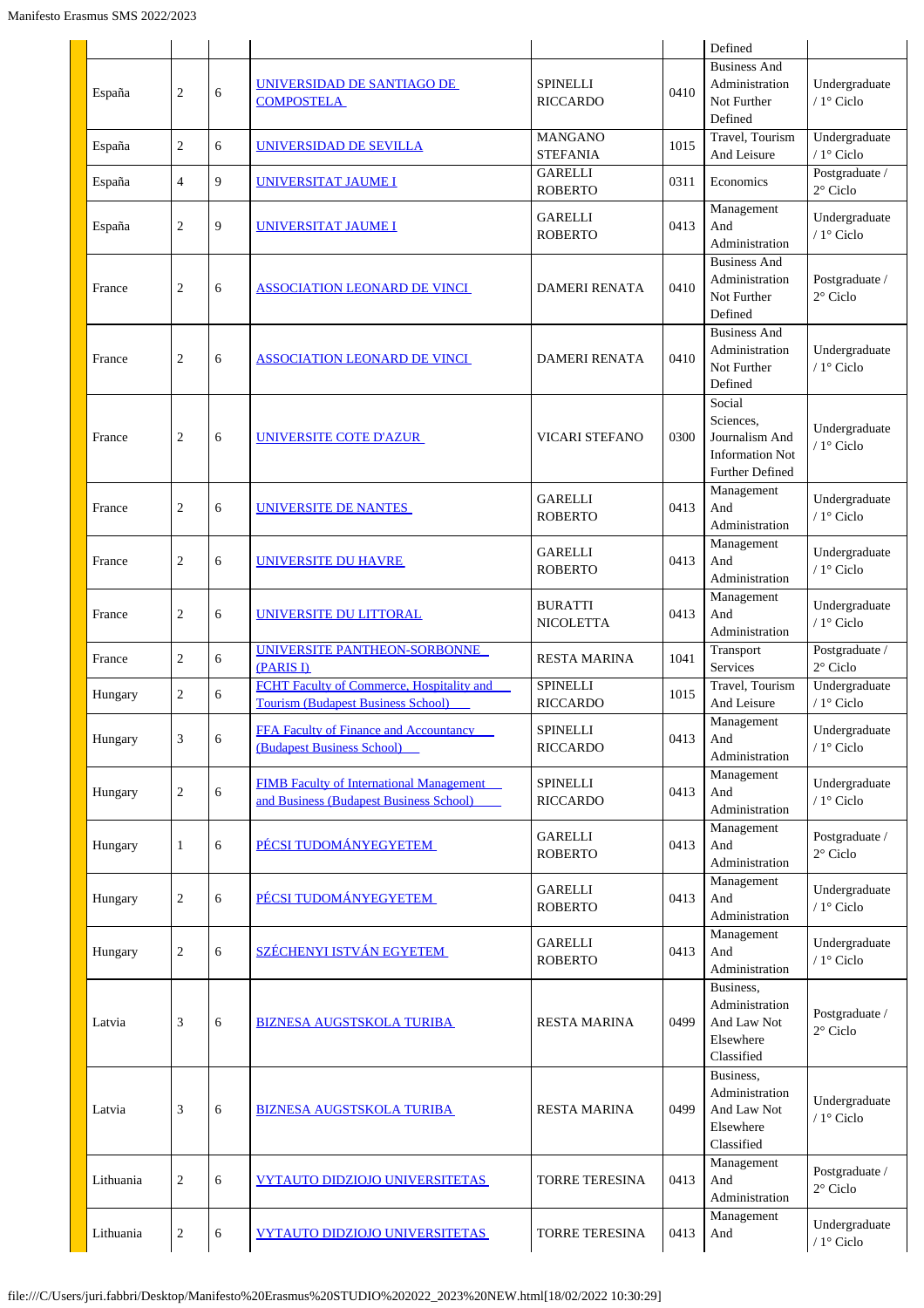|                                |                |   |                                                                                                      |                                              |      | Administration                                                                                                       |                                                          |
|--------------------------------|----------------|---|------------------------------------------------------------------------------------------------------|----------------------------------------------|------|----------------------------------------------------------------------------------------------------------------------|----------------------------------------------------------|
| Österreich                     | $\overline{c}$ | 6 | MCI MANAGEMENT CENTER INNSBRUCK<br><b>INTERNATIONALE HOCHSCHULE GMBH</b>                             | <b>SPINELLI</b><br><b>RICCARDO</b>           | 0410 | <b>Business And</b><br>Administration<br>Not Further<br>Defined                                                      | Undergraduate<br>$/1^\circ$ Ciclo                        |
| Österreich                     | 3              | 6 | MCI MANAGEMENT CENTER INNSBRUCK<br>INTERNATIONALE HOCHSCHULE GMBH                                    | <b>SPINELLI</b><br><b>RICCARDO</b>           | 0410 | <b>Business And</b><br>Administration<br>Not Further<br>Defined                                                      | Postgraduate /<br>$2^{\circ}$ Ciclo                      |
| Österreich                     | $\overline{c}$ | 6 | MCI MANAGEMENT CENTER INNSBRUCK<br><b>INTERNATIONALE HOCHSCHULE GMBH</b>                             | <b>SPINELLI</b><br><b>RICCARDO</b>           | 1015 | Travel, Tourism<br>And Leisure                                                                                       | Undergraduate<br>/ 1° Ciclo                              |
| Poland                         | 3              | 6 | POLITECHNIKA GDANSKA                                                                                 | <b>RESTA MARINA</b>                          | 0400 | Business,<br>Administration<br>And Law Not<br><b>Further Defined</b>                                                 | Postgraduate /<br>2° Ciclo                               |
| Poland                         | 3              | 6 | POLITECHNIKA GDANSKA                                                                                 | <b>RESTA MARINA</b>                          | 0400 | Business,<br>Administration<br>And Law Not<br><b>Further Defined</b>                                                 | Undergraduate<br>/ 1° Ciclo                              |
| Poland                         | 3              | 6 | UNIWERSYTET LODZKI                                                                                   | <b>RESTA MARINA</b>                          | 0400 | Business,<br>Administration<br>And Law Not<br><b>Further Defined</b>                                                 | Postgraduate /<br>$2^{\circ}$ Ciclo                      |
| Poland                         | 3              | 6 | <b>UNIWERSYTET LODZKI</b>                                                                            | <b>RESTA MARINA</b>                          | 0400 | Business,<br>Administration<br>And Law Not<br><b>Further Defined</b>                                                 | Undergraduate<br>/ 1° Ciclo                              |
| Poland                         | 3              | 6 | <u>WYZSZA SZKOLA GOSPODARKI</u><br>EUROREGIONALNEJ IM. ALCIDE DE<br><b>GASPERI W JOZEFOWIE</b>       | <b>RESTA MARINA</b>                          | 0400 | Business.<br>Administration<br>And Law Not<br><b>Further Defined</b>                                                 | Postgraduate /<br>$2^{\circ}$ Ciclo                      |
| Poland                         | 3              | 6 | <b>WYZSZA SZKOLA GOSPODARKI</b><br>EUROREGIONALNEJ IM. ALCIDE DE<br><b>GASPERI W JOZEFOWIE</b>       | <b>RESTA MARINA</b>                          | 0400 | Business.<br>Administration<br>And Law Not<br><b>Further Defined</b>                                                 | Undergraduate<br>/ 1° Ciclo                              |
| Suomi/<br>Finland              | 3              | 6 | CENTRIA AMMATTIKORKEAKOULU -<br>CENTRIA YRKESHÖGSKOLA                                                | <b>RESTA MARINA</b>                          | 0488 | Inter-<br>Disciplinary<br>Programmes<br>And<br>Qualifications<br>Involving<br>Business,<br>Administration<br>And Law | Undergraduate<br>$/1^\circ$ Ciclo                        |
| Suomi/<br>Finland              | 1              | 6 | <b>JYVÄSKYLÄN AMMATTIKORKEAKOULU</b>                                                                 | <b>BELTRAMETTI</b><br><b>LUCA</b>            | 0413 | Management<br>And<br>Administration                                                                                  | Postgraduate /<br>$2^{\circ}$ Ciclo                      |
| Suomi/<br>Finland              | 2              | 6 | <b>JYVÄSKYLÄN AMMATTIKORKEAKOULU</b>                                                                 | <b>BELTRAMETTI</b><br><b>LUCA</b>            | 0413 | Management<br>And<br>Administration                                                                                  | Undergraduate<br>/ 1° Ciclo                              |
| Suomi/<br>Finland              | $\overline{c}$ | 9 | <b>KAAKKOIS-SUOMEN</b><br><b>AMMATTIKORKEAKOULU OY</b>                                               | SATTA GIOVANNI                               | 0413 | Management<br>And<br>Administration                                                                                  | Undergraduate<br>/ $1^{\circ}$ Ciclo                     |
| Suomi/<br>Finland              | 3              | 9 | <b>KAAKKOIS-SUOMEN</b><br><b>AMMATTIKORKEAKOULU OY</b>                                               | SATTA GIOVANNI                               | 1041 | Transport<br>Services                                                                                                | Undergraduate<br>/ $1^\circ$ Ciclo                       |
| Suomi/<br>Finland              | 1              | 9 | <b>KAAKKOIS-SUOMEN</b><br><b>AMMATTIKORKEAKOULU OY</b>                                               | <b>PROFUMO</b><br><b>GIORGIA</b>             | 1015 | Travel, Tourism<br>And Leisure                                                                                       | Undergraduate<br>/ 1° Ciclo                              |
| Dipartimento Di Giurisprudenza |                |   | Dipartimenti dell'area di Giurisprudenza ( <b>P</b><br><u>rerequisiti e criteri di valutazione )</u> |                                              |      |                                                                                                                      |                                                          |
| Belgium                        | 4              | 5 | UNIVERSITÉ CATHOLIQUE DE LOUVAIN                                                                     | MACCHIAVELLO                                 | 0421 | Law                                                                                                                  | Postgraduate /                                           |
| Croatia                        | 2              | 6 | <b>SVEUČILIŠTE U RIJECI</b>                                                                          | <b>EUGENIA</b><br>MAGARO'<br><b>PATRIZIA</b> | 0421 | Law                                                                                                                  | $2^{\circ}$ Ciclo<br>Postgraduate /<br>$2^{\circ}$ Ciclo |

Deutschland 4 10 [JOHANNES GUTENBERG-UNIVERSITAET](http://www.uni-mainz.de/) TACCOGNA 0421 Law Undergraduate

0421 Law Postgraduate /

 $2^\circ$ Ciclo

Croatia 2 6 [SVEU](http://www.unist.hr/)[Č](http://www.unist.hr/)[ILIŠTE U SPLITU](http://www.unist.hr/) MAGARO' PATRIZIA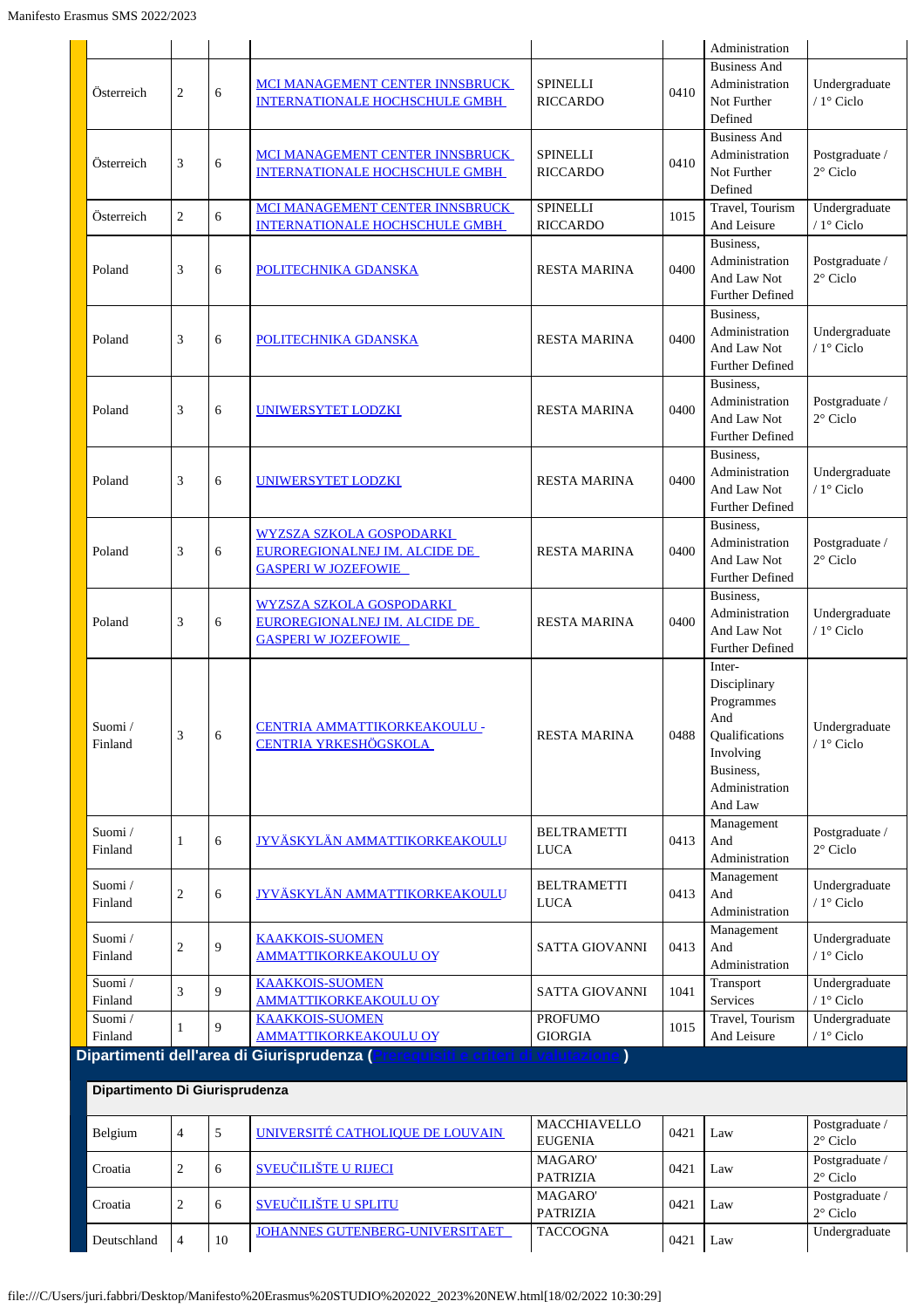|             |                |    | <b>MAINZ</b>                                                  | <b>GEROLAMO</b>                                         |      |                                   | / $1^{\circ}$ Ciclo                  |
|-------------|----------------|----|---------------------------------------------------------------|---------------------------------------------------------|------|-----------------------------------|--------------------------------------|
| Deutschland | $\overline{c}$ | 6  | <b>JUSTUS-LIEBIG-UNIVERSITAET GIESSEN</b>                     | <b>TACCOGNA</b><br><b>GEROLAMO</b>                      | 0421 | Law                               | Undergraduate<br>/ 1° Ciclo          |
| Deutschland | $\overline{2}$ | 6  | UNIVERSITAET TRIER                                            | <b>PENCO</b><br><b>EMMANUELE</b>                        | 0421 | Law                               | Undergraduate<br>/ 1° Ciclo          |
| Deutschland | 2              | 6  | <b>UNIVERSITAET VECHTA</b>                                    | <b>FANLO CORTES</b><br><b>ISABEL</b>                    | 0923 | Social Work<br>And<br>Counselling | Undergraduate<br>/ 1° Ciclo          |
| Deutschland | 3              | 9  | <b>UNIVERSITAET ZU KOELN</b>                                  | <b>FURFARO</b><br><b>DEGASPERI</b><br><b>FEDERICA</b>   | 0421 | Law                               | Undergraduate<br>/ 1° Ciclo          |
| Deutschland | $\overline{c}$ | 6  | WESTFÄLISCHE WILHELMS-UNIVERSITÄT<br><b>MÜNSTER</b>           | <b>BRUNETTA</b><br><b>D'USSEAUX</b><br><b>FRANCESCA</b> | 0421 | Law                               | Postgraduate /<br>$2^{\circ}$ Ciclo  |
| España      | $\mathbf{1}$   | 6  | FUNDACION UNIVERSITARIA SAN PABLO-<br><b>CEU</b>              | MAGARO'<br><b>PATRIZIA</b>                              | 0421 | Law                               | Doctoral / 3°<br>Ciclo               |
| España      | $\overline{c}$ | 6  | FUNDACION UNIVERSITARIA SAN PABLO-<br><b>CEU</b>              | MAGARO'<br><b>PATRIZIA</b>                              | 0421 | Law                               | Undergraduate<br>/ 1° Ciclo          |
| España      | 6              | 6  | UNIVERSIDAD AUTÓNOMA DE MADRID                                | <b>CECCHERINI</b><br><b>ELEONORA</b>                    | 0421 | Law                               | Undergraduate<br>/ 1° Ciclo          |
| España      | 3              | 6  | UNIVERSIDAD CARLOS III DE MADRID                              | <b>SARDO ALESSIO</b>                                    | 0421 | Law                               | Undergraduate<br>/ $1^{\circ}$ Ciclo |
| España      | 3              | 9  | UNIVERSIDAD CATOLICA DE AVILA SANTA<br><b>TERESA DE JESUS</b> | <b>MIRAGLIA</b><br><b>MICHELA</b>                       | 0421 | Law                               | Undergraduate<br>/ $1^{\circ}$ Ciclo |
| España      | $\mathbf{1}$   | 6  | UNIVERSIDAD COMPLUTENSE DE MADRID                             | <b>CECCHERINI</b><br><b>ELEONORA</b>                    | 0421 | Law                               | Doctoral / $3^\circ$<br>Ciclo        |
| España      | $\mathbf{1}$   | 6  | UNIVERSIDAD COMPLUTENSE DE MADRID                             | <b>CECCHERINI</b><br><b>ELEONORA</b>                    | 0421 | Law                               | Postgraduate /<br>$2^{\circ}$ Ciclo  |
| España      | 8              | 5  | UNIVERSIDAD DE A CORUÑA                                       | <b>MIRAGLIA</b><br><b>MICHELA</b>                       | 0421 | Law                               | Undergraduate<br>/ 1° Ciclo          |
| España      | $\mathbf{1}$   | 12 | UNIVERSIDAD DE ALICANTE                                       | <b>SARDO ALESSIO</b>                                    | 0421 | Law                               | Undergraduate<br>/ 1° Ciclo          |
| España      | $\overline{c}$ | 9  | UNIVERSIDAD DE CÁDIZ                                          | <b>VIPIANA PIERA</b>                                    | 0421 | Law                               | Undergraduate<br>/ 1° Ciclo          |
| España      | 1              | 9  | UNIVERSIDAD DE CÁDIZ                                          | <b>BECCHI PAOLO</b>                                     | 0923 | Social Work<br>And<br>Counselling | Undergraduate<br>/ 1° Ciclo          |
| España      | $\overline{c}$ | 9  | UNIVERSIDAD DE CÁDIZ                                          | <b>FANLO CORTES</b><br><b>ISABEL</b>                    | 0923 | Social Work<br>And<br>Counselling | Undergraduate<br>$/ 1$ ° Ciclo       |
| España      | 5              | 9  | UNIVERSIDAD DE GRANADA                                        | <b>CECCHERINI</b><br><b>ELEONORA</b>                    | 0421 | Law                               | Undergraduate<br>/ 1° Ciclo          |
| España      | 3              | 6  | <b>UNIVERSIDAD DE JAEN</b>                                    | <b>SARDO ALESSIO</b>                                    | 0421 | Law                               | Undergraduate<br>/ 1° Ciclo          |
| España      | $\overline{c}$ | 9  | UNIVERSIDAD DE LEÓN                                           | <b>VIPIANA PIERA</b>                                    | 0421 | Law                               | Undergraduate<br>$/1$ ° Ciclo        |
| España      | $\overline{c}$ | 9  | UNIVERSIDAD DE MÁLAGA                                         | <b>SARDO ALESSIO</b>                                    | 0421 | Law                               | Undergraduate<br>/ $1^\circ$ Ciclo   |
| España      | $\overline{c}$ | 9  | UNIVERSIDAD DE MURCIA                                         | <b>VIPIANA PIERA</b>                                    | 0421 | Law                               | Undergraduate<br>$/1$ ° Ciclo        |
| España      | $\overline{c}$ | 6  | UNIVERSIDAD DE OVIEDO                                         | <b>VIPIANA PIERA</b>                                    | 0421 | Law                               | Undergraduate<br>$/1$ ° Ciclo        |
| España      | $\overline{c}$ | 6  | UNIVERSIDAD DE SANTIAGO DE<br><b>COMPOSTELA</b>               | <b>SARDO ALESSIO</b>                                    | 0421 | Law                               | Undergraduate<br>$/1$ ° Ciclo        |
| España      | $\overline{c}$ | 6  | <u>UNIVERSIDAD DE SEVILLA</u>                                 | MAGARO'<br><b>PATRIZIA</b>                              | 0421 | Law                               | Undergraduate<br>/ 1° Ciclo          |
| España      | 1              | 12 | UNIVERSIDAD DE VALLADOLID                                     | <b>CECCHERINI</b><br><b>ELEONORA</b>                    | 0421 | Law                               | Doctoral / $3^\circ$<br>Ciclo        |
| España      | $\overline{c}$ | 10 | UNIVERSIDAD DE ZARAGOZA                                       | <b>VIPIANA PIERA</b>                                    | 0421 | Law                               | Undergraduate<br>/ $1^{\circ}$ Ciclo |
| España      | 4              | 9  | UNIVERSIDAD PABLO DE OLAVIDE                                  | <b>KRISTAN ANDREJ</b>                                   | 0421 | Law                               | Undergraduate<br>$/1$ ° Ciclo        |
| España      | $\overline{c}$ | 6  | UNIVERSIDAD PUBLICA DE NAVARRA                                | <b>PESCE</b><br><b>FRANCESCO</b>                        | 0421 | Law                               | Postgraduate /<br>$2^\circ$ Ciclo    |
| España      | $\overline{c}$ | 5  | UNIVERSIDAD REY JUAN CARLOS                                   | <b>CECCHERINI</b><br><b>ELEONORA</b>                    | 0421 | Law                               | Undergraduate<br>/ $1^\circ$ Ciclo   |
| España      | 4              | 9  | UNIVERSITAT DE GIRONA                                         | <b>SARDO ALESSIO</b>                                    | 0421 | Law                               | Undergraduate<br>/ $1^{\circ}$ Ciclo |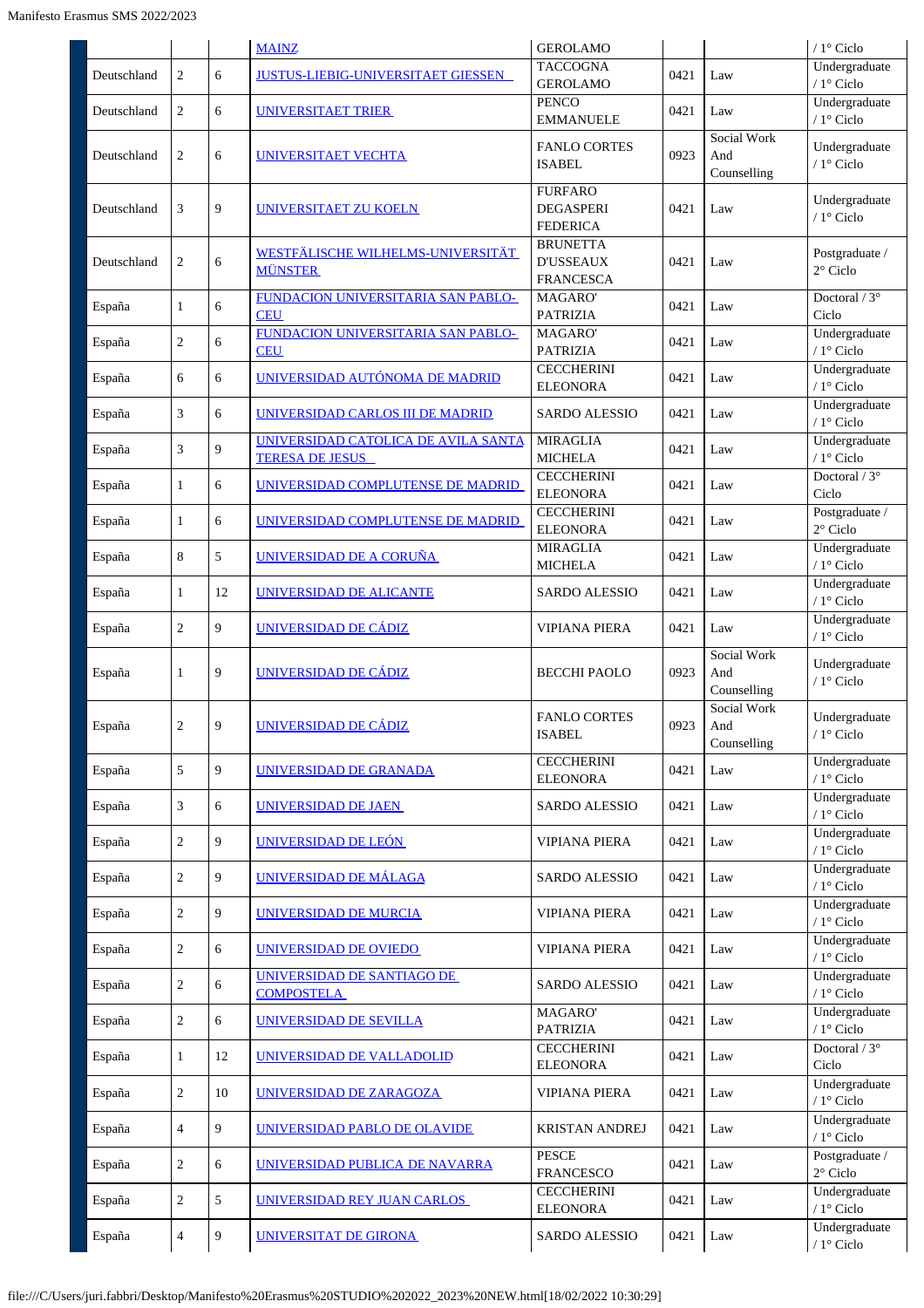| España     | $\overline{2}$ | 6      | <b>UNIVERSITAT DE GIRONA</b>         | <b>FANLO CORTES</b><br><b>ISABEL</b> | 0923 | Social Work<br>And<br>Counselling | Undergraduate<br>/ $1^\circ$ Ciclo   |
|------------|----------------|--------|--------------------------------------|--------------------------------------|------|-----------------------------------|--------------------------------------|
| France     | 1              | 9      | UNIVERSITE COTE D'AZUR               | MAGARO'<br><b>PATRIZIA</b>           | 0421 | Law                               | Postgraduate /<br>$2^{\circ}$ Ciclo  |
| France     | 10             | 9      | <b>UNIVERSITE COTE D'AZUR</b>        | MAGARO'<br><b>PATRIZIA</b>           | 0421 | Law                               | Undergraduate<br>/ 1° Ciclo          |
| France     | $\overline{2}$ | 10     | UNIVERSITÉ DE BORDEAUX               | MAGARO'<br><b>PATRIZIA</b>           | 0421 | Law                               | Postgraduate /<br>$2^{\circ}$ Ciclo  |
| France     | $\overline{2}$ | 10     | UNIVERSITÉ DE BORDEAUX               | MAGARO'<br><b>PATRIZIA</b>           | 0421 | Law                               | Undergraduate<br>/ $1^{\circ}$ Ciclo |
| France     | 1              | 6      | UNIVERSITE DE LILLE                  | MAGARO'<br><b>PATRIZIA</b>           | 0421 | Law                               | Doctoral / $3^\circ$<br>Ciclo        |
| France     | $\overline{c}$ | 9      | UNIVERSITE DE LILLE                  | MAGARO'<br><b>PATRIZIA</b>           | 0421 | Law                               | Undergraduate<br>/ $1^{\circ}$ Ciclo |
| France     | 1              | 6      | UNIVERSITE DE NANTES                 | MAGARO'<br><b>PATRIZIA</b>           | 0421 | Law                               | Doctoral / $3^\circ$<br>Ciclo        |
| France     | $\sqrt{2}$     | 6      | UNIVERSITE DE NANTES                 | MAGARO'<br><b>PATRIZIA</b>           | 0421 | Law                               | Undergraduate<br>/ $1^\circ$ Ciclo   |
| France     | $\overline{2}$ | 10     | <b>UNIVERSITE D'ORLEANS</b>          | <b>VIPIANA PIERA</b>                 | 0421 | Law                               | Undergraduate<br>/ $1^{\circ}$ Ciclo |
| France     | $\mathbf{1}$   | 6      | UNIVERSITE DU SUD TOULON-VAR         | TRUCCO LARA                          | 0421 | Law                               | Doctoral / $3^\circ$<br>Ciclo        |
| France     | $\overline{2}$ | 6      | UNIVERSITE DU SUD TOULON-VAR         | TRUCCO LARA                          | 0421 | Law                               | Undergraduate<br>/ $1^{\circ}$ Ciclo |
| France     | $\overline{c}$ | 9      | UNIVERSITÉ PANTHÉON-ASSAS (PARIS II) | <b>SARDO ALESSIO</b>                 | 0421 | Law                               | Undergraduate<br>/ $1^\circ$ Ciclo   |
| France     | 1              | 5      | UNIVERSITE PARIS NANTERRE            | <b>SARDO ALESSIO</b>                 | 0421 | Law                               | Postgraduate /<br>2° Ciclo           |
| France     | 1              | 5      | UNIVERSITE PARIS NANTERRE            | <b>SARDO ALESSIO</b>                 | 0421 | Law                               | Undergraduate<br>/ 1° Ciclo          |
| France     | $\overline{c}$ | 6      | UNIVERSITE PARIS XII VAL DE MARNE    | <b>SARDO ALESSIO</b>                 | 0421 | Law                               | Undergraduate<br>/ $1^\circ$ Ciclo   |
| France     | $\mathbf{1}$   | 10     | UNIVERSITÉ PARIS-SACLAY              | MAGARO'<br><b>PATRIZIA</b>           | 0421 | Law                               | Doctoral / 3°<br>Ciclo               |
| France     | $\mathbf{1}$   | 10     | UNIVERSITÉ PARIS-SACLAY              | MAGARO'<br><b>PATRIZIA</b>           | 0421 | Law                               | Postgraduate /<br>$2^{\circ}$ Ciclo  |
| France     | $\mathbf{1}$   | 10     | UNIVERSITÉ PARIS-SACLAY              | <b>MAGARO</b><br><b>PATRIZIA</b>     | 0421 | Law                               | Postgraduate /<br>$2^{\circ}$ Ciclo  |
| France     | $\mathbf{1}$   | 10     | UNIVERSITÉ PARIS-SACLAY              | MAGARO'<br><b>PATRIZIA</b>           | 0421 | Law                               | Undergraduate<br>/ 1° Ciclo          |
| France     | $\overline{c}$ | 9      | UNIVERSITE SAVOIE MONT BLANC         | <b>SARDO ALESSIO</b>                 | 0421 | Law                               | Undergraduate<br>/ 1° Ciclo          |
| France     | $\mathbf{1}$   | 10     | UNIVERSITE TOULOUSE 1 CAPITOLE       | <b>IVALDI PAOLA</b>                  | 0421 | Law                               | Undergraduate<br>/ 1° Ciclo          |
| France     | $\overline{c}$ | 5      | UNIVERSITY OF CLERMONT AUVERGNE      | <b>FUSARO ANDREA</b>                 | 0421 | Law                               | Undergraduate<br>/ $1^{\circ}$ Ciclo |
| Hungary    | $\mathbf{1}$   | 6      | <b>SZEGEDI TUDOMÁNYEGYETEM</b>       | MAGARO'<br><b>PATRIZIA</b>           | 0421 | Law                               | Postgraduate /<br>$2^{\circ}$ Ciclo  |
| Iceland    | $\overline{c}$ | 6      | HÁSKÓLINN Á AKUREYRI                 | ALBANESI ENRICO                      | 0421 | Law                               | Postgraduate /<br>$2^{\circ}$ Ciclo  |
| Iceland    | $\overline{2}$ | 6      | HÁSKÓLINN Á AKUREYRI                 | ALBANESI ENRICO                      | 0421 | Law                               | Undergraduate<br>/ $1^{\circ}$ Ciclo |
| Latvia     | 3              | 9      | RĪGAS STRADINA UNIVERSITĀTE          | <b>MIRAGLIA</b><br><b>MICHELA</b>    | 0421 | Law                               | Undergraduate<br>/ 1° Ciclo          |
| Lithuania  | $\sqrt{2}$     | 6      | <b>MYKOLO ROMERIO UNIVERSITETAS</b>  | <b>FANLO CORTES</b><br><b>ISABEL</b> | 0923 | Social Work<br>And<br>Counselling | Undergraduate<br>/ $1^{\circ}$ Ciclo |
| Luxembourg | 3              | 6      | UNIVERSITÉ DU LUXEMBOURG             | <b>CARTA CINZIA</b>                  | 0421 | Law                               | Undergraduate<br>/ 1° Ciclo          |
| Österreich | 1              | 6      | UNIVERSITAET GRAZ                    | <b>PESCE</b><br><b>FRANCESCO</b>     | 0421 | Law                               | Postgraduate /<br>$2^{\circ}$ Ciclo  |
| Österreich | $\mathbf{1}$   | 6      | UNIVERSITAET GRAZ                    | <b>TACCOGNA</b><br><b>GEROLAMO</b>   | 0421 | Law                               | Undergraduate<br>/ $1^{\circ}$ Ciclo |
| Österreich | $\overline{2}$ | 10     | UNIVERSITAET INNSBRUCK               | <b>SARDO ALESSIO</b>                 | 0421 | Law                               | Undergraduate<br>/ $1^\circ$ Ciclo   |
| Poland     | $\mathbf{1}$   | $10\,$ | UNIWERSYTET IM. ADAMA MICKIEWICZĄ    | SARDO ALESSIO                        | 0421 | Law                               | Undergraduate                        |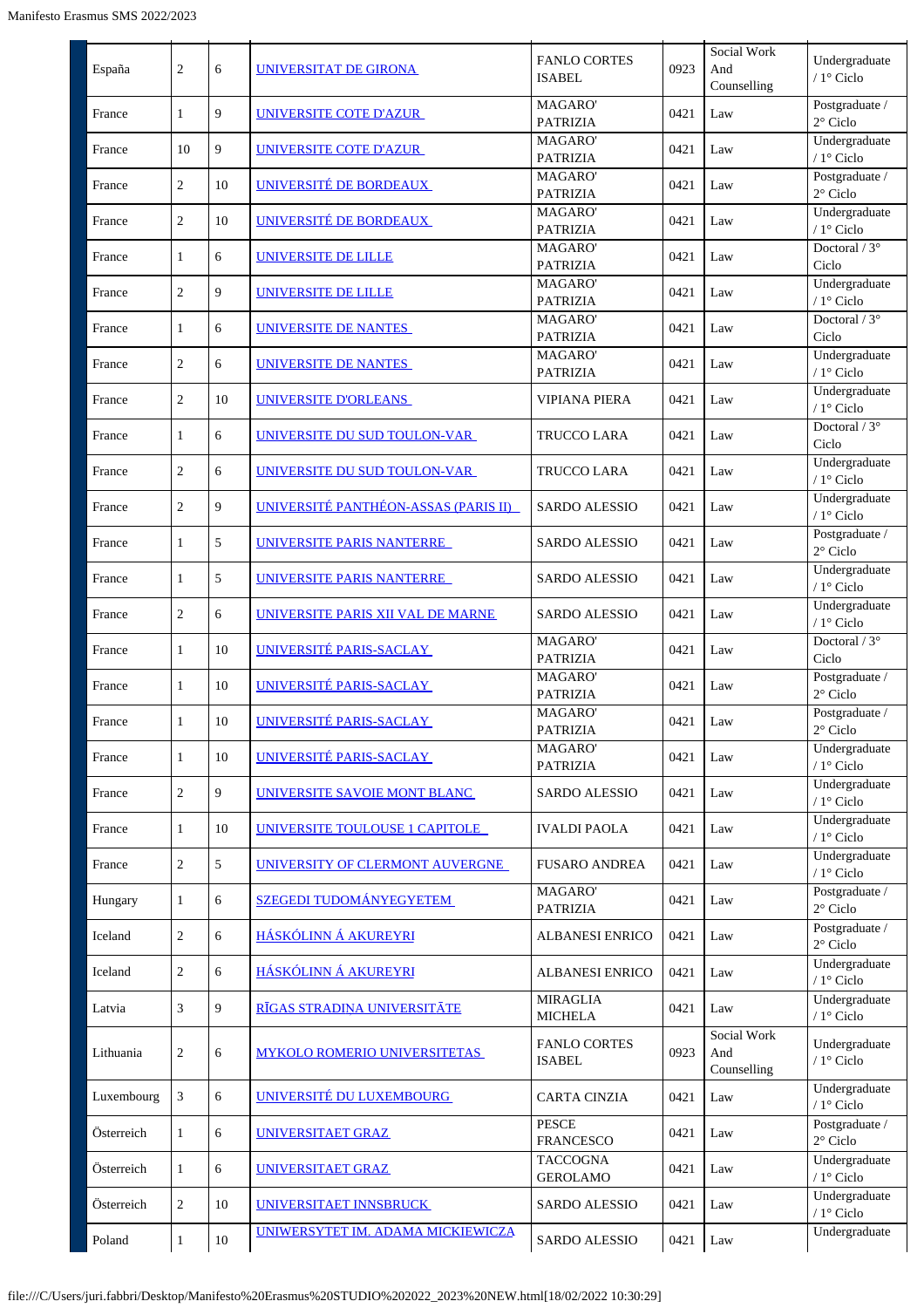|                   |                |    | <b>W POZNANIU</b>                                      |                                          |      |     | $/1^\circ$ Ciclo                    |
|-------------------|----------------|----|--------------------------------------------------------|------------------------------------------|------|-----|-------------------------------------|
| Poland            | 3              | 6  | <b>UNIWERSYTET MARII CURIE-</b><br><b>SKŁODOWSKIEJ</b> | MAGARO'<br><b>PATRIZIA</b>               | 0421 | Law | Undergraduate<br>/ 1° Ciclo         |
| Poland            | 3              | 6  | UNIWERSYTET RZESZOWSKI                                 | <b>SARDO ALESSIO</b>                     | 0421 | Law | Undergraduate<br>$/1^\circ$ Ciclo   |
| Poland            | 1              | 10 | UNIWERSYTET SLASKI W KATOWICACH                        | <b>MIRAGLIA</b><br><b>MICHELA</b>        | 0421 | Law | Postgraduate /<br>$2^{\circ}$ Ciclo |
| Poland            | 1              | 10 | UNIWERSYTET SLASKI W KATOWICACH                        | <b>MIRAGLIA</b><br><b>MICHELA</b>        | 0421 | Law | Undergraduate<br>$/1^\circ$ Ciclo   |
| Poland            | $\overline{2}$ | 6  | UNIWERSYTET SZCZECINSKI                                | <b>SARDO ALESSIO</b>                     | 0421 | Law | Undergraduate<br>/ 1° Ciclo         |
| Poland            | 1              | 5  | UNIWERSYTET WARSZAWSKI                                 | <b>ALBANESI ENRICO</b>                   | 0421 | Law | Postgraduate /<br>$2^{\circ}$ Ciclo |
| Poland            | 1              | 5  | UNIWERSYTET WARSZAWSKI                                 | <b>ALBANESI ENRICO</b>                   | 0421 | Law | Undergraduate<br>/ 1° Ciclo         |
| Portugal          | 1              | 6  | UNIVERSIDADE CATOLICA PORTUGUESA                       | <b>CARTA CINZIA</b>                      | 0421 | Law | Doctoral $/3^{\circ}$<br>Ciclo      |
| Portugal          | 1              | 6  | UNIVERSIDADE CATOLICA PORTUGUESA                       | <b>CARTA CINZIA</b>                      | 0421 | Law | Postgraduate /<br>$2^{\circ}$ Ciclo |
| Portugal          | $\overline{2}$ | 6  | UNIVERSIDADE CATOLICA PORTUGUESA                       | <b>CARTA CINZIA</b>                      | 0421 | Law | Undergraduate<br>$/1$ ° Ciclo       |
| Portugal          | $\overline{c}$ | 6  | UNIVERSIDADE DE COIMBRA                                | <b>MIRAGLIA</b><br><b>MICHELA</b>        | 0421 | Law | Undergraduate<br>$/1^\circ$ Ciclo   |
| Portugal          | 8              | 10 | <b>UNIVERSIDADE DE LISBOA</b>                          | <b>SCHIANO DI PEPE</b><br><b>LORENZO</b> | 0421 | Law | Undergraduate<br>$/1^\circ$ Ciclo   |
| Slovenia          | $\overline{c}$ | 6  | <b>UNIVERZA V LJUBLJANI</b>                            | <b>SARDO ALESSIO</b>                     | 0421 | Law | Undergraduate<br>/ 1° Ciclo         |
| Suomi/<br>Finland | 1              | 5  | <b>TURUN YLIOPISTO</b>                                 | <b>ALBANESI ENRICO</b>                   | 0421 | Law | Postgraduate /<br>$2^\circ$ Ciclo   |
| Suomi/<br>Finland | 1              | 5  | <b>TURUN YLIOPISTO</b>                                 | <b>ALBANESI ENRICO</b>                   | 0421 | Law | Undergraduate<br>$/1$ ° Ciclo       |
| Sverige           | $\overline{4}$ | 5  | <b>STOCKHOLMS UNIVERSITET</b>                          | <b>ALBANESI ENRICO</b>                   | 0421 | Law | Undergraduate<br>$/1^\circ$ Ciclo   |

| Dipartimento Di Scienze Della Formazione (DISFOR) |                |    |                                                               |                                                   |      |                                                             |                                     |  |  |  |
|---------------------------------------------------|----------------|----|---------------------------------------------------------------|---------------------------------------------------|------|-------------------------------------------------------------|-------------------------------------|--|--|--|
| Belgium                                           | $\overline{2}$ | 6  | <b>HAUTE ECOLE DE NAMUR-LIÈGE-</b><br><b>LUXEMBOURG</b>       | <b>PARMIGIANI</b><br><b>DAVIDE</b>                | 0111 | Education<br>Science                                        | Undergraduate<br>$/1$ ° Ciclo       |  |  |  |
| Belgium                                           | 1              | 9  | UNIVERSITÉ DE LIÈGE                                           | <b>OUEIROLO</b><br>PALMAS LUCA<br><b>GIUSEPPE</b> | 0314 | Sociology And<br>Cultural<br><b>Studies</b>                 | Doctoral / $3^\circ$<br>Ciclo       |  |  |  |
| Bulgaria                                          | $\overline{2}$ | 6  | VELIKOTURNOVSKI UNIVERSITET SV. SV.<br><b>KIRIL I METODII</b> | <b>LA ROCCA</b><br><b>CLAUDIO</b>                 | 0113 | Teacher<br>Training<br>Without<br>Subject<br>Specialization | Undergraduate<br>$/1^\circ$ Ciclo   |  |  |  |
| Croatia                                           | $\overline{2}$ | 6  | <b>SVEUCILISTE JOSIPA JURJA</b><br>STROSSMAYERA U OSIJEKU     | <b>PARMIGIANI</b><br><b>DAVIDE</b>                | 0111 | Education<br>Science                                        | Postgraduate /<br>$2^{\circ}$ Ciclo |  |  |  |
| Croatia                                           | $\overline{2}$ | 6  | <b>SVEUCILISTE JOSIPA JURJA</b><br>STROSSMAYERA U OSIJEKU     | <b>PARMIGIANI</b><br><b>DAVIDE</b>                | 0111 | Education<br>Science                                        | Undergraduate<br>$/1^\circ$ Ciclo   |  |  |  |
| Czech<br>Republic                                 | $\mathbf{1}$   | 5  | <u>OSTRAVSKÁ UNIVERZITA V OSTRAVĚ</u>                         | <b>LA ROCCA</b><br><b>CLAUDIO</b>                 | 0223 | Philosophy And<br>Ethics                                    | Doctoral $/3^{\circ}$<br>Ciclo      |  |  |  |
| Czech<br>Republic                                 | 1              | 5  | <u>OSTRAVSKÁ UNIVERZITA V OSTRAVĚ</u>                         | <b>LA ROCCA</b><br><b>CLAUDIO</b>                 | 0223 | Philosophy And<br>Ethics                                    | Postgraduate /<br>$2^{\circ}$ Ciclo |  |  |  |
| Czech<br>Republic                                 | $\mathbf{1}$   | 5  | <u>OSTRAVSKÁ UNIVERZITA V OSTRAVĚ</u>                         | <b>LA ROCCA</b><br><b>CLAUDIO</b>                 | 0223 | Philosophy And<br>Ethics                                    | Undergraduate<br>$/1$ ° Ciclo       |  |  |  |
| Czech<br>Republic                                 | $\overline{2}$ | 6  | UNIVERZITA KARLOVA V PRAZE                                    | <b>PARMIGIANI</b><br><b>DAVIDE</b>                | 0111 | Education<br>Science                                        | Postgraduate /<br>$2^{\circ}$ Ciclo |  |  |  |
| Czech<br>Republic                                 | $\overline{2}$ | 6  | <b>UNIVERZITA KARLOVA V PRAZE</b>                             | <b>PARMIGIANI</b><br><b>DAVIDE</b>                | 0111 | Education<br>Science                                        | Undergraduate<br>$/1$ ° Ciclo       |  |  |  |
| Danmark                                           | $\overline{2}$ | 10 | PROFESSIONSHØJSKOLEN UNIVERSITY<br><b>COLLEGE SYDDANMARK</b>  | <b>PARMIGIANI</b><br><b>DAVIDE</b>                | 0111 | Education<br>Science                                        | Undergraduate<br>/ 1° Ciclo         |  |  |  |
| Deutschland                                       | 2              | 6  | <b>JOHANN WOLFGANG GOETHE-</b><br><b>UNIVERSITAET</b>         | <b>PARMIGIANI</b><br><b>DAVIDE</b>                | 0111 | Education<br>Science                                        | Postgraduate /<br>$2^{\circ}$ Ciclo |  |  |  |
| Deutschland                                       | 2              | 6  | <b>JOHANN WOLFGANG GOETHE-</b><br><b>UNIVERSITAET</b>         | <b>PARMIGIANI</b><br><b>DAVIDE</b>                | 0111 | Education<br>Science                                        | Undergraduate<br>$/1$ ° Ciclo       |  |  |  |
|                                                   |                |    | <b>JOHANNES GUTENBERG-UNIVERSITAET</b>                        | <b>LA ROCCA</b>                                   |      | Education                                                   | Undergraduate                       |  |  |  |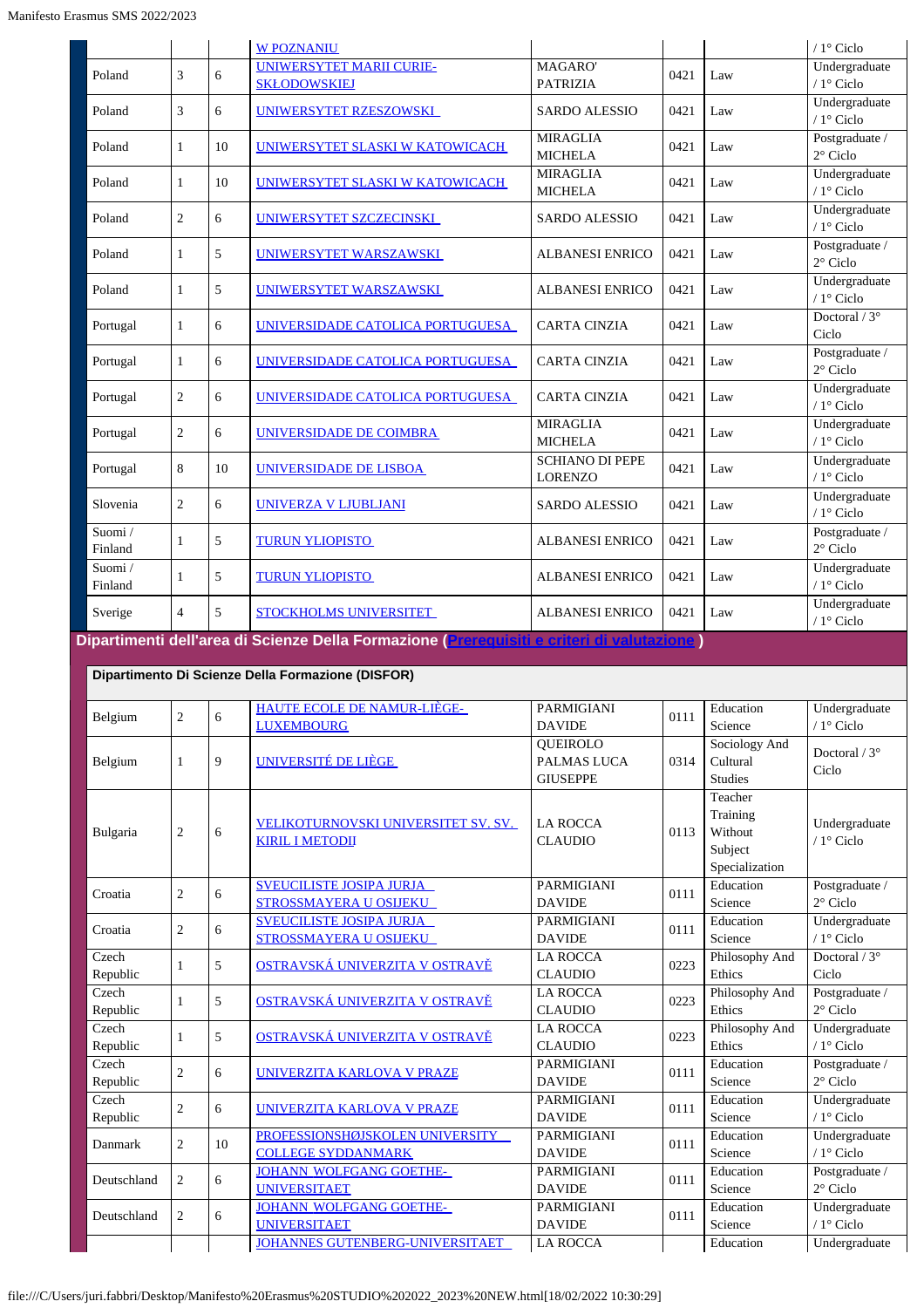| Deutschland | $\overline{2}$ | 6              | <b>MAINZ</b>                                        | <b>CLAUDIO</b>                             | 0111 | Science                                                             | $/1^\circ$ Ciclo                     |
|-------------|----------------|----------------|-----------------------------------------------------|--------------------------------------------|------|---------------------------------------------------------------------|--------------------------------------|
| Deutschland | $\mathbf{1}$   | 6              | JOHANNES GUTENBERG-UNIVERSITAET                     | <b>LA ROCCA</b>                            | 0321 | Journalism And                                                      | Postgraduate /                       |
|             |                |                | <b>MAINZ</b><br>JOHANNES GUTENBERG-UNIVERSITAET     | <b>CLAUDIO</b><br><b>LA ROCCA</b>          |      | Reporting<br>Journalism And                                         | $2^\circ$ Ciclo<br>Undergraduate     |
| Deutschland | $\mathbf{1}$   | 6              | <b>MAINZ</b>                                        | <b>CLAUDIO</b>                             | 0321 | Reporting                                                           | / 1° Ciclo                           |
| Deutschland | $\overline{2}$ | 6              | UNIVERSITAET BIELEFELD                              | <b>LA ROCCA</b><br><b>CLAUDIO</b>          | 0111 | Education<br>Science                                                | Postgraduate /<br>$2^\circ$ Ciclo    |
| Deutschland | $\overline{2}$ | 6              | UNIVERSITAET BIELEFELD                              | <b>LA ROCCA</b><br><b>CLAUDIO</b>          | 0111 | Education<br>Science                                                | Undergraduate<br>/ 1° Ciclo          |
| Deutschland | $\mathbf{1}$   | 6              | UNIVERSITAET BREMEN                                 | <b>GIOFRE' DAVID</b>                       | 0313 | Psychology                                                          | Undergraduate<br>/ 1° Ciclo          |
| Deutschland | $\mathbf{1}$   | 5              | UNIVERSITAET ERFURT                                 | <b>PARMIGIANI</b><br><b>DAVIDE</b>         | 0111 | Education<br>Science                                                | Postgraduate /<br>$2^{\circ}$ Ciclo  |
| Deutschland | $\mathbf{1}$   | 5              | UNIVERSITAET ERFURT                                 | PARMIGIANI<br><b>DAVIDE</b>                | 0111 | Education<br>Science                                                | Undergraduate<br>/ 1° Ciclo          |
| Deutschland | $\mathbf{1}$   | 6              | UNIVERSITAET HAMBURG                                | <b>LA ROCCA</b><br><b>CLAUDIO</b>          | 0111 | Education<br>Science                                                | Undergraduate<br>/ 1° Ciclo          |
| Deutschland | $\mathbf{1}$   | 6              | UNIVERSITAET OSNABRUECK                             | <b>LA ROCCA</b><br><b>CLAUDIO</b>          | 0111 | Education<br>Science                                                | Undergraduate<br>/ 1° Ciclo          |
| Deutschland | $\mathbf{1}$   | 6              | UNIVERSITAET OSNABRUECK                             | <b>LA ROCCA</b><br><b>CLAUDIO</b>          | 0313 | Psychology                                                          | Postgraduate /<br>$2^{\circ}$ Ciclo  |
| Deutschland | $\overline{c}$ | 6              | UNIVERSITAET OSNABRUECK                             | <b>LA ROCCA</b><br><b>CLAUDIO</b>          | 0313 | Psychology                                                          | Undergraduate<br>/ 1° Ciclo          |
| España      | $\overline{c}$ | 10             | FUNDACION UNIVERSITARIA SAN PABLO-<br><b>CEU</b>    | <b>LA ROCCA</b><br><b>CLAUDIO</b>          | 0321 | Journalism And<br>Reporting                                         | Undergraduate<br>/ 1° Ciclo          |
| España      | $\overline{c}$ | 10             | UNIVERSIDAD COMPLUTENSE DE MADRID                   | <b>ABBATECOLA</b><br><b>EMANUELA</b>       | 0321 | Journalism And<br>Reporting                                         | Undergraduate<br>/ 1° Ciclo          |
| España      | 3              | 6              | UNIVERSIDAD COMPLUTENSE DE MADRID                   | <b>AMORETTI GUIDO</b><br><b>FRANCO</b>     | 0313 | Psychology                                                          | Undergraduate<br>/ $1^{\circ}$ Ciclo |
| España      | $\overline{c}$ | 10             | <b>UNIVERSIDAD DE A CORUÑA</b>                      | <b>LA ROCCA</b><br><b>CLAUDIO</b>          | 0111 | Education<br>Science                                                | Undergraduate<br>/ 1° Ciclo          |
| España      | $\overline{c}$ | 10             | UNIVERSIDAD DE A CORUÑA                             | PETTI GABRIELLA                            | 0314 | Sociology And<br>Cultural<br><b>Studies</b>                         | Undergraduate<br>/ 1° Ciclo          |
| España      | $\overline{c}$ | 10             | UNIVERSIDAD DE A CORUNA                             | <b>LA ROCCA</b><br><b>CLAUDIO</b>          | 0114 | Teacher<br>Training With<br>Subject<br>Specialization               | Undergraduate<br>/ 1° Ciclo          |
| España      | $\mathbf{1}$   | $\overline{4}$ | UNIVERSIDAD DE CÁDIZ                                | <b>LAGOMARSINO</b><br><b>FRANCESCA</b>     | 0310 | Social And<br>Behavioural<br><b>Sciences Not</b><br>Further Defined | Doctoral $/3^{\circ}$<br>Ciclo       |
| España      | $\overline{4}$ | 5              | UNIVERSIDAD DE CASTILLA-LA MANCHA                   | PARMIGIANI<br><b>DAVIDE</b>                | 0111 | Education<br>Science                                                | Undergraduate<br>/ 1° Ciclo          |
| España      | 1              | 9              | <b>UNIVERSIDAD DE HUELVA</b>                        | <b>CHIORRI CARLO</b>                       | 0313 | Psychology                                                          | Postgraduate /<br>$2^{\circ}$ Ciclo  |
| España      | 1              | 9              | <b>UNIVERSIDAD DE HUELVA</b>                        | CHIORRI CARLO                              | 0313 | Psychology                                                          | Undergraduate<br>/ 1° Ciclo          |
| España      | $\overline{c}$ | 9              | <b>UNIVERSIDAD DE HUELVA</b>                        | <b>CHIORRI CARLO</b>                       | 0313 | Psychology                                                          | Undergraduate<br>/ $1^{\circ}$ Ciclo |
| España      | $\overline{c}$ | 5              | UNIVERSIDAD DE LAS PALMAS DE GRAN<br><b>CANARIA</b> | QUEIROLO<br>PALMAS LUCA<br><b>GIUSEPPE</b> | 0110 | <b>Education Not</b><br><b>Further Defined</b>                      | Undergraduate<br>/ 1° Ciclo          |
| España      | $\mathbf{1}$   | 5              | UNIVERSIDAD DE LAS PALMAS DE GRAN<br><b>CANARIA</b> | QUEIROLO<br>PALMAS LUCA<br><b>GIUSEPPE</b> | 0111 | Education<br>Science                                                | Postgraduate /<br>$2^{\circ}$ Ciclo  |
| España      | 3              | 10             | UNIVERSIDAD DE LEÓN                                 | <b>LA ROCCA</b><br><b>CLAUDIO</b>          | 0111 | Education<br>Science                                                | Undergraduate<br>/ 1° Ciclo          |
| España      | $\overline{c}$ | 9              | <b>UNIVERSIDAD DE MÁLAGA</b>                        | <b>LA ROCCA</b><br><b>CLAUDIO</b>          | 0321 | Journalism And<br>Reporting                                         | Undergraduate<br>/ 1° Ciclo          |
| España      | $\overline{c}$ | 9              | <b>UNIVERSIDAD DE MÁLAGA</b>                        | <b>LA ROCCA</b><br><b>CLAUDIO</b>          | 0313 | Psychology                                                          | Undergraduate<br>/ $1^{\circ}$ Ciclo |
| España      | $\mathbf{1}$   | 9              | UNIVERSIDAD DE MURCIA                               | LA ROCCA<br><b>CLAUDIO</b>                 | 0111 | Education<br>Science                                                | Postgraduate /<br>$2^{\circ}$ Ciclo  |
| España      | $\overline{2}$ | 9              | UNIVERSIDAD DE MURCIA                               | <b>LA ROCCA</b><br><b>CLAUDIO</b>          | 0113 | Teacher<br>Training<br>Without                                      | Undergraduate<br>/ 1° Ciclo          |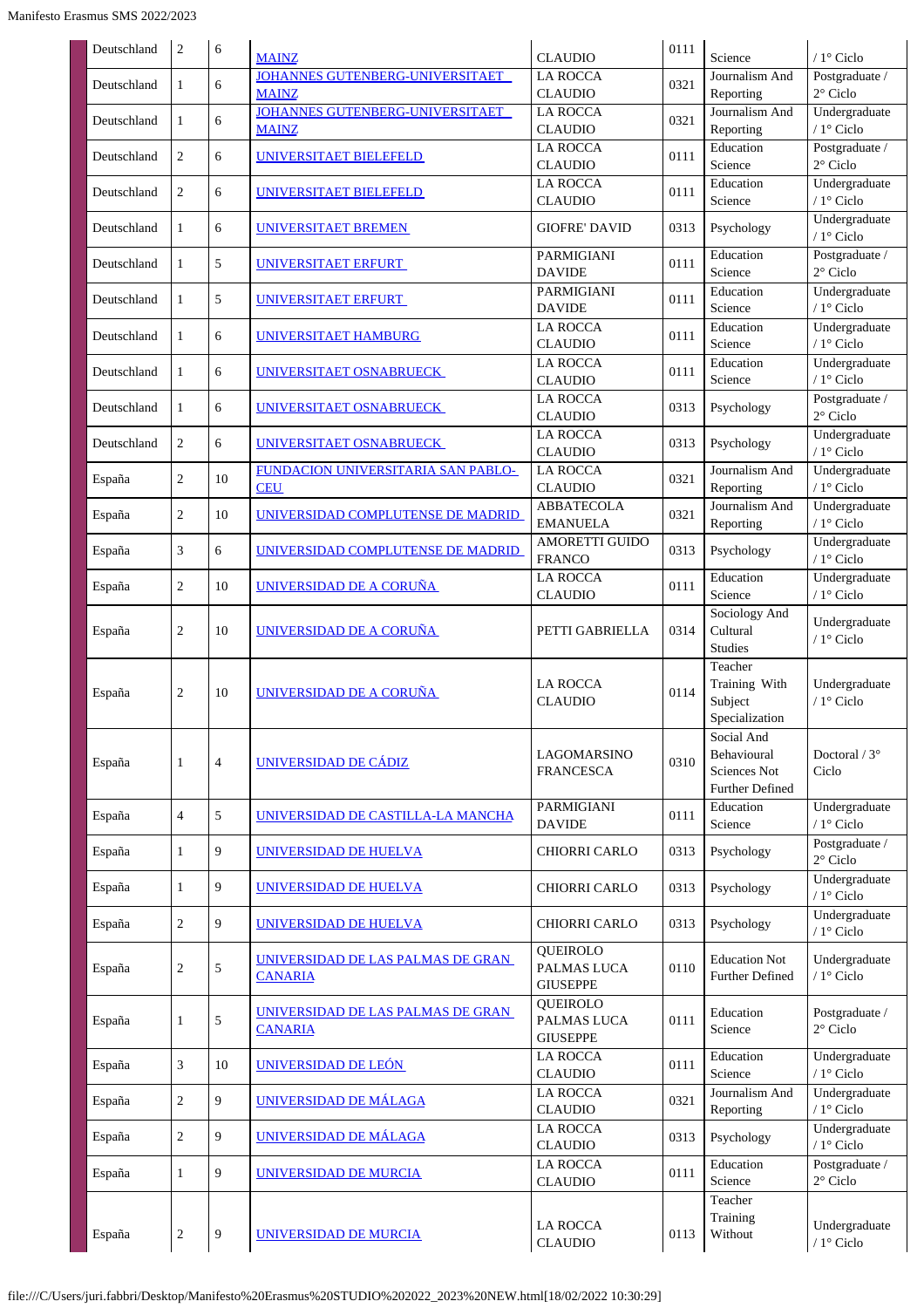|        |                  |    |                                                     |                                                   |      | Subject<br>Specialization                                                                 |                                      |
|--------|------------------|----|-----------------------------------------------------|---------------------------------------------------|------|-------------------------------------------------------------------------------------------|--------------------------------------|
| España | $\mathbf{1}$     | 6  | <u>UNIVERSIDAD DE OVIEDO</u>                        | <b>LA ROCCA</b>                                   | 0111 | Education                                                                                 | Postgraduate /                       |
|        |                  |    |                                                     | <b>CLAUDIO</b>                                    |      | Science                                                                                   | $2^{\circ}$ Ciclo                    |
| España | $\mathbf{1}$     | 6  | UNIVERSIDAD DE OVIEDO                               | <b>LA ROCCA</b><br><b>CLAUDIO</b>                 | 0111 | Education<br>Science                                                                      | Undergraduate<br>/ $1^{\circ}$ Ciclo |
| España | 1                | 6  | UNIVERSIDAD DE OVIEDO                               | <b>LA ROCCA</b><br><b>CLAUDIO</b>                 | 0113 | Teacher<br>Training<br>Without<br>Subject<br>Specialization                               | Undergraduate<br>/ $1^{\circ}$ Ciclo |
| España | $\boldsymbol{2}$ | 10 | UNIVERSIDAD DE SANTIAGO DE<br><b>COMPOSTELA</b>     | <b>MARENGO</b><br><b>MARINA</b>                   | 0532 | <b>Earth Sciences</b>                                                                     | Postgraduate /<br>2° Ciclo           |
| España | 1                | 6  | UNIVERSIDAD DE SEVILLA                              | QUEIROLO<br>PALMAS LUCA<br><b>GIUSEPPE</b>        | 0300 | Social<br>Sciences.<br>Journalism And<br><b>Information Not</b><br><b>Further Defined</b> | Doctoral / $3^\circ$<br>Ciclo        |
| España | 1                | 6  | UNIVERSIDAD DE SEVILLA                              | QUEIROLO<br>PALMAS LUCA<br><b>GIUSEPPE</b>        | 0300 | Social<br>Sciences,<br>Journalism And<br><b>Information Not</b><br><b>Further Defined</b> | Postgraduate /<br>2° Ciclo           |
| España | $\mathbf{1}$     | 9  | UNIVERSIDAD REY JUAN CARLOS                         | <b>LA ROCCA</b><br><b>CLAUDIO</b>                 | 0321 | Journalism And<br>Reporting                                                               | Undergraduate<br>/ $1^\circ$ Ciclo   |
| España | $\overline{c}$   | 9  | UNIVERSIDAD REY JUAN CARLOS                         | <b>LA ROCCA</b><br><b>CLAUDIO</b>                 | 0313 | Psychology                                                                                | Undergraduate<br>/ $1^\circ$ Ciclo   |
| España | $\mathbf{1}$     | 6  | UNIVERSITAT DE GIRONA                               | <b>LA ROCCA</b><br><b>CLAUDIO</b>                 | 0111 | Education<br>Science                                                                      | Undergraduate<br>/ 1° Ciclo          |
| España | 2                | 6  | <b>UNIVERSITAT DE GIRONA</b>                        | <b>LA ROCCA</b><br><b>CLAUDIO</b>                 | 0313 | Psychology                                                                                | Undergraduate<br>/ 1° Ciclo          |
| España | 1                | 6  | <b>UNIVERSITAT DE GIRONA</b>                        | <b>LA ROCCA</b><br><b>CLAUDIO</b>                 | 0113 | Teacher<br>Training<br>Without<br>Subject<br>Specialization                               | Undergraduate<br>/ $1^{\circ}$ Ciclo |
| España | $\overline{2}$   | 5  | UNIVERSITAT DE VALÈNCIA (ESTUDI<br><b>GENERAL</b> ) | <b>VARANI</b><br><b>NICOLETTA</b>                 | 0532 | Earth Sciences                                                                            | Postgraduate /<br>$2^{\circ}$ Ciclo  |
| España | $\boldsymbol{2}$ | 10 | UNIVERSITAT DE VALÈNCIA (ESTUDI<br><b>GENERAL</b> ) | <b>VARANI</b><br>NICOLETTA                        | 0532 | Earth Sciences                                                                            | Undergraduate<br>$/1^{\circ}$ Ciclo  |
| España | $\overline{c}$   | 10 | UNIVERSITAT DE VALÈNCIA (ESTUDI<br><b>GENERAL</b> ) | <b>MARENGO</b><br><b>MARINA</b>                   | 0113 | Teacher<br>Training<br>Without<br>Subject<br>Specialization                               | Undergraduate<br>/ $1^{\circ}$ Ciclo |
| España | 1                | 9  | UNIVERSITAT POMPEU FABRA                            | <b>OUEIROLO</b><br>PALMAS LUCA<br><b>GIUSEPPE</b> | 0300 | Social<br>Sciences,<br>Journalism And<br><b>Information Not</b><br>Further Defined        | Doctoral / $3^\circ$<br>Ciclo        |
| España | 1                | 6  | UNIVERSITAT POMPEU FABRA                            | QUEIROLO<br>PALMAS LUCA<br><b>GIUSEPPE</b>        | 0314 | Sociology And<br>Cultural<br><b>Studies</b>                                               | Postgraduate /<br>$2^{\circ}$ Ciclo  |
| France | 1                | 5  | <b>GROUPE EDH</b>                                   | PETTI GABRIELLA                                   | 0211 | Audio-Visual<br>Techniques<br>And Media<br>Production                                     | Postgraduate /<br>$2^{\circ}$ Ciclo  |
| France | 1                | 5  | <b>GROUPE EDH</b>                                   | PETTI GABRIELLA                                   | 0211 | Audio-Visual<br>Techniques<br>And Media<br>Production                                     | Undergraduate<br>/ $1^{\circ}$ Ciclo |
| France | $\boldsymbol{2}$ | 6  | UNIVERSITE COTE D'AZUR                              | <b>GIOFRE' DAVID</b>                              | 0313 | Psychology                                                                                | Doctoral / $3^\circ$<br>Ciclo        |
| France | $\overline{c}$   | 6  | UNIVERSITE COTE D'AZUR                              | <b>GIOFRE' DAVID</b>                              | 0313 | Psychology                                                                                | Postgraduate /<br>$2^{\circ}$ Ciclo  |
| France | 3                | 6  | UNIVERSITE COTE D'AZUR                              | <b>GIOFRE' DAVID</b>                              | 0313 | Psychology                                                                                | Undergraduate<br>/ $1^\circ$ Ciclo   |
|        |                  |    |                                                     |                                                   |      | Social                                                                                    |                                      |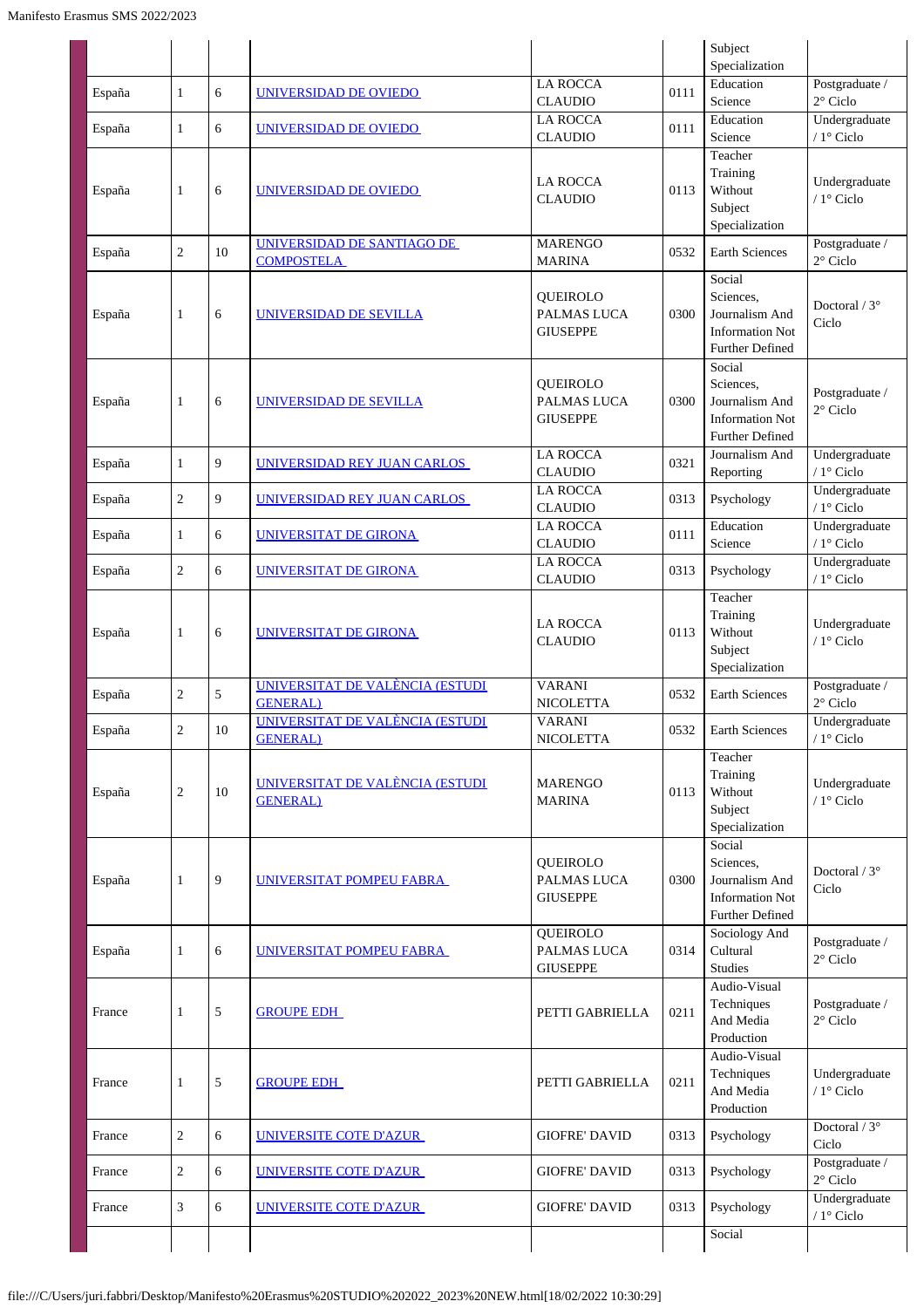| France  | 1              | 6  | UNIVERSITE COTE D'AZUR                    | <b>OUEIROLO</b><br>PALMAS LUCA<br><b>GIUSEPPE</b> | 0300 | Sciences,<br>Journalism And<br><b>Information Not</b><br><b>Further Defined</b>           | Doctoral / $3^\circ$<br>Ciclo        |
|---------|----------------|----|-------------------------------------------|---------------------------------------------------|------|-------------------------------------------------------------------------------------------|--------------------------------------|
| France  | 1              | 6  | UNIVERSITE COTE D'AZUR                    | <b>QUEIROLO</b><br>PALMAS LUCA<br><b>GIUSEPPE</b> | 0300 | Social<br>Sciences,<br>Journalism And<br><b>Information Not</b><br><b>Further Defined</b> | Postgraduate /<br>$2^{\circ}$ Ciclo  |
| France  | 2              | 6  | UNIVERSITE D'AIX-MARSEILLE                | <b>STAGI LUISA</b>                                | 0314 | Sociology And<br>Cultural<br><b>Studies</b>                                               | Undergraduate<br>/ $1^{\circ}$ Ciclo |
| France  | $\overline{c}$ | 5  | UNIVERSITÉ DE BORDEAUX                    | PARMIGIANI<br><b>DAVIDE</b>                       | 0111 | Education<br>Science                                                                      | Postgraduate /<br>2° Ciclo           |
| France  | $\overline{c}$ | 6  | UNIVERSITÉ DE FRANCHE-COMTÉ               | <b>LA ROCCA</b><br><b>CLAUDIO</b>                 | 0321 | Journalism And<br>Reporting                                                               | Undergraduate<br>/ 1° Ciclo          |
| France  | 1              | 6  | UNIVERSITE DE LA GUYANE                   | <b>OUEIROLO</b><br>PALMAS LUCA<br><b>GIUSEPPE</b> | 0300 | Social<br>Sciences,<br>Journalism And<br><b>Information Not</b><br><b>Further Defined</b> | Doctoral $/3^{\circ}$<br>Ciclo       |
| France  | 1              | 6  | <b>UNIVERSITE DE LA GUYANE</b>            | QUEIROLO<br>PALMAS LUCA<br><b>GIUSEPPE</b>        | 0314 | Sociology And<br>Cultural<br><b>Studies</b>                                               | Postgraduate /<br>$2^{\circ}$ Ciclo  |
| France  | $\overline{2}$ | 6  | UNIVERSITE DE LIMOGES                     | <b>MARENGO</b><br><b>MARINA</b>                   | 0532 | Earth Sciences                                                                            | Doctoral / $3^\circ$<br>Ciclo        |
| France  | $\overline{2}$ | 6  | UNIVERSITE DE LIMOGES                     | <b>MARENGO</b><br><b>MARINA</b>                   | 0532 | Earth Sciences                                                                            | Postgraduate /<br>$2^{\circ}$ Ciclo  |
| France  | $\overline{2}$ | 6  | UNIVERSITE DE LIMOGES                     | <b>MARENGO</b><br><b>MARINA</b>                   | 0111 | Education<br>Science                                                                      | Undergraduate<br>/ 1° Ciclo          |
| France  | 1              | 6  | UNIVERSITE DE NANTES                      | <b>ROGIER</b><br><b>GUYONNE</b>                   | 0313 | Psychology                                                                                | Doctoral / 3°<br>Ciclo               |
| France  | 1              | 6  | UNIVERSITE DE NANTES                      | <b>ROGIER</b><br><b>GUYONNE</b>                   | 0313 | Psychology                                                                                | Postgraduate /<br>$2^{\circ}$ Ciclo  |
| France  | $\overline{c}$ | 6  | UNIVERSITE DE NANTES                      | <b>ROGIER</b><br><b>GUYONNE</b>                   | 0313 | Psychology                                                                                | Undergraduate<br>/ 1° Ciclo          |
| France  | 1              | 9  | UNIVERSITE D'EVRY-VAL D'ESSONNE           | QUEIROLO<br>PALMAS LUCA<br><b>GIUSEPPE</b>        | 0300 | Social<br>Sciences,<br>Journalism And<br><b>Information Not</b><br><b>Further Defined</b> | Doctoral $/3^{\circ}$<br>Ciclo       |
| France  | 2              | 9  | UNIVERSITE D'EVRY-VAL D'ESSONNE           | QUEIROLO<br>PALMAS LUCA<br><b>GIUSEPPE</b>        | 0300 | Social<br>Sciences,<br>Journalism And<br><b>Information Not</b><br>Further Defined        | Postgraduate /<br>$2^{\circ}$ Ciclo  |
| France  | 2              | 9  | <b>UNIVERSITÉ JEAN MOULIN LYON 3</b>      | <b>STAGI LUISA</b>                                | 0314 | Sociology And<br>Cultural<br><b>Studies</b>                                               | Undergraduate<br>/ $1^\circ$ Ciclo   |
| France  | $\overline{2}$ | 6  | UNIVERSITE PANTHEON-SORBONNE<br>(PARIS I) | <b>MARENGO</b><br><b>MARINA</b>                   | 0532 | Earth Sciences                                                                            | Doctoral / $3^\circ$<br>Ciclo        |
| France  | 2              | 6  | UNIVERSITE PANTHEON-SORBONNE<br>(PARIS I) | <b>MARENGO</b><br><b>MARINA</b>                   | 0532 | Earth Sciences                                                                            | Postgraduate /<br>$2^{\circ}$ Ciclo  |
| France  | 2              | 10 | UNIVERSITE RENNES 2                       | <b>MARENGO</b><br><b>MARINA</b>                   | 0532 | Earth Sciences                                                                            | Doctoral / 3°<br>Ciclo               |
| France  | $\overline{c}$ | 10 | UNIVERSITE RENNES 2                       | <b>MARENGO</b><br><b>MARINA</b>                   | 0532 | <b>Earth Sciences</b>                                                                     | Postgraduate /<br>$2^{\circ}$ Ciclo  |
| France  | 2              | 10 | UNIVERSITE RENNES 2                       | <b>MARENGO</b><br><b>MARINA</b>                   | 0111 | Education<br>Science                                                                      | Undergraduate<br>/ 1° Ciclo          |
| France  | $\overline{c}$ | 10 | UNIVERSITY OF CLERMONT AUVERGNE           | <b>MARENGO</b><br><b>MARINA</b>                   | 0532 | Earth Sciences                                                                            | Doctoral / 3°<br>Ciclo               |
| France  | 3              | 10 | UNIVERSITY OF CLERMONT AUVERGNE           | <b>MARENGO</b><br><b>MARINA</b>                   | 0532 | <b>Earth Sciences</b>                                                                     | Postgraduate /<br>$2^{\circ}$ Ciclo  |
| France  | 3              | 10 | UNIVERSITY OF CLERMONT AUVERGNE           | <b>MARENGO</b><br><b>MARINA</b>                   | 0532 | Earth Sciences                                                                            | Undergraduate<br>/ $1^{\circ}$ Ciclo |
| Iceland | 2              | 6  | HÁSKÓLINN Á AKUREYRI                      | PARMIGIANI<br><b>DAVIDE</b>                       | 0111 | Education<br>Science                                                                      | Postgraduate /<br>$2^{\circ}$ Ciclo  |
|         |                |    |                                           | PARMIGIANI                                        |      | Education                                                                                 | Undergraduate                        |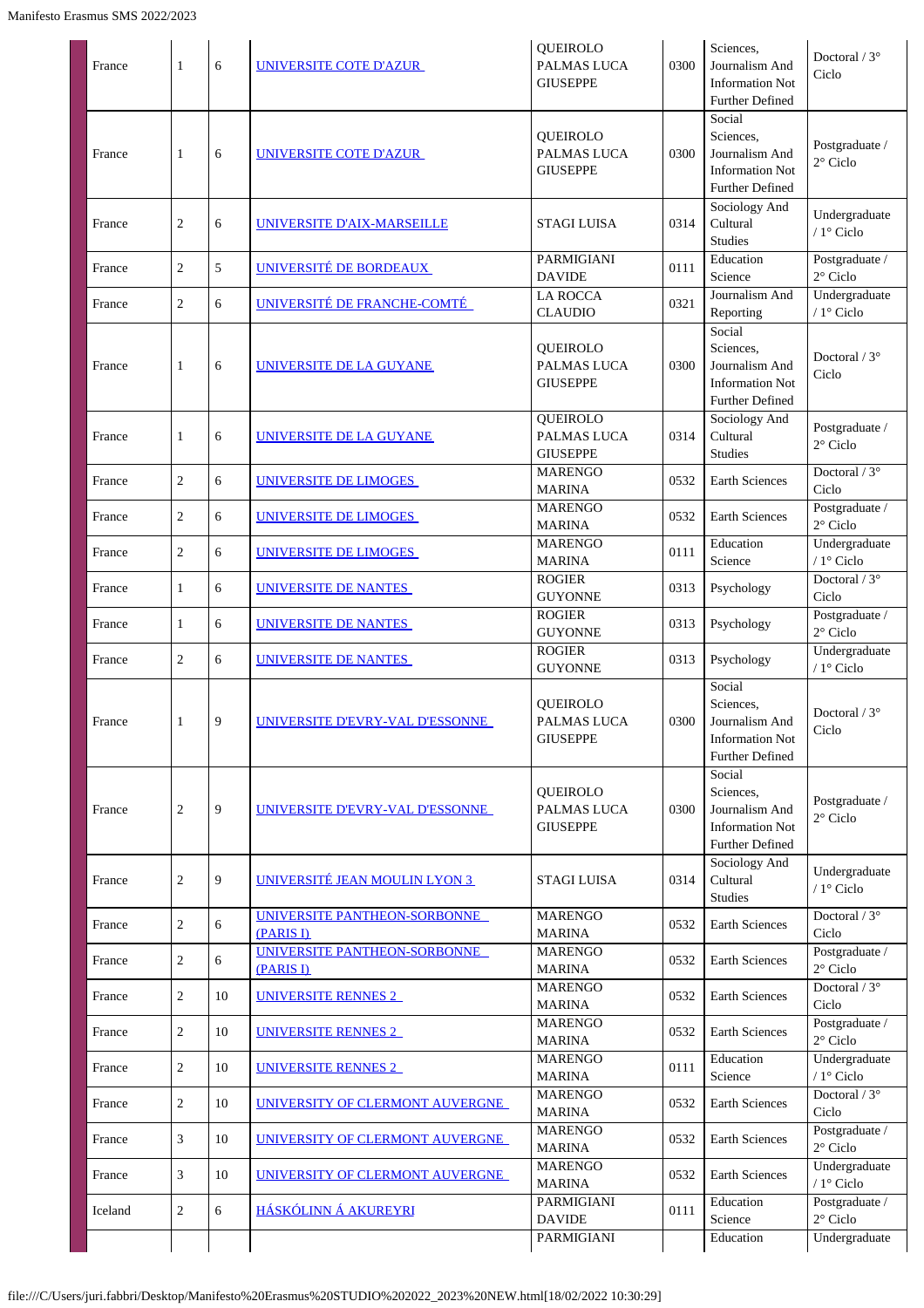| Iceland           | 2              | 6             | <b>HÁSKÓLINN Á AKUREYRI</b>                                                                                                            | <b>DAVIDE</b>                              | 0111 | Science                                                     | $/1$ ° Ciclo                         |
|-------------------|----------------|---------------|----------------------------------------------------------------------------------------------------------------------------------------|--------------------------------------------|------|-------------------------------------------------------------|--------------------------------------|
| Lithuania         | $\overline{c}$ | 6             | <b>LIETUVOS EDUKOLOGIJOS</b><br><b>UNIVERSITETAS</b>                                                                                   | PARMIGIANI<br><b>DAVIDE</b>                | 0111 | Education<br>Science                                        | Postgraduate /<br>$2^{\circ}$ Ciclo  |
| Lithuania         | $\overline{c}$ | 6             | <b>LIETUVOS EDUKOLOGIJOS</b><br><b>UNIVERSITETAS</b>                                                                                   | PARMIGIANI<br><b>DAVIDE</b>                | 0111 | Education<br>Science                                        | Undergraduate<br>/ $1^\circ$ Ciclo   |
| Nederland         | $\mathbf{1}$   | $\sqrt{5}$    | <b>INTERACTUM UNIVERSITY OF APPLIED</b><br><b>SCIENCES, TEACHER TRAINING</b><br>DEPARTMENT HOGESCHOOL<br><b>KATHOLIEKE PABO ZWOLLE</b> | PARMIGIANI<br><b>DAVIDE</b>                | 0111 | Education<br>Science                                        | Postgraduate /<br>$2^{\circ}$ Ciclo  |
| Nederland         | $\mathbf{1}$   | $\sqrt{5}$    | <b>INTERACTUM UNIVERSITY OF APPLIED</b><br><b>SCIENCES, TEACHER TRAINING</b><br>DEPARTMENT HOGESCHOOL<br><b>KATHOLIEKE PABO ZWOLLE</b> | <b>PARMIGIANI</b><br><b>DAVIDE</b>         | 0111 | Education<br>Science                                        | Undergraduate<br>/ 1° Ciclo          |
| Nederland         | $\overline{2}$ | 5             | <b>STICHTING HOGESCHOOL UTRECHT</b>                                                                                                    | PARMIGIANI<br><b>DAVIDE</b>                | 0111 | Education<br>Science                                        | Undergraduate<br>/ $1^{\circ}$ Ciclo |
| Poland            | 2              | 5             | <b>AKADEMIA POMORSKA W SŁUPSKU</b>                                                                                                     | PARMIGIANI<br><b>DAVIDE</b>                | 0111 | Education<br>Science                                        | Undergraduate<br>/ $1^\circ$ Ciclo   |
| Poland            | $\mathfrak{Z}$ | 6             | POWISLANSKA SZKOLA WYZSZA                                                                                                              | <b>AMORETTI GUIDO</b><br><b>FRANCO</b>     | 0111 | Education<br>Science                                        | Undergraduate<br>/ $1^{\circ}$ Ciclo |
| Poland            | $\mathbf{1}$   | 9             | UNIWERSYTET GDANSKI                                                                                                                    | POLI STEFANO                               | 0111 | Education<br>Science                                        | Doctoral / $3^\circ$<br>Ciclo        |
| Poland            | $\mathbf{1}$   | 9             | UNIWERSYTET GDANSKI                                                                                                                    | POLI STEFANO                               | 0111 | Education<br>Science                                        | Postgraduate /<br>$2^\circ$ Ciclo    |
| Poland            | $\mathbf{1}$   | 9             | UNIWERSYTET GDANSKI                                                                                                                    | POLI STEFANO                               | 0111 | Education<br>Science                                        | Undergraduate<br>/ $1^{\circ}$ Ciclo |
| Poland            | $\mathbf{1}$   | 9             | UNIWERSYTET GDANSKI                                                                                                                    | POLI STEFANO                               | 0111 | Education<br>Science                                        | Undergraduate<br>/ $1^\circ$ Ciclo   |
| Poland            | 2              | 6             | UNIWERSYTET RZESZOWSKI                                                                                                                 | <b>LA ROCCA</b><br><b>CLAUDIO</b>          | 0111 | Education<br>Science                                        | Undergraduate<br>/ $1^{\circ}$ Ciclo |
| Poland            | $\mathbf{1}$   | $\sqrt{5}$    | UNIWERSYTET W BIALYMSTOKU                                                                                                              | PARMIGIANI<br><b>DAVIDE</b>                | 0113 | Teacher<br>Training<br>Without<br>Subject<br>Specialization | Postgraduate /<br>$2^{\circ}$ Ciclo  |
| Poland            | $\mathbf{1}$   | $\sqrt{5}$    | UNIWERSYTET W BIALYMSTOKU                                                                                                              | PARMIGIANI<br><b>DAVIDE</b>                | 0113 | Teacher<br>Training<br>Without<br>Subject<br>Specialization | Undergraduate<br>/ 1° Ciclo          |
| Portugal          | $\mathbf{1}$   | 10            | <b>INSTITUTO SUPERIOR MIGUEL TORGA</b>                                                                                                 | CHIORRI CARLO                              | 0313 | Psychology                                                  | Postgraduate /<br>$2^{\circ}$ Ciclo  |
| Portugal          | $\sqrt{2}$     | 10            | <b>INSTITUTO SUPERIOR MIGUEL TORGA</b>                                                                                                 | <b>LA ROCCA</b><br><b>CLAUDIO</b>          | 0313 | Psychology                                                  | Undergraduate<br>/ $1^{\circ}$ Ciclo |
| Portugal          | $\sqrt{2}$     | 9             | <b>MAIEUTICA COOPERATIVA DE ENSINO</b><br><b>SUPERIOR CRL</b>                                                                          | <b>LA ROCCA</b><br><b>CLAUDIO</b>          | 0321 | Journalism And<br>Reporting                                 | Undergraduate<br>/ $1^{\circ}$ Ciclo |
| Portugal          | $\sqrt{2}$     | 9             | MAIEUTICA COOPERATIVA DE ENSINO<br><b>SUPERIOR CRL</b>                                                                                 | <b>LA ROCCA</b><br><b>CLAUDIO</b>          | 0313 | Psychology                                                  | Undergraduate<br>/ 1° Ciclo          |
| Portugal          | $\sqrt{2}$     | $\sqrt{5}$    | UNIVERSIDADE DO MINHO                                                                                                                  | PARMIGIANI<br><b>DAVIDE</b>                | 0111 | Education<br>Science                                        | Undergraduate<br>/ $1^{\circ}$ Ciclo |
| Romania           | $\mathbf{1}$   | 6             | UNIVERSITATEA BABES-BOLYAI                                                                                                             | PANDOLFINI<br><b>VALERIA SILVIA</b>        | 0111 | Education<br>Science                                        | Postgraduate /<br>$2^{\circ}$ Ciclo  |
| Romania           | 1              | 6             | UNIVERSITATEA BABES-BOLYAI                                                                                                             | PANDOLFINI<br><b>VALERIA SILVIA</b>        | 0111 | Education<br>Science                                        | Undergraduate<br>/ $1^{\circ}$ Ciclo |
| Romania           | $\overline{2}$ | 6             | UNIVERSITATEA DIN BUCURESTI                                                                                                            | PARMIGIANI<br><b>DAVIDE</b>                | 0111 | Education<br>Science                                        | Postgraduate /<br>$2^{\circ}$ Ciclo  |
| Romania           | $\overline{2}$ | 6             | UNIVERSITATEA DIN BUCURESTI                                                                                                            | <b>PARMIGIANI</b><br><b>DAVIDE</b>         | 0111 | Education<br>Science                                        | Undergraduate<br>/ $1^{\circ}$ Ciclo |
| Slovakia          | $\sqrt{2}$     | 6             | UNIVERZITA PAVLA JOZEFA SAFARIKA V<br><b>KOSICIACH</b>                                                                                 | <b>PARMIGIANI</b><br><b>DAVIDE</b>         | 0111 | Education<br>Science                                        | Postgraduate /<br>$2^{\circ}$ Ciclo  |
| Slovakia          | 2              | 6             | UNIVERZITA PAVLA JOZEFA SAFARIKA V<br><b>KOSICIACH</b>                                                                                 | PARMIGIANI<br><b>DAVIDE</b>                | 0111 | Education<br>Science                                        | Undergraduate<br>/ $1^{\circ}$ Ciclo |
| Slovenia          | $\mathbf{1}$   | 6             | <b>UNIVERZA V LJUBLJANI</b>                                                                                                            | <b>PANDOLFINI</b><br><b>VALERIA SILVIA</b> | 0314 | Sociology And<br>Cultural<br><b>Studies</b>                 | Undergraduate<br>/ $1^\circ$ Ciclo   |
| Suomi/<br>Finland | $\overline{c}$ | 5             | <b>OULUN SEUDUN AMMATTIKORKEAKOULU</b>                                                                                                 | PARMIGIANI<br><b>DAVIDE</b>                | 0111 | Education<br>Science                                        | Undergraduate<br>/ $1^\circ$ Ciclo   |
| Suomi/            | $\mathbf{1}$   | $\mathfrak s$ | <b>TURUN YLIOPISTO</b>                                                                                                                 | PARMIGIANI                                 | 0111 | Education                                                   | Postgraduate /                       |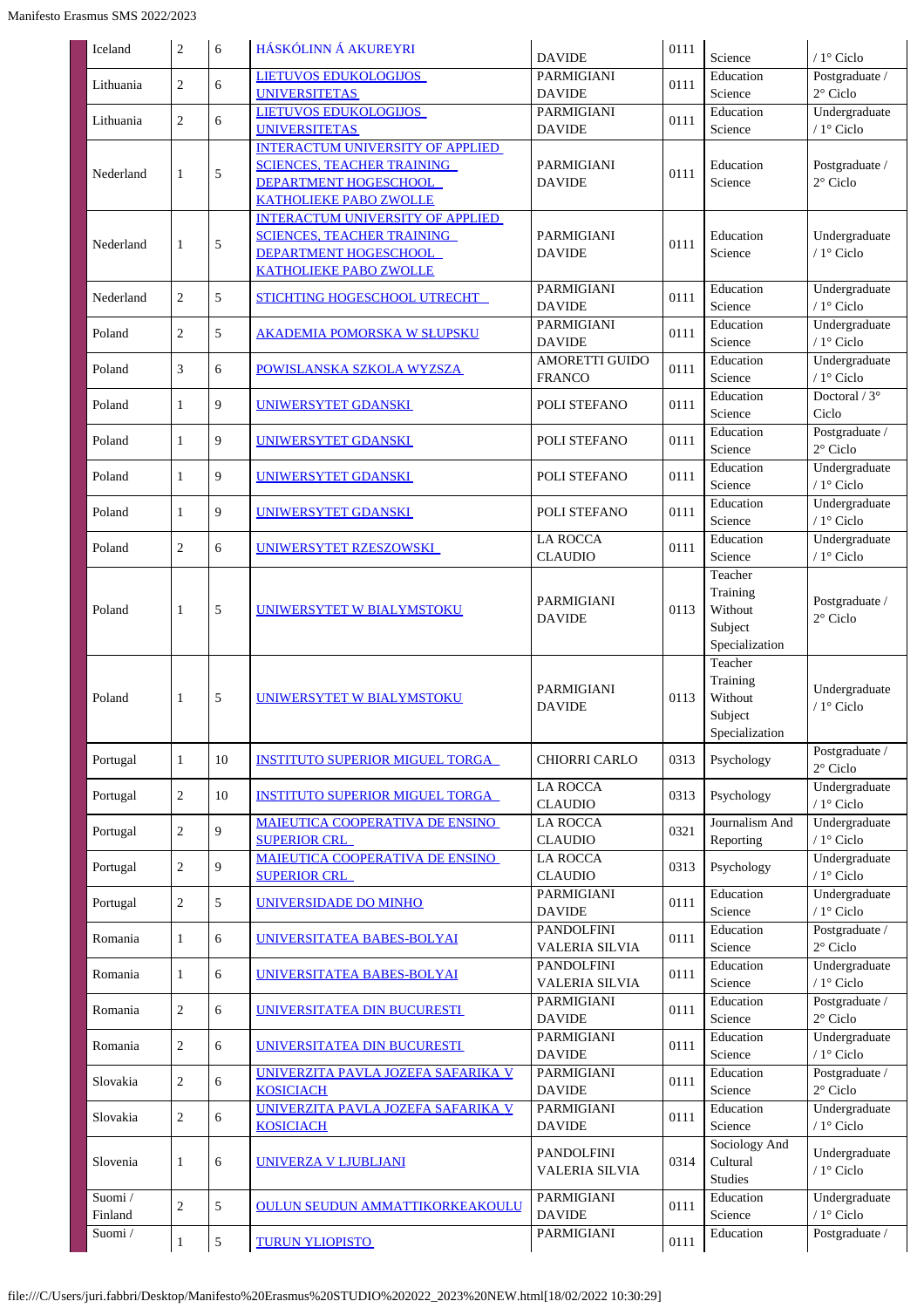| Finland                                   |                |    |                                                                                     | <b>DAVIDE</b>                            |      | Science                                                                                                                                | $2^{\circ}$ Ciclo                    |  |  |  |
|-------------------------------------------|----------------|----|-------------------------------------------------------------------------------------|------------------------------------------|------|----------------------------------------------------------------------------------------------------------------------------------------|--------------------------------------|--|--|--|
| Suomi/                                    | 1              | 5  | <b>TURUN YLIOPISTO</b>                                                              | <b>PARMIGIANI</b>                        | 0111 | Education<br>Science                                                                                                                   | Undergraduate<br>/ $1^\circ$ Ciclo   |  |  |  |
| Finland                                   |                |    | Dipartimenti dell'area di Scienze Politiche (Prerequisiti e criteri di valutazione) | <b>DAVIDE</b>                            |      |                                                                                                                                        |                                      |  |  |  |
|                                           |                |    |                                                                                     |                                          |      |                                                                                                                                        |                                      |  |  |  |
| Dipartimento Di Scienze Politiche (DISPO) |                |    |                                                                                     |                                          |      |                                                                                                                                        |                                      |  |  |  |
| Belgium                                   | $\mathbf{1}$   | 6  | Université Catholique de Louvain à Mons<br>(UCL Mons)                               | PIRNI ANDREA<br><b>FABRIZIO</b>          | 0312 | Political<br>Sciences And<br>Civics                                                                                                    | Postgraduate /<br>2° Ciclo           |  |  |  |
| Belgium                                   | 1              | 10 | Université Catholique de Louvain à Mons<br>(UCL Mons)                               | PIRNI ANDREA<br><b>FABRIZIO</b>          | 0312 | Political<br>Sciences And<br>Civics                                                                                                    | Undergraduate<br>/ $1^\circ$ Ciclo   |  |  |  |
| Belgium                                   | 2              | 5  | UNIVERSITÉ DE LIÈGE                                                                 | <b>RAFFINI LUCA</b>                      | 0320 | Journalism And<br><b>Information Not</b><br><b>Further Defined</b>                                                                     | Postgraduate /<br>$2^{\circ}$ Ciclo  |  |  |  |
| Czech<br>Republic                         | 5              | 10 | UNIVERZITA TOMÁŠE BATI VE ZLÍNĚ                                                     | PARRA SAIANI<br><b>PAOLO</b>             | 0312 | Political<br>Sciences And<br>Civics                                                                                                    | Postgraduate /<br>$2^{\circ}$ Ciclo  |  |  |  |
| Czech<br>Republic                         | 5              | 10 | UNIVERZITA TOMÁŠE BATI VE ZLÍNĚ                                                     | PARRA SAIANI<br><b>PAOLO</b>             | 0312 | Political<br>Sciences And<br>Civics                                                                                                    | Undergraduate<br>/ 1° Ciclo          |  |  |  |
| Deutschland                               | $\mathbf{1}$   | 10 | <b>JUSTUS-LIEBIG-UNIVERSITAET GIESSEN</b>                                           | <b>MASSA AGOSTINO</b>                    | 0312 | Political<br>Sciences And<br>Civics                                                                                                    | Undergraduate<br>/ 1° Ciclo          |  |  |  |
| Deutschland                               | $\overline{2}$ | 12 | STIFTUNG UNIVERSITAET HILDESHEIM                                                    | <b>GUASCONI MARIA</b><br><b>ELEONORA</b> | 0388 | Inter-<br>Disciplinary<br>Programmes<br>And<br>Qualifications<br><b>Involving Social</b><br>Sciences,<br>Journalism And<br>Information | Doctoral $/3^{\circ}$<br>Ciclo       |  |  |  |
| Deutschland                               | 3              | 6  | STIFTUNG UNIVERSITAET HILDESHEIM                                                    | <b>GUASCONI MARIA</b><br><b>ELEONORA</b> | 0388 | Inter-<br>Disciplinary<br>Programmes<br>And<br>Qualifications<br><b>Involving Social</b><br>Sciences.<br>Journalism And<br>Information | Postgraduate /<br>$2^{\circ}$ Ciclo  |  |  |  |
| Deutschland                               | 3              | 6  | STIFTUNG UNIVERSITAET HILDESHEIM                                                    | <b>GUASCONI MARIA</b><br><b>ELEONORA</b> | 0388 | Inter-<br>Disciplinary<br>Programmes<br>And<br>Qualifications<br><b>Involving Social</b><br>Sciences,<br>Journalism And<br>Information | Undergraduate<br>/ $1^{\circ}$ Ciclo |  |  |  |
| Deutschland                               | 1              | 6  | UNIVERSITAET BREMEN                                                                 | <b>MASSA AGOSTINO</b>                    | 0312 | Political<br>Sciences And<br>Civics                                                                                                    | Undergraduate<br>/ $1^\circ$ Ciclo   |  |  |  |
| Deutschland                               | $\mathbf{1}$   | 6  | UNIVERSITAET BREMEN                                                                 | <b>MASSA AGOSTINO</b>                    | 0314 | Sociology And<br>Cultural<br>Studies                                                                                                   | Undergraduate<br>/ $1^\circ$ Ciclo   |  |  |  |
| Deutschland                               | $\mathbf{1}$   | 12 | UNIVERSITAET POTSDAM                                                                | <b>MASSA AGOSTINO</b>                    | 0312 | Political<br>Sciences And<br>Civics                                                                                                    | Postgraduate /<br>$2^{\circ}$ Ciclo  |  |  |  |
| Deutschland                               | $\mathbf{1}$   | 12 | UNIVERSITAET POTSDAM                                                                | <b>MASSA AGOSTINO</b>                    | 0312 | Political<br>Sciences And<br>Civics                                                                                                    | Undergraduate<br>/ 1° Ciclo          |  |  |  |
| Deutschland                               | 1              | 12 | UNIVERSITAET POTSDAM                                                                | <b>MASSA AGOSTINO</b>                    | 0314 | Sociology And<br>Cultural<br>Studies                                                                                                   | Postgraduate /<br>$2^{\circ}$ Ciclo  |  |  |  |
|                                           |                |    |                                                                                     |                                          |      | Sociology And                                                                                                                          | Undergraduate                        |  |  |  |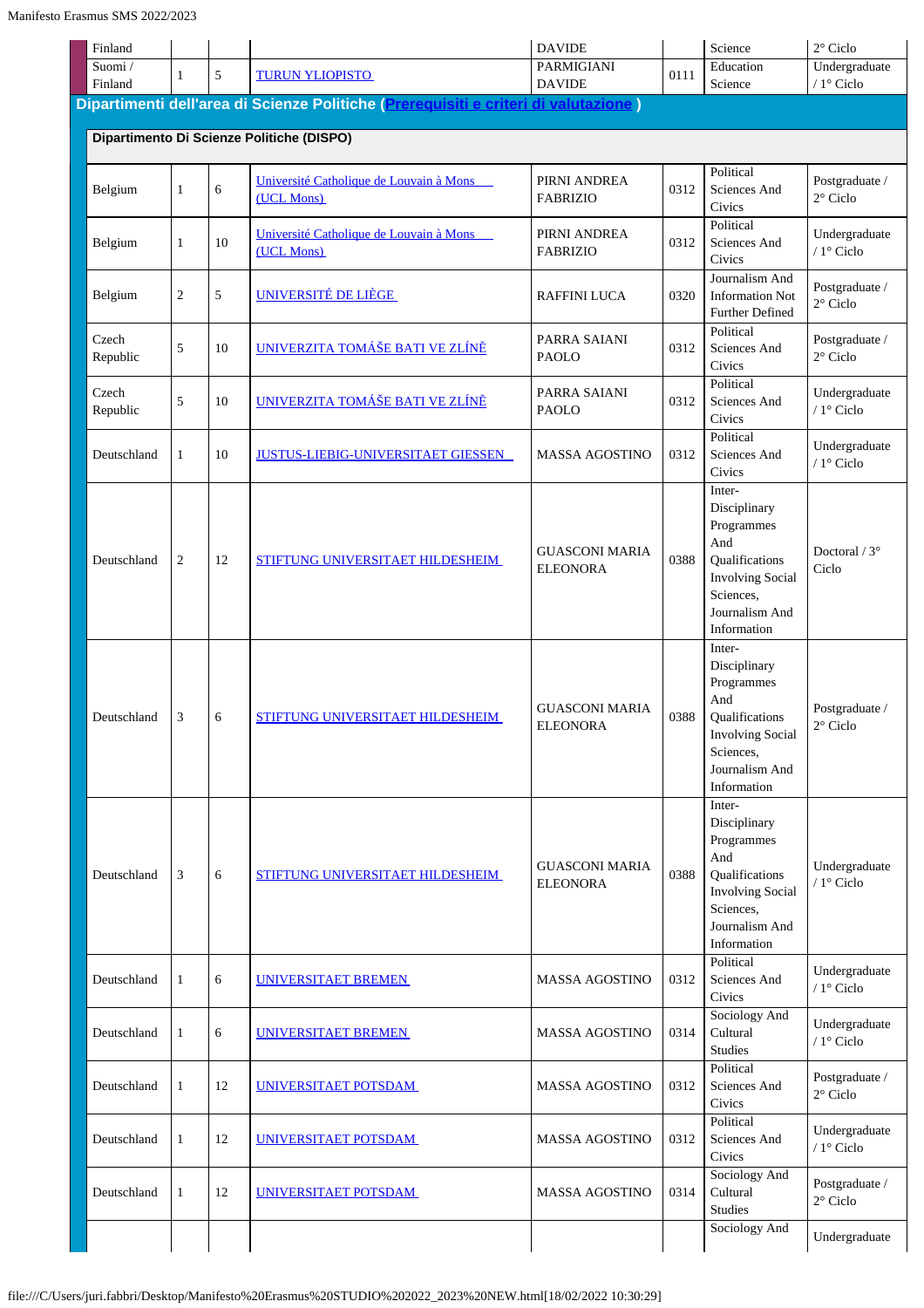| Deutschland | $\vert$ 1      | 12 | <b>UNIVERSITAET POTSDAM</b>                             | <b>MASSA AGOSTINO</b>              | 0314 | Cultural<br><b>Studies</b>                                                                 | $/1$ ° Ciclo                         |
|-------------|----------------|----|---------------------------------------------------------|------------------------------------|------|--------------------------------------------------------------------------------------------|--------------------------------------|
| Deutschland | $\mathbf{1}$   | 6  | <u>UNIVERSITAET VECHTA</u>                              | <b>MASSA AGOSTINO</b>              | 0312 | Political<br>Sciences And<br>Civics                                                        | Postgraduate /<br>$2^{\circ}$ Ciclo  |
| Deutschland | 1              | 6  | <b>UNIVERSITAET VECHTA</b>                              | <b>MASSA AGOSTINO</b>              | 0312 | Political<br>Sciences And<br>Civics                                                        | Undergraduate<br>/ $1^{\circ}$ Ciclo |
| Deutschland | 1              | 6  | <b>UNIVERSITAET VECHTA</b>                              | <b>MASSA AGOSTINO</b>              | 0314 | Sociology And<br>Cultural<br><b>Studies</b>                                                | Postgraduate /<br>$2^{\circ}$ Ciclo  |
| Deutschland | 1              | 6  | UNIVERSITAET VECHTA                                     | <b>MASSA AGOSTINO</b>              | 0314 | Sociology And<br>Cultural<br>Studies                                                       | Undergraduate<br>/ 1° Ciclo          |
| España      | $\mathbf{1}$   | 6  | <u>FUNDACION UNIVERSITARIA SAN PABLO-</u><br><b>CEU</b> | <b>CARPANI DANIELA</b>             | 0312 | Political<br>Sciences And<br>Civics                                                        | Postgraduate /<br>$2^{\circ}$ Ciclo  |
| España      | $\mathbf{1}$   | 6  | FUNDACION UNIVERSITARIA SAN PABLO-<br><b>CEU</b>        | <b>CARPANI DANIELA</b>             | 0312 | Political<br>Sciences And<br>Civics                                                        | Undergraduate<br>/ 1° Ciclo          |
| España      | $\sqrt{2}$     | 6  | UNIVERSIDAD COMPLUTENSE DE MADRID                       | <b>LEVI GUIDO</b>                  | 0222 | <b>History And</b><br>Archaeology                                                          | Postgraduate /<br>$2^{\circ}$ Ciclo  |
| España      | $\overline{4}$ | 9  | UNIVERSIDAD COMPLUTENSE DE MADRID                       | <b>CARPANI DANIELA</b>             | 0312 | Political<br>Sciences And<br>Civics                                                        | Undergraduate<br>/ 1° Ciclo          |
| España      | $\mathbf{1}$   | 9  | <u>UNIVERSIDAD DE ALICANTE</u>                          | <b>CARPANI DANIELA</b>             | 0314 | Sociology And<br>Cultural<br><b>Studies</b>                                                | Undergraduate<br>/ 1° Ciclo          |
| España      | $\mathbf{1}$   | 5  | UNIVERSIDAD DE LA RIOJA                                 | <b>CARPANI DANIELA</b>             | 0312 | Political<br>Sciences And<br>Civics                                                        | Undergraduate<br>/ $1^{\circ}$ Ciclo |
| España      | $\mathbf{1}$   | 5  | <b>UNIVERSIDAD DE LA RIOJA</b>                          | <b>CARPANI DANIELA</b>             | 0312 | Political<br>Sciences And<br>Civics                                                        | Undergraduate<br>/ 1° Ciclo          |
| España      | $\overline{2}$ | 9  | <b>UNIVERSIDAD DE MURCIA</b>                            | <b>MASSA AGOSTINO</b>              | 0312 | Political<br>Sciences And<br>Civics                                                        | Undergraduate<br>/ 1° Ciclo          |
| España      | $\sqrt{2}$     | 9  | UNIVERSIDAD DE OVIEDO                                   | CARPANI DANIELA                    | 0399 | Social<br>Sciences,<br>Journalism And<br><b>Information Not</b><br>Elsewhere<br>Classified | Undergraduate<br>/ $1^{\circ}$ Ciclo |
| España      | $\sqrt{2}$     | 9  | <u>UNIVERSIDAD DE SANTIAGO DE</u><br><b>COMPOSTELA</b>  | <b>SPOTORNO</b><br><b>MAURO</b>    | 0312 | Political<br>Sciences And<br>Civics                                                        | Undergraduate<br>/ 1° Ciclo          |
| España      | 5              | 3  | UNIVERSIDAD DE SEVILLA                                  | <b>TARANTINO</b><br><b>DANIELA</b> | 0421 | Law                                                                                        | Postgraduate /<br>$2^{\circ}$ Ciclo  |
| España      | $\sqrt{2}$     | 10 | UNIVERSIDAD DE ZARAGOZA                                 | CARPANI DANIELA                    | 0311 | Economics                                                                                  | Undergraduate<br>/ $1^{\circ}$ Ciclo |
| España      | $\sqrt{2}$     | 5  | UNIVERSIDAD DE ZARAGOZA                                 | <b>CARPANI DANIELA</b>             | 0923 | Social Work<br>And<br>Counselling                                                          | Undergraduate<br>/ 1° Ciclo          |
| España      | $\sqrt{2}$     | 5  | UNIVERSIDAD DE ZARAGOZA                                 | <b>CARPANI DANIELA</b>             | 0417 | <b>Work Skills</b>                                                                         | Undergraduate<br>/ $1^{\circ}$ Ciclo |
| España      | 3              | 9  | UNIVERSIDAD REY JUAN CARLOS                             | <b>CARPANI DANIELA</b>             | 0312 | Political<br>Sciences And<br>Civics                                                        | Undergraduate<br>/ 1° Ciclo          |
| España      | $\sqrt{2}$     | 6  | UNIVERSITAT DE GIRONA                                   | <b>CARPANI DANIELA</b>             | 0417 | Work Skills                                                                                | Undergraduate<br>/ $1^{\circ}$ Ciclo |
| España      | $\mathfrak{Z}$ | 5  | UNIVERSITAT JAUME I                                     | PIRNI ANDREA<br><b>FABRIZIO</b>    | 0321 | Journalism And<br>Reporting                                                                | Postgraduate /<br>$2^{\circ}$ Ciclo  |
| España      | $\sqrt{2}$     | 5  | UNIVERSITAT JAUME I                                     | <b>CARPANI DANIELA</b>             | 0417 | <b>Work Skills</b>                                                                         | Undergraduate<br>/ 1° Ciclo          |
| Estonia     | $\sqrt{2}$     | 6  | <b>TARTU ÜLIKOOL</b>                                    | PIRNI ANDREA<br><b>FABRIZIO</b>    | 0312 | Political<br>Sciences And<br>Civics                                                        | Postgraduate /<br>$2^{\circ}$ Ciclo  |
|             |                |    |                                                         |                                    |      | Political                                                                                  |                                      |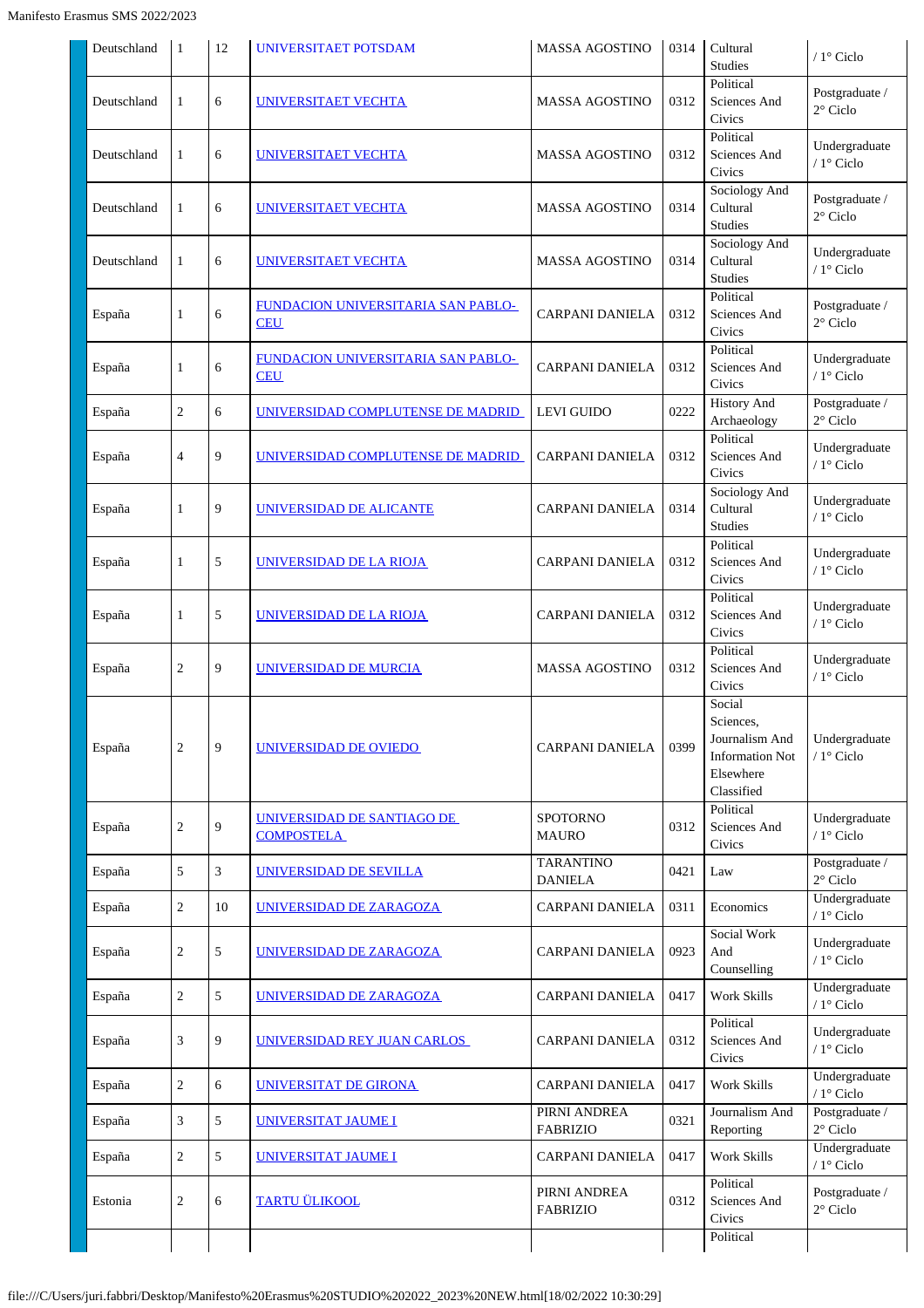| Estonia    | $\overline{2}$ | 6  | <b>TARTU ÜLIKOOL</b>                                                        | PIRNI ANDREA<br><b>FABRIZIO</b>     | 0312 | Sciences And<br>Civics                                                                    | Undergraduate<br>/ $1^\circ$ Ciclo  |
|------------|----------------|----|-----------------------------------------------------------------------------|-------------------------------------|------|-------------------------------------------------------------------------------------------|-------------------------------------|
| France     | $\mathbf{1}$   | 6  | <b>INSTITUT DE PREPARATION A</b><br><b>L'ADMINISTRATION ET A LA GESTION</b> | <b>SOLIANI</b><br><b>RICCARDO</b>   | 0312 | Political<br>Sciences And<br>Civics                                                       | Postgraduate /<br>$2^{\circ}$ Ciclo |
| France     | 1              | 6  | <b>INSTITUT DE PREPARATION A</b><br><b>L'ADMINISTRATION ET A LA GESTION</b> | <b>SOLIANI</b><br><b>RICCARDO</b>   | 0312 | Political<br>Sciences And<br>Civics                                                       | Undergraduate<br>/ 1° Ciclo         |
| France     | $\overline{2}$ | 6  | <b>INSTITUT D'ETUDES POLITIQUES</b>                                         | <b>SOLIANI</b><br><b>RICCARDO</b>   | 0312 | Political<br>Sciences And<br>Civics                                                       | Postgraduate /<br>$2^{\circ}$ Ciclo |
| France     | $\overline{c}$ | 6  | <b>INSTITUT D'ETUDES POLITIQUES</b>                                         | <b>SOLIANI</b><br><b>RICCARDO</b>   | 0312 | Political<br>Sciences And<br>Civics                                                       | Undergraduate<br>$/1^\circ$ Ciclo   |
| France     | $\overline{2}$ | 9  | UNIVERSITE D'AVIGNON ET DES PAYS DE<br><b>VAUCLUSE</b>                      | PIRNI ANDREA<br><b>FABRIZIO</b>     | 0421 | $\operatorname{Law}$                                                                      | Undergraduate<br>/ $1^\circ$ Ciclo  |
| France     | 3              | 6  | UNIVERSITE DE LORRAINE                                                      | PREDA DANIELA                       | 0312 | Political<br>Sciences And<br>Civics                                                       | Postgraduate /<br>2° Ciclo          |
| France     | $\overline{2}$ | 6  | UNIVERSITE DE PICARDIE JULES VERNE                                          | <b>SOLIANI</b><br><b>RICCARDO</b>   | 0300 | Social<br>Sciences,<br>Journalism And<br><b>Information Not</b><br><b>Further Defined</b> | Postgraduate /<br>$2^{\circ}$ Ciclo |
| France     | $\overline{c}$ | 6  | <u>UNIVERSITE DE PICARDIE JULES VERNE</u>                                   | <b>SOLIANI</b><br><b>RICCARDO</b>   | 0300 | Social<br>Sciences,<br>Journalism And<br><b>Information Not</b><br>Further Defined        | Undergraduate<br>/ 1° Ciclo         |
| France     | $\overline{2}$ | 6  | UNIVERSITE LUMIERE LYON 2                                                   | <b>SOLIANI</b><br><b>RICCARDO</b>   | 0300 | Social<br>Sciences,<br>Journalism And<br><b>Information Not</b><br><b>Further Defined</b> | Postgraduate /<br>$2^{\circ}$ Ciclo |
| France     | 2              | 6  | <b>UNIVERSITE LUMIERE LYON 2</b>                                            | <b>SOLIANI</b><br><b>RICCARDO</b>   | 0300 | Social<br>Sciences,<br>Journalism And<br><b>Information Not</b><br><b>Further Defined</b> | Undergraduate<br>/ 1° Ciclo         |
| Hungary    | $\mathbf{1}$   | 9  | <b>SZEGEDI TUDOMÁNYEGYETEM</b>                                              | PARRA SAIANI<br><b>PAOLO</b>        | 0312 | Political<br>Sciences And<br>Civics                                                       | Undergraduate<br>/ 1° Ciclo         |
| Ireland    | 6              | 9  | UNIVERSITY COLLEGE CORK - NATIONAL<br>UNIVERSITY OF IRELAND, CORK           | <b>PIERINI</b><br><b>FRANCESCO</b>  | 0312 | Political<br>Sciences And<br>Civics                                                       | Undergraduate<br>/ $1^\circ$ Ciclo  |
| Latvia     | 3              | 10 | <b>LATVIJAS UNIVERSITATE</b>                                                | PIRNI ANDREA<br><b>FABRIZIO</b>     | 0312 | Political<br>Sciences And<br>Civics                                                       | Undergraduate<br>/ 1° Ciclo         |
| Nederland  | $\overline{c}$ | 5  | RIJKSUNIVERSITEIT GRONINGEN                                                 | <b>COTICCHIA</b><br><b>FABRIZIO</b> | 0312 | Political<br>Sciences And<br>Civics                                                       | Undergraduate<br>/ 1° Ciclo         |
| Österreich | $\overline{2}$ | 6  | MCI MANAGEMENT CENTER INNSBRUCK<br><b>INTERNATIONALE HOCHSCHULE GMBH</b>    | <b>MASSA AGOSTINO</b>               | 0312 | Political<br>Sciences And<br>Civics                                                       | Postgraduate /<br>$2^{\circ}$ Ciclo |
| Poland     | 2              | 6  | UNIWERSYTET SLASKI W KATOWICACH                                             | <b>MORINI MARA</b>                  | 0312 | Political<br>Sciences And<br>Civics                                                       | Undergraduate<br>/ $1^\circ$ Ciclo  |
| Poland     | $\overline{c}$ | 6  | UNIWERSYTET WROCŁAWSKI                                                      | <b>RAFFINI LUCA</b>                 | 0321 | Journalism And<br>Reporting                                                               | Postgraduate /<br>$2^{\circ}$ Ciclo |
| Poland     | $\mathbf{1}$   | 10 | UNIWERSYTET WROCŁAWSKI                                                      | PIERINI<br><b>FRANCESCO</b>         | 0312 | Political<br>Sciences And<br>Civics                                                       | Postgraduate /<br>$2^{\circ}$ Ciclo |
| Poland     | $\overline{2}$ | 10 | UNIWERSYTET WROCŁAWSKI                                                      | PIERINI<br><b>FRANCESCO</b>         | 0312 | Political<br>Sciences And<br>Civics                                                       | Undergraduate<br>$/1^\circ$ Ciclo   |
| Romania    | $\overline{c}$ | 6  | UNIVERSITATEA DIN BUCURESTI                                                 | PIRNI ANDREA<br><b>FABRIZIO</b>     | 0312 | Political<br>Sciences And<br>Civics                                                       | Undergraduate<br>/ $1^\circ$ Ciclo  |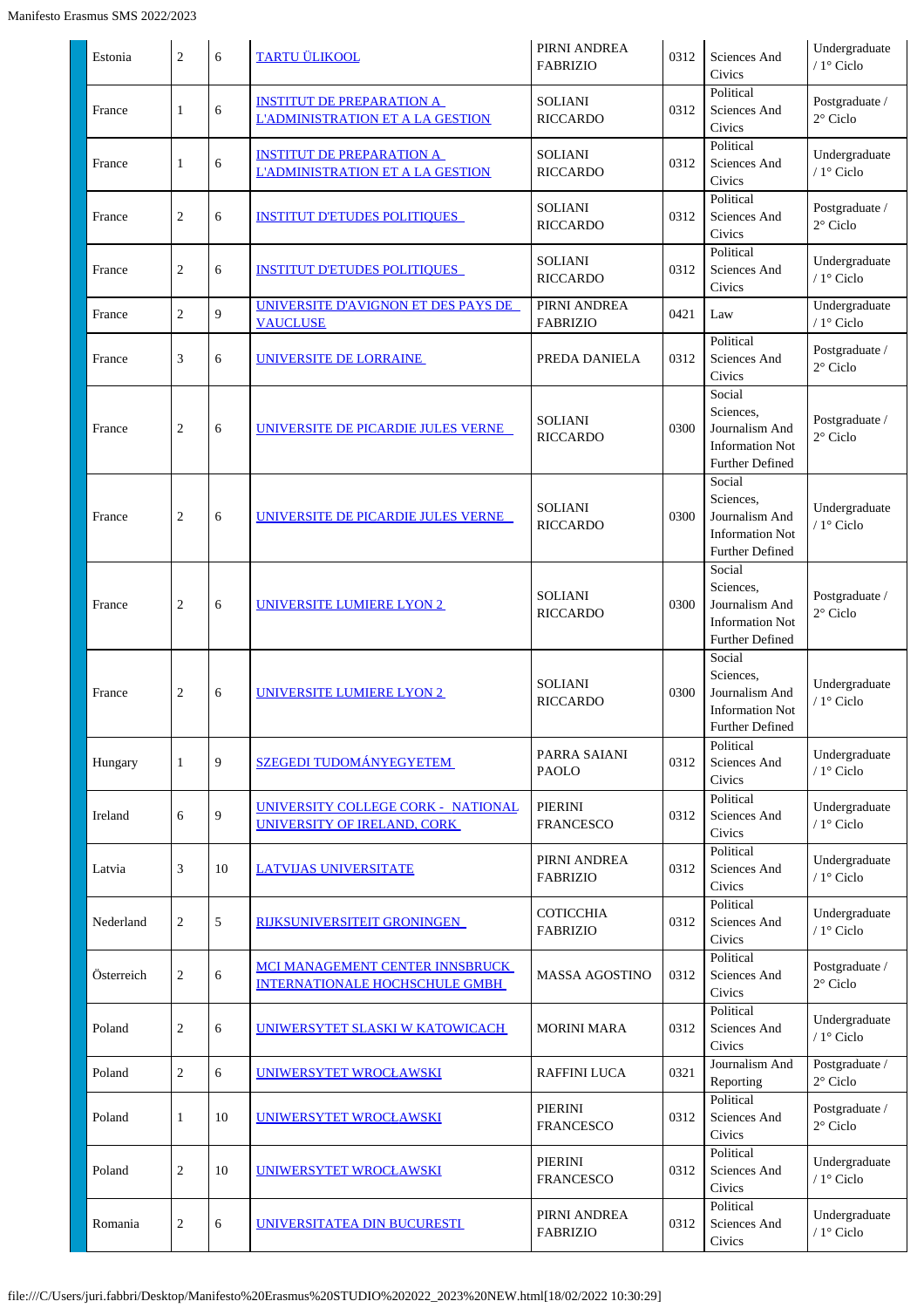| Slovakia    | $\overline{2}$ | 12 | <u>UNIVERZITA MATEJA BELA V BANSKEJ</u><br><b>BYSTRICI</b>                                                                                      | MASSA AGOSTINO                                                    | 0312 | Political<br>Sciences And<br>Civics                  | Undergraduate<br>/ $1^{\circ}$ Ciclo          |
|-------------|----------------|----|-------------------------------------------------------------------------------------------------------------------------------------------------|-------------------------------------------------------------------|------|------------------------------------------------------|-----------------------------------------------|
|             |                |    | <b>Scuola Di Scienze Umanistiche</b>                                                                                                            |                                                                   |      |                                                      |                                               |
|             |                |    | Dipartimenti dell'area di Lettere E Filosofia (Prerequisiti e criteri di valutazione)<br>Dipartimento Di Antichità, Filosofia E Storia (DAFIST) |                                                                   |      |                                                      |                                               |
| Belgium     | $\mathbf{1}$   | 6  | UNIVERSITÉ CATHOLIQUE DE LOUVAIN                                                                                                                | <b>AMORETTI MARIA</b><br><b>CRISTINA</b>                          | 0223 | Philosophy And<br>Ethics                             | Postgraduate /<br>$2^{\circ}$ Ciclo           |
| Belgium     | $\mathbf{1}$   | 6  | UNIVERSITÉ CATHOLIQUE DE LOUVAIN                                                                                                                | <b>AMORETTI MARIA</b><br><b>CRISTINA</b>                          | 0223 | Philosophy And<br>Ethics                             | Undergraduate<br>/ $1^{\circ}$ Ciclo          |
| Belgium     | $\mathbf{1}$   | 6  | UNIVERSITE DE NAMUR ASBL                                                                                                                        | VACCAREZZA<br><b>MARIA SILVIA</b>                                 | 0223 | Philosophy And<br>Ethics                             | Postgraduate /<br>$2^{\circ}$ Ciclo           |
| Belgium     | $\mathbf{1}$   | 6  | <u>UNIVERSITE DE NAMUR ASBL-</u>                                                                                                                | VACCAREZZA<br><b>MARIA SILVIA</b>                                 | 0223 | Philosophy And<br>Ethics                             | Undergraduate<br>$/1^\circ$ Ciclo             |
| Croatia     | $\mathbf{1}$   | 6  | <u>SVEUČILIŠTE U ZADRU</u>                                                                                                                      | CALCAGNO<br><b>PAOLO</b>                                          | 0200 | Arts And<br>Humanities Not<br><b>Further Defined</b> | Postgraduate /<br>$2^{\circ}$ Ciclo           |
| Deutschland | $\mathbf{1}$   | 9  | <b>EBERHARD KARLS UNIVERSITAET</b><br><b>TUEBINGEN</b>                                                                                          | CAROLLA PIA                                                       | 0223 | Philosophy And<br>Ethics                             | Doctoral / $3^\circ$<br>Ciclo                 |
| Deutschland | $\mathbf{1}$   | 9  | <b>EBERHARD KARLS UNIVERSITAET</b><br><b>TUEBINGEN</b>                                                                                          | <b>CAROLLA PIA</b>                                                | 0223 | Philosophy And<br>Ethics                             | Postgraduate /<br>$2^{\circ}$ Ciclo           |
| Deutschland | $\mathbf{1}$   | 9  | <b>EBERHARD KARLS UNIVERSITAET</b><br><b>TUEBINGEN</b>                                                                                          | <b>CAROLLA PIA</b>                                                | 0223 | Philosophy And<br>Ethics                             | Undergraduate<br>/ $1^{\circ}$ Ciclo          |
| Deutschland | $\mathbf{1}$   | 6  | JUSTUS-LIEBIG-UNIVERSITAET GIESSEN                                                                                                              | <b>AMORETTI MARIA</b><br><b>CRISTINA</b><br><b>AMORETTI MARIA</b> | 0223 | Philosophy And<br>Ethics                             | Postgraduate /<br>$2^{\circ}$ Ciclo           |
| Deutschland | $\mathbf{1}$   | 6  | <b>JUSTUS-LIEBIG-UNIVERSITAET GIESSEN</b><br><b>ARISTOTELEIO PANEPISTIMIO</b>                                                                   | <b>CRISTINA</b>                                                   | 0223 | Philosophy And<br>Ethics<br><b>History And</b>       | Undergraduate<br>/ 1° Ciclo<br>Postgraduate / |
| Ellas       | 1              | 5  | <b>THESSALONIKIS</b><br><b>ARISTOTELEIO PANEPISTIMIO</b>                                                                                        | <b>FOSSATI CLARA</b>                                              | 0222 | Archaeology<br><b>History And</b>                    | $2^{\circ}$ Ciclo<br>Undergraduate            |
| Ellas       | $\mathbf{1}$   | 5  | <b>THESSALONIKIS</b><br><b>ARISTOTELEIO PANEPISTIMIO</b>                                                                                        | <b>FOSSATI CLARA</b>                                              | 0222 | Archaeology<br>Literature And                        | / $1^\circ$ Ciclo<br>Undergraduate            |
| Ellas       | $\mathbf{1}$   | 6  | <b>THESSALONIKIS</b><br>ETHNIKO KAI KAPODISTRIAKO                                                                                               | PAGANI LARA                                                       | 0232 | Linguistics<br><b>History And</b>                    | / $1^{\circ}$ Ciclo<br>Postgraduate /         |
| Ellas       | $\mathbf{1}$   | 6  | PANEPISTIMIO ATHINON<br>ETHNIKO KAI KAPODISTRIAKO                                                                                               | <b>CUCUZZA NICOLA</b>                                             | 0222 | Archaeology<br><b>History And</b>                    | $2^{\circ}$ Ciclo<br>Undergraduate            |
| Ellas       | 1              | 6  | PANEPISTIMIO ATHINON                                                                                                                            | CUCUZZA NICOLA<br><b>VACCAREZZA</b>                               | 0222 | Archaeology<br>Philosophy And                        | / $1^{\circ}$ Ciclo<br>Postgraduate /         |
| Ellas       | $\mathbf{1}$   | 5  | PANEPISTIMIO PATRON                                                                                                                             | <b>MARIA SILVIA</b><br><b>VACCAREZZA</b>                          | 0223 | Ethics<br>Philosophy And                             | $2^{\circ}$ Ciclo<br>Undergraduate            |
| Ellas       | 1              | 5  | PANEPISTIMIO PATRON                                                                                                                             | <b>MARIA SILVIA</b>                                               | 0223 | Ethics<br>Arts And                                   | / $1^{\circ}$ Ciclo                           |
| España      | $\mathbf{1}$   | 10 | UNIVERSIDAD DE BURGOS                                                                                                                           | <b>CALCAGNO</b><br>PAOLO                                          | 0200 | Humanities Not<br><b>Further Defined</b>             | Postgraduate /<br>$2^{\circ}$ Ciclo           |
| España      | $\mathbf{1}$   | 10 | <u>UNIVERSIDAD DE BURGOS </u>                                                                                                                   | <b>CALCAGNO</b><br>PAOLO                                          | 0200 | Arts And<br>Humanities Not<br>Further Defined        | Undergraduate<br>/ $1^{\circ}$ Ciclo          |
| España      | 1              | 6  | <u>UNIVERSIDAD DE CANTABRIA</u>                                                                                                                 | CALCAGNO<br>PAOLO                                                 | 0200 | Arts And<br>Humanities Not<br>Further Defined        | Doctoral / 3°<br>Ciclo                        |
| España      | 1              | 6  | UNIVERSIDAD DE CANTABRIA                                                                                                                        | CALCAGNO<br>PAOLO                                                 | 0200 | Arts And<br>Humanities Not<br>Further Defined        | Postgraduate /<br>$2^{\circ}$ Ciclo           |
| España      | $\mathbf{1}$   | 6  | <u>UNIVERSIDAD DE CANTABRIA</u>                                                                                                                 | <b>CALCAGNO</b><br>PAOLO                                          | 0200 | Arts And<br>Humanities Not<br>Further Defined        | Undergraduate<br>/ 1° Ciclo                   |
| España      | $\mathbf{1}$   | 5  | UNIVERSIDAD DE LA IGLESIA DE DEUSTO<br><b>ENTIDAD RELIGIOSA</b>                                                                                 | <b>LANGELLA</b><br><b>SIMONA</b>                                  | 0223 | Philosophy And<br>Ethics                             | Undergraduate<br>/ $1^{\circ}$ Ciclo          |
| España      | $\mathbf{1}$   | 6  | UNIVERSIDAD DE LA LAGUNA                                                                                                                        | <b>LANGELLA</b><br><b>SIMONA</b>                                  | 0223 | Philosophy And<br>Ethics                             | Postgraduate /<br>$2^{\circ}$ Ciclo           |
| España      | 1              | 6  | UNIVERSIDAD DE LA LAGUNA                                                                                                                        | <b>LANGELLA</b><br><b>SIMONA</b>                                  | 0223 | Philosophy And<br>Ethics                             | Undergraduate<br>$/ 1$ ° Ciclo                |
| España      | $\mathbf{1}$   | 9  | UNIVERSIDAD DE MÁLAGA                                                                                                                           | CALCAGNO<br>PAOLO                                                 | 0222 | <b>History And</b><br>Archaeology                    | Postgraduate /<br>$2^{\circ}$ Ciclo           |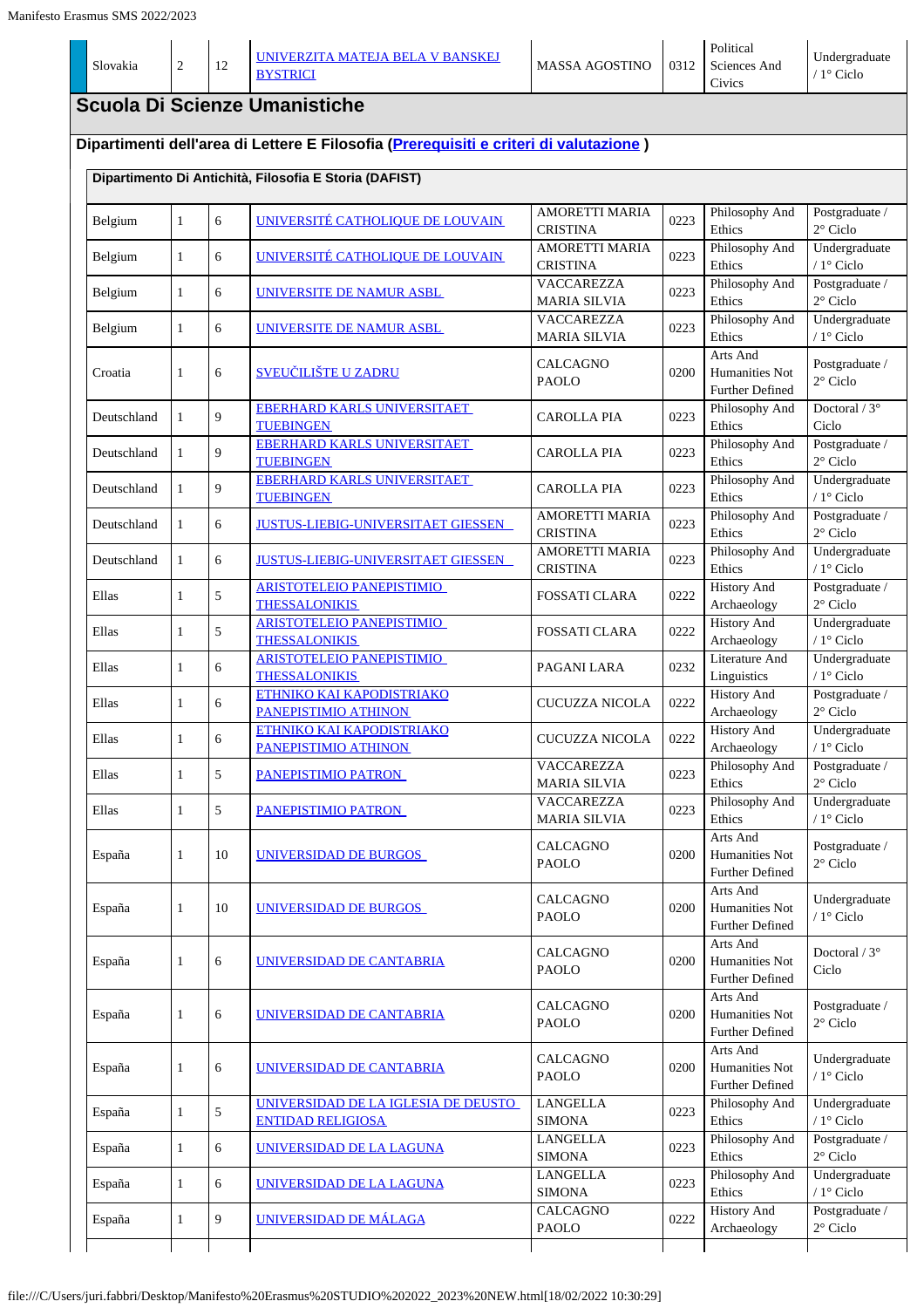| España  | 1              | 9  | UNIVERSIDAD DE MÁLAGA                         | <b>CALCAGNO</b><br><b>PAOLO</b>          | 0222 | <b>History And</b><br>Archaeology        | Undergraduate<br>/ $1^\circ$ Ciclo    |
|---------|----------------|----|-----------------------------------------------|------------------------------------------|------|------------------------------------------|---------------------------------------|
| España  | 1              | 6  | <b>UNIVERSIDAD DE MÁLAGA</b>                  | <b>OTTONELLI</b><br><b>VALERIA</b>       | 0223 | Philosophy And<br>Ethics                 | Postgraduate /<br>$2^{\circ}$ Ciclo   |
| España  | 1              | 6  | UNIVERSIDAD DE MÁLAGA                         | <b>OTTONELLI</b><br><b>VALERIA</b>       | 0223 | Philosophy And<br>Ethics                 | Undergraduate<br>/ 1° Ciclo           |
| España  | 1              | 12 | UNIVERSIDAD DE NAVARRA                        | <b>LANGELLA</b><br><b>SIMONA</b>         | 0223 | Philosophy And<br>Ethics                 | Postgraduate /<br>$2^{\circ}$ Ciclo   |
| España  | $\overline{c}$ | 12 | UNIVERSIDAD DE NAVARRA                        | <b>LANGELLA</b>                          | 0223 | Philosophy And                           | Undergraduate                         |
|         |                |    |                                               | <b>SIMONA</b><br>CALCAGNO                |      | Ethics<br>Arts And                       | / 1° Ciclo<br>Undergraduate           |
| España  | $\overline{c}$ | 9  | UNIVERSIDAD DE SEVILLA                        | <b>PAOLO</b>                             | 0200 | Humanities Not<br><b>Further Defined</b> | / 1° Ciclo                            |
| España  | $\mathbf{1}$   | 10 | UNIVERSIDAD DE SEVILLA                        | PRIMI ANTONELLA                          | 0521 | Environmental<br>Sciences                | Doctoral / 3°<br>Ciclo                |
| España  | $\overline{c}$ | 10 | UNIVERSIDAD DE SEVILLA                        | PRIMI ANTONELLA                          | 0521 | Environmental<br>Sciences                | Postgraduate /<br>$2^{\circ}$ Ciclo   |
| España  | $\overline{c}$ | 10 | UNIVERSIDAD DE SEVILLA                        | PRIMI ANTONELLA                          | 0521 | Environmental<br>Sciences                | Undergraduate<br>$/1$ ° Ciclo         |
| España  | $\overline{c}$ | 10 | UNIVERSIDAD DE SEVILLA                        | <b>LANGELLA</b><br><b>SIMONA</b>         | 0223 | Philosophy And<br>Ethics                 | Undergraduate<br>/ 1° Ciclo           |
| España  | $\overline{c}$ | 10 | UNIVERSIDAD DE VALLADOLID                     | <b>LANGELLA</b><br><b>SIMONA</b>         | 0223 | Philosophy And<br>Ethics                 | Postgraduate /<br>$2^\circ$ Ciclo     |
| España  | $\overline{c}$ | 10 | UNIVERSIDAD DE VALLADOLID                     | <b>LANGELLA</b><br><b>SIMONA</b>         | 0223 | Philosophy And<br>Ethics                 | Undergraduate<br>/ 1° Ciclo           |
| España  | $\overline{c}$ | 12 | UNIVERSIDAD ECLESIASTICA SAN<br><b>DAMASO</b> | <b>LANGELLA</b><br><b>SIMONA</b>         | 0221 | Religion And<br>Theology                 | Postgraduate /<br>$2^{\circ}$ Ciclo   |
| España  | 2              | 9  | UNIVERSIDAD REY JUAN CARLOS                   | <b>CALCAGNO</b>                          | 0222 | <b>History And</b>                       | Undergraduate                         |
| España  | $\overline{c}$ | 9  | <b>UNIVERSITAT DE GIRONA</b>                  | <b>PAOLO</b><br><b>LANGELLA</b>          | 0223 | Archaeology<br>Philosophy And            | / 1° Ciclo<br>Postgraduate /          |
|         |                |    |                                               | <b>SIMONA</b>                            |      | Ethics<br>Humanities                     | $2^{\circ}$ Ciclo                     |
|         | 2              | 12 | UNIVERSITAT POMPEU FABRA                      | LANGELLA                                 | 0229 | (Except<br>Languages)                    | Postgraduate /                        |
| España  |                |    |                                               | <b>SIMONA</b>                            |      | Not Elsewhere                            | $2^{\circ}$ Ciclo                     |
|         |                |    |                                               | <b>BARILLARI MAURA</b>                   |      | Classified<br>Languages Not              | Undergraduate                         |
| España  | 3              | 6  | UNIVERSITAT ROVIRA I VIRGILI                  | <b>SONIA</b>                             | 0230 | Further Defined                          | / 1° Ciclo                            |
| France  | 3              | 12 | <b>SORBONNE UNIVERSITÉ</b>                    | <b>LANGELLA</b><br><b>SIMONA</b>         | 0223 | Philosophy And<br>Ethics                 | Undergraduate<br>/ $1^{\circ}$ Ciclo  |
| France  | 3              | 10 | UNIVERSITE D'AIX-MARSEILLE                    | <b>CALCAGNO</b><br><b>PAOLO</b>          | 0222 | <b>History And</b><br>Archaeology        | Postgraduate /<br>$2^{\circ}$ Ciclo   |
| France  | 5              | 10 | UNIVERSITE D'AIX-MARSEILLE                    | <b>CALCAGNO</b><br><b>PAOLO</b>          | 0222 | <b>History And</b><br>Archaeology        | Postgraduate /<br>$2^{\circ}$ Ciclo   |
| France  | $\overline{c}$ | 6  | UNIVERSITÉ DE FRANCHE-COMTÉ                   | <b>MORETTI</b><br><b>GABRIELLA</b>       | 0232 | Literature And<br>Linguistics            | Postgraduate /<br>$2^{\circ}$ Ciclo   |
| France  | $\overline{c}$ | 9  | UNIVERSITE PARIS NANTERRE                     | CALCAGNO<br><b>PAOLO</b>                 | 0222 | <b>History And</b><br>Archaeology        | Postgraduate /<br>$2^{\circ}$ Ciclo   |
| France  | $\overline{c}$ | 9  | UNIVERSITE PARIS NANTERRE                     | CALCAGNO<br>PAOLO                        | 0222 | <b>History And</b><br>Archaeology        | Undergraduate<br>/ 1° Ciclo           |
|         |                |    |                                               |                                          |      | Sociology And                            | Doctoral / $3^\circ$                  |
| France  | 1              | 10 | UNIVERSITY OF CLERMONT AUVERGNE               | PRIMI ANTONELLA                          | 0314 | Cultural<br>Studies                      | Ciclo                                 |
| France  | 1              | 10 | UNIVERSITY OF CLERMONT AUVERGNE               | PRIMI ANTONELLA                          | 0314 | Sociology And<br>Cultural                | Postgraduate /                        |
|         |                |    |                                               |                                          |      | Studies                                  | $2^{\circ}$ Ciclo                     |
| France  | $\overline{c}$ | 10 | UNIVERSITY OF CLERMONT AUVERGNE               | PRIMI ANTONELLA                          | 0314 | Sociology And<br>Cultural                | Undergraduate<br>/ $1^{\circ}$ Ciclo  |
| Iceland | $\mathbf{1}$   | 9  | <b>HASKOLI ISLANDS</b>                        | <b>OTTONELLI</b>                         | 0223 | <b>Studies</b><br>Philosophy And         | Undergraduate                         |
|         |                |    |                                               | <b>VALERIA</b><br>AMORETTI MARIA         |      | Ethics<br>Philosophy And                 | / $1^{\circ}$ Ciclo<br>Postgraduate / |
| Iceland | $\mathbf{1}$   | 12 | HÁSKÓLINN Á AKUREYRI                          | <b>CRISTINA</b><br><b>AMORETTI MARIA</b> | 0223 | Ethics<br>Philosophy And                 | $2^{\circ}$ Ciclo<br>Undergraduate    |
| Iceland | 1              | 12 | HÁSKÓLINN Á AKUREYRI                          | <b>CRISTINA</b>                          | 0223 | Ethics                                   | / 1° Ciclo                            |
| Norge   | $\overline{c}$ | 6  | UNIVERSITETET I BERGEN                        | <b>OTTONELLI</b><br><b>VALERIA</b>       | 0223 | Philosophy And<br>Ethics                 | Postgraduate /<br>$2^{\circ}$ Ciclo   |
|         |                |    |                                               | <b>OTTONELLI</b>                         |      | Philosophy And                           | Undergraduate                         |
|         |                |    |                                               |                                          |      |                                          |                                       |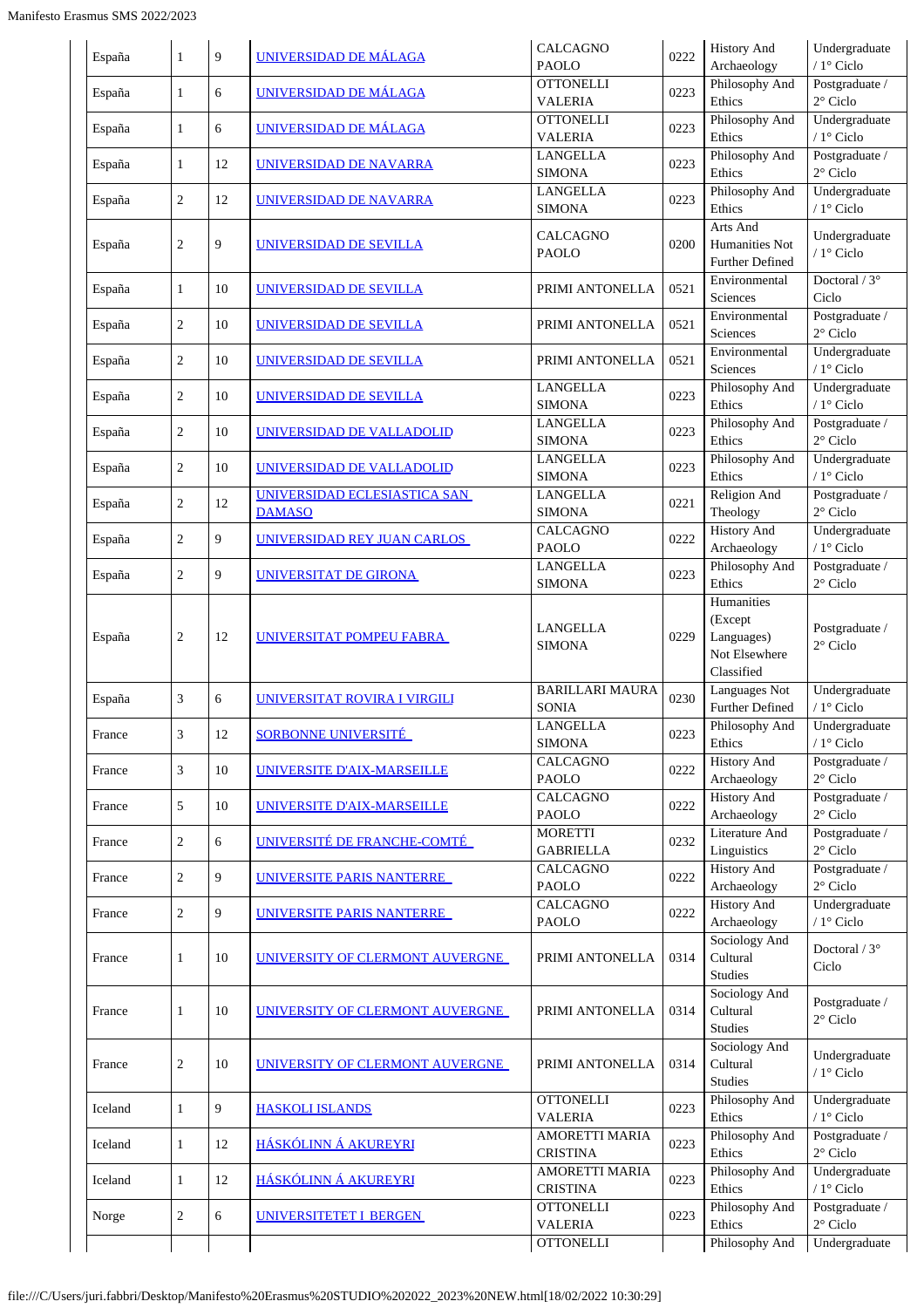|                   |                |    | <b>UNIVERSITETET I BERGEN</b>                                                        |                                    | 0223 |                                   |                                     |
|-------------------|----------------|----|--------------------------------------------------------------------------------------|------------------------------------|------|-----------------------------------|-------------------------------------|
| Norge             | $\overline{c}$ | 6  |                                                                                      | <b>VALERIA</b>                     |      | Ethics                            | $/1^\circ$ Ciclo                    |
| Poland            | $\mathbf{1}$   | 6  | UNIWERSYTET GDANSKI                                                                  | <b>VACCAREZZA</b>                  | 0223 | Philosophy And                    | Postgraduate /                      |
|                   |                |    |                                                                                      | MARIA SILVIA<br><b>VACCAREZZA</b>  |      | Ethics<br>Philosophy And          | $2^{\circ}$ Ciclo<br>Undergraduate  |
| Poland            | 1              | 6  | <b>UNIWERSYTET GDANSKI</b>                                                           | <b>MARIA SILVIA</b>                | 0223 | Ethics                            | / $1^\circ$ Ciclo                   |
| Poland            | 1              | 10 | UNIWERSYTET KARDYNALA STEFANA                                                        | SIMONOTTI                          | 0222 | <b>History And</b>                | Postgraduate /                      |
|                   |                |    | <b>WYSZYNSKIEGO W WARSZAWIE</b>                                                      | <b>EDOARDO</b>                     |      | Archaeology                       | $2^{\circ}$ Ciclo                   |
| Poland            | $\mathbf{1}$   | 10 | UNIWERSYTET KARDYNALA STEFANA                                                        | <b>SIMONOTTI</b>                   | 0222 | <b>History And</b>                | Undergraduate                       |
|                   |                |    | <b>WYSZYNSKIEGO W WARSZAWIE</b><br>UNIWERSYTET KARDYNALA STEFANA                     | <b>EDOARDO</b><br><b>SIMONOTTI</b> |      | Archaeology<br>Literature And     | / 1° Ciclo<br>Postgraduate /        |
| Poland            | $\mathbf{1}$   | 10 | <b>WYSZYNSKIEGO W WARSZAWIE</b>                                                      | <b>EDOARDO</b>                     | 0232 | Linguistics                       | $2^{\circ}$ Ciclo                   |
|                   |                |    | UNIWERSYTET KARDYNALA STEFANA                                                        | <b>SIMONOTTI</b>                   |      | Literature And                    | Undergraduate                       |
| Poland            | $\mathbf{1}$   | 10 | <b>WYSZYNSKIEGO W WARSZAWIE</b>                                                      | <b>EDOARDO</b>                     | 0232 | Linguistics                       | / 1° Ciclo                          |
| Poland            | $\mathbf{1}$   | 10 | UNIWERSYTET KARDYNALA STEFANA                                                        | <b>SIMONOTTI</b>                   | 0223 | Philosophy And                    | Postgraduate /                      |
|                   |                |    | <b>WYSZYNSKIEGO W WARSZAWIE</b>                                                      | <b>EDOARDO</b>                     |      | Ethics                            | $2^{\circ}$ Ciclo                   |
| Poland            | 1              | 10 | UNIWERSYTET KARDYNALA STEFANA<br><b>WYSZYNSKIEGO W WARSZAWIE</b>                     | <b>SIMONOTTI</b><br><b>EDOARDO</b> | 0223 | Philosophy And<br>Ethics          | Undergraduate<br>/ 1° Ciclo         |
|                   |                |    | UNIWERSYTET PAPIESKI JANA PAWLA II                                                   | <b>LANGELLA</b>                    |      | Philosophy And                    | Postgraduate /                      |
| Poland            | 1              | 10 | <b>W KRAKOWIE</b>                                                                    | <b>SIMONA</b>                      | 0223 | Ethics                            | $2^{\circ}$ Ciclo                   |
|                   |                |    | UNIWERSYTET PAPIESKI JANA PAWLA II                                                   | <b>LANGELLA</b>                    |      | Philosophy And                    | Undergraduate                       |
| Poland            | $\mathbf{1}$   | 10 | <b>W KRAKOWIE</b>                                                                    | <b>SIMONA</b>                      | 0223 | Ethics                            | $/1$ ° Ciclo                        |
| Portugal          | $\overline{c}$ | 6  | <b>INSTITUTO POLITECNICO DO PORTO</b>                                                | ZEGA FULVIA                        | 0222 | <b>History And</b>                | Postgraduate /                      |
|                   |                |    |                                                                                      |                                    |      | Archaeology                       | $2^{\circ}$ Ciclo                   |
| Portugal          | $\overline{2}$ | 6  | <b>INSTITUTO POLITECNICO DO PORTO</b>                                                | ZEGA FULVIA                        | 0222 | <b>History And</b><br>Archaeology | Undergraduate<br>/ 1° Ciclo         |
|                   |                |    | Dipartimento Di Italianistica, Romanistica, Antichistica, Arti E Spettacolo (DIRAAS) |                                    |      |                                   |                                     |
|                   |                |    |                                                                                      |                                    |      |                                   |                                     |
| Belgium           | $\mathbf{1}$   | 5  | UNIVERSITÉ DE LIÈGE                                                                  | CARRARA ELIANA                     | 0222 | <b>History And</b>                | Postgraduate /                      |
|                   |                |    |                                                                                      |                                    |      | Archaeology                       | $2^{\circ}$ Ciclo                   |
| Belgium           | $\mathbf{1}$   | 5  | UNIVERSITÉ DE LIÈGE                                                                  | CARRARA ELIANA                     | 0222 | <b>History And</b>                | Undergraduate                       |
|                   |                |    |                                                                                      | <b>VISCONTI</b>                    |      | Archaeology<br>Language           | / $1^\circ$ Ciclo<br>Undergraduate  |
| Belgium           | $\overline{c}$ | 6  | UNIVERSITEIT ANTWERPEN                                                               | <b>JACQUELINE</b>                  | 0231 | Acquisition                       | / $1^\circ$ Ciclo                   |
|                   |                |    |                                                                                      |                                    |      |                                   | Undergraduate                       |
| Croatia           | $\overline{2}$ | 6  | <b>SVEUČILIŠTE U SPLITU</b>                                                          | <b>STAGNO LAURA</b>                | 0213 | Fine Arts                         | / 1° Ciclo                          |
| Czech             | 1              | 6  | <u>MASARYKOVA UNIVERZITA</u>                                                         | <b>BONAFIN</b>                     | 0222 | <b>History And</b>                | Postgraduate /                      |
| Republic          |                |    |                                                                                      | <b>MASSIMO</b>                     |      | Archaeology                       | $2^{\circ}$ Ciclo                   |
| Czech<br>Republic | 2              | 6  | <u>MASARYKOVA UNIVERZITA</u>                                                         | <b>MELLACE</b><br><b>RAFFAELE</b>  | 0215 | Music And<br>Performing Arts      | Postgraduate /<br>$2^{\circ}$ Ciclo |
| Czech             |                |    |                                                                                      | MELLACE                            |      | Music And                         | Undergraduate                       |
| Republic          | $\overline{c}$ | 6  | <b>MASARYKOVA UNIVERZITA</b>                                                         | <b>RAFFAELE</b>                    | 0215 | Performing Arts                   | / $1^\circ$ Ciclo                   |
| Deutschland       | $\overline{c}$ | 10 | <b>EBERHARD KARLS UNIVERSITAET</b>                                                   | <b>CAROLLA PIA</b>                 | 0222 | <b>History And</b>                | Doctoral $\sqrt{3^{\circ}}$         |
|                   |                |    | <b>TUEBINGEN</b>                                                                     |                                    |      | Archaeology                       | Ciclo                               |
| Deutschland       | $\overline{2}$ | 10 | <b>EBERHARD KARLS UNIVERSITAET</b>                                                   | <b>CAROLLA PIA</b>                 | 0222 | <b>History And</b>                | Postgraduate /                      |
|                   |                |    | <b>TUEBINGEN</b>                                                                     |                                    |      | Archaeology                       | $2^{\circ}$ Ciclo                   |
| Deutschland       | $\overline{2}$ | 10 | <b>EBERHARD KARLS UNIVERSITAET</b><br><b>TUEBINGEN</b>                               | <b>CAROLLA PIA</b>                 | 0222 | <b>History And</b><br>Archaeology | Undergraduate<br>/ $1^\circ$ Ciclo  |
|                   |                |    |                                                                                      | <b>TONGIORGI</b>                   |      | <b>Languages Not</b>              | Doctoral / 3°                       |
| Deutschland       | $\mathbf{1}$   | 5  | FRIEDRICH-SCHILLER-UNIVERSITÄT JENA                                                  | <b>DUCCIO</b>                      | 0230 | Further Defined                   | Ciclo                               |
| Deutschland       | $\mathbf{1}$   | 5  | FRIEDRICH-SCHILLER-UNIVERSITÄT JENA                                                  | <b>TONGIORGI</b>                   | 0230 | Languages Not                     | Postgraduate /                      |
|                   |                |    |                                                                                      | <b>DUCCIO</b>                      |      | <b>Further Defined</b>            | $2^{\circ}$ Ciclo                   |
| Deutschland       | 1              | 5  | <u>FRIEDRICH-SCHILLER-UNIVERSITÄT JENA</u>                                           | <b>TONGIORGI</b>                   | 0230 | Languages Not<br>Further Defined  | Undergraduate<br>/ $1^\circ$ Ciclo  |
|                   |                |    |                                                                                      | <b>DUCCIO</b>                      |      | <b>History And</b>                | Doctoral / $3^{\circ}$              |
| Deutschland       | $\overline{2}$ | 10 | <b>UNIVERSITAET ZU KOELN</b>                                                         | CAROLLA PIA                        | 0222 | Archaeology                       | Ciclo                               |
|                   |                |    |                                                                                      |                                    |      | <b>History And</b>                | Postgraduate /                      |
| Deutschland       | $\overline{2}$ | 10 | <b>UNIVERSITAET ZU KOELN</b>                                                         | <b>CAROLLA PIA</b>                 | 0222 | Archaeology                       | $2^{\circ}$ Ciclo                   |
| Deutschland       | $\overline{2}$ | 10 | <b>UNIVERSITAET ZU KOELN</b>                                                         | <b>CAROLLA PIA</b>                 | 0222 | <b>History And</b>                | Undergraduate                       |
|                   |                |    |                                                                                      |                                    |      | Archaeology                       | / $1^\circ$ Ciclo                   |
| Ellas             | 1              | 9  | <b>ARISTOTELEIO PANEPISTIMIO</b>                                                     | <b>CAVAGLIERI LIVIA</b>            | 0215 | Music And                         | Doctoral / $3^\circ$                |
|                   |                |    | <b>THESSALONIKIS</b><br><b>ARISTOTELEIO PANEPISTIMIO</b>                             |                                    |      | Performing Arts<br>Music And      | Ciclo<br>Postgraduate /             |
| Ellas             | $\sqrt{2}$     | 9  | <b>THESSALONIKIS</b>                                                                 | <b>CAVAGLIERI LIVIA</b>            | 0215 | Performing Arts                   | $2^{\circ}$ Ciclo                   |
|                   |                |    | <b>ARISTOTELEIO PANEPISTIMIO</b>                                                     |                                    |      | Music And                         | Undergraduate                       |
| Ellas             | $\sqrt{2}$     | 9  | <b>THESSALONIKIS</b>                                                                 | <b>CAVAGLIERI LIVIA</b>            | 0215 | Performing Arts                   | / $1^\circ$ Ciclo                   |
|                   |                |    | ETHNIKO KAI KAPODISTRIAKO                                                            |                                    |      | Arts And                          | Doctoral $/3^{\circ}$               |
| Ellas             | 3              | 6  |                                                                                      | BELTRAMI LUCA                      | 0200 | Humanities Not                    |                                     |
|                   |                |    |                                                                                      |                                    |      |                                   |                                     |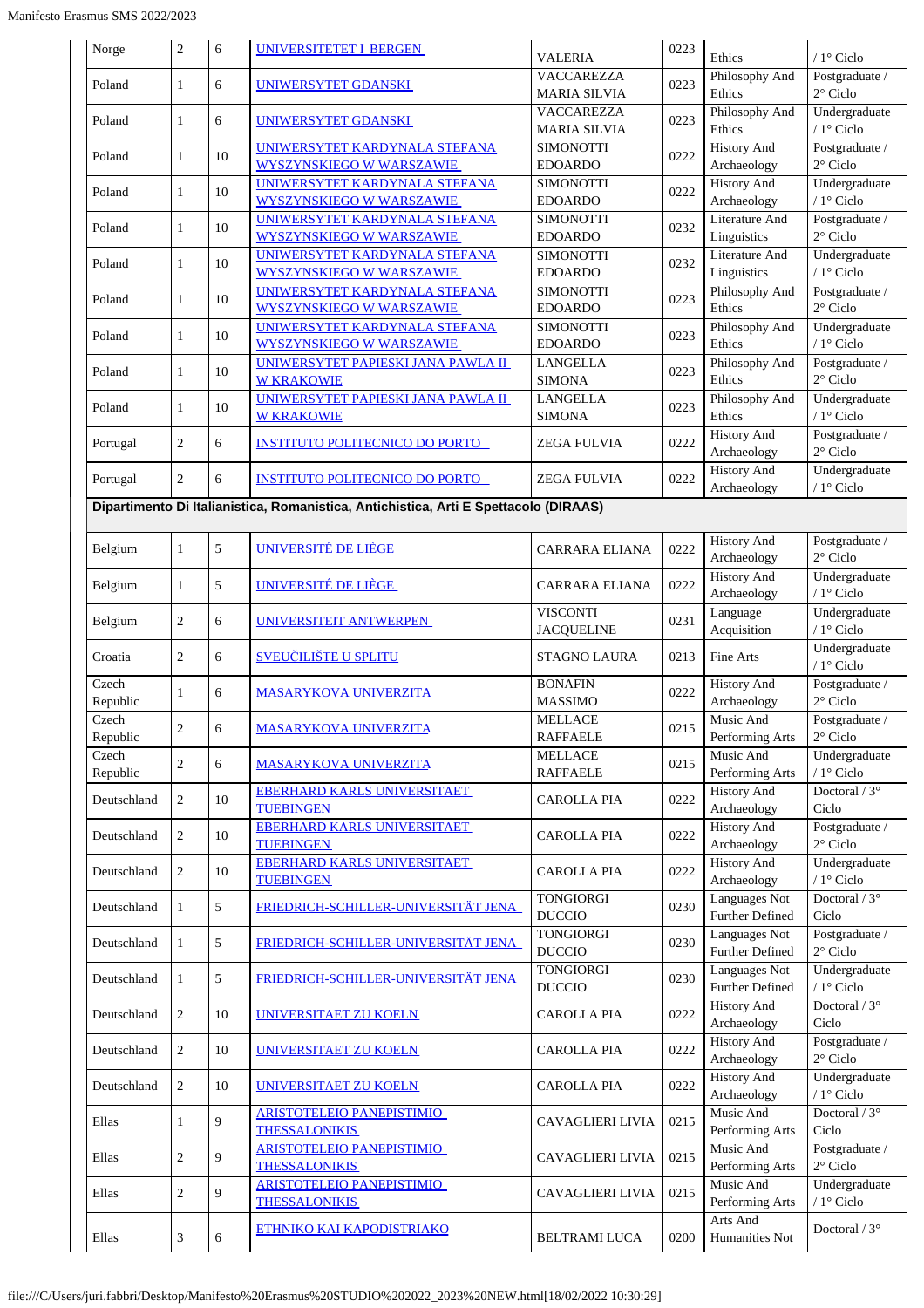|        |                |    | PANEPISTIMIO ATHINON                                            |                                     |      | <b>Further Defined</b>                                        | Ciclo                                |
|--------|----------------|----|-----------------------------------------------------------------|-------------------------------------|------|---------------------------------------------------------------|--------------------------------------|
| Ellas  | 3              | 6  | ETHNIKO KAI KAPODISTRIAKO<br>PANEPISTIMIO ATHINON               | <b>BELTRAMI LUCA</b>                | 0200 | Arts And<br>Humanities Not<br><b>Further Defined</b>          | Postgraduate /<br>$2^{\circ}$ Ciclo  |
| Ellas  | 3              | 6  | <b>ETHNIKO KAI KAPODISTRIAKO</b><br>PANEPISTIMIO ATHINON        | <b>BELTRAMI LUCA</b>                | 0200 | Arts And<br>Humanities Not<br><b>Further Defined</b>          | Undergraduate<br>/ $1^{\circ}$ Ciclo |
| Ellas  | $\mathbf{1}$   | 6  | PANEPISTIMIO IOANNINON                                          | <b>VILLARI</b><br><b>ELISABETTA</b> | 0222 | <b>History And</b><br>Archaeology                             | Postgraduate /<br>$2^{\circ}$ Ciclo  |
| Ellas  | $\mathbf{1}$   | 6  | PANEPISTIMIO THESSALIAS                                         | <b>VILLARI</b><br><b>ELISABETTA</b> | 0222 | <b>History And</b><br>Archaeology                             | Doctoral / $3^\circ$<br>Ciclo        |
| Ellas  | 1              | 6  | PANEPISTIMIO THESSALIAS                                         | <b>VILLARI</b><br><b>ELISABETTA</b> | 0222 | <b>History And</b><br>Archaeology                             | Postgraduate /<br>$2^{\circ}$ Ciclo  |
| Ellas  | 1              | 6  | PANEPISTIMIO THESSALIAS                                         | <b>VILLARI</b><br><b>ELISABETTA</b> | 0222 | <b>History And</b><br>Archaeology                             | Undergraduate<br>/ 1° Ciclo          |
| España | $\overline{c}$ | 9  | UNIVERSIDAD COMPLUTENSE DE MADRID                               | PETRACCIA MARIA<br><b>FEDERICA</b>  | 0222 | <b>History And</b><br>Archaeology                             | Doctoral / $3^\circ$<br>Ciclo        |
| España | $\overline{c}$ | 9  | UNIVERSIDAD COMPLUTENSE DE MADRID                               | PETRACCIA MARIA<br><b>FEDERICA</b>  | 0222 | <b>History And</b><br>Archaeology                             | Postgraduate /<br>$2^{\circ}$ Ciclo  |
| España | $\overline{c}$ | 9  | UNIVERSIDAD COMPLUTENSE DE MADRID                               | PETRACCIA MARIA<br><b>FEDERICA</b>  | 0222 | <b>History And</b><br>Archaeology                             | Undergraduate<br>/ $1^\circ$ Ciclo   |
| España | 1              | 9  | UNIVERSIDAD DE ALCALA                                           | <b>STAGNO LAURA</b>                 | 0213 | Fine Arts                                                     | Postgraduate /<br>$2^{\circ}$ Ciclo  |
| España | $\overline{c}$ | 9  | UNIVERSIDAD DE ALCALA                                           | <b>STAGNO LAURA</b>                 | 0213 | Fine Arts                                                     | Undergraduate<br>/ $1^{\circ}$ Ciclo |
| España | $\mathbf{1}$   | 5  | UNIVERSIDAD DE LA IGLESIA DE DEUSTO<br><b>ENTIDAD RELIGIOSA</b> | <b>CIMAROSTI ELENA</b>              | 0222 | <b>History And</b><br>Archaeology                             | Undergraduate<br>/ $1^{\circ}$ Ciclo |
| España | $\overline{c}$ | 9  | <b>UNIVERSIDAD DE MURCIA</b>                                    | <b>SUCCIO MARCO</b>                 | 0222 | <b>History And</b><br>Archaeology                             | Undergraduate<br>/ $1^{\circ}$ Ciclo |
| España | $\overline{c}$ | 9  | UNIVERSIDAD DE MURCIA                                           | <b>SUCCIO MARCO</b>                 | 0223 | Philosophy And<br>Ethics                                      | Undergraduate<br>/ $1^{\circ}$ Ciclo |
| España | 1              | 6  | UNIVERSIDAD DE SANTIAGO DE<br><b>COMPOSTELA</b>                 | <b>MORANDO</b><br><b>SIMONA</b>     | 0220 | Humanities<br>(Except<br>Languages)<br>Not Further<br>Defined | Postgraduate /<br>$2^{\circ}$ Ciclo  |
| España | $\overline{c}$ | 12 | UNIVERSIDAD DE SEVILLA                                          | <b>CIMAROSTI ELENA</b>              | 0222 | <b>History And</b><br>Archaeology                             | Doctoral / $3^\circ$<br>Ciclo        |
| España | 2              | 9  | UNIVERSIDAD DE SEVILLA                                          | <b>CIMAROSTI ELENA</b>              | 0222 | <b>History And</b><br>Archaeology                             | Postgraduate /<br>$2^{\circ}$ Ciclo  |
| España | $\overline{c}$ | 9  | <b>UNIVERSIDAD DE SEVILLA</b>                                   | <b>CIMAROSTI ELENA</b>              | 0222 | <b>History And</b><br>Archaeology                             | Undergraduate<br>/ $1^{\circ}$ Ciclo |
| España | 1              | 9  | UNIVERSIDAD DE ZARAGOZA                                         | <b>CIMAROSTI ELENA</b>              | 0222 | <b>History And</b><br>Archaeology                             | Postgraduate /<br>$2^\circ$ Ciclo    |
| España | 1              | 9  | UNIVERSIDAD DE ZARAGOZA                                         | <b>CIMAROSTI ELENA</b>              | 0222 | <b>History And</b><br>Archaeology                             | Undergraduate<br>/ $1^\circ$ Ciclo   |
| España | $\overline{c}$ | 9  | <u>UNIVERSIDAD DE ZARAGOZA</u>                                  | <b>CIMAROSTI ELENA</b>              | 0222 | <b>History And</b><br>Archaeology                             | Postgraduate /<br>$2^{\circ}$ Ciclo  |
| España | $\overline{c}$ | 10 | UNIVERSIDAD DE ZARAGOZA                                         | MAGNANI LAURO<br><b>GIOVANNI</b>    | 0222 | <b>History And</b><br>Archaeology                             | Undergraduate<br>/ $1^\circ$ Ciclo   |
| España | $\overline{c}$ | 9  | UNIVERSIDAD DE ZARAGOZA                                         | <b>CIMAROSTI ELENA</b>              | 0222 | <b>History And</b><br>Archaeology                             | Undergraduate<br>/ $1^{\circ}$ Ciclo |
| España | 1              | 9  | UNIVERSIDAD DEL PAIS VASCO/EUSKAL<br>HERRIKO UNIBERTSITATEA     | <b>RONZITTI ROSA</b>                | 0321 | Journalism And<br>Reporting                                   | Undergraduate<br>/ $1^\circ$ Ciclo   |
| España | $\overline{c}$ | 6  | UNIVERSIDAD DEL PAIS VASCO/EUSKAL<br>HERRIKO UNIBERTSITATEA     | RONZITTI ROSA                       | 0321 | Journalism And<br>Reporting                                   | Undergraduate<br>/ $1^{\circ}$ Ciclo |
| España | 6              | 6  | UNIVERSITAT DE GIRONA                                           | VALENTI PAOLA                       | 0200 | Arts And<br>Humanities Not<br>Further Defined                 | Postgraduate /<br>$2^{\circ}$ Ciclo  |
| España | 6              | 6  | <u>UNIVERSITAT DE LES ILLES BALEARS </u>                        | <b>LECCI LEO</b>                    | 0299 | Arts And<br>Humanities Not<br>Elsewhere<br>Classified         | Postgraduate /<br>$2^{\circ}$ Ciclo  |
| España | $\overline{c}$ | 10 | UNIVERSITAT DE VALÈNCIA (ESTUDI<br><b>GENERAL</b> )             | <b>CIMAROSTI ELENA</b>              | 0222 | <b>History And</b><br>Archaeology                             | Postgraduate /<br>$2^{\circ}$ Ciclo  |
| España | $\sqrt{2}$     | 10 | <u>UNIVERSITAT DE VALÈNCIA (ESTUDI</u><br><b>GENERAL</b> )      | <b>CIMAROSTI ELENA</b>              | 0222 | <b>History And</b><br>Archaeology                             | Undergraduate<br>/ $1^{\circ}$ Ciclo |
|        |                |    |                                                                 |                                     |      |                                                               |                                      |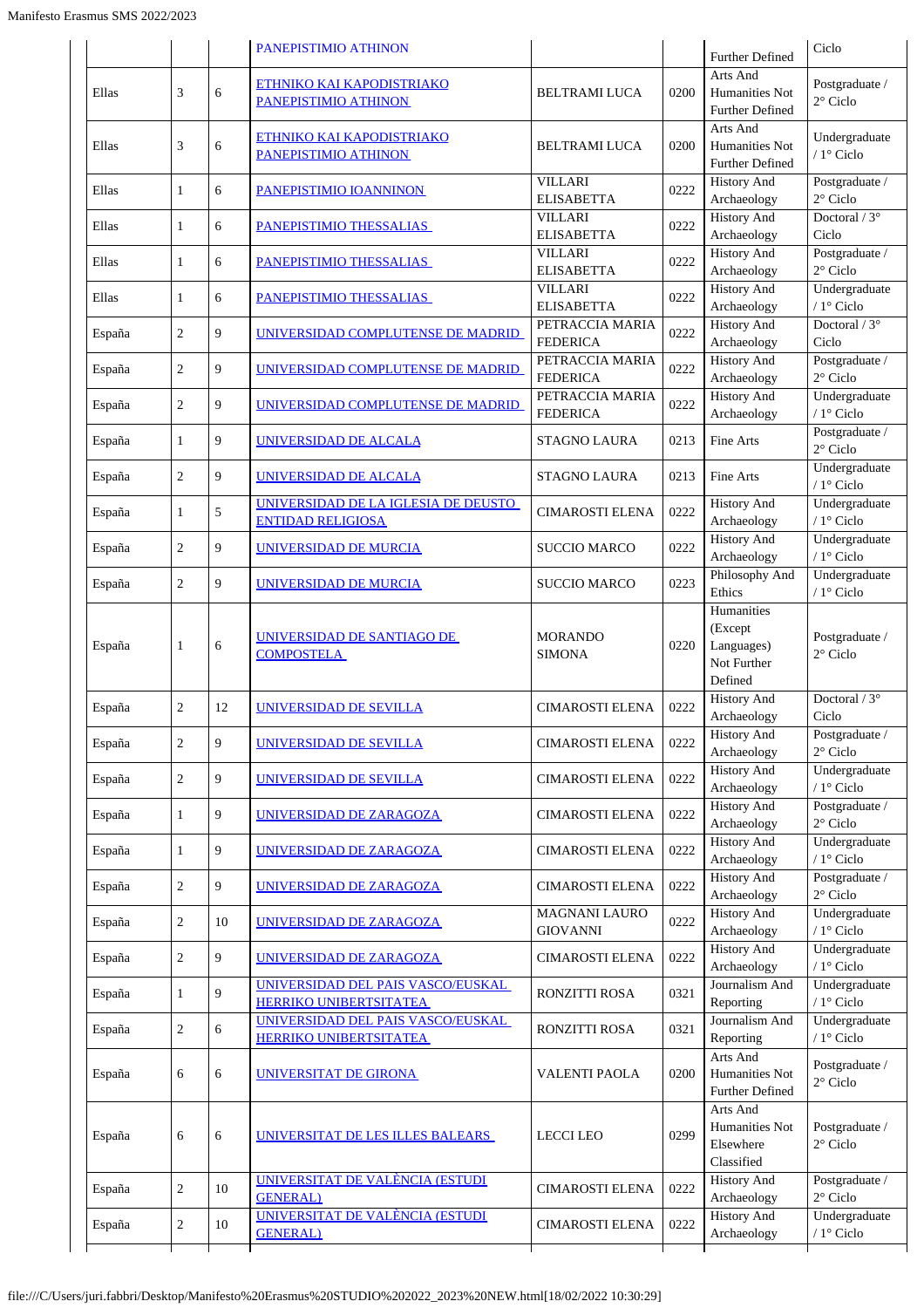| France | $\mathbf{1}$   | 12 | <b>ECOLE PRATIQUE DES HAUTES ETUDES</b>              | <b>VILLARI</b><br><b>ELISABETTA</b>   | 0200 | Arts And<br>Humanities Not<br>Further Defined                 | Postgraduate /<br>$2^{\circ}$ Ciclo  |
|--------|----------------|----|------------------------------------------------------|---------------------------------------|------|---------------------------------------------------------------|--------------------------------------|
| France | $\overline{2}$ | 6  | <b>SORBONNE UNIVERSITÉ</b>                           | <b>GAZZANO</b><br><b>FRANCESCA</b>    | 0222 | <b>History And</b><br>Archaeology                             | Doctoral $/3^{\circ}$<br>Ciclo       |
| France | $\overline{2}$ | 6  | <b>SORBONNE UNIVERSITÉ</b>                           | <b>GAZZANO</b><br><b>FRANCESCA</b>    | 0222 | <b>History And</b><br>Archaeology                             | Postgraduate /<br>$2^{\circ}$ Ciclo  |
| France | $\overline{2}$ | 6  | <b>SORBONNE UNIVERSITÉ</b>                           | <b>GAZZANO</b><br><b>FRANCESCA</b>    | 0222 | <b>History And</b><br>Archaeology                             | Undergraduate<br>/ $1^{\circ}$ Ciclo |
| France | $\mathbf{1}$   | 10 | <u>UNIVERSITE BORDEAUX MONTAIGNE</u>                 | <b>CIMAROSTI ELENA</b>                | 0222 | <b>History And</b><br>Archaeology                             | Doctoral $/3^{\circ}$<br>Ciclo       |
| France | $\mathbf{1}$   | 10 | UNIVERSITE BORDEAUX MONTAIGNE                        | <b>CIMAROSTI ELENA</b>                | 0222 | <b>History And</b><br>Archaeology                             | Postgraduate /<br>$2^{\circ}$ Ciclo  |
| France | $\mathbf{1}$   | 10 | UNIVERSITE BORDEAUX MONTAIGNE                        | <b>CIMAROSTI ELENA</b>                | 0222 | <b>History And</b><br>Archaeology                             | Undergraduate<br>/ 1° Ciclo          |
| France | $\mathbf{1}$   | 3  | UNIVERSITE COTE D'AZUR                               | <b>CAVAGLIERI LIVIA</b>               | 0215 | Music And<br>Performing Arts                                  | Doctoral / $3^\circ$<br>Ciclo        |
| France | $\mathbf{1}$   | 6  | UNIVERSITE COTE D'AZUR                               | <b>CAVAGLIERI LIVIA</b>               | 0215 | Music And<br>Performing Arts                                  | Postgraduate /<br>$2^{\circ}$ Ciclo  |
| France | 1              | 6  | UNIVERSITE COTE D'AZUR                               | <b>CAVAGLIERI LIVIA</b>               | 0215 | Music And<br>Performing Arts                                  | Undergraduate<br>/ $1^{\circ}$ Ciclo |
| France | $\sqrt{2}$     | 6  | UNIVERSITÉ DE FRANCHE-COMTÉ                          | <b>CIMAROSTI ELENA</b>                | 0222 | <b>History And</b><br>Archaeology                             | Postgraduate /<br>$2^{\circ}$ Ciclo  |
| France | $\mathbf{2}$   | 6  | UNIVERSITÉ DE FRANCHE-COMTÉ                          | <b>CIMAROSTI ELENA</b>                | 0222 | <b>History And</b><br>Archaeology                             | Undergraduate<br>/ $1^{\circ}$ Ciclo |
| France | $\mathbf{1}$   | 10 | UNIVERSITE DE HAUTE-ALSACE                           | <b>CIMAROSTI ELENA</b>                | 0222 | <b>History And</b><br>Archaeology                             | Undergraduate<br>/ 1° Ciclo          |
| France | $\overline{2}$ | 9  | UNIVERSITE DE NANTES                                 | <b>CAROLLA PIA</b>                    | 0220 | Humanities<br>(Except<br>Languages)<br>Not Further<br>Defined | Postgraduate /<br>$2^{\circ}$ Ciclo  |
| France | $\sqrt{2}$     | 9  | UNIVERSITE DE NANTES                                 | <b>CAROLLA PIA</b>                    | 0220 | Humanities<br>(Except<br>Languages)<br>Not Further<br>Defined | Undergraduate<br>/ 1° Ciclo          |
| France | $\sqrt{2}$     | 9  | UNIVERSITE LUMIERE LYON 2                            | <b>GALASSI MARIA</b><br><b>CLELIA</b> | 0213 | Fine Arts                                                     | Postgraduate /<br>$2^{\circ}$ Ciclo  |
| France | $\overline{2}$ | 9  | <b>UNIVERSITE LUMIERE LYON 2</b>                     | <b>GALASSI MARIA</b><br><b>CLELIA</b> | 0213 | Fine Arts                                                     | Undergraduate<br>/ 1° Ciclo          |
| France | 1              | 6  | <u>UNIVERSITE RENNES 2</u>                           | <b>BERISSO MARCO</b>                  | 0200 | Arts And<br>Humanities Not<br>Further Defined                 | Postgraduate /<br>$2^{\circ}$ Ciclo  |
| France | $\mathbf{1}$   | 6  | UNIVERSITE RENNES 2                                  | <b>BERISSO MARCO</b>                  | 0200 | Arts And<br>Humanities Not<br><b>Further Defined</b>          | Undergraduate<br>/ 1° Ciclo          |
| France | $\mathbf{1}$   | 5  | UNIVERSITE SORBONNE NOUVELLE -<br>PARIS <sub>3</sub> | <b>MORANDO</b><br><b>SIMONA</b>       | 0232 | Literature And<br>Linguistics                                 | Postgraduate /<br>$2^{\circ}$ Ciclo  |
| France | $\mathbf{1}$   | 5  | UNIVERSITE SORBONNE NOUVELLE -<br><b>PARIS 3</b>     | <b>MORANDO</b><br><b>SIMONA</b>       | 0232 | Literature And<br>Linguistics                                 | Undergraduate<br>/ 1° Ciclo          |
| France | $\mathbf{1}$   | 9  | UNIVERSITE SORBONNE NOUVELLE -<br>PARIS <sub>3</sub> | <b>CAVAGLIERI LIVIA</b>               | 0215 | Music And<br>Performing Arts                                  | Postgraduate /<br>$2^{\circ}$ Ciclo  |
| France | $\mathbf{1}$   | 9  | UNIVERSITE SORBONNE NOUVELLE -<br><b>PARIS 3</b>     | <b>CAVAGLIERI LIVIA</b>               | 0215 | Music And<br>Performing Arts                                  | Undergraduate<br>/ $1^\circ$ Ciclo   |
| Poland | $\mathbf{1}$   | 12 | UNIWERSYTET SZCZECINSKI                              | PESCE VERONICA                        | 0232 | Literature And<br>Linguistics                                 | Postgraduate /<br>$2^{\circ}$ Ciclo  |
| Poland | $\mathbf{1}$   | 12 | UNIWERSYTET SZCZECINSKI                              | PESCE VERONICA                        | 0232 | Literature And<br>Linguistics                                 | Undergraduate<br>/ 1° Ciclo          |
| Poland | $\mathbf{1}$   | 6  | UNIWERSYTET WARSZAWSKI                               | <b>MELLACE</b><br><b>RAFFAELE</b>     | 0215 | Music And<br>Performing Arts                                  | Postgraduate /<br>$2^{\circ}$ Ciclo  |
| Poland | $\mathbf{1}$   | 6  | UNIWERSYTET WARSZAWSKI                               | <b>MELLACE</b><br><b>RAFFAELE</b>     | 0215 | Music And<br>Performing Arts                                  | Undergraduate<br>/ $1^{\circ}$ Ciclo |
| Poland | $\sqrt{2}$     | 6  | <u>UNIWERSYTET WROCŁAWSKI</u>                        | CIMAROSTI ELENA                       | 0232 | Literature And<br>Linguistics                                 | Postgraduate /<br>$2^{\circ}$ Ciclo  |
| Poland | $\sqrt{2}$     | 6  | UNIWERSYTET WROCŁAWSKI                               | <b>CIMAROSTI ELENA</b>                | 0232 | <b>Literature And</b><br>Linguistics                          | Undergraduate<br>/ $1^\circ$ Ciclo   |
|        |                |    |                                                      |                                       |      | Literature And                                                | Postgraduate /                       |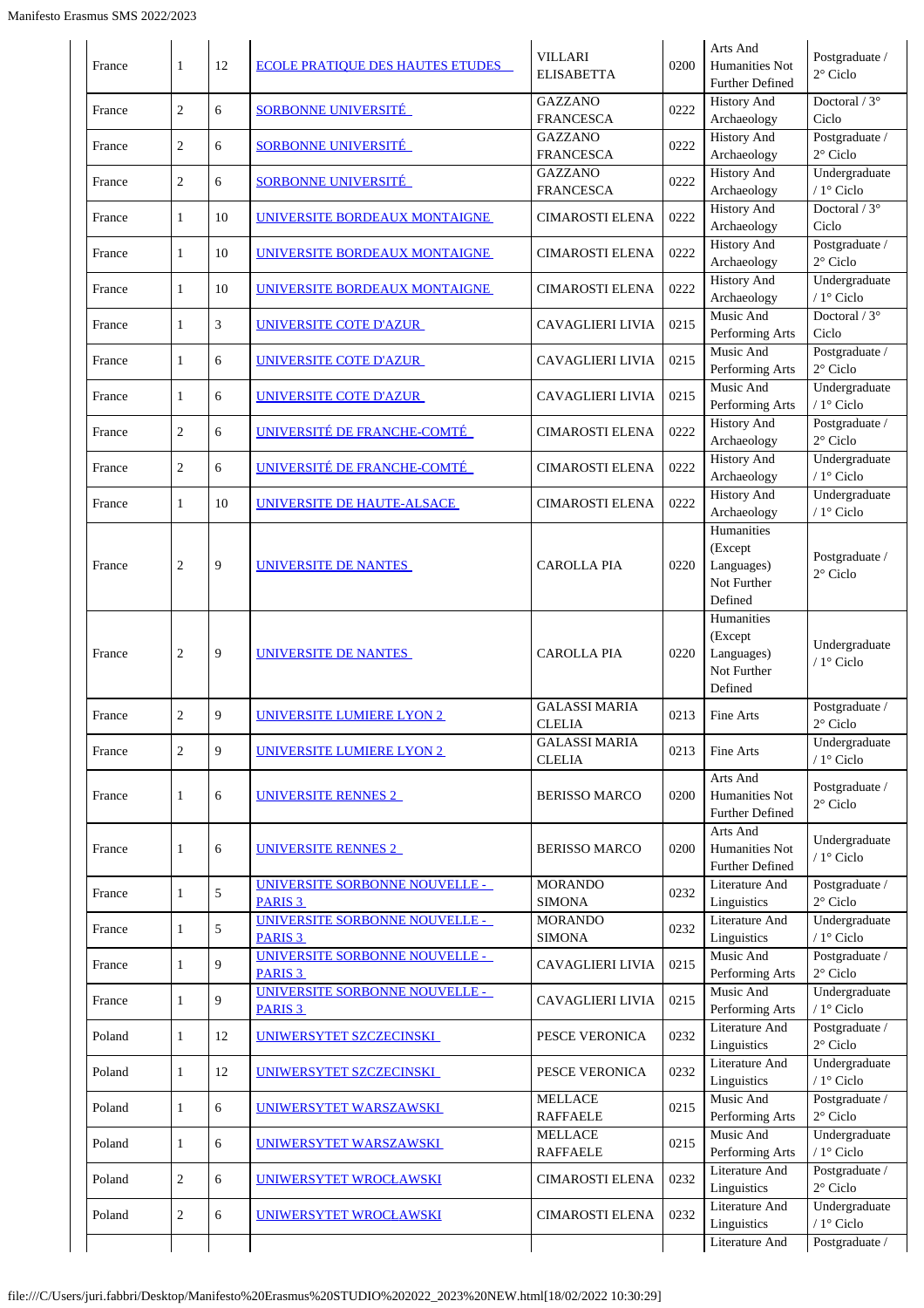| Portugal    | $\overline{c}$ | $\overline{9}$ | UNIVERSIDADE DE COIMBRA                                                                                   | <b>CIMAROSTI ELENA</b>                     | 0232 | Linguistics                                                                                                 | $2^{\circ}$ Ciclo                    |
|-------------|----------------|----------------|-----------------------------------------------------------------------------------------------------------|--------------------------------------------|------|-------------------------------------------------------------------------------------------------------------|--------------------------------------|
| Portugal    | $\overline{2}$ | 9              | UNIVERSIDADE DE COIMBRA                                                                                   | <b>CIMAROSTI ELENA</b>                     | 0232 | Literature And<br>Linguistics                                                                               | Undergraduate<br>/ $1^{\circ}$ Ciclo |
|             |                |                | Dipartimenti dell'area di Lingue E Lett.Stran. (Prerequisiti e criteri di valutazione)                    |                                            |      |                                                                                                             |                                      |
|             |                |                | Dipartimento Di Lingue E Culture Moderne                                                                  |                                            |      |                                                                                                             |                                      |
| Belgium     | $\mathbf{1}$   | 5              | UNIVERSITÉ DE LIÈGE                                                                                       | <b>BRICCO ELISA</b>                        | 0232 | Literature And<br>Linguistics                                                                               | Undergraduate<br>/ 1° Ciclo          |
| Belgium     | $\overline{2}$ | 6              | UNIVERSITÉ DE MONS                                                                                        | <b>ROSSI MICAELA</b>                       | 0232 | Literature And<br>Linguistics                                                                               | Undergraduate<br>/ $1^\circ$ Ciclo   |
| Belgium     | $\overline{4}$ | 6              | UNIVERSITÉ LIBRE DE BRUXELLES                                                                             | <b>GIAUFRET ANNA</b>                       | 0232 | Literature And<br>Linguistics                                                                               | Undergraduate<br>/ $1^{\circ}$ Ciclo |
| Belgium     | $\mathbf{1}$   | 6              | UNIVERSITE SAINT-LOUIS-BRUXELLES<br><b>ASBL</b>                                                           | <b>GIAUFRET ANNA</b>                       | 0232 | <b>Literature And</b><br>Linguistics                                                                        | Doctoral / $3^\circ$<br>Ciclo        |
| Belgium     | $\mathbf{1}$   | 6              | UNIVERSITE SAINT-LOUIS-BRUXELLES<br><b>ASBL</b>                                                           | <b>GIAUFRET ANNA</b>                       | 0232 | Literature And<br>Linguistics                                                                               | Undergraduate<br>/ $1^{\circ}$ Ciclo |
| Croatia     | $\mathbf{1}$   | 5              | <u>SVEUČILIŠTE U ZADRU</u>                                                                                | <b>KARDANOVA</b><br><b>NATALIYA</b>        | 0232 | Literature And<br>Linguistics                                                                               | Postgraduate /<br>$2^{\circ}$ Ciclo  |
| Croatia     | $\mathbf{1}$   | 5              | <u>SVEUČILIŠTE U ZADRU</u>                                                                                | <b>KARDANOVA</b><br><b>NATALIYA</b>        | 0232 | Literature And<br>Linguistics                                                                               | Undergraduate<br>/ 1° Ciclo          |
| Cyprus      | $\mathbf{1}$   | 10             | PANEPISTIMIO KYPROU                                                                                       | <b>ROSSI MICAELA</b>                       | 0232 | Literature And<br>Linguistics                                                                               | Doctoral $/3^{\circ}$<br>Ciclo       |
| Cyprus      | $\mathbf{1}$   | 10             | PANEPISTIMIO KYPROU                                                                                       | ROSSI MICAELA                              | 0232 | Literature And<br>Linguistics                                                                               | Postgraduate /<br>$2^{\circ}$ Ciclo  |
| Deutschland | $\mathbf{1}$   | 10             | BERGISCHE UNIVERSITÄT WUPPERTAL                                                                           | <b>GERDES JOACHIM</b><br><b>HANS BERND</b> | 0232 | Literature And<br>Linguistics                                                                               | Postgraduate /<br>$2^{\circ}$ Ciclo  |
| Deutschland | $\mathbf{1}$   | 10             | <b>BERGISCHE UNIVERSITÄT WUPPERTAL</b>                                                                    | <b>GERDES JOACHIM</b><br><b>HANS BERND</b> | 0232 | Literature And<br>Linguistics                                                                               | Undergraduate<br>/ 1° Ciclo          |
| Deutschland | $\overline{2}$ | 6              | FRIEDRICH-SCHILLER-UNIVERSITÄT JENA                                                                       | <b>GERDES JOACHIM</b><br><b>HANS BERND</b> | 0232 | Literature And<br>Linguistics                                                                               | Postgraduate /<br>$2^{\circ}$ Ciclo  |
| Deutschland | $\overline{2}$ | 6              | FRIEDRICH-SCHILLER-UNIVERSITÄT JENA                                                                       | <b>GERDES JOACHIM</b><br><b>HANS BERND</b> | 0232 | Literature And<br>Linguistics                                                                               | Undergraduate<br>$/1$ ° Ciclo        |
| Deutschland | 6              | 6              | <b>INSTITUT FUER FREMDSPRACHEN UND</b><br><b>AUSLANDSKUNDE BEI DER</b><br>UNIVERSITAET ERLANGEN-NUERNBERG | <b>GERDES JOACHIM</b><br><b>HANS BERND</b> | 0230 | Languages Not<br><b>Further Defined</b>                                                                     | Undergraduate<br>/ $1^{\circ}$ Ciclo |
| Deutschland | $\overline{c}$ | 6              | <b>JOHANN WOLFGANG GOETHE-</b><br><b>UNIVERSITAET</b>                                                     | SPAZZARINI<br><b>SERENA</b>                | 0232 | Literature And<br>Linguistics                                                                               | Undergraduate<br>$/ 1$ ° Ciclo       |
| Deutschland | $\mathbf{1}$   | 6              | <b>JUSTUS-LIEBIG-UNIVERSITAET GIESSEN</b>                                                                 | SPAZZARINI<br><b>SERENA</b>                | 0232 | Literature And<br>Linguistics                                                                               | Postgraduate /<br>$2^\circ$ Ciclo    |
| Deutschland | 3              | 6              | <b>JUSTUS-LIEBIG-UNIVERSITAET GIESSEN</b>                                                                 | SPAZZARINI<br><b>SERENA</b>                | 0232 | Literature And<br>Linguistics                                                                               | Undergraduate<br>$/1$ ° Ciclo        |
| Deutschland | $\overline{c}$ | 10             | LEUPHANA UNIVERSITÄT LÜNEBURG                                                                             | <b>GERDES JOACHIM</b><br><b>HANS BERND</b> | 0232 | Literature And<br>Linguistics                                                                               | Undergraduate<br>/ $1^{\circ}$ Ciclo |
| Deutschland | 3              | 5              | LEUPHANA UNIVERSITÄT LÜNEBURG                                                                             | <b>GERDES JOACHIM</b><br><b>HANS BERND</b> | 0232 | Literature And<br>Linguistics                                                                               | Undergraduate<br>/ $1^{\circ}$ Ciclo |
| Deutschland | 5              | 10             | LEUPHANA UNIVERSITÄT LÜNEBURG                                                                             | <b>GERDES JOACHIM</b><br><b>HANS BERND</b> | 0232 | Literature And<br>Linguistics                                                                               | Postgraduate /<br>$2^{\circ}$ Ciclo  |
| Deutschland | 1              | 6              | LUDWIG-MAXIMILIANS-UNIVERSITÄT<br><b>MÜNCHEN</b>                                                          | <b>BENATI CHIARA</b>                       | 0288 | Inter-<br>Disciplinary<br>Programmes<br>And<br>Qualifications<br><b>Involving Arts</b><br>And<br>Humanities | Undergraduate<br>/ 1° Ciclo          |
| Deutschland | $\mathbf{1}$   | 6              | LUDWIG-MAXIMILIANS-UNIVERSITÄT<br><b>MÜNCHEN</b>                                                          | <b>SPAZZARINI</b><br><b>SERENA</b>         | 0232 | Literature And<br>Linguistics                                                                               | Doctoral $/3^{\circ}$<br>Ciclo       |
| Deutschland | $\mathbf{1}$   | 6              | LUDWIG-MAXIMILIANS-UNIVERSITÄT<br><b>MÜNCHEN</b>                                                          | <b>SPAZZARINI</b><br><b>SERENA</b>         | 0232 | Literature And<br>Linguistics                                                                               | Postgraduate /<br>$2^{\circ}$ Ciclo  |
| Deutschland | $\mathbf{1}$   | 6              | LUDWIG-MAXIMILIANS-UNIVERSITÄT<br><b>MÜNCHEN</b>                                                          | SPAZZARINI<br><b>SERENA</b>                | 0232 | Literature And<br>Linguistics                                                                               | Undergraduate<br>$/1$ ° Ciclo        |
| Deutschland | $\mathbf{1}$   | 6              | <b>MARTIN-LUTHER-UNIVERSITAET HALLE-</b><br><b>WITTENBERG</b>                                             | <b>LEONARDI</b><br><b>SIMONA</b>           | 0232 | Literature And<br>Linguistics                                                                               | Postgraduate /<br>$2^{\circ}$ Ciclo  |
| Deutschland | $\mathbf{1}$   | 6              | <b>MARTIN-LUTHER-UNIVERSITAET HALLE-</b><br><b>WITTENBERG</b>                                             | <b>LEONARDI</b><br><b>SIMONA</b>           | 0232 | Literature And<br>Linguistics                                                                               | Undergraduate<br>/ 1° Ciclo          |
| Deutschland | 1              | 6              | RUHR-UNIVERSITAET BOCHUM                                                                                  | SPAZZARINI                                 | 0232 | Literature And                                                                                              | Postgraduate /                       |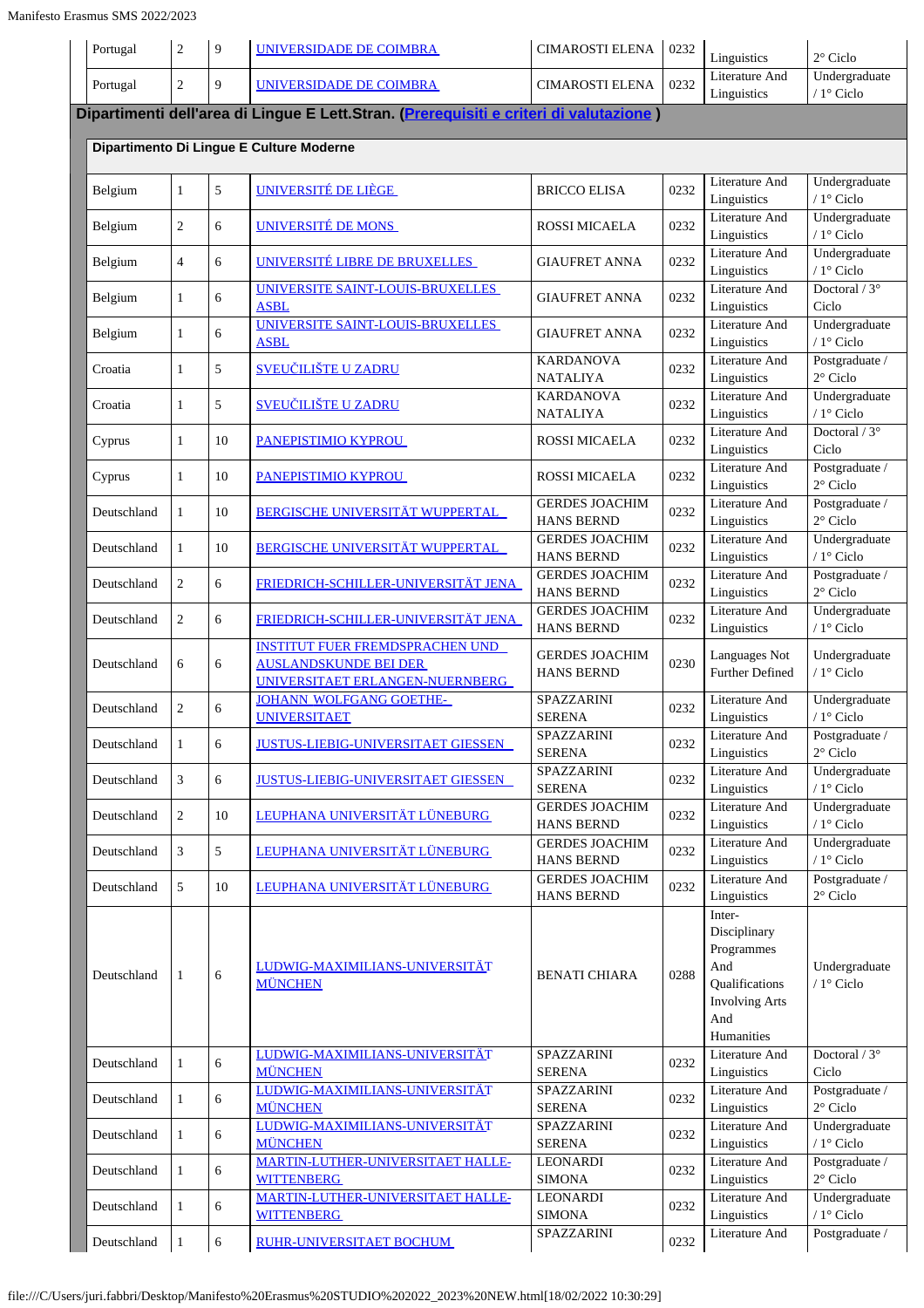|             |                |    |                                                     | <b>SERENA</b>                              |      | Linguistics                          | $2^{\circ}$ Ciclo                    |
|-------------|----------------|----|-----------------------------------------------------|--------------------------------------------|------|--------------------------------------|--------------------------------------|
| Deutschland | 3              | 6  | RUHR-UNIVERSITAET BOCHUM                            | <b>SPAZZARINI</b><br><b>SERENA</b>         | 0232 | Literature And<br>Linguistics        | Undergraduate<br>/ 1° Ciclo          |
| Deutschland | 1              | 6  | UNIVERSITAET DES SAARLANDES                         | <b>LEONARDI</b><br><b>SIMONA</b>           | 0232 | Literature And<br>Linguistics        | Postgraduate /<br>$2^{\circ}$ Ciclo  |
| Deutschland | $\mathbf{1}$   | 6  | UNIVERSITAET DES SAARLANDES                         | <b>LEONARDI</b><br><b>SIMONA</b>           | 0232 | Literature And<br>Linguistics        | Undergraduate<br>/ 1° Ciclo          |
| Deutschland | 2              | 6  | UNIVERSITAET HAMBURG                                | <b>GERDES JOACHIM</b><br><b>HANS BERND</b> | 0232 | Literature And<br>Linguistics        | Postgraduate /<br>$2^{\circ}$ Ciclo  |
| Deutschland | 3              | 6  | UNIVERSITAET HAMBURG                                | <b>GERDES JOACHIM</b><br><b>HANS BERND</b> | 0232 | Literature And<br>Linguistics        | Undergraduate<br>/ 1° Ciclo          |
| Deutschland | $\mathbf{1}$   | 5  | UNIVERSITAET ROSTOCK                                | <b>GERDES JOACHIM</b><br><b>HANS BERND</b> | 0232 | <b>Literature And</b><br>Linguistics | Postgraduate /<br>$2^{\circ}$ Ciclo  |
| Deutschland | $\mathbf{1}$   | 5  | UNIVERSITAET ROSTOCK                                | <b>GERDES JOACHIM</b><br><b>HANS BERND</b> | 0232 | Literature And<br>Linguistics        | Postgraduate /<br>$2^{\circ}$ Ciclo  |
| Deutschland | 1              | 10 | <u>UNIVERSITAET ROSTOCK J</u>                       | <b>GERDES JOACHIM</b><br><b>HANS BERND</b> | 0232 | <b>Literature And</b><br>Linguistics | Undergraduate<br>/ 1° Ciclo          |
| Deutschland | -1             | 5  | <b>UNIVERSITAET ROSTOCK</b>                         | <b>GERDES JOACHIM</b><br><b>HANS BERND</b> | 0232 | Literature And<br>Linguistics        | Undergraduate<br>/ 1° Ciclo          |
| Deutschland | $\overline{c}$ | 5  | UNIVERSITAET ROSTOCK                                | <b>GERDES JOACHIM</b><br><b>HANS BERND</b> | 0232 | Literature And<br>Linguistics        | Undergraduate<br>/ 1° Ciclo          |
| Deutschland | 2              | 5  | UNIVERSITAET TRIER                                  | SPAZZARINI<br><b>SERENA</b>                | 0232 | Literature And<br>Linguistics        | Undergraduate<br>/ 1° Ciclo          |
| Deutschland | $\mathbf{1}$   | 10 | <b>UNIVERSITAET ZU KOELN</b>                        | <b>VISCONTI</b><br><b>JACQUELINE</b>       | 0232 | Literature And<br>Linguistics        | Undergraduate<br>/ 1° Ciclo          |
| Deutschland | $\overline{c}$ | 10 | <b>UNIVERSITAET ZU KOELN</b>                        | <b>VISCONTI</b><br><b>JACQUELINE</b>       | 0232 | Literature And<br>Linguistics        | Postgraduate /<br>$2^\circ$ Ciclo    |
| España      | $\sqrt{2}$     | 10 | UNIVERSIDAD AUTÓNOMA DE MADRID                      | <b>SANFELICI LAURA</b>                     | 0232 | Literature And<br>Linguistics        | Undergraduate<br>/ 1° Ciclo          |
| España      | 3              | 6  | UNIVERSIDAD DE A CORUÑA                             | DE HERIZ RAMON<br><b>ANA LOURDES</b>       | 0232 | Literature And<br>Linguistics        | Undergraduate<br>/ 1° Ciclo          |
| España      | $\mathbf{1}$   | 5  | UNIVERSIDAD DE ALICANTE                             | <b>ERRICO ELENA</b>                        | 0232 | Literature And<br>Linguistics        | Undergraduate<br>/ 1° Ciclo          |
| España      | $\overline{2}$ | 5  | UNIVERSIDAD DE GRANADA                              | DE HERIZ RAMON<br><b>ANA LOURDES</b>       | 0232 | Literature And<br>Linguistics        | Undergraduate<br>/ 1° Ciclo          |
| España      | 3              | 6  | UNIVERSIDAD DE HUELVA                               | <b>SANFELICI LAURA</b>                     | 0232 | Literature And<br>Linguistics        | Undergraduate<br>/ 1° Ciclo          |
| España      | 6              | 5  | UNIVERSIDAD DE LAS PALMAS DE GRAN<br><b>CANARIA</b> | CASSANI ALESSIA                            | 0232 | Literature And<br>Linguistics        | Undergraduate<br>/ $1^\circ$ Ciclo   |
| España      | 5              | 6  | UNIVERSIDAD DE MÁLAGA                               | DE HERIZ RAMON<br><b>ANA LOURDES</b>       | 0231 | Language<br>Acquisition              | Undergraduate<br>/ 1° Ciclo          |
| España      | $\mathbf{1}$   | 10 | <b>UNIVERSIDAD DE MÁLAGA</b>                        | DE HERIZ RAMON<br><b>ANA LOURDES</b>       | 0232 | Literature And<br>Linguistics        | Postgraduate /<br>$2^{\circ}$ Ciclo  |
| España      | $\sqrt{2}$     | 10 | <u>UNIVERSIDAD DE MÁLAGA</u>                        | DE HERIZ RAMON<br><b>ANA LOURDES</b>       | 0232 | Literature And<br>Linguistics        | Undergraduate<br>/ 1° Ciclo          |
| España      | $\overline{2}$ | 6  | UNIVERSIDAD DE MURCIA                               | SANFELICI LAURA                            | 0230 | Languages Not<br>Further Defined     | Undergraduate<br>/ 1° Ciclo          |
| España      | $\mathbf{1}$   | 6  | <b>UNIVERSIDAD DE MURCIA</b>                        | SANFELICI LAURA                            | 0232 | Literature And<br>Linguistics        | Doctoral / 3°<br>Ciclo               |
| España      | 1              | 6  | <b>UNIVERSIDAD DE MURCIA</b>                        | SANFELICI LAURA                            | 0232 | <b>Literature And</b><br>Linguistics | Undergraduate<br>/ $1^{\circ}$ Ciclo |
| España      | $\sqrt{2}$     | 6  | <b>UNIVERSIDAD DE MURCIA</b>                        | SANFELICI LAURA                            | 0232 | Literature And<br>Linguistics        | Undergraduate<br>/ $1^{\circ}$ Ciclo |
| España      | 3              | 9  | <u>UNIVERSIDAD DE MURCIA</u>                        | <b>SANFELICI LAURA</b>                     | 0232 | Literature And<br>Linguistics        | Undergraduate<br>/ $1^{\circ}$ Ciclo |
| España      | 1              | 9  | UNIVERSIDAD DE OVIEDO                               | <b>PORCIELLO</b><br><b>MICHELE</b>         | 0232 | <b>Literature And</b><br>Linguistics | Postgraduate /<br>$2^{\circ}$ Ciclo  |
| España      | $\sqrt{2}$     | 9  | UNIVERSIDAD DE OVIEDO                               | <b>PORCIELLO</b><br><b>MICHELE</b>         | 0232 | Literature And<br>Linguistics        | Undergraduate<br>/ 1° Ciclo          |
| España      | $\sqrt{2}$     | 10 | UNIVERSIDAD DE SALAMANCA                            | SANFELICI LAURA                            | 0232 | Literature And<br>Linguistics        | Undergraduate<br>/ 1° Ciclo          |
| España      | 10             | 5  | UNIVERSIDAD DE VALLADOLID                           | CASSANI ALESSIA                            | 0231 | Language<br>Acquisition              | Undergraduate<br>/ 1° Ciclo          |
| España      | $\sqrt{5}$     | 9  | UNIVERSIDAD DE VALLADOLID                           | CASSANI ALESSIA                            | 0232 | Literature And<br>Linguistics        | Undergraduate<br>/ 1° Ciclo          |
| España      | $\mathbf{1}$   | 9  | <u>UNIVERSIDADE DE VIGO</u>                         | <b>PORCIELLO</b><br><b>MICHELE</b>         | 0232 | Literature And<br>Linguistics        | Postgraduate /<br>$2^{\circ}$ Ciclo  |
|             |                |    |                                                     |                                            |      |                                      |                                      |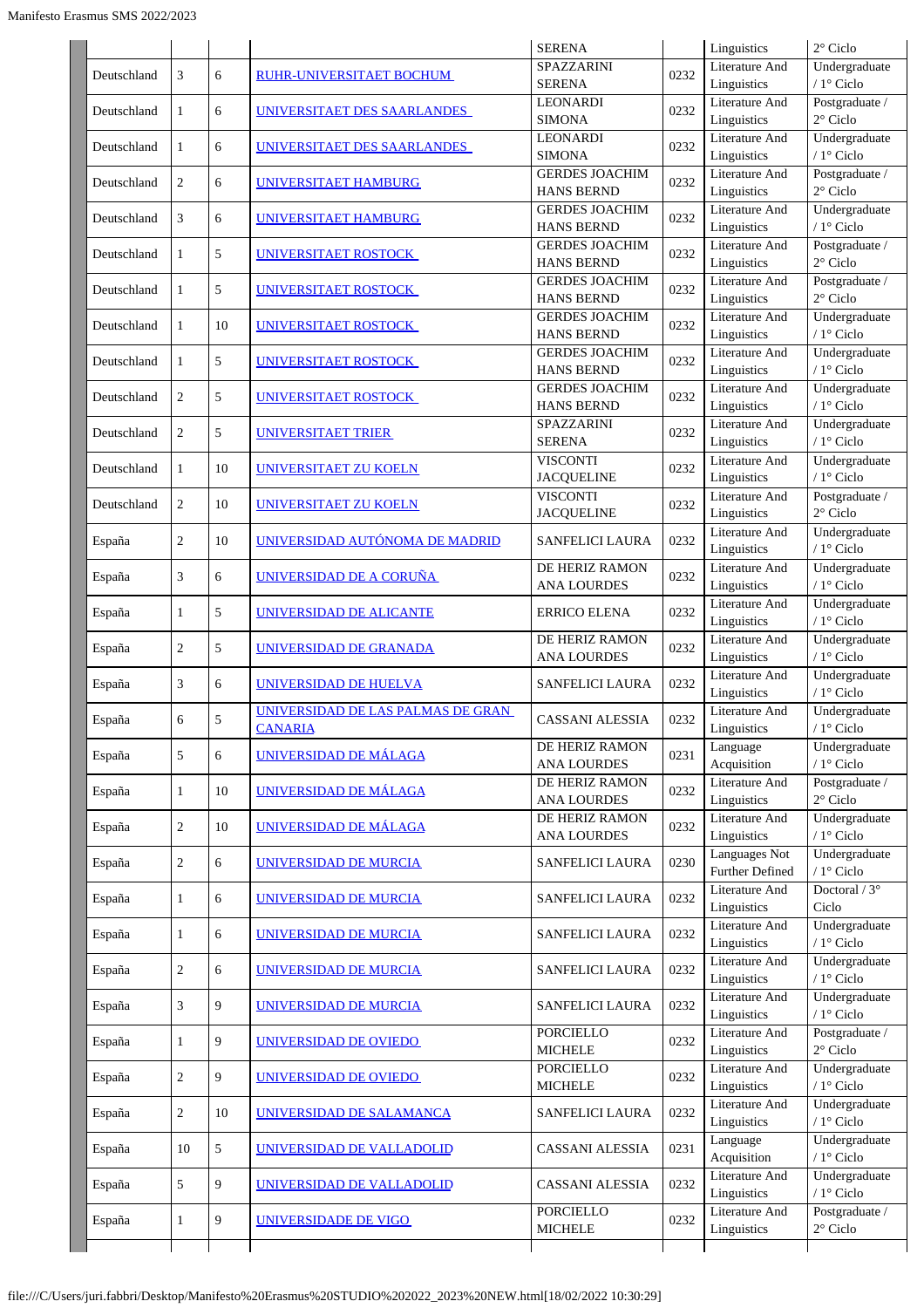| España  | 1              | 9  | UNIVERSIDADE DE VIGO                                   | <b>PORCIELLO</b><br><b>MICHELE</b>   | 0232 | Literature And<br>Linguistics           | Undergraduate<br>/ 1° Ciclo          |
|---------|----------------|----|--------------------------------------------------------|--------------------------------------|------|-----------------------------------------|--------------------------------------|
| España  | $\overline{c}$ | 6  | UNIVERSIDADE DE VIGO                                   | <b>ERRICO ELENA</b>                  | 0232 | Literature And<br>Linguistics           | Undergraduate<br>/ $1^{\circ}$ Ciclo |
| España  | 3              | 9  | UNIVERSITAT DE VALÈNCIA (ESTUDI<br><b>GENERAL</b> )    | DE HERIZ RAMON<br><b>ANA LOURDES</b> | 0232 | Literature And<br>Linguistics           | Undergraduate<br>/ $1^{\circ}$ Ciclo |
| España  | $\overline{c}$ | 5  | UNIVERSITAT JAUME I                                    | ERRICO ELENA                         | 0232 | Literature And<br>Linguistics           | Undergraduate<br>/ $1^{\circ}$ Ciclo |
| España  | $\overline{c}$ | 5  | UNIVERSITAT ROVIRA I VIRGILI                           | DE HERIZ RAMON<br><b>ANA LOURDES</b> | 0232 | Literature And<br>Linguistics           | Undergraduate<br>/ 1° Ciclo          |
| Estonia | 1              | 5  | <b>TALLINNA ÜLIKOOL</b>                                | DICKINSON SARA                       | 0232 | Literature And<br>Linguistics           | Postgraduate /<br>$2^{\circ}$ Ciclo  |
| Estonia | 1              | 10 | <b>TALLINNA ÜLIKOOL</b>                                | <b>DICKINSON SARA</b>                | 0232 | Literature And<br>Linguistics           | Postgraduate /<br>$2^{\circ}$ Ciclo  |
| Estonia | $\mathbf{1}$   | 5  | <b>TALLINNA ÜLIKOOL</b>                                | <b>DICKINSON SARA</b>                | 0232 | Literature And<br>Linguistics           | Undergraduate<br>/ 1° Ciclo          |
| Estonia | $\mathbf{1}$   | 10 | <b>TALLINNA ÜLIKOOL</b>                                | <b>DICKINSON SARA</b>                | 0232 | Literature And<br>Linguistics           | Undergraduate<br>/ 1° Ciclo          |
| Estonia | $\mathbf{1}$   | 6  | <b>TARTU ÜLIKOOL</b>                                   | <b>KARDANOVA</b><br><b>NATALIYA</b>  | 0232 | Literature And<br>Linguistics           | Postgraduate /<br>$2^{\circ}$ Ciclo  |
| France  | $\mathbf{1}$   | 9  | <b>SORBONNE UNIVERSITÉ</b>                             | <b>BRICCO ELISA</b>                  | 0231 | Language<br>Acquisition                 | Postgraduate /<br>$2^{\circ}$ Ciclo  |
| France  | 1              | 9  | <b>SORBONNE UNIVERSITÉ</b>                             | <b>BRICCO ELISA</b>                  | 0231 | Language<br>Acquisition                 | Undergraduate<br>/ 1° Ciclo          |
| France  | $\overline{c}$ | 9  | UNIVERSITE BORDEAUX MONTAIGNE                          | <b>BRICCO ELISA</b>                  | 0232 | Literature And<br>Linguistics           | Postgraduate /<br>$2^{\circ}$ Ciclo  |
| France  | $\overline{c}$ | 9  | UNIVERSITE BORDEAUX MONTAIGNE                          | <b>BRICCO ELISA</b>                  | 0232 | Literature And<br>Linguistics           | Undergraduate<br>/ $1^{\circ}$ Ciclo |
| France  | $\mathbf{1}$   | 9  | UNIVERSITE CHARLES DE GAULLE - LILLE<br>$\overline{3}$ | <b>BRICCO ELISA</b>                  | 0232 | Literature And<br>Linguistics           | Undergraduate<br>/ $1^{\circ}$ Ciclo |
| France  | 3              | 6  | UNIVERSITE CHARLES DE GAULLE - LILLE<br>$\overline{3}$ | <b>BRICCO ELISA</b>                  | 0232 | Literature And<br>Linguistics           | Undergraduate<br>/ $1^{\circ}$ Ciclo |
| France  | 5              | 12 | UNIVERSITE COTE D'AZUR                                 | <b>BRICCO ELISA</b>                  | 0232 | Literature And<br>Linguistics           | Postgraduate /<br>$2^{\circ}$ Ciclo  |
| France  | 3              | 5  | UNIVERSITE D'AIX-MARSEILLE                             | <b>ROSSI MICAELA</b>                 | 0231 | Language<br>Acquisition                 | Undergraduate<br>/ 1° Ciclo          |
| France  | 1              | 9  | UNIVERSITE D'AVIGNON ET DES PAYS DE<br><b>VAUCLUSE</b> | VICARI STEFANO                       | 0232 | Literature And<br>Linguistics           | Postgraduate /<br>$2^{\circ}$ Ciclo  |
| France  | $\mathbf{1}$   | 9  | UNIVERSITE D'AVIGNON ET DES PAYS DE<br><b>VAUCLUSE</b> | VICARI STEFANO                       | 0232 | Literature And<br>Linguistics           | Undergraduate<br>/ $1^{\circ}$ Ciclo |
| France  | $\overline{c}$ | 6  | UNIVERSITE DE NANTES                                   | <b>BRICCO ELISA</b>                  | 0232 | Literature And<br>Linguistics           | Postgraduate /<br>$2^{\circ}$ Ciclo  |
| France  | $\overline{c}$ | 9  | <u>UNIVERSITE DE NANTES </u>                           | <b>BRICCO ELISA</b>                  | 0232 | Literature And<br>Linguistics           | Undergraduate<br>/ $1^{\circ}$ Ciclo |
| France  | $\overline{c}$ | 6  | UNIVERSITE DE NANTES                                   | <b>BRICCO ELISA</b>                  | 0232 | Literature And<br>Linguistics           | Undergraduate<br>/ 1° Ciclo          |
| France  | $\overline{c}$ | 6  | UNIVERSITE DE PARIS                                    | <b>BRICCO ELISA</b>                  | 0232 | Literature And<br>Linguistics           | Undergraduate<br>/ 1° Ciclo          |
| France  | $\overline{c}$ | 9  | UNIVERSITE DE PICARDIE JULES VERNE                     | VICARI STEFANO                       | 0232 | Literature And<br>Linguistics           | Postgraduate /<br>$2^{\circ}$ Ciclo  |
| France  | $\overline{c}$ | 9  | <u>UNIVERSITE DE PICARDIE JULES VERNE -</u>            | VICARI STEFANO                       | 0232 | Literature And<br>Linguistics           | Undergraduate<br>/ $1^{\circ}$ Ciclo |
| France  | $\mathbf{1}$   | 6  | UNIVERSITE DU LITTORAL                                 | <b>ROSSI MICAELA</b>                 | 0232 | Literature And<br>Linguistics           | Postgraduate /<br>$2^{\circ}$ Ciclo  |
| France  | $\mathbf{1}$   | 6  | UNIVERSITE DU LITTORAL                                 | <b>ROSSI MICAELA</b>                 | 0232 | Literature And<br>Linguistics           | Undergraduate<br>/ $1^{\circ}$ Ciclo |
| France  | $\mathbf{1}$   | 5  | UNIVERSITE DU SUD TOULON-VAR                           | <b>BRICCO ELISA</b>                  | 0232 | Literature And<br>Linguistics           | Postgraduate /<br>$2^{\circ}$ Ciclo  |
| France  | $\mathbf{1}$   | 5  | UNIVERSITE DU SUD TOULON-VAR                           | <b>BRICCO ELISA</b>                  | 0232 | Literature And<br>Linguistics           | Undergraduate<br>/ $1^{\circ}$ Ciclo |
| France  | 3              | 6  | UNIVERSITE JEAN MONNET SAINT-<br><b>ETIENNE</b>        | <b>GIAUFRET ANNA</b>                 | 0230 | Languages Not<br><b>Further Defined</b> | Postgraduate /<br>$2^{\circ}$ Ciclo  |
| France  | $\overline{4}$ | 6  | UNIVERSITE JEAN MONNET SAINT-<br><b>ETIENNE</b>        | <b>GIAUFRET ANNA</b>                 | 0230 | Languages Not<br>Further Defined        | Undergraduate<br>/ $1^\circ$ Ciclo   |
| France  | $\overline{c}$ | 6  | <b>UNIVERSITE LUMIERE LYON 2</b>                       | <b>BRICCO ELISA</b>                  | 0232 | Literature And<br>Linguistics           | Postgraduate /<br>$2^{\circ}$ Ciclo  |
| France  | $\overline{c}$ | 6  | <b>UNIVERSITE LUMIERE LYON 2</b>                       | <b>BRICCO ELISA</b>                  | 0232 | Literature And                          | Undergraduate                        |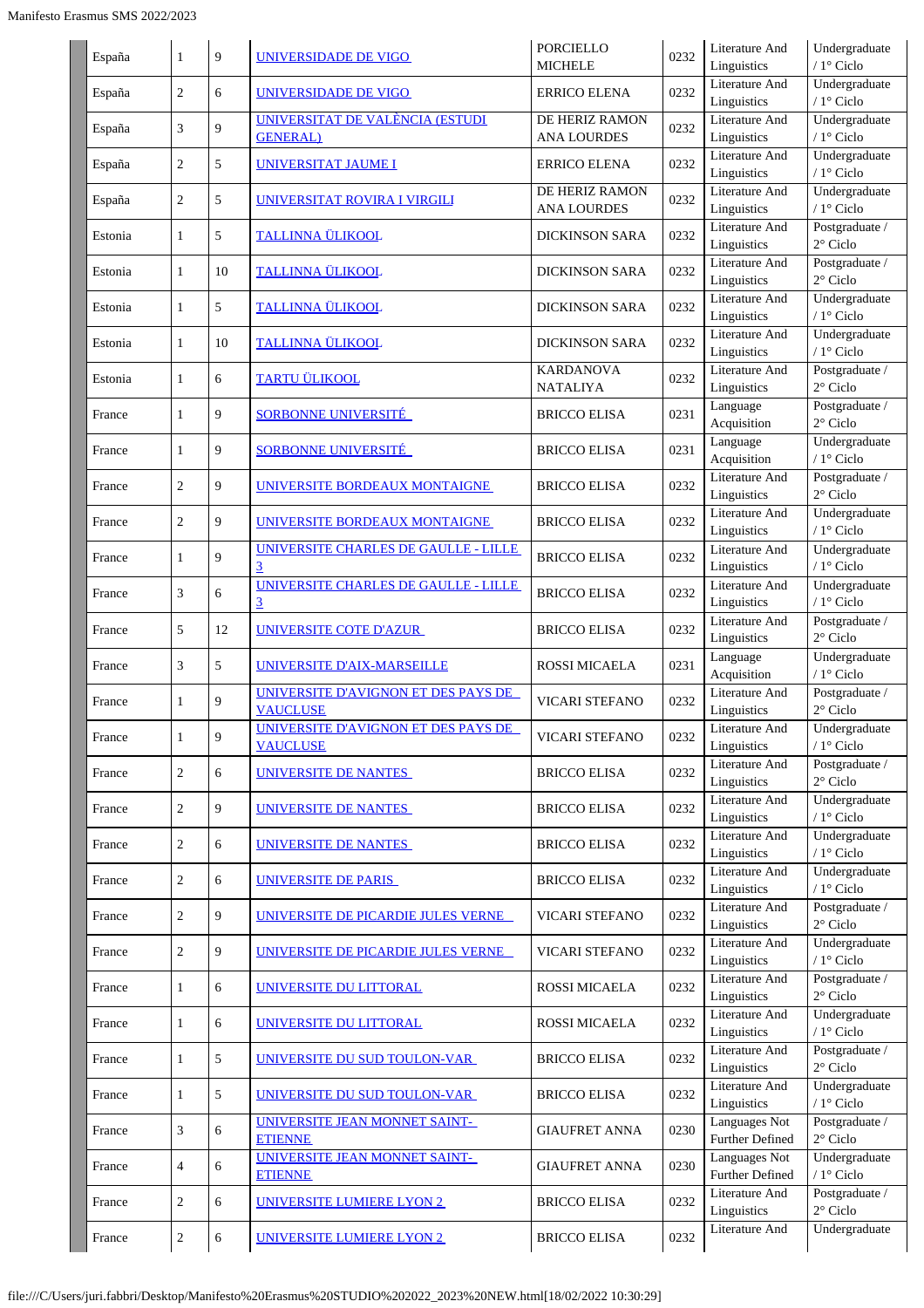|            |                |        |                                                                                           |                                            |      | Linguistics                                                                                                 | / 1° Ciclo                            |
|------------|----------------|--------|-------------------------------------------------------------------------------------------|--------------------------------------------|------|-------------------------------------------------------------------------------------------------------------|---------------------------------------|
| France     | $\overline{c}$ | 6      | UNIVERSITE PARIS NANTERRE                                                                 | <b>ROSSI MICAELA</b>                       | 0232 | Literature And<br>Linguistics                                                                               | Undergraduate<br>/ 1° Ciclo           |
| France     | 1              | 9      | <b>UNIVERSITE PAUL VALERY</b><br>(MONTPELLIER III)                                        | <b>VICARI STEFANO</b>                      | 0288 | Inter-<br>Disciplinary<br>Programmes<br>And<br>Qualifications<br><b>Involving Arts</b><br>And<br>Humanities | Postgraduate /<br>$2^{\circ}$ Ciclo   |
| France     | 1              | 9      | <b>UNIVERSITE PAUL VALERY</b><br>(MONTPELLIER III)                                        | <b>VICARI STEFANO</b>                      | 0288 | Inter-<br>Disciplinary<br>Programmes<br>And<br>Qualifications<br><b>Involving Arts</b><br>And<br>Humanities | Undergraduate<br>/ 1° Ciclo           |
| France     | $\mathbf{1}$   | 9      | <b>UNIVERSITE RENNES 2</b>                                                                | <b>BRICCO ELISA</b>                        | 0232 | Literature And<br>Linguistics                                                                               | Undergraduate<br>/ 1° Ciclo           |
| France     | $\overline{c}$ | 6      | UNIVERSITÉ TOULOUSE - JEAN JAURÈS                                                         | <b>BRICCO ELISA</b>                        | 0288 | Inter-<br>Disciplinary<br>Programmes<br>And<br>Qualifications<br><b>Involving Arts</b><br>And<br>Humanities | Postgraduate /<br>$2^{\circ}$ Ciclo   |
| France     | 6              | 6      | UNIVERSITÉ TOULOUSE - JEAN JAURÈS                                                         | <b>BRICCO ELISA</b>                        | 0288 | Inter-<br>Disciplinary<br>Programmes<br>And<br>Qualifications<br><b>Involving Arts</b><br>And<br>Humanities | Undergraduate<br>/ 1° Ciclo           |
| France     | $\mathbf{1}$   | 10     | UNIVERSITY OF CLERMONT AUVERGNE                                                           | VICARI STEFANO                             | 0232 | Literature And<br>Linguistics                                                                               | Doctoral / $3^\circ$<br>Ciclo         |
| France     | 1              | $10\,$ | UNIVERSITY OF CLERMONT AUVERGNE                                                           | VICARI STEFANO                             | 0232 | Literature And<br>Linguistics                                                                               | Postgraduate $/$<br>$2^{\circ}$ Ciclo |
| France     | 3              | 10     | UNIVERSITY OF CLERMONT AUVERGNE                                                           | VICARI STEFANO                             | 0232 | Literature And<br>Linguistics                                                                               | Undergraduate<br>/ 1° Ciclo           |
| Iceland    | $\mathbf{1}$   | 5      | <b>HASKOLI ISLANDS</b>                                                                    | <b>FINCO DAVIDE</b><br><b>AGOSTINO</b>     | 0232 | Literature And<br>Linguistics                                                                               | Postgraduate /<br>$2^{\circ}$ Ciclo   |
| Iceland    | 1              | 5      | <b>HASKOLI ISLANDS</b>                                                                    | <b>FINCO DAVIDE</b><br><b>AGOSTINO</b>     | 0232 | Literature And<br>Linguistics                                                                               | Undergraduate<br>/ $1^{\circ}$ Ciclo  |
| Ireland    | $\sqrt{2}$     | 9      | NATIONAL UNIVERSITY OF IRELAND,<br><b>GALWAY/OLLSCOIL NA HÉIREANN,</b><br><b>GAILLIMH</b> | <b>BROCCIAS</b><br><b>CRISTIANO</b>        | 0232 | Literature And<br>Linguistics                                                                               | Undergraduate<br>/ $1^{\circ}$ Ciclo  |
| Ireland    | 4              | 6      | UNIVERSITY COLLEGE CORK - NATIONAL<br>UNIVERSITY OF IRELAND, CORK                         | <b>RIZZATO ILARIA</b>                      | 0288 | Inter-<br>Disciplinary<br>Programmes<br>And<br>Qualifications<br><b>Involving Arts</b><br>And<br>Humanities | Undergraduate<br>/ 1° Ciclo           |
| Latvia     | 3              | 10     | <b>LATVIJAS UNIVERSITATE</b>                                                              | <b>DICKINSON SARA</b>                      | 0232 | Literature And<br>Linguistics                                                                               | Postgraduate /<br>$2^{\circ}$ Ciclo   |
| Latvia     | 5              | 10     | <b>LATVIJAS UNIVERSITATE</b>                                                              | <b>DICKINSON SARA</b>                      | 0232 | Literature And<br>Linguistics                                                                               | Undergraduate<br>/ $1^{\circ}$ Ciclo  |
| Lithuania  | 5              | 6      | <b>VILNIAUS UNIVERSITETAS</b>                                                             | <b>CURLETTO MARIO</b><br><b>ALESSANDRO</b> | 0230 | <b>Languages Not</b><br>Further Defined                                                                     | Undergraduate<br>/ $1^{\circ}$ Ciclo  |
| Lithuania  | 1              | 6      | <b>VILNIAUS UNIVERSITETAS</b>                                                             | <b>CURLETTO MARIO</b><br><b>ALESSANDRO</b> | 0232 | Literature And<br>Linguistics                                                                               | Undergraduate<br>/ $1^{\circ}$ Ciclo  |
| Österreich | $\mathbf{1}$   | 6      | <u>ALPEN-ADRIA UNIVERSITAET</u>                                                           | SPAZZARINI<br><b>SERENA</b>                | 0232 | Literature And<br>Linguistics                                                                               | Postgraduate /<br>$2^{\circ}$ Ciclo   |
|            |                |        |                                                                                           |                                            |      |                                                                                                             |                                       |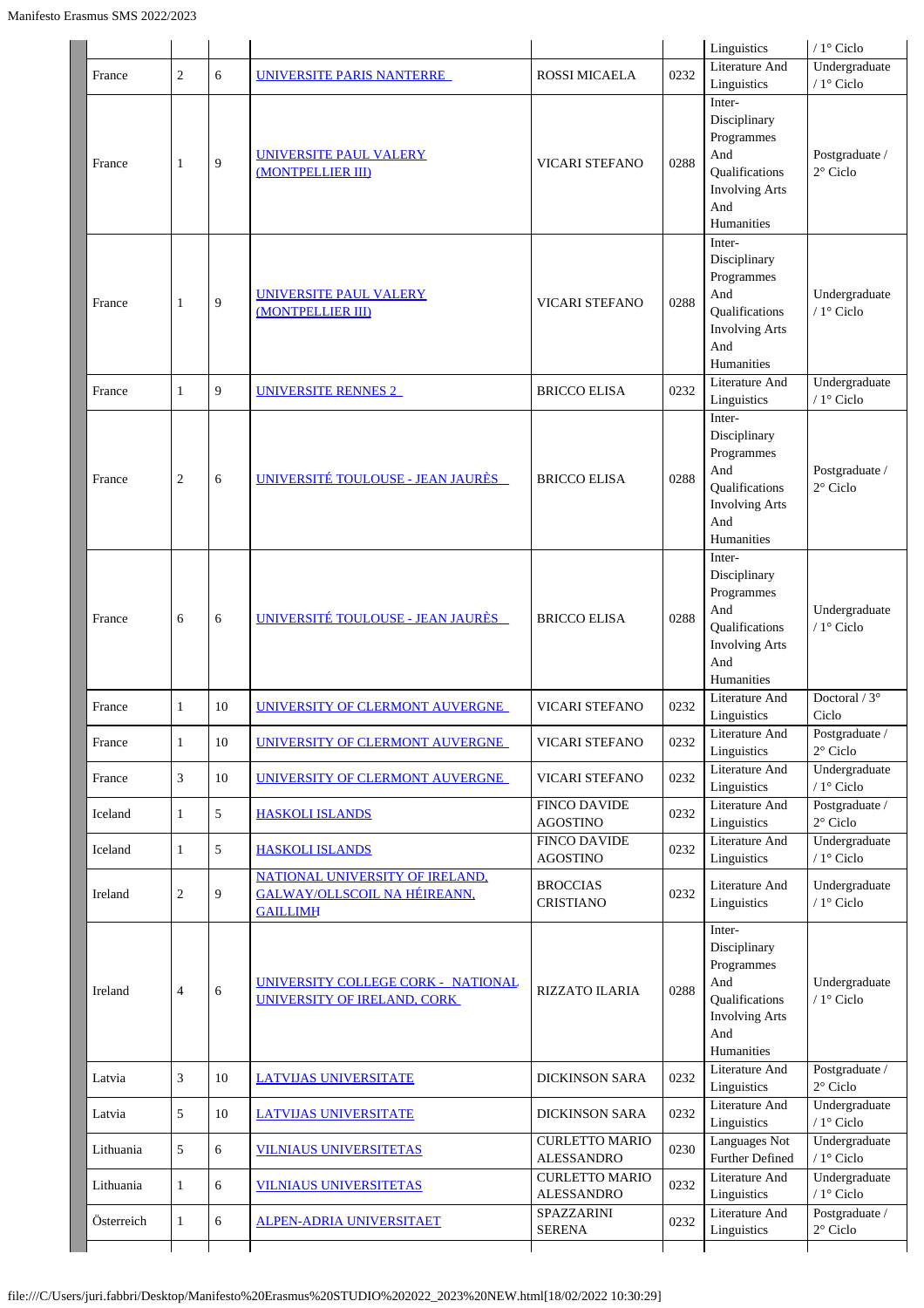| Österreich                | 3                | 6              | ALPEN-ADRIA UNIVERSITAET                                                                                                                                                              | SPAZZARINI<br><b>SERENA</b>            | 0232 | Literature And<br>Linguistics           | Undergraduate<br>/ 1º Ciclo          |
|---------------------------|------------------|----------------|---------------------------------------------------------------------------------------------------------------------------------------------------------------------------------------|----------------------------------------|------|-----------------------------------------|--------------------------------------|
| Österreich                | $\mathbf{1}$     | 6              | <b>UNIVERSITÄT WIEN</b>                                                                                                                                                               | <b>LEONARDI</b><br><b>SIMONA</b>       | 0230 | Languages Not<br><b>Further Defined</b> | Postgraduate /<br>$2^{\circ}$ Ciclo  |
| Österreich                | 5                | 6              | <b>UNIVERSITÄT WIEN</b>                                                                                                                                                               | <b>LEONARDI</b><br><b>SIMONA</b>       | 0230 | Languages Not<br>Further Defined        | Undergraduate<br>/ $1^\circ$ Ciclo   |
|                           |                  |                |                                                                                                                                                                                       |                                        |      |                                         |                                      |
| Österreich                | $\mathbf{1}$     | 6              | <b>UNIVERSITÄT WIEN</b>                                                                                                                                                               | LEONARDI<br><b>SIMONA</b>              | 0232 | Literature And<br>Linguistics           | Undergraduate<br>/ $1^\circ$ Ciclo   |
|                           |                  |                |                                                                                                                                                                                       | LEONARDI                               |      | Literature And                          | Postgraduate /                       |
| Österreich                | $\overline{2}$   | 6              | <b>UNIVERSITÄT WIEN</b>                                                                                                                                                               | <b>SIMONA</b>                          | 0232 | Linguistics                             | $2^{\circ}$ Ciclo                    |
| Poland                    | $\mathbf{1}$     | 6              | UNIWERSYTET WARSZAWSKI                                                                                                                                                                | <b>ERRICO ELENA</b>                    | 0232 | Literature And<br>Linguistics           | Postgraduate /<br>$2^{\circ}$ Ciclo  |
| Poland                    | $\mathbf{1}$     | 6              | UNIWERSYTET WARSZAWSKI                                                                                                                                                                | ERRICO ELENA                           | 0232 | Literature And<br>Linguistics           | Undergraduate<br>/ $1^{\circ}$ Ciclo |
| Poland                    | $\overline{c}$   | 5              | UNIWERSYTET WARSZAWSKI                                                                                                                                                                | SALMON LAURA                           | 0232 | Literature And<br>Linguistics           | Undergraduate<br>$/1$ ° Ciclo        |
| Poland                    | $\overline{c}$   | 6              | UNIWERSYTET WROCŁAWSKI                                                                                                                                                                | <b>QUERCIOLI LAURA</b>                 | 0232 | Literature And<br>Linguistics           | Undergraduate<br>/ 1° Ciclo          |
| Poland                    | $\mathbf{1}$     | 6              | UNIWERSYTET ZIELONOGÓRSKI                                                                                                                                                             | <b>BARILLARI MAURA</b><br><b>SONIA</b> | 0232 | Literature And<br>Linguistics           | Postgraduate /<br>$2^{\circ}$ Ciclo  |
| Poland                    | $\mathbf{1}$     | 6              | UNIWERSYTET ZIELONOGÓRSKI                                                                                                                                                             | <b>BARILLARI MAURA</b><br><b>SONIA</b> | 0232 | Literature And<br>Linguistics           | Undergraduate<br>/ $1^{\circ}$ Ciclo |
| Portugal                  | 3                | 5              | <b>INSTITUTO POLITECNICO DO PORTO</b>                                                                                                                                                 | <b>FRANCAVILLA</b><br><b>ROBERTO</b>   | 0232 | Literature And<br>Linguistics           | Undergraduate<br>/ $1^{\circ}$ Ciclo |
| Portugal                  | $\overline{4}$   | 9              | UNIVERSIDADE DE COIMBRA                                                                                                                                                               | <b>FRANCAVILLA</b><br><b>ROBERTO</b>   | 0232 | Literature And<br>Linguistics           | Undergraduate<br>$/1$ ° Ciclo        |
|                           |                  |                |                                                                                                                                                                                       |                                        |      |                                         |                                      |
| Portugal                  | $\overline{c}$   | 6              | <u>UNIVERSIDADE DE LISBOA</u>                                                                                                                                                         | <b>FRANCAVILLA</b><br><b>ROBERTO</b>   | 0232 | Literature And<br>Linguistics           | Postgraduate /<br>$2^{\circ}$ Ciclo  |
| Portugal                  | $\overline{c}$   | 6              | UNIVERSIDADE DE LISBOA                                                                                                                                                                | <b>FRANCAVILLA</b><br><b>ROBERTO</b>   | 0232 | Literature And<br>Linguistics           | Undergraduate<br>$/1^\circ$ Ciclo    |
| Romania                   | $\overline{c}$   | 3              | UNIVERSITATEA DE MEDICINA SI<br><b>FARMACIE TARGU MURES (now GEORGE</b><br><b>EMIL PALADE UNIVERSITY OF MEDICINE.</b><br>PHARMACY, SCIENCE, AND TECHNOLOGY<br><b>OF TARGU MURES)</b>  | <b>RIZZATO ILARIA</b>                  | 0232 | Literature And<br>Linguistics           | Doctoral $/3^{\circ}$<br>Ciclo       |
| Romania                   | $\overline{4}$   | 6              | UNIVERSITATEA DE MEDICINA SI<br><b>FARMACIE TARGU MURES (now GEORGE)</b><br><b>EMIL PALADE UNIVERSITY OF MEDICINE,</b><br>PHARMACY, SCIENCE, AND TECHNOLOGY<br><b>OF TARGU MURES)</b> | <b>RIZZATO ILARIA</b>                  | 0232 | Literature And<br>Linguistics           | Undergraduate<br>/ 1° Ciclo          |
| Suomi/<br>Finland         | $\overline{c}$   | 5              | <b>HELSINGIN YLIOPISTO</b>                                                                                                                                                            | <b>MANFREDINI</b><br><b>MANUELA</b>    | 0232 | Literature And<br>Linguistics           | Undergraduate<br>/ $1^\circ$ Ciclo   |
| Sverige                   | $\overline{4}$   | 5              | <b>HÖGSKOLAN DALARNA</b>                                                                                                                                                              | <b>MARELLI PAOLO</b>                   | 0232 | Literature And<br>Linguistics           | Undergraduate<br>/ $1^\circ$ Ciclo   |
| Sverige                   | $\overline{c}$   | 6              | STOCKHOLMS UNIVERSITET                                                                                                                                                                | <b>VISCONTI</b><br><b>JACQUELINE</b>   | 0232 | Literature And<br>Linguistics           | Postgraduate /<br>$2^{\circ}$ Ciclo  |
| Sverige                   | 6                | 6              | STOCKHOLMS UNIVERSITET                                                                                                                                                                | <b>VISCONTI</b><br><b>JACQUELINE</b>   | 0232 | Literature And<br>Linguistics           | Undergraduate<br>/ 1° Ciclo          |
| <b>Scuola Politecnica</b> |                  |                |                                                                                                                                                                                       |                                        |      |                                         |                                      |
|                           |                  |                | Dipartimenti dell'area di Architettura E Ingegneria ( <mark>Prerequisiti e criteri di valutazione alle</mark>                                                                         |                                        |      |                                         |                                      |
|                           |                  |                | <b>Dipartimento Architettura E Design (DAD)</b>                                                                                                                                       |                                        |      |                                         |                                      |
|                           |                  |                |                                                                                                                                                                                       |                                        |      |                                         |                                      |
| Belgium                   | $\boldsymbol{2}$ | $\overline{4}$ | ERASMUSHOGESCHOOL BRUSSEL                                                                                                                                                             | <b>MAZZINO</b><br><b>FRANCESCA</b>     | 0731 | Architecture<br>And Town<br>Planning    | Undergraduate<br>/ $1^{\circ}$ Ciclo |
| Belgium                   | $\mathbf{1}$     | 10             | <b>KU LEUVEN</b>                                                                                                                                                                      | <b>FRANCO</b><br><b>GIOVANNA</b>       | 0731 | Architecture<br>And Town                | Postgraduate /<br>$2^{\circ}$ Ciclo  |

Planning

Architecture And Town Planning

Architecture And Town Planning

FRANCO Architecture Postgraduate /

Postgraduate / 2° Ciclo

Postgraduate / 2° Ciclo

GIOVANNA 0731

GIOVANNA 0731

Belgium <sup>1</sup> <sup>10</sup> [KU LEUVEN](https://www.kuleuven.be/english/) FRANCO

Belgium <sup>2</sup> <sup>5</sup> [KU LEUVEN](https://www.kuleuven.be/english/) FRANCO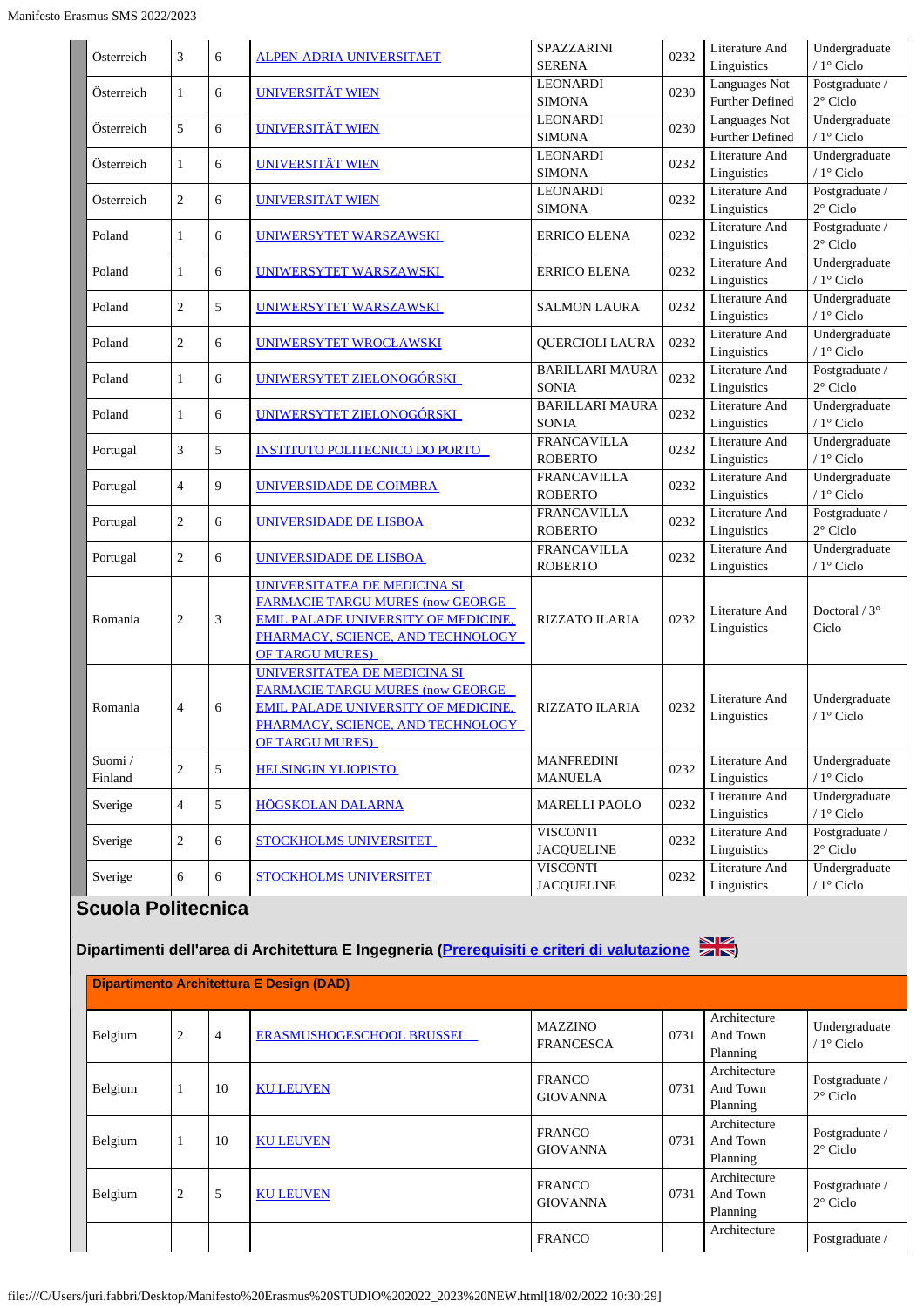| Belgium     | $\mathbf{1}$   | 10 | UNIVERSITÉ DE LIÈGE                                                                                                       | <b>GIOVANNA</b>                                            | 0731 | And Town<br>Planning                                          | $2^{\circ}$ Ciclo                   |
|-------------|----------------|----|---------------------------------------------------------------------------------------------------------------------------|------------------------------------------------------------|------|---------------------------------------------------------------|-------------------------------------|
| Belgium     | $\mathbf{1}$   | 10 | UNIVERSITÉ DE LIÈGE                                                                                                       | <b>FRANCO</b><br><b>GIOVANNA</b>                           | 0731 | Architecture<br>And Town<br>Planning                          | Undergraduate<br>/ 1° Ciclo         |
| Belgium     | $\overline{c}$ | 5  | UNIVERSITEIT ANTWERPEN                                                                                                    | PELLEGRI GIULIA                                            | 0731 | Architecture<br>And Town<br>Planning                          | Postgraduate /<br>$2^{\circ}$ Ciclo |
| Bulgaria    | 1              | 5  | UNIVERSITET PO ARCHITECTURA,<br><b>STROITELSTVO I GEODESIA</b>                                                            | <b>BOBBIO ROBERTO</b>                                      | 0731 | Architecture<br>And Town<br>Planning                          | Postgraduate /<br>$2^{\circ}$ Ciclo |
| Croatia     | 1              | 5  | <b>SVEUČILIŠTE U SPLITU</b>                                                                                               | <b>SALE MUSIO</b><br><b>MASSIMO</b>                        | 0716 | Motor Vehicles,<br>Ships And<br>Aircraft                      | Postgraduate /<br>$2^{\circ}$ Ciclo |
| Croatia     | 1              | 5  | <b>SVEUČILIŠTE U SPLITU</b>                                                                                               | MOROZZO DELLA<br><b>ROCCA E DI</b><br><b>BIANZE' MARIA</b> | 0716 | Motor Vehicles,<br>Ships And<br>Aircraft                      | Undergraduate<br>/ 1° Ciclo         |
| Deutschland | 2              | 12 | <b>BAUHAUS-UNIVERSITÄT WEIMAR</b>                                                                                         | <b>SOMMARIVA</b><br><b>EMANUELE</b>                        | 0731 | Architecture<br>And Town<br>Planning                          | Undergraduate<br>$/1$ ° Ciclo       |
| Deutschland | 2              | 10 | <b>BEUTH HOCHSCHULE FÜR TECHNIK</b><br><b>BERLIN (now BERLIN UNIVERSITY OF</b><br><b>APPLIED SCIENCES AND TECHNOLOGY)</b> | <b>LEPRATTI</b><br><b>CHRISTIANO</b>                       | 0731 | Architecture<br>And Town<br>Planning                          | Postgraduate /<br>$2^{\circ}$ Ciclo |
| Deutschland | $\overline{c}$ | 10 | FACHHOCHSCHULE DUESSELDORF                                                                                                | PIZZIGONI<br><b>VITTORIO</b>                               | 0731 | Architecture<br>And Town<br>Planning                          | Postgraduate /<br>$2^{\circ}$ Ciclo |
| Deutschland | 1              | 12 | <b>GOTTFRIED WILHELM LEIBNIZ</b><br><b>UNIVERSITAET HANNOVER</b>                                                          | <b>SOMMARIVA</b><br><b>EMANUELE</b>                        | 0731 | Architecture<br>And Town<br>Planning                          | Postgraduate /<br>$2^{\circ}$ Ciclo |
| Deutschland | 1              | 12 | <b>GOTTFRIED WILHELM LEIBNIZ</b><br><b>UNIVERSITAET HANNOVER</b>                                                          | <b>SOMMARIVA</b><br><b>EMANUELE</b>                        | 0731 | Architecture<br>And Town<br>Planning                          | Undergraduate<br>$/1^\circ$ Ciclo   |
| Deutschland | 2              | 6  | <b>KARLSRUHER INSTITUT FÜR</b><br><b>TECHNOLOGIE</b>                                                                      | <b>LEPRATTI</b><br><b>CHRISTIANO</b>                       | 0731 | Architecture<br>And Town<br>Planning                          | Postgraduate /<br>$2^{\circ}$ Ciclo |
| Deutschland | 1              | 5  | <b>OWL UNIVERSITY OF APPLIED SCIENCES</b><br><b>AND ARTS</b>                                                              | <b>CASIDDU</b><br>NICCOLO'                                 | 0212 | Fashion,<br>Interior And<br>Industrial<br>Design              | Undergraduate<br>$/1$ ° Ciclo       |
| Deutschland | 2              | 6  | TECHNISCHE UNIVERSITAET DARMSTADT                                                                                         | <b>LEPRATTI</b><br><b>CHRISTIANO</b>                       | 0731 | Architecture<br>And Town<br>Planning                          | Postgraduate /<br>$2^{\circ}$ Ciclo |
| Deutschland | 2              | 12 | <b>TECHNISCHE UNIVERSITÄT BERLIN</b>                                                                                      | <b>LEPRATTI</b><br><b>CHRISTIANO</b>                       | 0731 | Architecture<br>And Town<br>Planning                          | Postgraduate /<br>$2^{\circ}$ Ciclo |
| Deutschland | 1              | 10 | TECHNISCHE UNIVERSITÄT DRESDEN                                                                                            | <b>MAZZINO</b><br><b>FRANCESCA</b>                         | 0731 | Architecture<br>And Town<br>Planning                          | Postgraduate /<br>$2^{\circ}$ Ciclo |
| Deutschland | 1              | 10 | <b>TECHNISCHE UNIVERSITÄT DRESDEN</b>                                                                                     | <b>MAZZINO</b><br><b>FRANCESCA</b>                         | 0731 | Architecture<br>And Town<br>Planning                          | Undergraduate<br>/ 1° Ciclo         |
| Ellas       | 1              | 6  | <b>ARISTOTELEIO PANEPISTIMIO</b><br><b>THESSALONIKIS</b>                                                                  | PELLEGRI GIULIA                                            | 0731 | Architecture<br>And Town<br>Planning                          | Postgraduate /<br>$2^{\circ}$ Ciclo |
| Ellas       | 1              | 6  | <b>ARISTOTELEIO PANEPISTIMIO</b><br><b>THESSALONIKIS</b>                                                                  | PELLEGRI GIULIA                                            | 0731 | Architecture<br>And Town<br>Planning                          | Undergraduate<br>/ 1° Ciclo         |
| Ellas       | 1              | 12 | <b>PANEPISTIMIO PATRON</b>                                                                                                | PIZZIGONI<br><b>VITTORIO</b>                               | 0731 | Architecture<br>And Town<br>Planning                          | Postgraduate /<br>$2^{\circ}$ Ciclo |
| Ellas       | 1              | 12 | PANEPISTIMIO PATRON                                                                                                       | PIZZIGONI<br><b>VITTORIO</b>                               | 0731 | Architecture<br>And Town<br>Planning                          | Undergraduate<br>/ 1° Ciclo         |
| España      | $\overline{c}$ | 6  | FUNDACION UNIVERSITARIA SAN PABLO-<br><b>CEU</b>                                                                          | <b>CANDITO</b><br><b>CRISTINA</b>                          | 0730 | Architecture<br>And<br>Construction<br>Not Further<br>Defined | Postgraduate /<br>$2^{\circ}$ Ciclo |
|             |                |    |                                                                                                                           |                                                            |      |                                                               |                                     |

 $\mathsf{I}$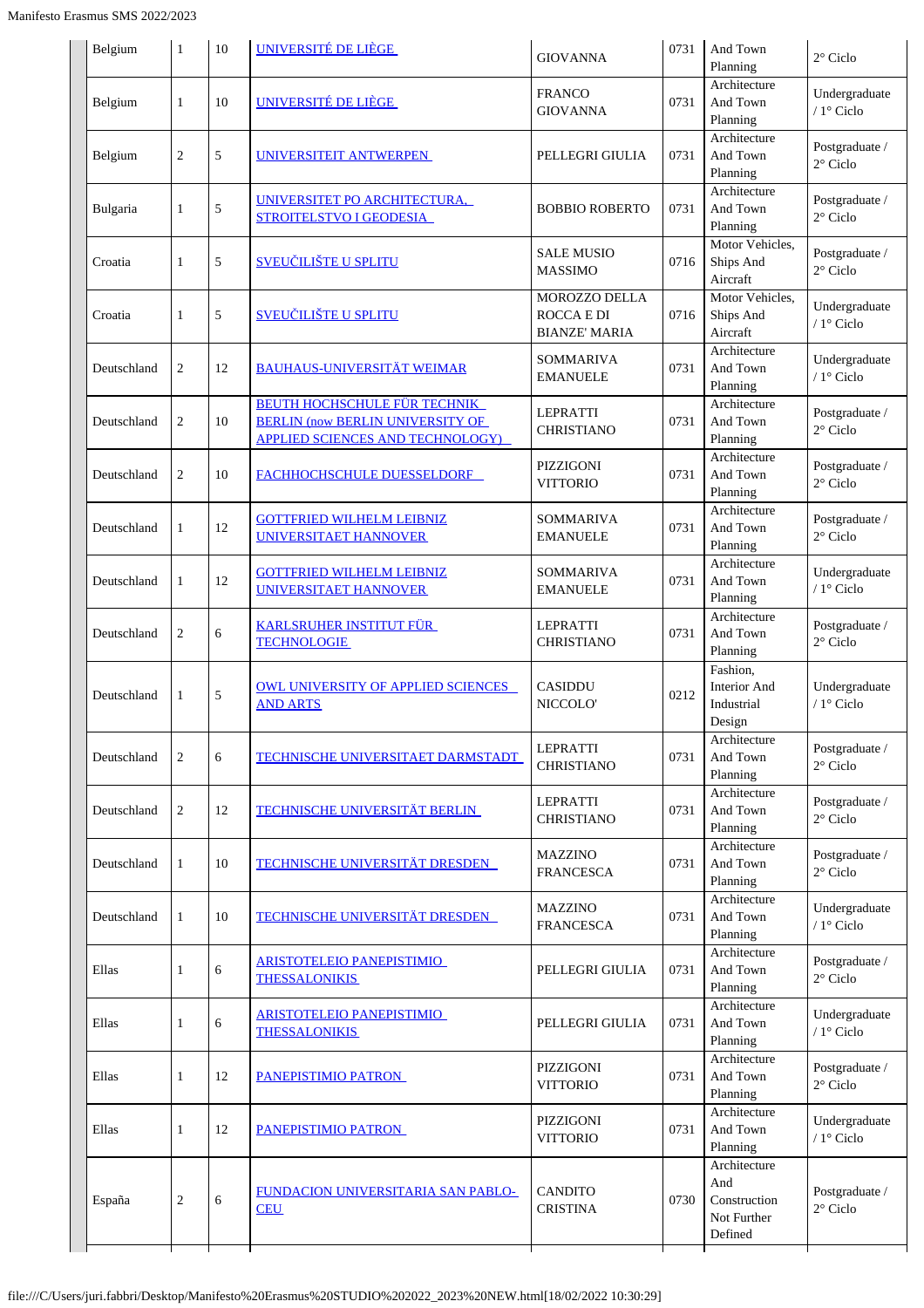| España  | $\overline{c}$ | 6          | FUNDACION UNIVERSITARIA SAN PABLO-<br><b>CEU</b>                            | <b>CANDITO</b><br><b>CRISTINA</b>     | 0730 | Architecture<br>And<br>Construction<br>Not Further<br>Defined | Undergraduate<br>/ 1° Ciclo          |
|---------|----------------|------------|-----------------------------------------------------------------------------|---------------------------------------|------|---------------------------------------------------------------|--------------------------------------|
| España  | 2              | 9          | Universidad de Granada - Escuela Técnica<br>Superior de Arquitectura (ETSA) | <b>BOBBIO ROBERTO</b>                 | 0731 | Architecture<br>And Town<br>Planning                          | Undergraduate<br>/ 1° Ciclo          |
| España  | 2              | 6          | UNIVERSIDAD DE LA IGLESIA DE DEUSTO<br><b>ENTIDAD RELIGIOSA</b>             | <b>SALE MUSIO</b><br><b>MASSIMO</b>   | 0212 | Fashion,<br><b>Interior And</b><br>Industrial<br>Design       | Undergraduate<br>$/1^\circ$ Ciclo    |
| España  | 2              | 10         | UNIVERSIDAD DE MÁLAGA                                                       | <b>BOBBIO ROBERTO</b>                 | 0731 | Architecture<br>And Town<br>Planning                          | Undergraduate<br>/ 1° Ciclo          |
| España  | 1              | 9          | UNIVERSIDAD DE NAVARRA                                                      | <b>BOBBIO ROBERTO</b>                 | 0731 | Architecture<br>And Town<br>Planning                          | Postgraduate /<br>$2^{\circ}$ Ciclo  |
| España  | $\mathbf{1}$   | 9          | UNIVERSIDAD DE NAVARRA                                                      | <b>BOBBIO ROBERTO</b>                 | 0731 | Architecture<br>And Town<br>Planning                          | Undergraduate<br>/ 1° Ciclo          |
| España  | 1              | 6          | <u>UNIVERSIDAD DE NAVARRA</u>                                               | <b>SALE MUSIO</b><br><b>MASSIMO</b>   | 0212 | Fashion.<br><b>Interior And</b><br>Industrial<br>Design       | Postgraduate /<br>2° Ciclo           |
| España  | $\mathbf{1}$   | 6          | UNIVERSIDAD DE NAVARRA                                                      | <b>SALE MUSIO</b><br><b>MASSIMO</b>   | 0212 | Fashion,<br>Interior And<br>Industrial<br>Design              | Undergraduate<br>/ 1° Ciclo          |
| España  | 2              | 12         | Universidad de Sevilla - Escuela Tecnica<br>Superior de Arquitectura (ETSA) | <b>SOMMARIVA</b><br><b>EMANUELE</b>   | 0731 | Architecture<br>And Town<br>Planning                          | Undergraduate<br>/ 1° Ciclo          |
| España  | 3              | 9          | <u>UNIVERSIDAD DE VALLADOLID</u>                                            | PELLEGRI GIULIA                       | 0731 | Architecture<br>And Town<br>Planning                          | Undergraduate<br>/ 1° Ciclo          |
| España  | 3              | 10         | UNIVERSIDAD DE VALLADOLID                                                   | <b>BISTAGNINO</b><br><b>ENRICA</b>    | 0212 | Fashion.<br>Interior And<br>Industrial<br>Design              | Undergraduate<br>/ 1° Ciclo          |
| España  | $\overline{c}$ | $\sqrt{5}$ | UNIVERSITAT POLITÈCNICA DE<br><b>CATALUNYA</b>                              | <b>GAUSA NAVARRO</b><br><b>MANUEL</b> | 0731 | Architecture<br>And Town<br>Planning                          | Postgraduate /<br>$2^{\circ}$ Ciclo  |
| España  | 1              | 10         | UNIVERSITAT POLITECNICA DE VALENCIA                                         | <b>BOBBIO ROBERTO</b>                 | 0731 | Architecture<br>And Town<br>Planning                          | Postgraduate /<br>$2^{\circ}$ Ciclo  |
| España  | $\overline{c}$ | 10         | UNIVERSITAT POLITECNICA DE VALENCIA                                         | <b>BOBBIO ROBERTO</b>                 | 0731 | Architecture<br>And Town<br>Planning                          | Undergraduate<br>/ 1° Ciclo          |
| España  | $\overline{c}$ | 6          | UNIVERSITAT ROVIRA I VIRGILI                                                | <b>ANDRIANI</b><br><b>CARMELA</b>     | 0731 | Architecture<br>And Town<br>Planning                          | Postgraduate /<br>$2^{\circ}$ Ciclo  |
| Estonia | 2              | 12         | <b>EESTI MAAÜLIKOOL</b>                                                     | <b>MAZZINO</b><br><b>FRANCESCA</b>    | 0731 | Architecture<br>And Town<br>Planning                          | Postgraduate /<br>$2^{\circ}$ Ciclo  |
| France  | 1              | 10         | <b>ECOLE D'ARCHITECTURE DE GRENOBLE</b>                                     | <b>BOBBIO ROBERTO</b>                 | 0731 | Architecture<br>And Town<br>Planning                          | Undergraduate<br>/ $1^{\circ}$ Ciclo |
| France  | $\mathbf{1}$   | 12         | <b>ECOLE NATIONALE SUPÉRIEURE</b><br>D'ARCHITECTURE À MARNE-LA-VALLÉE       | PIZZIGONI<br><b>VITTORIO</b>          | 0731 | Architecture<br>And Town<br>Planning                          | Postgraduate /<br>$2^{\circ}$ Ciclo  |
| France  | $\mathbf{1}$   | 12         | <b>ECOLE NATIONALE SUPÉRIEURE</b><br>D'ARCHITECTURE À MARNE-LA-VALLÉE       | PIZZIGONI<br><b>VITTORIO</b>          | 0731 | Architecture<br>And Town<br>Planning                          | Undergraduate<br>/ 1° Ciclo          |
| France  | $\mathbf{1}$   | 10         | <b>ECOLE NATIONALE SUPERIEURE</b><br><b>D'ARCHITECTURE DE MARSEILLE</b>     | <b>BOBBIO ROBERTO</b>                 | 0731 | Architecture<br>And Town<br>Planning                          | Postgraduate /<br>2° Ciclo           |
| France  | $\mathbf{1}$   | 10         | <b>ECOLE NATIONALE SUPERIEURE</b><br>D'ARCHITECTURE DE MARSEILLE            | <b>BOBBIO ROBERTO</b>                 | 0731 | Architecture<br>And Town                                      | Undergraduate<br>/ $1^{\circ}$ Ciclo |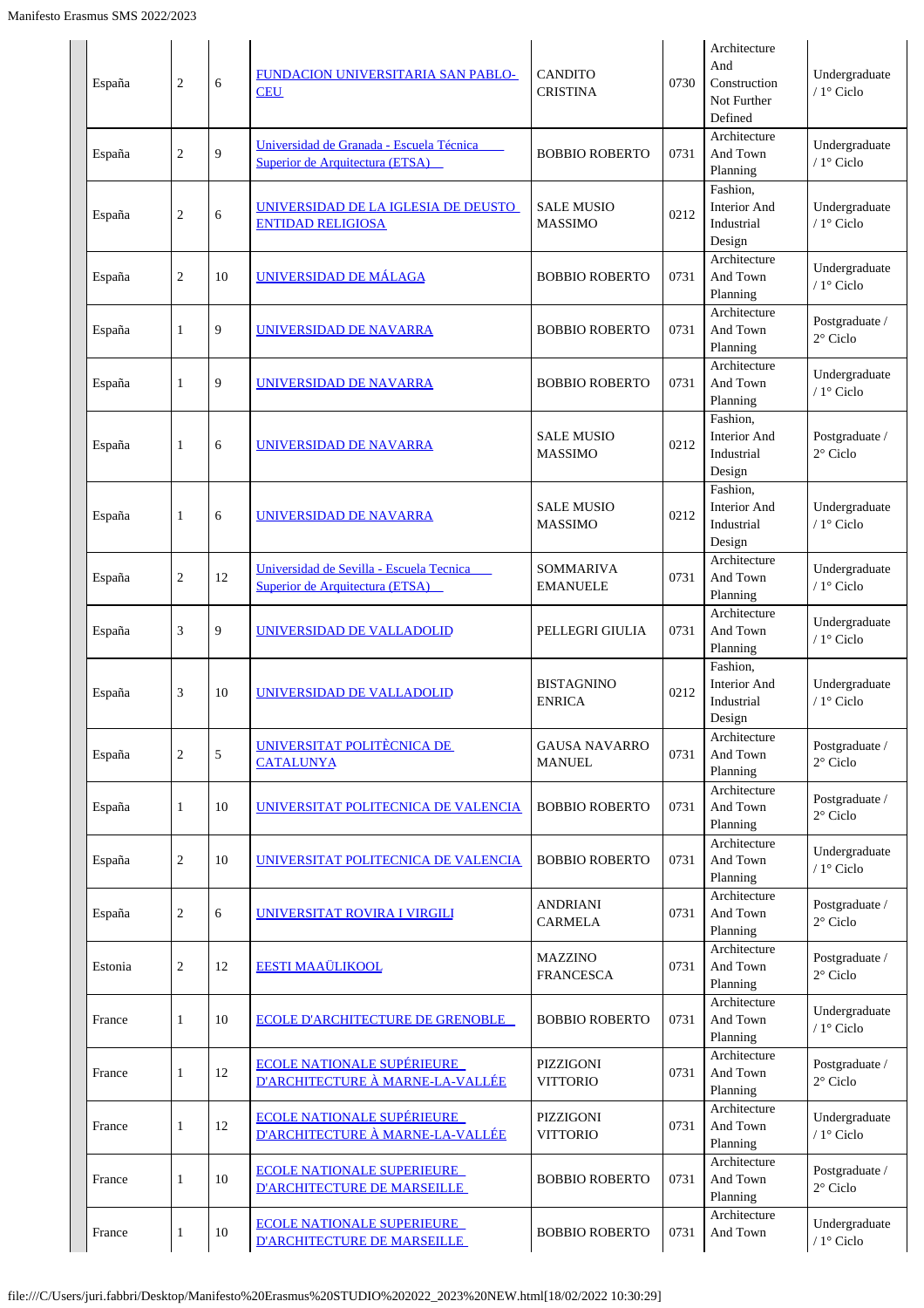|         |                |    |                                                                                             |                                      |      | Planning                                                      |                                      |
|---------|----------------|----|---------------------------------------------------------------------------------------------|--------------------------------------|------|---------------------------------------------------------------|--------------------------------------|
| France  | 1              | 5  | <b>ECOLE NATIONALE SUPERIEURE</b><br><b>D'ARCHITECTURE DE MONTPELLIER</b><br><b>ENSAM</b>   | <b>BOBBIO ROBERTO</b>                | 0731 | Architecture<br>And Town<br>Planning                          | Postgraduate /<br>$2^{\circ}$ Ciclo  |
| France  | $\overline{c}$ | 10 | <b>ECOLE NATIONALE SUPERIEURE</b><br><b>D'ARCHITECTURE DE MONTPELLIER</b><br><b>ENSAM</b>   | <b>BOBBIO ROBERTO</b>                | 0731 | Architecture<br>And Town<br>Planning                          | Undergraduate<br>/ 1° Ciclo          |
| France  | $\overline{c}$ | 10 | <b>ECOLE NATIONALE SUPERIEURE</b><br><b>D'ARCHITECTURE DE NANTES</b>                        | <b>LEPRATTI</b><br><b>CHRISTIANO</b> | 0731 | Architecture<br>And Town<br>Planning                          | Postgraduate /<br>$2^{\circ}$ Ciclo  |
| France  | 1              | 10 | <b>ECOLE NATIONALE SUPERIEURE</b><br><b>D'ARCHITECTURE DE PARIS-BELLEVILLE</b><br>(ENSA-PB) | <b>LEPRATTI</b><br><b>CHRISTIANO</b> | 0731 | Architecture<br>And Town<br>Planning                          | Undergraduate<br>/ $1^\circ$ Ciclo   |
| France  | 1              | 5  | <b>ECOLE NATIONALE SUPERIEURE</b><br>D'ARCHITECTURE DE PARIS-LA-VILLETTE                    | <b>BOBBIO ROBERTO</b>                | 0731 | Architecture<br>And Town<br>Planning                          | Postgraduate /<br>$2^{\circ}$ Ciclo  |
| France  | $\overline{2}$ | 10 | <b>ECOLE NATIONALE SUPERIEURE</b><br>D'ARCHITECTURE DE PARIS-LA-VILLETTE                    | <b>BOBBIO ROBERTO</b>                | 0731 | Architecture<br>And Town<br>Planning                          | Undergraduate<br>/ 1° Ciclo          |
| France  | 1              | 6  | <b>ECOLE NATIONALE SUPERIEURE</b><br>D'ARCHITECTURE ET DE PAYSAGE DE<br><b>BORDEAUX</b>     | <b>MAZZINO</b><br><b>FRANCESCA</b>   | 0731 | Architecture<br>And Town<br>Planning                          | Postgraduate /<br>$2^{\circ}$ Ciclo  |
| France  | 1              | 6  | <b>ECOLE NATIONALE SUPERIEURE</b><br>D'ARCHITECTURE ET DE PAYSAGE DE<br><b>BORDEAUX</b>     | <b>MAZZINO</b><br><b>FRANCESCA</b>   | 0731 | Architecture<br>And Town<br>Planning                          | Undergraduate<br>/ 1° Ciclo          |
| France  | 1              | 12 | <u>ECOLE NATIONALE SUPERIEURE</u><br><b>D'ARCHITECTURE ET DE PAYSAGE DE</b><br><b>LILLE</b> | <b>FRANCO</b><br><b>GIOVANNA</b>     | 0730 | Architecture<br>And<br>Construction<br>Not Further<br>Defined | Undergraduate<br>$/1$ ° Ciclo        |
| France  | 1              | 12 | <b>ECOLE NATIONALE SUPERIEURE</b><br>D'ARCHITECTURE ET DE PAYSAGE DE<br><b>LILLE</b>        | <b>FRANCO</b><br><b>GIOVANNA</b>     | 0731 | Architecture<br>And Town<br>Planning                          | Postgraduate /<br>$2^{\circ}$ Ciclo  |
| France  | 1              | 12 | <b>ECOLE NATIONALE SUPERIEURE</b><br><b>D'ARCHITECTURE ET DE PAYSAGE DE</b><br><b>LILLE</b> | <b>MAZZINO</b><br><b>FRANCESCA</b>   | 0731 | Architecture<br>And Town<br>Planning                          | Postgraduate /<br>$2^{\circ}$ Ciclo  |
| France  | $\overline{c}$ | 12 | <b>ECOLE NATIONALE SUPÉRIEURE</b><br><b>D'ARCHITECTURE PARIS-VAL DE SEINE</b>               | <b>SCELSI VALTER</b>                 | 0730 | Architecture<br>And<br>Construction<br>Not Further<br>Defined | Postgraduate /<br>$2^\circ$ Ciclo    |
| France  | $\overline{c}$ | 12 | <b>ECOLE NATIONALE SUPÉRIEURE</b><br><b>D'ARCHITECTURE PARIS-VAL DE SEINE</b>               | <b>SCELSI VALTER</b>                 | 0730 | Architecture<br>And<br>Construction<br>Not Further<br>Defined | Undergraduate<br>/ 1° Ciclo          |
| France  | 1              | 6  | <b>INSTITUT NATIONAL DES SCIENCES</b><br><b>APPLIQUEES CENTRE VAL DE LOIRE</b>              | <b>MAZZINO</b><br><b>FRANCESCA</b>   | 0731 | Architecture<br>And Town<br>Planning                          | Postgraduate /<br>$2^{\circ}$ Ciclo  |
| France  | 1              | 6  | <b>INSTITUT NATIONAL DES SCIENCES</b><br><b>APPLIQUEES CENTRE VAL DE LOIRE</b>              | <b>MAZZINO</b><br><b>FRANCESCA</b>   | 0731 | Architecture<br>And Town<br>Planning                          | Undergraduate<br>/ $1^{\circ}$ Ciclo |
| France  | $\overline{2}$ | 6  | UNIVERSITÉ DE NÎMES - UNÎMES                                                                | <b>SALE MUSIO</b><br><b>MASSIMO</b>  | 0212 | Fashion,<br><b>Interior And</b><br>Industrial<br>Design       | Postgraduate /<br>2° Ciclo           |
| France  | $\overline{c}$ | 6  | UNIVERSITÉ DE NÎMES - UNÎMES                                                                | <b>SALE MUSIO</b><br><b>MASSIMO</b>  | 0212 | Fashion,<br><b>Interior And</b><br>Industrial<br>Design       | Undergraduate<br>/ 1° Ciclo          |
| Ireland | $\overline{c}$ | 10 | <b>WATERFORD INSTITUTE OF</b><br><b>TECHNOLOGY</b>                                          | <b>FRANCO</b><br><b>GIOVANNA</b>     | 0730 | Architecture<br>And<br>Construction<br>Not Further<br>Defined | Undergraduate<br>/ 1° Ciclo          |
| Norge   | $\overline{2}$ | 10 | ARKITEKTUR- OG DESIGNHØGSKOLEN I<br><b>OSLO</b>                                             | <b>FRANCO</b><br><b>GIOVANNA</b>     | 0731 | Architecture<br>And Town<br>Planning                          | Postgraduate /<br>$2^{\circ}$ Ciclo  |
|         |                |    |                                                                                             |                                      |      |                                                               |                                      |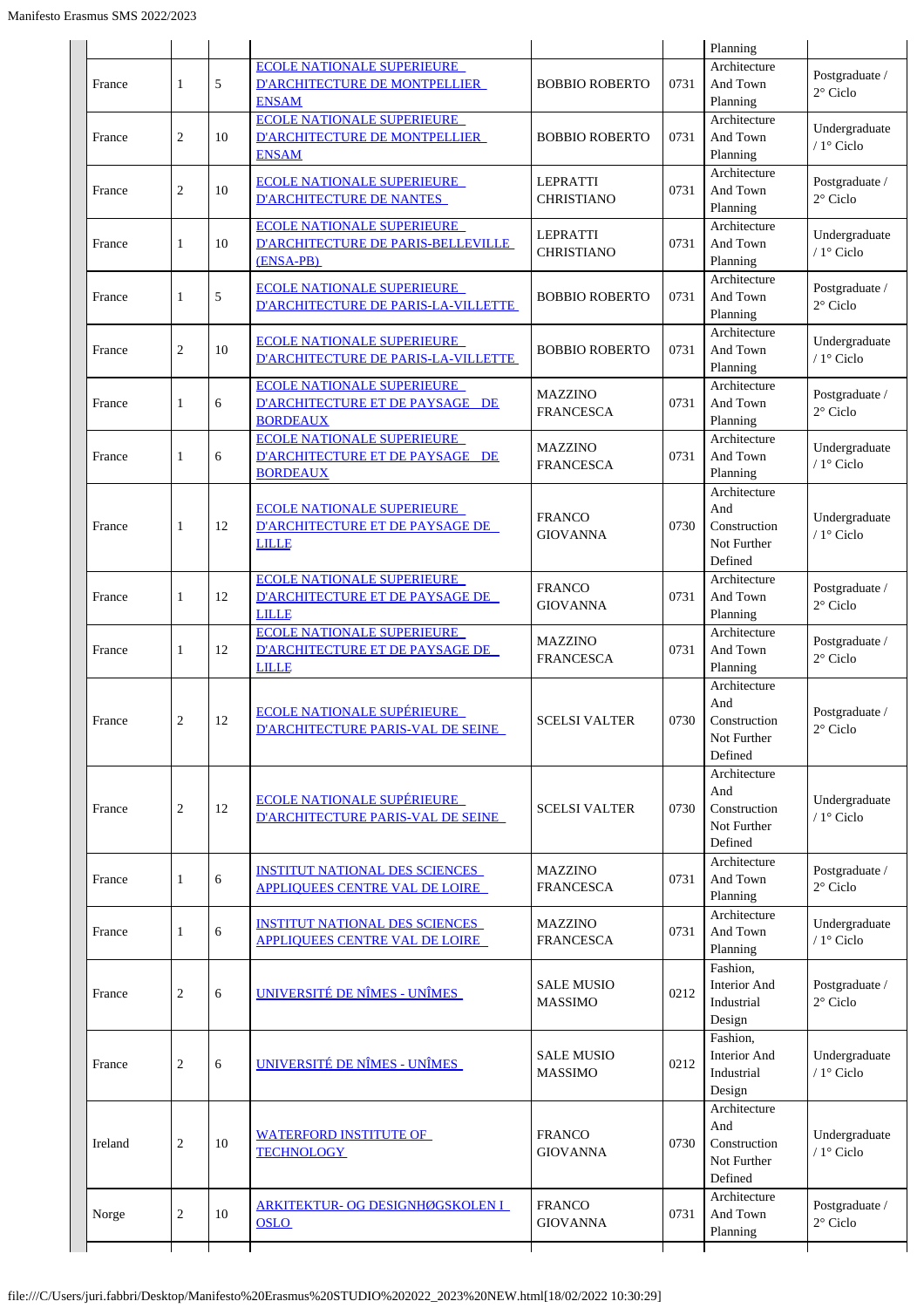| Österreich        | 2              | 10 | <b>TECHNISCHE UNIVERSITÄT WIEN</b>                         | <b>LEPRATTI</b><br><b>CHRISTIANO</b> | 0731 | Architecture<br>And Town<br>Planning                          | Postgraduate /<br>$2^{\circ}$ Ciclo |
|-------------------|----------------|----|------------------------------------------------------------|--------------------------------------|------|---------------------------------------------------------------|-------------------------------------|
| Österreich        | $\mathbf{2}$   | 10 | TECHNISCHE UNIVERSITÄT WIEN                                | <b>LEPRATTI</b><br><b>CHRISTIANO</b> | 0731 | Architecture<br>And Town<br>Planning                          | Undergraduate<br>/ 1° Ciclo         |
| Österreich        | $\mathbf{2}$   | 6  | UNIVERSITAT FUR BODENKULTUR WIEN                           | <b>MAZZINO</b><br><b>FRANCESCA</b>   | 0520 | Environment<br>Not Further<br>Defined                         | Postgraduate /<br>$2^{\circ}$ Ciclo |
| Österreich        | $\mathbf{2}$   | 10 | UNIVERSITAT FUR BODENKULTUR WIEN                           | <b>MAZZINO</b><br><b>FRANCESCA</b>   | 0520 | Environment<br>Not Further<br>Defined                         | Undergraduate<br>/ 1° Ciclo         |
| Poland            | 1              | 6  | POLITECHNIKA SLASKA                                        | <b>LEPRATTI</b><br><b>CHRISTIANO</b> | 0731 | Architecture<br>And Town<br>Planning                          | Postgraduate /<br>2° Ciclo          |
| Poland            | 3              | 10 | UNIWERSYTET PRZYRODNICZY W<br><b>LUBLINIE</b>              | <b>MAZZINO</b><br><b>FRANCESCA</b>   | 0731 | Architecture<br>And Town<br>Planning                          | Postgraduate /<br>$2^{\circ}$ Ciclo |
| Portugal          | $\sqrt{2}$     | 12 | FUNDACAO FERNANDO PESSOA -<br>UNIVERSIDADE FERNANDO PESSOA | <b>CANDITO</b><br><b>CRISTINA</b>    | 0730 | Architecture<br>And<br>Construction<br>Not Further<br>Defined | Postgraduate /<br>$2^{\circ}$ Ciclo |
| Portugal          | $\sqrt{2}$     | 12 | FUNDACAO FERNANDO PESSOA -<br>UNIVERSIDADE FERNANDO PESSOA | <b>CANDITO</b><br><b>CRISTINA</b>    | 0730 | Architecture<br>And<br>Construction<br>Not Further<br>Defined | Undergraduate<br>/ 1° Ciclo         |
| Portugal          | $\mathbf{1}$   | 10 | UNIVERSIDADE DE LISBOA                                     | <b>MAZZINO</b><br><b>FRANCESCA</b>   | 0731 | Architecture<br>And Town<br>Planning                          | Postgraduate /<br>$2^{\circ}$ Ciclo |
| Portugal          | 1              | 10 | UNIVERSIDADE DE LISBOA                                     | <b>MAZZINO</b><br><b>FRANCESCA</b>   | 0731 | Architecture<br>And Town<br>Planning                          | Undergraduate<br>$/1$ ° Ciclo       |
| Portugal          | 1              | 10 | UNIVERSIDADE DE LISBOA                                     | <b>BISTAGNINO</b><br><b>ENRICA</b>   | 0212 | Fashion,<br><b>Interior And</b><br>Industrial<br>Design       | Postgraduate /<br>$2^{\circ}$ Ciclo |
| Portugal          | 1              | 10 | UNIVERSIDADE DE LISBOA                                     | <b>BISTAGNINO</b><br><b>ENRICA</b>   | 0212 | Fashion,<br><b>Interior And</b><br>Industrial<br>Design       | Undergraduate<br>/ 1° Ciclo         |
| Portugal          | $\overline{2}$ | 10 | UNIVERSIDADE DO MINHO                                      | <b>BOBBIO ROBERTO</b>                | 0731 | Architecture<br>And Town<br>Planning                          | Postgraduate /<br>$2^{\circ}$ Ciclo |
| Portugal          | $\mathbf{1}$   | 5  | UNIVERSIDADE DO MINHO                                      | <b>SALE MUSIO</b><br><b>MASSIMO</b>  | 0212 | Fashion,<br><b>Interior And</b><br>Industrial<br>Design       | Postgraduate /<br>$2^{\circ}$ Ciclo |
| Romania           | $\sqrt{2}$     | 10 | UNIVERSITATEA TEHNICA DIN CLUJ-<br><b>NAPOCA</b>           | PELLEGRI GIULIA                      | 0731 | Architecture<br>And Town<br>Planning                          | Postgraduate /<br>$2^{\circ}$ Ciclo |
| Romania           | $\overline{2}$ | 10 | UNIVERSITATEA TEHNICA DIN CLUJ-<br><b>NAPOCA</b>           | PELLEGRI GIULIA                      | 0731 | Architecture<br>And Town<br>Planning                          | Undergraduate<br>/ 1° Ciclo         |
| Romania           | $\overline{2}$ | 5  | UNIVERSITATEA TEHNICA "GHEORGHE<br><b>ASACHI" DIN IASI</b> | PELLEGRI GIULIA                      | 0731 | Architecture<br>And Town<br>Planning                          | Postgraduate /<br>$2^{\circ}$ Ciclo |
| Suomi/<br>Finland | $\sqrt{2}$     | 6  | <b>KAAKKOIS-SUOMEN</b><br><u>AMMATTIKORKEAKOULU OY</u>     | <b>SALE MUSIO</b><br><b>MASSIMO</b>  | 0212 | Fashion,<br>Interior And<br>Industrial<br>Design              | Postgraduate /<br>$2^{\circ}$ Ciclo |
| Suomi/<br>Finland | $\sqrt{2}$     | 6  | <b>KAAKKOIS-SUOMEN</b><br><u>AMMATTIKORKEAKOULU OY</u>     | <b>SALE MUSIO</b><br><b>MASSIMO</b>  | 0212 | Fashion,<br>Interior And<br>Industrial                        | Undergraduate<br>/ 1° Ciclo         |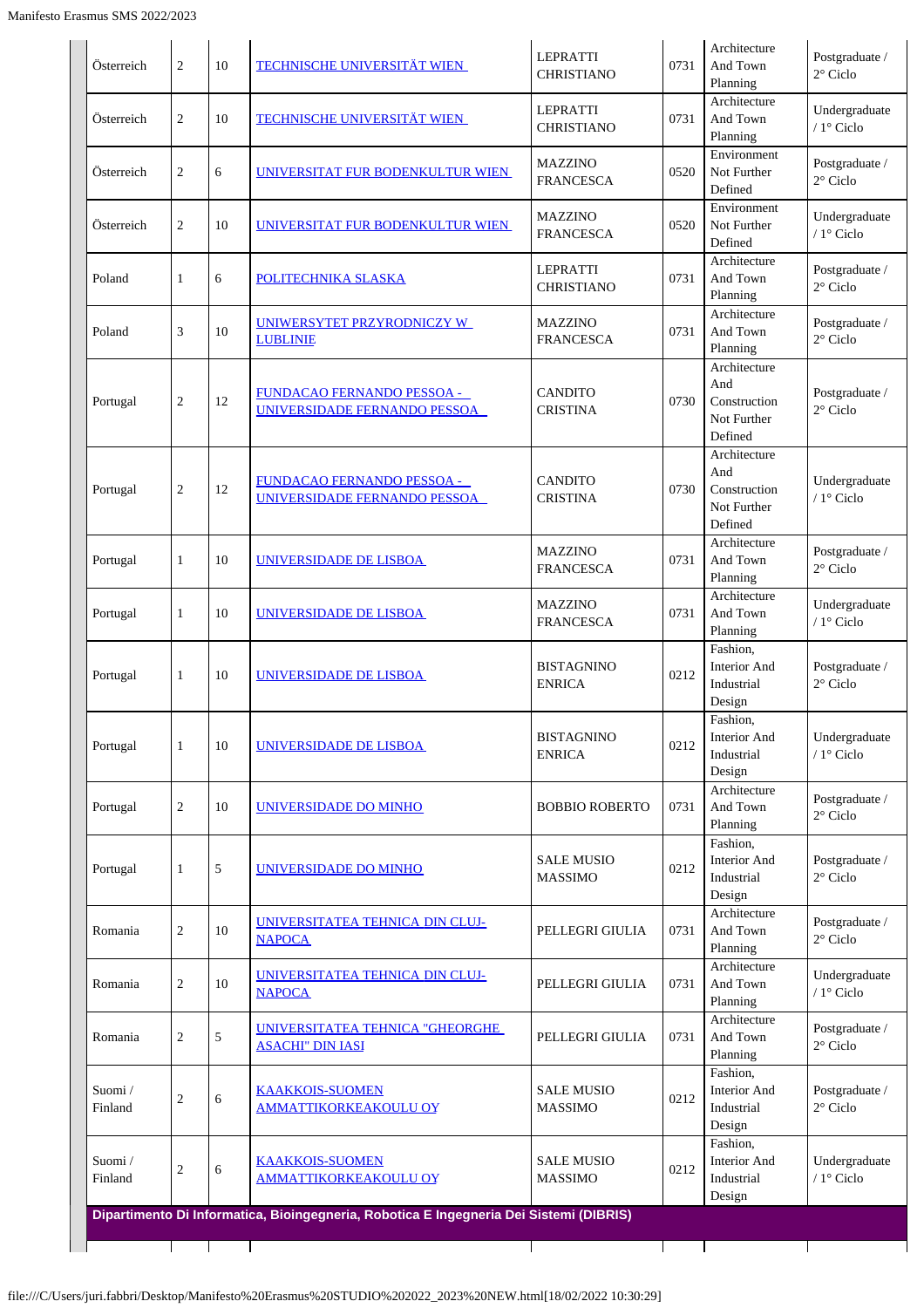| Deutschland | 2              | 6  | UNIVERSITAET POTSDAM                           | <b>MASTROGIOVANNI</b><br><b>FULVIO</b> | 0610 | Information<br>And<br>Communication<br>Technologies (<br>Icts) Not<br>Further Defined                                                       | Doctoral / $3^\circ$<br>Ciclo       |
|-------------|----------------|----|------------------------------------------------|----------------------------------------|------|---------------------------------------------------------------------------------------------------------------------------------------------|-------------------------------------|
| Deutschland | $\overline{2}$ | 6  | UNIVERSITAET POTSDAM                           | <b>MASTROGIOVANNI</b><br><b>FULVIO</b> | 0610 | Information<br>And<br>Communication<br>Technologies (<br>Icts) Not<br><b>Further Defined</b>                                                | Postgraduate /<br>$2^{\circ}$ Ciclo |
| España      | $\overline{c}$ | 6  | UNIVERSIDAD DE SEVILLA                         | <b>SIRI SILVIA</b>                     | 0610 | Information<br>And<br>Communication<br>Technologies (<br>Icts) Not<br><b>Further Defined</b>                                                | Postgraduate /<br>$2^{\circ}$ Ciclo |
| España      | $\overline{2}$ | 6  | UNIVERSIDAD DE SEVILLA                         | <b>SIRI SILVIA</b>                     | 0610 | Information<br>And<br>Communication<br>Technologies (<br>Icts) Not<br><b>Further Defined</b>                                                | Undergraduate<br>/ 1° Ciclo         |
| España      | $\overline{2}$ | 6  | UNIVERSIDAD DE SEVILLA                         | <b>MASTROGIOVANNI</b><br><b>FULVIO</b> | 0688 | Inter-<br>Disciplinary<br>Programmes<br>And<br>Qualifications<br>Involving<br>Information<br>And<br>Communication<br>Technologies<br>(Icts) | Postgraduate /<br>$2^{\circ}$ Ciclo |
| España      | 2              | 5  | UNIVERSIDAD REY JUAN CARLOS                    | <b>CASADIO MAURA</b>                   | 0512 | Biochemistry                                                                                                                                | Undergraduate<br>/ $1^\circ$ Ciclo  |
| España      | 1              | 6  | UNIVERSITAT DE LES ILLES BALEARS               | <b>MASSOBRIO</b><br><b>PAOLO</b>       | 0619 | Information<br>And<br>Communication<br>Technologies<br>(Icts) Not<br>Elsewhere<br>Classified                                                | Postgraduate /<br>$2^{\circ}$ Ciclo |
| España      | $\overline{c}$ | 10 | UNIVERSITAT POLITÈCNICA DE<br><b>CATALUNYA</b> | <b>SACILE ROBERTO</b>                  | 0710 | Engineering<br>And<br>Engineering<br><b>Trades Not</b><br><b>Further Defined</b>                                                            | Postgraduate /<br>$2^{\circ}$ Ciclo |
| España      | $\overline{2}$ | 6  | UNIVERSITAT ROVIRA I VIRGILI                   | SANGUINETI<br><b>VITTORIO</b>          | 0919 | Health Not<br>Elsewhere<br>Classified                                                                                                       | Postgraduate /<br>$2^{\circ}$ Ciclo |
| España      | 3              | 12 | UNIVERSITAT ROVIRA I VIRGILI                   | <b>CASADIO MAURA</b>                   | 0919 | Health Not<br>Elsewhere<br>Classified                                                                                                       | Undergraduate<br>/ 1° Ciclo         |
| España      | 1              | 6  | UNIVERSITAT ROVIRA I VIRGILI                   | <b>SACILE ROBERTO</b>                  | 0610 | Information<br>And<br>Communication<br>Technologies (<br>Icts) Not<br><b>Further Defined</b>                                                | Doctoral / $3^\circ$<br>Ciclo       |
| España      | 1              | 6  | UNIVERSITAT ROVIRA I VIRGILI                   | <b>SACILE ROBERTO</b>                  | 0610 | Information<br>And<br>Communication<br>Technologies (<br>Icts) Not<br><b>Further Defined</b>                                                | Postgraduate /<br>$2^{\circ}$ Ciclo |
|             |                |    |                                                |                                        |      | Information<br>And                                                                                                                          |                                     |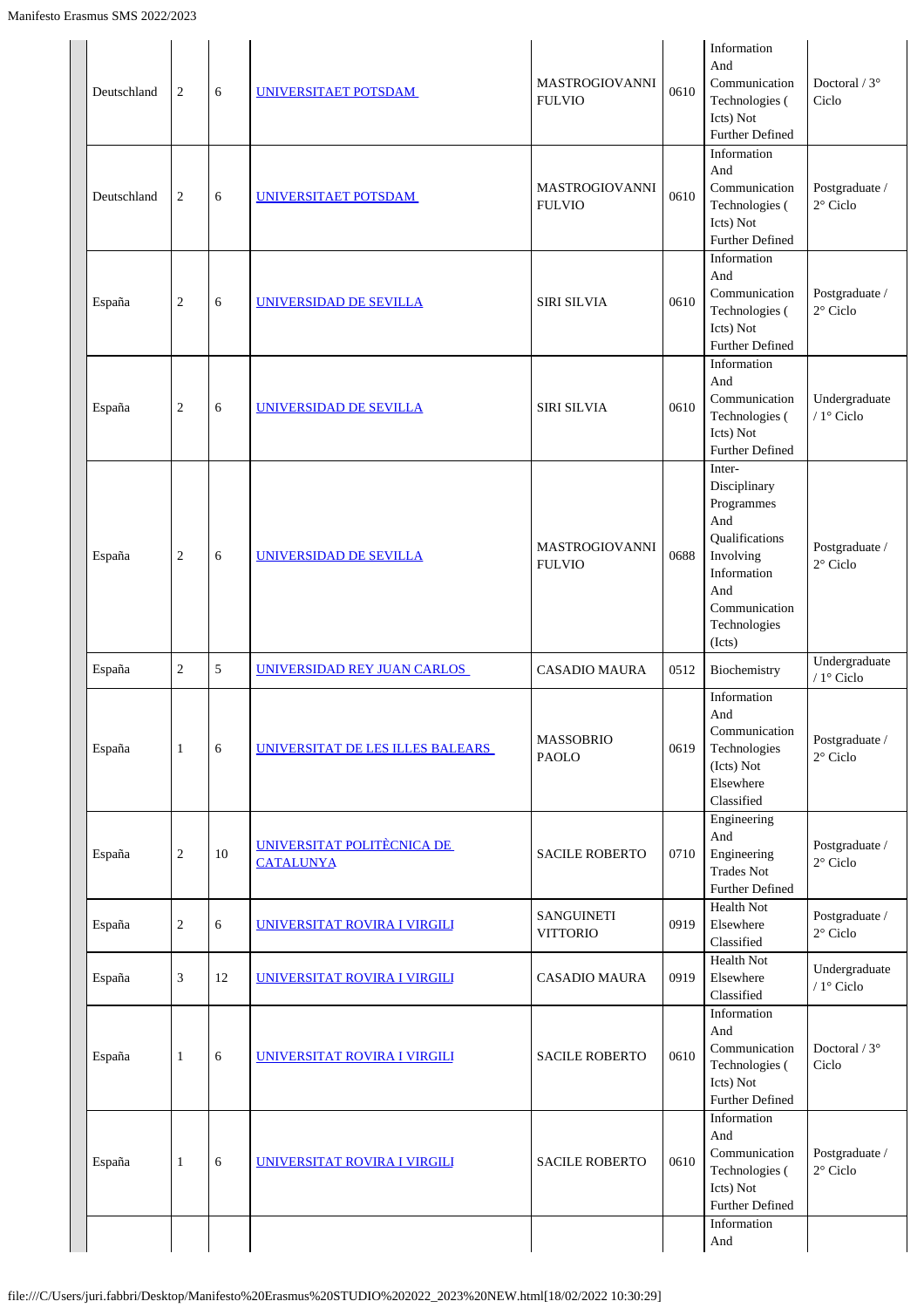| España    | $\overline{2}$ | 6  | UNIVERSITAT ROVIRA I VIRGILI                             | <b>SACILE ROBERTO</b>                  | 0610 | Communication<br>Technologies (<br>Icts) Not<br><b>Further Defined</b>                                                                      | Undergraduate<br>/ 1º Ciclo         |
|-----------|----------------|----|----------------------------------------------------------|----------------------------------------|------|---------------------------------------------------------------------------------------------------------------------------------------------|-------------------------------------|
| France    | 7              | 12 | <b>ECOLE CENTRALE DE NANTES</b>                          | <b>MASTROGIOVANNI</b><br><b>FULVIO</b> | 0688 | Inter-<br>Disciplinary<br>Programmes<br>And<br>Qualifications<br>Involving<br>Information<br>And<br>Communication<br>Technologies<br>(Icts) | Postgraduate /<br>$2^{\circ}$ Ciclo |
| France    | $\mathbf{1}$   | 6  | <b>IMT ALTANTIQUEBRETAGNE PAYS DE LA</b><br><b>LOIRE</b> | <b>CASADIO MAURA</b>                   | 0710 | Engineering<br>And<br>Engineering<br><b>Trades Not</b><br><b>Further Defined</b>                                                            | Postgraduate /<br>$2^{\circ}$ Ciclo |
| France    | 3              | 6  | UNIVERSITE COTE D'AZUR                                   | <b>SOLARI FABIO</b>                    | 0610 | Information<br>And<br>Communication<br>Technologies (<br>Icts) Not<br>Further Defined                                                       | Postgraduate /<br>$2^{\circ}$ Ciclo |
| France    | $\overline{2}$ | 6  | UNIVERSITE COTE D'AZUR                                   | <b>SACILE ROBERTO</b>                  | 0688 | Inter-<br>Disciplinary<br>Programmes<br>And<br>Qualifications<br>Involving<br>Information<br>And<br>Communication<br>Technologies<br>(Icts) | Postgraduate /<br>$2^{\circ}$ Ciclo |
| France    | 5              | 6  | UNIVERSITE COTE D'AZUR                                   | <b>SOLARI FABIO</b>                    | 0613 | Software And<br>Applications<br>Development<br>And Analysis                                                                                 | Postgraduate /<br>$2^{\circ}$ Ciclo |
| France    | 8              | 6  | UNIVERSITE DE TECHNOLOGIE DE<br><b>COMPIEGNE</b>         | <b>SACILE ROBERTO</b>                  | 0688 | Inter-<br>Disciplinary<br>Programmes<br>And<br>Qualifications<br>Involving<br>Information<br>And<br>Communication<br>Technologies<br>(Icts) | Postgraduate /<br>$2^{\circ}$ Ciclo |
| Nederland | 1              | 6  | UNIVERSITEIT TWENTE                                      | <b>MASSOBRIO</b><br><b>PAOLO</b>       | 0610 | Information<br>And<br>Communication<br>Technologies (<br>Icts) Not<br><b>Further Defined</b>                                                | Postgraduate /<br>$2^{\circ}$ Ciclo |
| Nederland | $\overline{2}$ | 10 | UNIVERSITEIT TWENTE                                      | <b>MASSOBRIO</b><br><b>PAOLO</b>       | 0914 | Medical<br>Diagnostic And<br>Treatment<br>Technology                                                                                        | Postgraduate /<br>$2^{\circ}$ Ciclo |
| Nederland | $\mathbf{1}$   | 6  | UNIVERSITEIT TWENTE                                      | <b>MASSOBRIO</b><br><b>PAOLO</b>       | 0613 | Software And<br>Applications<br>Development<br>And Analysis                                                                                 | Postgraduate /<br>$2^{\circ}$ Ciclo |
| Nederland | $\mathbf{1}$   | 6  | UNIVERSITEIT TWENTE                                      | <b>MASSOBRIO</b><br>PAOLO              | 0613 | Software And<br>Applications<br>Development                                                                                                 | Undergraduate<br>/ $1^\circ$ Ciclo  |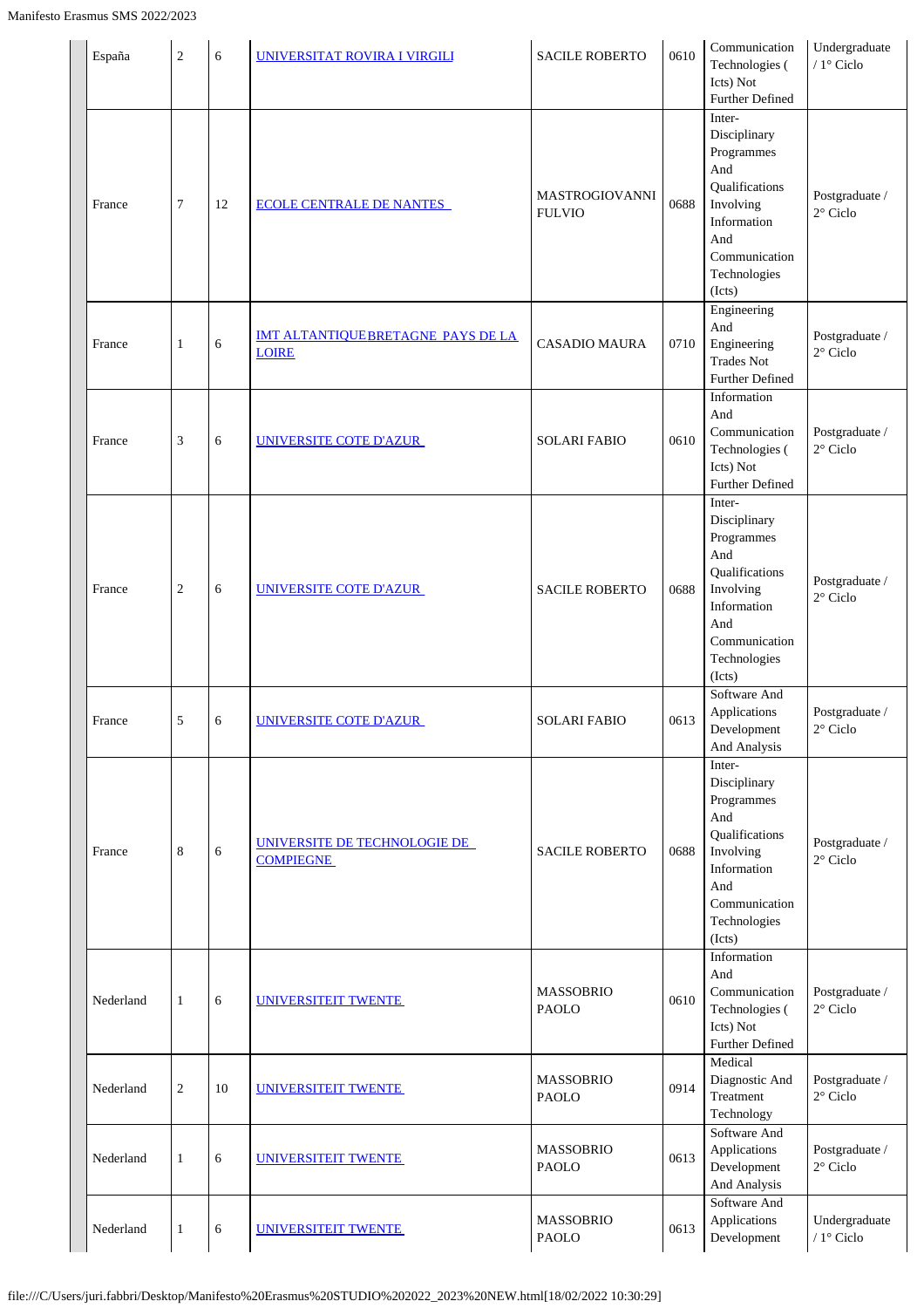|            |                |    |                                                                          |                                        |      | And Analysis                                                                                                                                |                                     |
|------------|----------------|----|--------------------------------------------------------------------------|----------------------------------------|------|---------------------------------------------------------------------------------------------------------------------------------------------|-------------------------------------|
| Norge      | $\sqrt{2}$     | 6  | <b>NORGES TEKNISK-</b><br>NATURVITENSKAPELIGE UNIVERSITET                | <b>MASTROGIOVANNI</b><br><b>FULVIO</b> | 0688 | Inter-<br>Disciplinary<br>Programmes<br>And<br>Qualifications<br>Involving<br>Information<br>And<br>Communication<br>Technologies<br>(Icts) | Postgraduate /<br>2° Ciclo          |
| Österreich | $\sqrt{2}$     | 6  | MCI MANAGEMENT CENTER INNSBRUCK<br><b>INTERNATIONALE HOCHSCHULE GMBH</b> | <b>MASTROGIOVANNI</b><br><b>FULVIO</b> | 0688 | Inter-<br>Disciplinary<br>Programmes<br>And<br>Qualifications<br>Involving<br>Information<br>And<br>Communication<br>Technologies<br>(Icts) | Postgraduate /<br>$2^{\circ}$ Ciclo |
| Österreich | $\mathbf{2}$   | 6  | UNIVERSITAET INNSBRUCK                                                   | <b>SOLARI FABIO</b>                    | 0610 | Information<br>And<br>Communication<br>Technologies (<br>Icts) Not<br><b>Further Defined</b>                                                | Doctoral $/3^{\circ}$<br>Ciclo      |
| Österreich | $\overline{4}$ | 6  | UNIVERSITAET INNSBRUCK                                                   | <b>SOLARI FABIO</b>                    | 0610 | Information<br>And<br>Communication<br>Technologies (<br>Icts) Not<br><b>Further Defined</b>                                                | Postgraduate /<br>$2^{\circ}$ Ciclo |
| Poland     | $\mathfrak 3$  | 12 | POLITECHNIKA WARSZAWSKA                                                  | <b>MASTROGIOVANNI</b><br><b>FULVIO</b> | 0610 | Information<br>And<br>Communication<br>Technologies (<br>Icts) Not<br><b>Further Defined</b>                                                | Postgraduate /<br>$2^{\circ}$ Ciclo |
| Slovenia   | $\sqrt{2}$     | 6  | <b>UNIVERZA V LJUBLJANI</b>                                              | <b>PASTORINO</b><br><b>LAURA</b>       | 0711 | Chemical<br>Engineering<br>And Processes                                                                                                    | Postgraduate /<br>$2^{\circ}$ Ciclo |
|            |                |    | Dipartimento Di Ingegneria Civile, Chimica E Ambientale (DICCA)          |                                        |      |                                                                                                                                             |                                     |
| Belgium    | $\mathbf{2}$   | 6  | <b>KU LEUVEN</b>                                                         | TUBINO FEDERICA                        | 0700 | Engineering,<br>Manufacturing<br>And<br>Construction<br>Not Further<br>Defined                                                              | Postgraduate /<br>$2^{\circ}$ Ciclo |
| Belgium    | $\mathbf{2}$   | 12 | UNIVERSITÉ DE LIÈGE                                                      | REPETTO MARIA<br>PIA                   | 0731 | Architecture<br>And Town<br>Planning                                                                                                        | Postgraduate /<br>$2^{\circ}$ Ciclo |
| Belgium    | $\mathbf{1}$   | 10 | UNIVERSITÉ DE LIÈGE                                                      | <b>BOSIO BARBARA</b>                   | 0711 | Chemical<br>Engineering<br>And Processes                                                                                                    | Postgraduate /<br>$2^{\circ}$ Ciclo |
| Belgium    | $\mathbf{1}$   | 10 | UNIVERSITÉ DE LIÈGE                                                      | <b>BOSIO BARBARA</b>                   | 0711 | Chemical<br>Engineering<br>And Processes                                                                                                    | Undergraduate<br>/ $1^\circ$ Ciclo  |
| Belgium    | $\sqrt{2}$     | 12 | UNIVERSITÉ DE LIÈGE                                                      | <b>BOSIO BARBARA</b>                   | 0720 | Manufacturing<br>And<br>Processing Not<br><b>Further Defined</b>                                                                            | Postgraduate /<br>$2^{\circ}$ Ciclo |
| Belgium    | $\mathbf{1}$   | 6  | UNIVERSITEIT ANTWERPEN                                                   | <b>BONI GIORGIO</b>                    | 0521 | Environmental<br>Sciences                                                                                                                   | Postgraduate /<br>$2^{\circ}$ Ciclo |
| Croatia    | $\overline{2}$ | 10 | <b>SVEUČILIŠTE U SPLITU</b>                                              | <b>BESIO GIOVANNI</b>                  | 0732 | <b>Building And</b><br>Civil                                                                                                                | Postgraduate /                      |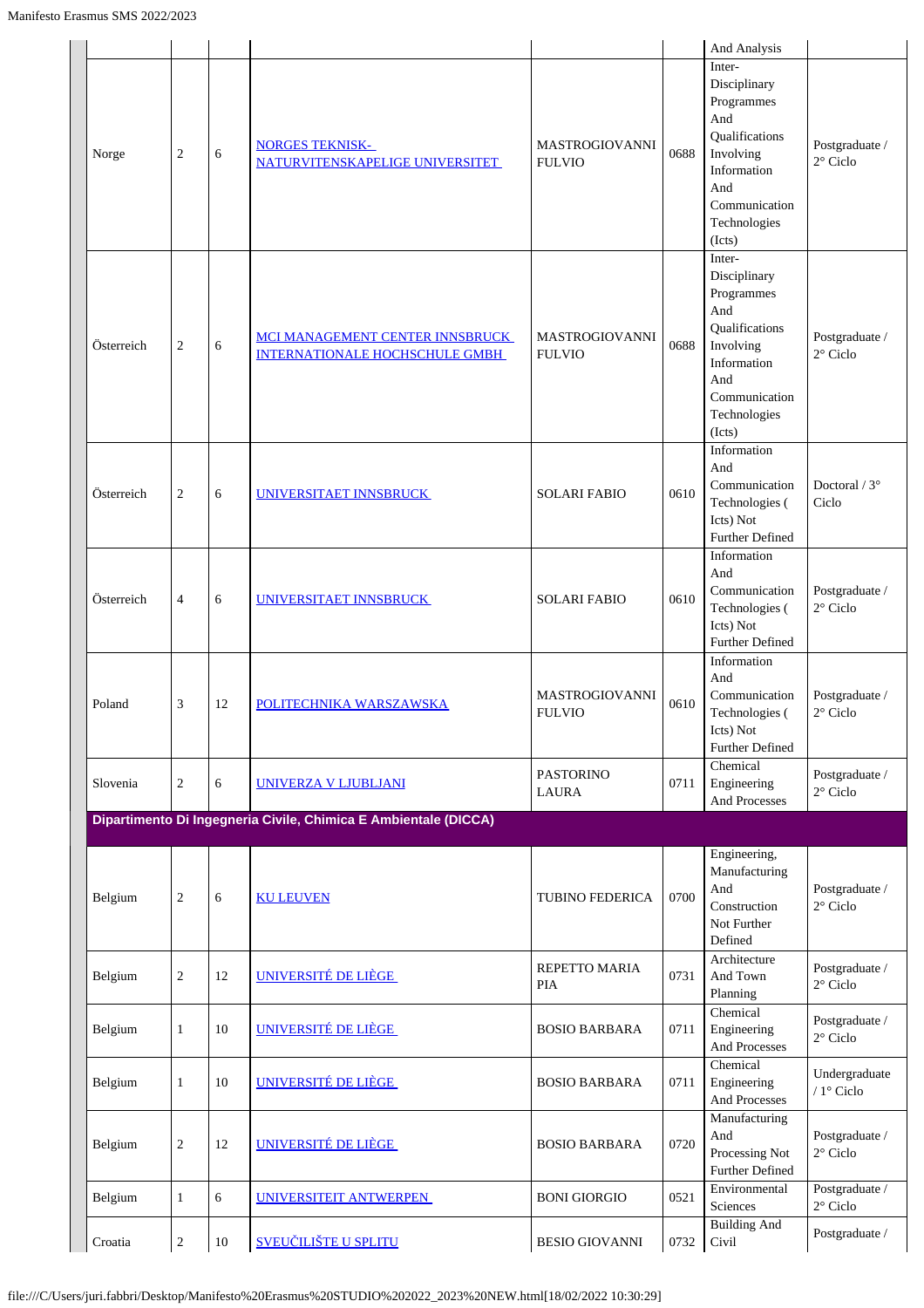|                   |                |    |                                                                                                                                 |                                      |      | Engineering                                                                         | $2^{\circ}$ Ciclo                    |
|-------------------|----------------|----|---------------------------------------------------------------------------------------------------------------------------------|--------------------------------------|------|-------------------------------------------------------------------------------------|--------------------------------------|
| Croatia           | 1              | 6  | <b>SVEUČILIŠTE U SPLITU</b>                                                                                                     | <b>BONI GIORGIO</b>                  | 0521 | Environmental<br>Sciences                                                           | Postgraduate /<br>$2^{\circ}$ Ciclo  |
| Czech<br>Republic | $\sqrt{2}$     | 5  | <u>VYSOKÁ ŠKOLA BÁŇSKÁ - TECHNICKÁ</u><br><b>UNIVERZITA OSTRAVA</b>                                                             | <b>FABIANO BRUNO</b>                 | 0711 | Chemical<br>Engineering<br>And Processes                                            | Postgraduate /<br>$2^{\circ}$ Ciclo  |
| Deutschland       | 3              | 12 | <b>BAUHAUS-UNIVERSITÄT WEIMAR</b>                                                                                               | REPETTO MARIA<br><b>PIA</b>          | 0732 | <b>Building And</b><br>Civil<br>Engineering                                         | Postgraduate /<br>$2^{\circ}$ Ciclo  |
| Deutschland       | 1              | 6  | <b>KARLSRUHER INSTITUT FÜR</b><br><b>TECHNOLOGIE</b>                                                                            | <b>ARATO</b><br><b>ELISABETTA</b>    | 0711 | Chemical<br>Engineering<br>And Processes                                            | Postgraduate /<br>$2^{\circ}$ Ciclo  |
| Deutschland       | 1              | 6  | UNIVERSITAET BREMEN                                                                                                             | <b>BONI GIORGIO</b>                  | 0529 | Environment<br>Not Elsewhere<br>Classified                                          | Postgraduate /<br>$2^{\circ}$ Ciclo  |
| España            | $\overline{2}$ | 10 | UNIVERSIDAD DE A CORUÑA                                                                                                         | REPETTO MARIA<br><b>PIA</b>          | 0732 | <b>Building And</b><br>Civil<br>Engineering                                         | Postgraduate /<br>$2^{\circ}$ Ciclo  |
| España            | $\overline{2}$ | 10 | UNIVERSIDAD DE A CORUÑA                                                                                                         | <b>DELPONTE ILARIA</b>               | 0732 | <b>Building And</b><br>Civil<br>Engineering                                         | Undergraduate<br>/ 1° Ciclo          |
| España            | $\sqrt{2}$     | 10 | UNIVERSIDAD DE A CORUÑA                                                                                                         | <b>DELPONTE ILARIA</b>               | 0732 | <b>Building And</b><br>Civil<br>Engineering                                         | Undergraduate<br>/ 1° Ciclo          |
| España            | $\mathbf{2}$   | 12 | UNIVERSIDAD DE ALCALA                                                                                                           | REPETTO MARIA<br>PIA                 | 0732 | <b>Building And</b><br>Civil<br>Engineering                                         | Postgraduate /<br>$2^{\circ}$ Ciclo  |
| España            | $\mathbf{1}$   | 12 | UNIVERSIDAD DE CÁDIZ                                                                                                            | <b>ARATO</b><br><b>ELISABETTA</b>    | 0711 | Chemical<br>Engineering<br>And Processes                                            | Postgraduate /<br>$2^{\circ}$ Ciclo  |
| España            | $\overline{2}$ | 10 | UNIVERSIDAD DE CÁDIZ                                                                                                            | <b>ARATO</b><br><b>ELISABETTA</b>    | 0711 | Chemical<br>Engineering<br>And Processes                                            | Undergraduate<br>/ 1° Ciclo          |
| España            | $\overline{2}$ | 6  | UNIVERSIDAD DE CANTABRIA                                                                                                        | <b>BESIO GIOVANNI</b>                | 0799 | Engineering,<br>Manufacturing<br>And<br>Construction<br>Not Elsewhere<br>Classified | Postgraduate /<br>$2^{\circ}$ Ciclo  |
| España            | $\sqrt{2}$     | 6  | UNIVERSIDAD DE LA LAGUNA                                                                                                        | <b>FABIANO BRUNO</b>                 | 0531 | Chemistry                                                                           | Undergraduate<br>/ 1° Ciclo          |
| España            | $\sqrt{2}$     | 6  | UNIVERSIDAD DE LA LAGUNA                                                                                                        | <b>FABIANO BRUNO</b>                 | 0531 | Chemistry                                                                           | Undergraduate<br>/ $1^{\circ}$ Ciclo |
| España            | $\sqrt{2}$     | 6  | <b>UNIVERSIDAD DE MÁLAGA</b>                                                                                                    | <b>GARBARINO</b><br><b>GABRIELLA</b> | 0711 | Chemical<br>Engineering<br>And Processes                                            | Postgraduate /<br>$2^{\circ}$ Ciclo  |
| España            | $\sqrt{2}$     | 10 | UNIVERSIDAD DE MÁLAGA                                                                                                           | <b>GARBARINO</b><br><b>GABRIELLA</b> | 0711 | Chemical<br>Engineering<br>And Processes                                            | Undergraduate<br>/ 1° Ciclo          |
| España            | $\sqrt{2}$     | 9  | UNIVERSIDAD DE SEVILLA                                                                                                          | <b>BESIO GIOVANNI</b>                | 0732 | <b>Building And</b><br>Civil<br>Engineering                                         | Postgraduate /<br>$2^{\circ}$ Ciclo  |
| España            | $\mathbf{1}$   | 9  | UNIVERSIDAD DE SEVILLA                                                                                                          | <b>ARATO</b><br><b>ELISABETTA</b>    | 0711 | Chemical<br>Engineering<br>And Processes                                            | Undergraduate<br>/ $1^{\circ}$ Ciclo |
| España            | $\sqrt{2}$     | 10 | UNIVERSIDAD DE SEVILLA                                                                                                          | <b>ARATO</b><br><b>ELISABETTA</b>    | 0711 | Chemical<br>Engineering<br>And Processes                                            | Postgraduate /<br>$2^{\circ}$ Ciclo  |
| España            | $\mathbf{1}$   | 10 | UNIVERSIDAD DE ZARAGOZA                                                                                                         | <b>ARATO</b><br><b>ELISABETTA</b>    | 0711 | Chemical<br>Engineering<br>And Processes                                            | Undergraduate<br>/ 1° Ciclo          |
| España            | $\sqrt{2}$     | 10 | UNIVERSIDAD DE ZARAGOZA                                                                                                         | <b>ARATO</b><br><b>ELISABETTA</b>    | 0711 | $\overline{\text{Chemical}}$<br>Engineering<br>And Processes                        | Postgraduate /<br>$2^{\circ}$ Ciclo  |
| España            | $\mathbf{1}$   | 6  | UNIVERSIDAD POLITÉCNICA DE MADRID -<br><b>ESCUELA TECNICA SUPERIOR DE</b><br>INGENIEROS DE CAMINOS, CANALES Y<br><b>PUERTOS</b> | <b>BESIO GIOVANNI</b>                | 0732 | <b>Building And</b><br>Civil<br>Engineering                                         | Doctoral / $3^\circ$<br>Ciclo        |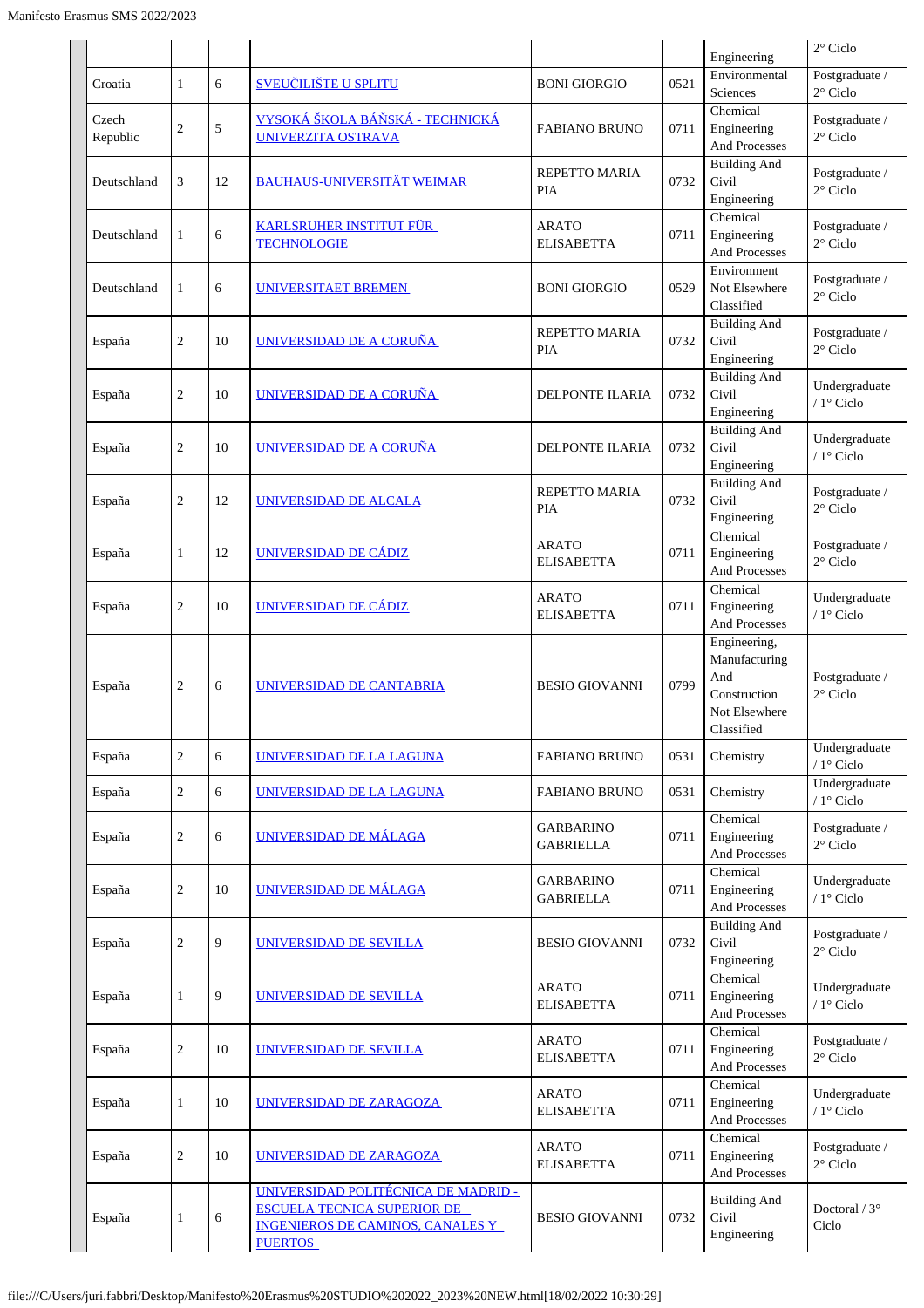| España | 1  | 6  | <u> UNIVERSIDAD POLITÉCNICA DE MADRID -</u><br><b>ESCUELA TECNICA SUPERIOR DE</b><br><b>INGENIEROS DE CAMINOS, CANALES Y</b><br><b>PUERTOS</b> | <b>BESIO GIOVANNI</b>             | 0732 | <b>Building And</b><br>Civil<br>Engineering                                         | Postgraduate /<br>$2^{\circ}$ Ciclo        |
|--------|----|----|------------------------------------------------------------------------------------------------------------------------------------------------|-----------------------------------|------|-------------------------------------------------------------------------------------|--------------------------------------------|
| España | 1  | 6  | UNIVERSIDAD POLITÉCNICA DE MADRID -<br><b>ESCUELA TECNICA SUPERIOR DE</b><br><b>INGENIEROS DE CAMINOS, CANALES Y</b><br><b>PUERTOS</b>         | <b>BESIO GIOVANNI</b>             | 0732 | <b>Building And</b><br>Civil<br>Engineering                                         | Undergraduate<br>/ 1° Ciclo                |
| España | 1  | 6  | UNIVERSITAT DE BARCELONA                                                                                                                       | <b>BONI GIORGIO</b>               | 0532 | Earth Sciences                                                                      | Postgraduate /<br>2° Ciclo                 |
| España | 10 | 12 | UNIVERSITAT DE GIRONA                                                                                                                          | <b>DELPONTE ILARIA</b>            | 0520 | Environment<br>Not Further<br>Defined                                               | Doctoral / $3^\circ$<br>Ciclo              |
| España | 10 | 12 | UNIVERSITAT DE GIRONA                                                                                                                          | <b>DELPONTE ILARIA</b>            | 0520 | Environment<br>Not Further<br>Defined                                               | Postgraduate /<br>$2^{\circ}$ Ciclo        |
| España | 10 | 12 | <b>UNIVERSITAT DE GIRONA</b>                                                                                                                   | <b>DELPONTE ILARIA</b>            | 0520 | Environment<br>Not Further<br>Defined                                               | Undergraduate<br>/ 1° Ciclo                |
| España | 1  | 10 | UNIVERSITAT DE VALÈNCIA (ESTUDI<br><b>GENERAL</b> )                                                                                            | <b>ARATO</b><br><b>ELISABETTA</b> | 0711 | Chemical<br>Engineering<br>And Processes                                            | Undergraduate<br>/ 1° Ciclo                |
| España | 3  | 10 | UNIVERSITAT DE VALÈNCIA (ESTUDI<br><b>GENERAL</b> )                                                                                            | <b>ARATO</b><br><b>ELISABETTA</b> | 0711 | Chemical<br>Engineering<br>And Processes                                            | Postgraduate /<br>$2^{\circ}$ Ciclo        |
| España | 1  | 10 | UNIVERSITAT POLITECNICA DE VALENCIA<br><u>- ESCUELA TÉCNICA DE INGENIEROS</u><br><b>INDUSTRIALES</b>                                           | <b>ARATO</b><br><b>ELISABETTA</b> | 0711 | Chemical<br>Engineering<br>And Processes                                            | Postgraduate /<br>$2^{\circ}$ Ciclo        |
| España | 1  | 10 | UNIVERSITAT POLITECNICA DE VALENCIA<br>- ESCUELA TÉCNICA DE INGENIEROS<br><b>INDUSTRIALES</b>                                                  | <b>ARATO</b><br><b>ELISABETTA</b> | 0711 | Chemical<br>Engineering<br>And Processes                                            | Undergraduate<br>/ 1° Ciclo                |
| France | 1  | 12 | <b>ECOLE CENTRALE DE LYON</b>                                                                                                                  | REPETTO MARIA<br>PIA              | 0799 | Engineering,<br>Manufacturing<br>And<br>Construction<br>Not Elsewhere<br>Classified | Doctoral $/3^{\circ}$<br>Ciclo             |
| France | 3  | 12 | <b>ECOLE CENTRALE DE LYON</b>                                                                                                                  | REPETTO MARIA<br><b>PIA</b>       | 0799 | Engineering,<br>Manufacturing<br>And<br>Construction<br>Not Elsewhere<br>Classified | Postgraduate $\prime$<br>$2^{\circ}$ Ciclo |
| France | 1  | 6  | <b>ECOLE NATIONALE SUPERIEURE DES</b><br><b>MINES D'ALES</b>                                                                                   | MASSABO'<br><b>ROBERTA</b>        | 0732 | <b>Building And</b><br>Civil<br>Engineering                                         | Postgraduate /<br>$2^{\circ}$ Ciclo        |
| France | 1  | 10 | <b>ECOLE NATIONALE SUPERIEURE DES</b><br><b>MINES D'ALES</b>                                                                                   | MASSABO'<br><b>ROBERTA</b>        | 0732 | <b>Building And</b><br>Civil<br>Engineering                                         | Undergraduate<br>/ $1^{\circ}$ Ciclo       |
| France | 3  | 12 | <b>ECOLE NATIONALE SUPERIEURE DES</b><br><b>MINES D'ALES</b>                                                                                   | <b>SBURLATI</b><br><b>ROBERTA</b> | 0732 | <b>Building And</b><br>Civil<br>Engineering                                         | Postgraduate /<br>$2^{\circ}$ Ciclo        |
| France | 3  | 6  | <b>ECOLE SUPERIEURE D'INGENIEURS DES</b><br>TRAVAUX DE LA CONSTRUCTION DE<br><b>CAEN</b>                                                       | <b>BESIO GIOVANNI</b>             | 0799 | Engineering,<br>Manufacturing<br>And<br>Construction<br>Not Elsewhere<br>Classified | Postgraduate /<br>$2^{\circ}$ Ciclo        |
| France | 3  | 6  | <b>ECOLE SUPERIEURE D'INGENIEURS DES</b><br><b>TRAVAUX DE LA CONSTRUCTION DE</b><br><b>CAEN</b>                                                | <b>BESIO GIOVANNI</b>             | 0799 | Engineering,<br>Manufacturing<br>And<br>Construction<br>Not Elsewhere<br>Classified | Undergraduate<br>/ $1^{\circ}$ Ciclo       |
| France | 1  | 6  | UNIVERSITE D'AIX-MARSEILLE                                                                                                                     | <b>BESIO GIOVANNI</b>             | 0732 | <b>Building And</b><br>Civil<br>Engineering                                         | Postgraduate /<br>$2^{\circ}$ Ciclo        |
|        |    |    |                                                                                                                                                |                                   |      | <b>Building And</b>                                                                 | Undergraduate                              |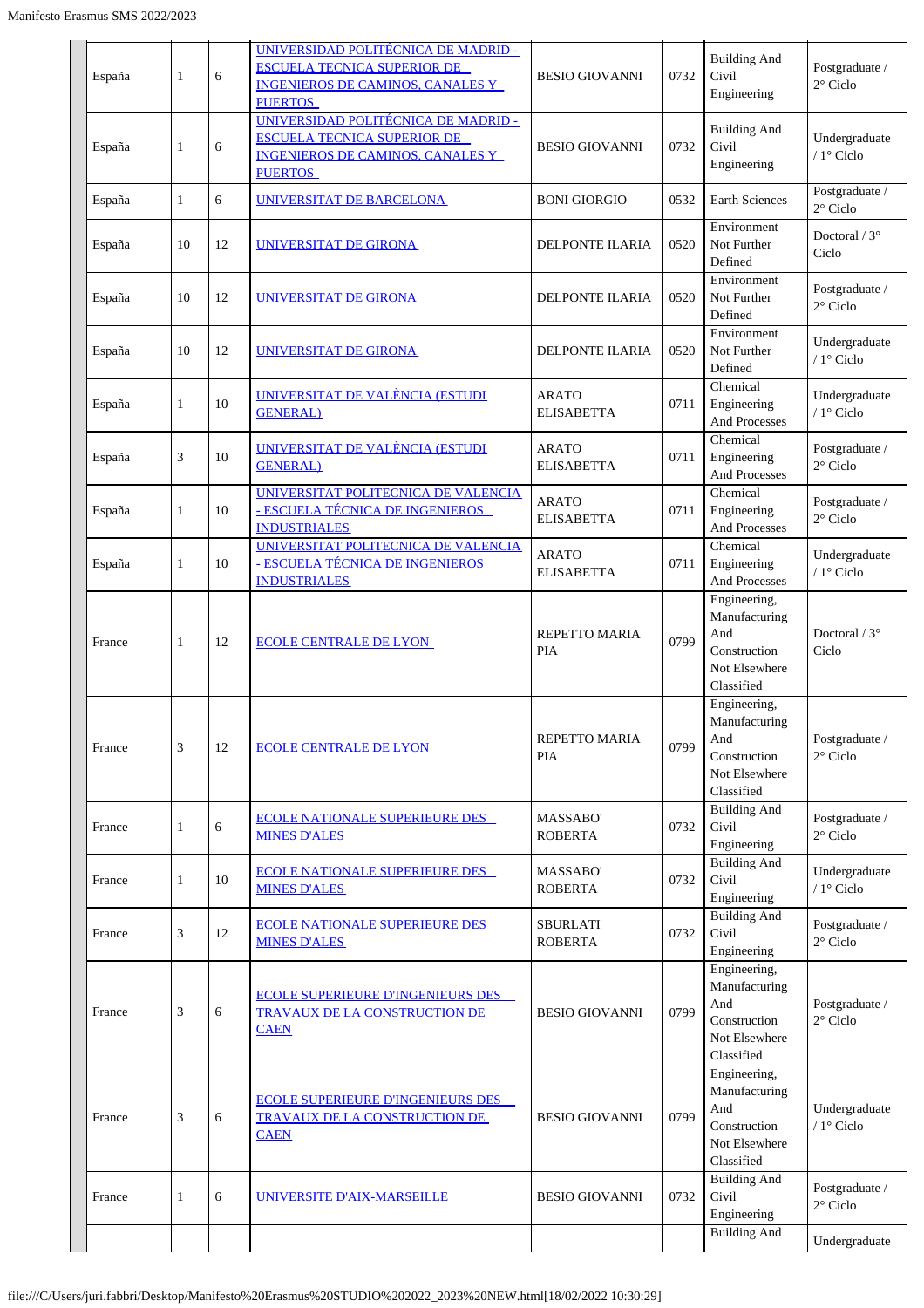| France    | 1              | 6  | UNIVERSITE D'AIX-MARSEILLE                                | <b>BESIO GIOVANNI</b>                                      | 0732 | Civil<br>Engineering                                                                                                               | / $1^\circ$ Ciclo                    |
|-----------|----------------|----|-----------------------------------------------------------|------------------------------------------------------------|------|------------------------------------------------------------------------------------------------------------------------------------|--------------------------------------|
| France    | $\overline{c}$ | 5  | UNIVERSITE D'AIX-MARSEILLE                                | <b>GARBARINO</b><br><b>GABRIELLA</b>                       | 0711 | Chemical<br>Engineering<br>And Processes                                                                                           | Postgraduate /<br>$2^{\circ}$ Ciclo  |
| France    | 1              | 5  | <b>UNIVERSITE D'AIX-MARSEILLE</b>                         | MASSABO'<br><b>ROBERTA</b>                                 | 0715 | Mechanics And<br><b>Metal Trades</b>                                                                                               | Postgraduate /<br>$2^{\circ}$ Ciclo  |
| France    | 1              | 5  | UNIVERSITE D'AIX-MARSEILLE                                | MASSABO'<br><b>ROBERTA</b>                                 | 0715 | Mechanics And<br><b>Metal Trades</b>                                                                                               | Undergraduate<br>/ $1^{\circ}$ Ciclo |
| France    | $\overline{c}$ | 10 | UNIVERSITE DIJON BOURGOGNE                                | <b>BARBUCCI</b><br><b>ANTONIO</b>                          | 0722 | Materials<br>(Glass, Paper,<br>Plastic And<br>Wood)                                                                                | Postgraduate /<br>$2^{\circ}$ Ciclo  |
| France    | 3              | 6  | <u>UNIVERSITE D'ORLEANS</u>                               | <b>BOTTARO</b><br><b>ALESSANDRO</b>                        | 0716 | Motor Vehicles,<br>Ships And<br>Aircraft                                                                                           | Postgraduate /<br>$2^{\circ}$ Ciclo  |
| France    | $\overline{c}$ | 6  | UNIVERSITE DU SUD TOULON-VAR                              | <b>BESIO GIOVANNI</b>                                      | 0799 | Engineering,<br>Manufacturing<br>And<br>Construction<br>Not Elsewhere<br>Classified                                                | Postgraduate /<br>$2^{\circ}$ Ciclo  |
| Lithuania | 1              | 6  | <b>KAUNO TECHNOLOGIJOS UNIVERSITETAS</b>                  | <b>MOLINER</b><br><b>ESTOPINAN</b><br><b>CRISTINA ELIA</b> | 0711 | Chemical<br>Engineering<br>And Processes                                                                                           | Postgraduate /<br>$2^{\circ}$ Ciclo  |
| Nederland | 1              | 6  | <u>RIJKSUNIVERSITEIT GRONINGEN_</u>                       | <b>GARBARINO</b><br><b>GABRIELLA</b>                       | 0711 | Chemical<br>Engineering<br>And Processes                                                                                           | Postgraduate /<br>$2^{\circ}$ Ciclo  |
| Nederland | 1              | 6  | RIJKSUNIVERSITEIT GRONINGEN                               | <b>GARBARINO</b><br><b>GABRIELLA</b>                       | 0711 | Chemical<br>Engineering<br>And Processes                                                                                           | Undergraduate<br>/ $1^\circ$ Ciclo   |
| Nederland | $\overline{c}$ | 6  | <b>STICHTING SAXION</b>                                   | <b>BONI GIORGIO</b>                                        | 0700 | Engineering,<br>Manufacturing<br>And<br>Construction<br>Not Further<br>Defined                                                     | Postgraduate /<br>$2^{\circ}$ Ciclo  |
| Nederland | $\overline{c}$ | 6  | <b>STICHTING SAXION</b>                                   | <b>BONI GIORGIO</b>                                        | 1030 | Security<br>Services Not<br>Further Defined                                                                                        | Postgraduate /<br>$2^{\circ}$ Ciclo  |
| Nederland | $\overline{2}$ | 6  | <b>TECHNISCHE UNIVERSITEIT EINDHOVEN</b>                  | <b>GARBARINO</b><br><b>GABRIELLA</b>                       | 0711 | Chemical<br>Engineering<br>And Processes                                                                                           | Postgraduate /<br>$2^{\circ}$ Ciclo  |
| Norge     | $\overline{c}$ | 6  | <b>NORGES TEKNISK-</b><br>NATURVITENSKAPELIGE UNIVERSITET | <b>FABIANO BRUNO</b>                                       | 0711 | Chemical<br>Engineering<br>And Processes                                                                                           | Postgraduate /<br>$2^{\circ}$ Ciclo  |
| Norge     | 2              | 6  | <b>NORGES TEKNISK-</b><br>NATURVITENSKAPELIGE UNIVERSITET | <b>BESIO GIOVANNI</b>                                      | 0799 | Engineering,<br>Manufacturing<br>And<br>Construction<br>Not Elsewhere<br>Classified                                                | Postgraduate /<br>$2^{\circ}$ Ciclo  |
| Norge     | $\overline{c}$ | 6  | <b>NORGES TEKNISK-</b><br>NATURVITENSKAPELIGE UNIVERSITET | <b>BONI GIORGIO</b>                                        | 0788 | Inter-<br>Disciplinary<br>Programmes<br>And<br>Qualifications<br>Involving<br>Engineering,<br>Manufacturing<br>And<br>Construction | Postgraduate /<br>$2^{\circ}$ Ciclo  |
| Norge     | $\overline{c}$ | 12 | UNIVERSITETET I STAVANGER                                 | REPETTO MARIA<br><b>PIA</b>                                | 0732 | <b>Building And</b><br>Civil<br>Engineering                                                                                        | Postgraduate /<br>$2^{\circ}$ Ciclo  |
|           |                |    |                                                           |                                                            |      | Inter-<br>Disciplinary<br>Programmes                                                                                               |                                      |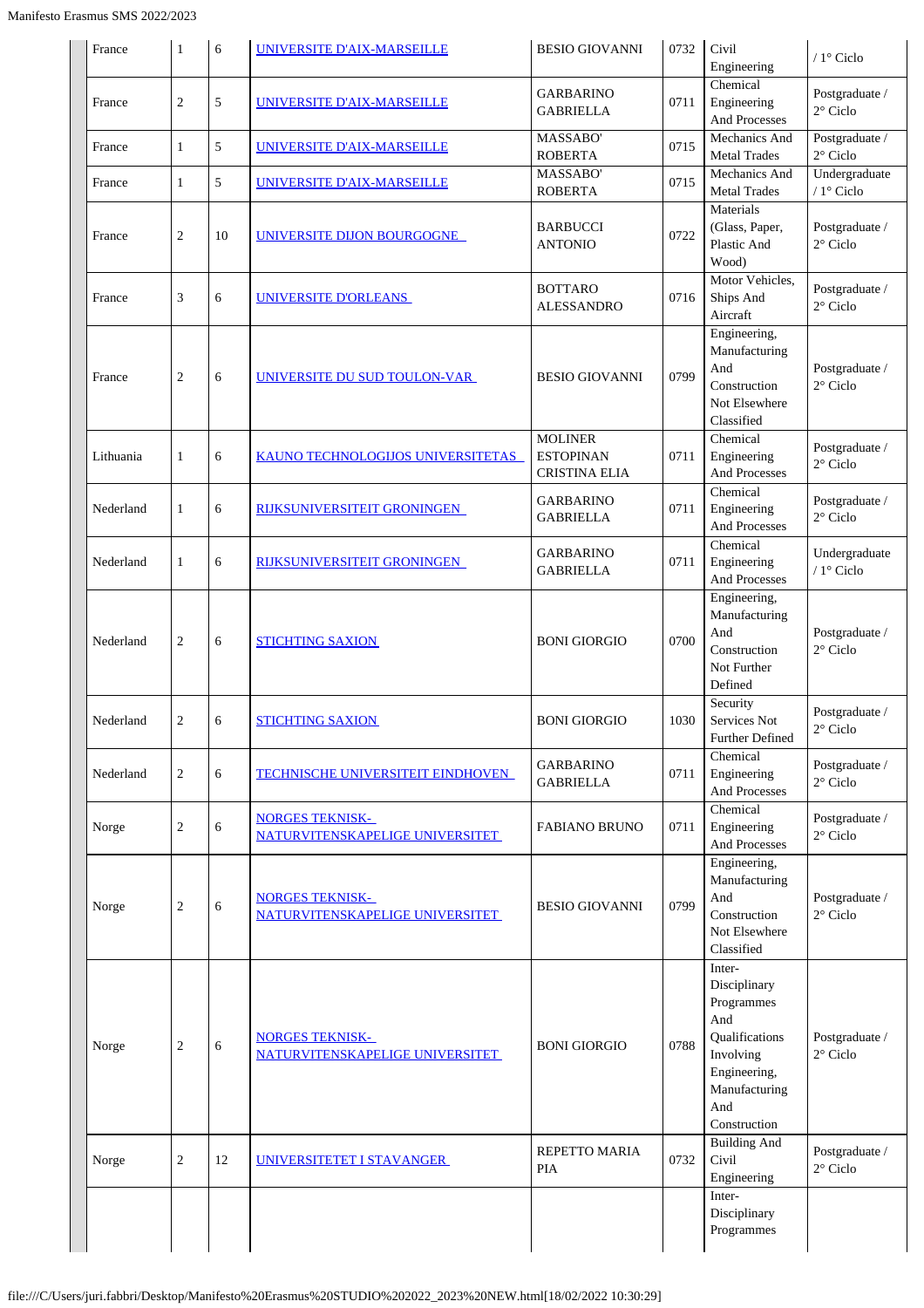| Norge       | 1              | 6  | UNIVERSITETET I TROMSOE - NORGES<br><b>ARKTISKE UNIVERSITET</b>                     | <b>BONI GIORGIO</b>                  | 0588 | And<br>Qualifications<br>Involving<br>Natural<br>Sciences,<br>Mathematics<br><b>And Statistics</b>                                 | Postgraduate /<br>$2^{\circ}$ Ciclo  |
|-------------|----------------|----|-------------------------------------------------------------------------------------|--------------------------------------|------|------------------------------------------------------------------------------------------------------------------------------------|--------------------------------------|
| Portugal    | 1              | 12 | UNIVERSIDADE DE AVEIRO                                                              | <b>BESIO GIOVANNI</b>                | 0732 | <b>Building And</b><br>Civil<br>Engineering                                                                                        | Doctoral / $3^{\circ}$<br>Ciclo      |
| Portugal    | $\overline{c}$ | 10 | UNIVERSIDADE DE AVEIRO                                                              | <b>BESIO GIOVANNI</b>                | 0732 | <b>Building And</b><br>Civil<br>Engineering                                                                                        | Postgraduate /<br>$2^{\circ}$ Ciclo  |
| Portugal    | $\overline{2}$ | 6  | UNIVERSIDADE DO PORTO                                                               | <b>TUBINO FEDERICA</b>               | 0732 | <b>Building And</b><br>Civil<br>Engineering                                                                                        | Postgraduate /<br>$2^{\circ}$ Ciclo  |
| Portugal    | 2              | 6  | UNIVERSIDADE DO PORTO                                                               | <b>BONI GIORGIO</b>                  | 0788 | Inter-<br>Disciplinary<br>Programmes<br>And<br>Qualifications<br>Involving<br>Engineering,<br>Manufacturing<br>And<br>Construction | Postgraduate /<br>$2^{\circ}$ Ciclo  |
|             |                |    | Dipartimento Di Ingegneria Meccanica, Energetica, Gestionale E Dei Trasporti (DIME) |                                      |      |                                                                                                                                    |                                      |
|             |                |    |                                                                                     | <b>REVETRIA</b>                      |      | Mechanics And                                                                                                                      | Undergraduate                        |
| Bulgaria    | $\overline{2}$ | 12 | <b>TEHNICHESKI UNIVERSITET SOFIA</b>                                                | <b>ROBERTO</b>                       | 0715 | <b>Metal Trades</b>                                                                                                                | / 1° Ciclo                           |
| Deutschland | 3              | 12 | <b>KARLSRUHER INSTITUT FÜR</b><br><b>TECHNOLOGIE</b>                                | <b>SIMONI DANIELE</b>                | 0716 | Motor Vehicles,<br>Ships And<br>Aircraft                                                                                           | Doctoral / $3^\circ$<br>Ciclo        |
| Deutschland | $\overline{4}$ | 6  | <b>KARLSRUHER INSTITUT FÜR</b><br><b>TECHNOLOGIE</b>                                | <b>SIMONI DANIELE</b>                | 0716 | Motor Vehicles,<br>Ships And<br>Aircraft                                                                                           | Postgraduate /<br>$2^{\circ}$ Ciclo  |
| Deutschland | $\overline{2}$ | 6  | <b>TECHNISCHE UNIVERSITAET CHEMNITZ</b>                                             | <b>TESTA STEFANIA</b>                | 0413 | Management<br>And<br>Administration                                                                                                | Postgraduate /<br>$2^{\circ}$ Ciclo  |
| Deutschland | $\overline{c}$ | 6  | <b>TECHNISCHE UNIVERSITAET CHEMNITZ</b>                                             | <b>TESTA STEFANIA</b>                | 0413 | Management<br>And<br>Administration                                                                                                | Undergraduate<br>/ $1^\circ$ Ciclo   |
| Deutschland | $\overline{2}$ | 6  | TECHNISCHE UNIVERSITAET DARMSTADT                                                   | <b>FOSSA MARCO</b>                   | 0715 | Mechanics And<br><b>Metal Trades</b>                                                                                               | Postgraduate /<br>$2^{\circ}$ Ciclo  |
| Deutschland | 1              | 10 | <b>TECHNISCHE UNIVERSITÄT DRESDEN</b>                                               | <b>RAZZOLI</b><br><b>ROBERTO</b>     | 0715 | Mechanics And<br><b>Metal Trades</b>                                                                                               | Postgraduate /<br>$2^{\circ}$ Ciclo  |
| Ellas       | 1              | 12 | <b>ARISTOTELEIO PANEPISTIMIO</b><br><b>THESSALONIKIS</b>                            | <b>TRAVERSO</b><br><b>ALBERTO</b>    | 0713 | Electricity And<br>Energy                                                                                                          | Postgraduate /<br>$2^{\circ}$ Ciclo  |
| Ellas       | $\mathbf{1}$   | 12 | <b>ARISTOTELEIO PANEPISTIMIO</b><br><b>THESSALONIKIS</b>                            | <b>TRAVERSO</b><br><b>ALBERTO</b>    | 0713 | <b>Electricity And</b><br>Energy                                                                                                   | Undergraduate<br>/ $1^{\circ}$ Ciclo |
| España      | $\overline{2}$ | 9  | UNIVERSIDAD CATOLICA DE AVILA SANTA<br><b>TERESA DE JESUS</b>                       | <b>BERSELLI</b><br><b>GIOVANNI</b>   | 0715 | Mechanics And<br><b>Metal Trades</b>                                                                                               | Undergraduate<br>/ $1^{\circ}$ Ciclo |
| España      | $\overline{2}$ | 10 | UNIVERSIDAD DE A CORUÑA                                                             | <b>TRAVERSO</b><br><b>ALBERTO</b>    | 0715 | Mechanics And<br><b>Metal Trades</b>                                                                                               | Undergraduate<br>/ $1^\circ$ Ciclo   |
| España      | $\overline{c}$ | 12 | UNIVERSIDAD DE BURGOS                                                               | <b>REVETRIA</b><br><b>ROBERTO</b>    | 0715 | Mechanics And<br><b>Metal Trades</b>                                                                                               | Undergraduate<br>/ 1° Ciclo          |
| España      | $\overline{2}$ | 6  | UNIVERSIDAD DE SEVILLA                                                              | <b>FERRARI MARIO</b><br><b>LUIGI</b> | 0713 | <b>Electricity And</b><br>Energy                                                                                                   | Doctoral / 3°<br>Ciclo               |
| España      | $\overline{2}$ | 6  | UNIVERSIDAD DE SEVILLA                                                              | <b>FERRARI MARIO</b><br><b>LUIGI</b> | 0713 | <b>Electricity And</b><br>Energy                                                                                                   | Postgraduate /<br>$2^{\circ}$ Ciclo  |
| España      | $\sqrt{2}$     | 12 | UNIVERSIDAD DE SEVILLA                                                              | <b>TRAVERSO</b><br><b>ALBERTO</b>    | 0713 | <b>Electricity And</b><br>Energy                                                                                                   | Postgraduate /<br>$2^{\circ}$ Ciclo  |
| España      | $\overline{4}$ | 9  | UNIVERSIDAD DE SEVILLA                                                              | <b>FOSSA MARCO</b>                   | 0713 | <b>Electricity And</b><br>Energy<br>Inter-                                                                                         | Postgraduate /<br>$2^{\circ}$ Ciclo  |
|             |                |    |                                                                                     |                                      |      | Disciplinary<br>Programmes<br>And                                                                                                  |                                      |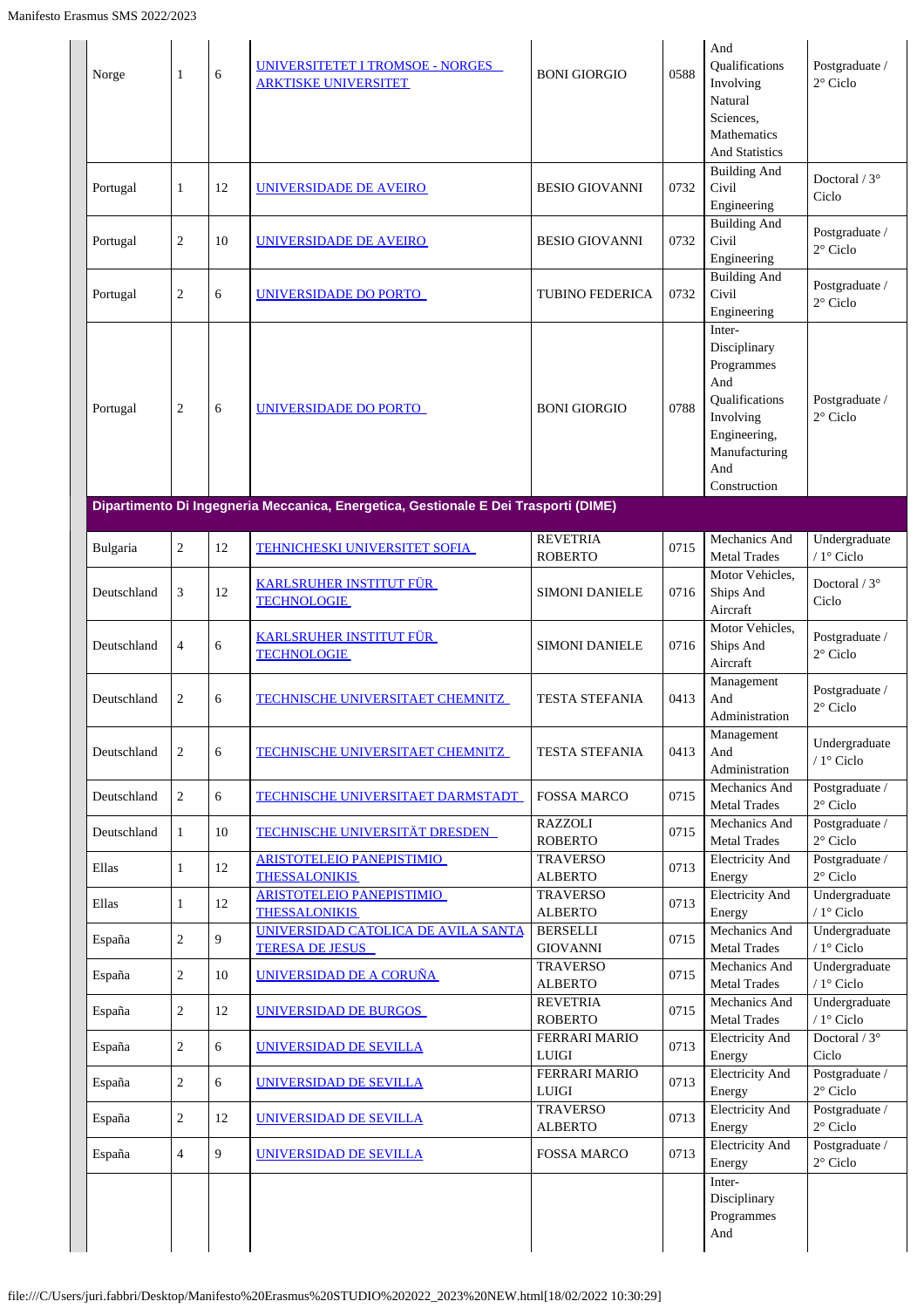| Management<br>Postgraduate /<br>$\overline{2}$<br>10<br>0413<br>And<br><b>UNIVERSIDAD DE SEVILLA</b><br><b>TESTA STEFANIA</b><br>España<br>2° Ciclo<br>Administration<br>Management<br>Undergraduate<br>$\overline{c}$<br>10<br>0413<br>And<br>TESTA STEFANIA<br>España<br>UNIVERSIDAD DE SEVILLA<br>/ 1° Ciclo<br>Administration<br><b>BIANCO</b><br><b>Electricity And</b><br>Doctoral / $3^\circ$<br>6<br>0713<br>$\mathbf{1}$<br>UNIVERSIDAD DE ZARAGOZA<br>España<br>Ciclo<br><b>VINCENZO</b><br>Energy<br><b>Electricity And</b><br>Postgraduate /<br><b>BIANCO</b><br>5<br>0713<br>1<br>UNIVERSIDAD DE ZARAGOZA<br>España<br>2° Ciclo<br><b>VINCENZO</b><br>Energy<br>Mechanics And<br>Postgraduate /<br><b>TRAVERSO</b><br>$\overline{2}$<br>0715<br>12<br>UNIVERSIDAD DE ZARAGOZA<br>España<br>$2^{\circ}$ Ciclo<br><b>ALBERTO</b><br><b>Metal Trades</b><br>Undergraduate<br><b>TRAVERSO</b><br>Mechanics And<br>3<br>0715<br>12<br>España<br>UNIVERSIDAD DE ZARAGOZA<br>/ $1^\circ$ Ciclo<br><b>ALBERTO</b><br><b>Metal Trades</b><br>Undergraduate<br>UNIVERSITAT POLITÈCNICA DE<br><b>BERSELLI</b><br>Mechanics And<br>3<br>5<br>0715<br>España<br>/ $1^{\circ}$ Ciclo<br><b>GIOVANNI</b><br><b>Metal Trades</b><br><b>CATALUNYA</b><br><b>INSTITUT NATIONAL DES SCIENCES</b><br>Undergraduate<br><b>RAZZOLI</b><br>Mechanics And<br>$\overline{c}$<br>12<br>0715<br>France<br>/ 1° Ciclo<br><b>APPLIOUEES DE STRASBOURG</b><br><b>ROBERTO</b><br><b>Metal Trades</b><br>Postgraduate /<br><b>Electricity And</b><br>$\overline{c}$<br>6<br>0713<br>France<br>UNIVERSITE DE CORSE PASCAL PAOLI<br>FOSSA MARCO<br>$2^{\circ}$ Ciclo<br>Energy<br><b>Building And</b><br><b>BIANCO</b><br>Postgraduate /<br>Civil<br>$\overline{c}$<br>6<br>0732<br>UNIVERSITE DE LA ROCHELLE<br>France<br>$2^{\circ}$ Ciclo<br><b>VINCENZO</b><br>Engineering<br>Engineering,<br>Manufacturing<br>And<br>Postgraduate /<br><b>BERSELLI</b><br>6<br>UNIVERSITE DU SUD TOULON-VAR<br>0700<br>France<br>1<br>2° Ciclo<br>Construction<br><b>GIOVANNI</b><br>Not Further<br>Defined<br>Management<br>Postgraduate /<br>UNIVERSITÉ PARIS-SACLAY<br>6<br>0413<br>And<br><b>TESTA STEFANIA</b><br>France<br>1<br>$2^\circ$ Ciclo<br>Administration<br>Management<br>Undergraduate<br>UNIVERSITÉ PARIS-SACLAY<br>6<br><b>TESTA STEFANIA</b><br>0413 And<br>France<br>1<br>/ 1° Ciclo<br>Administration<br><b>BERSELLI</b><br>Mechanics And<br>Postgraduate /<br>UNIVERSITÉ PARIS-SACLAY<br>6<br>$\mathbf{1}$<br>0715<br>France<br>$2^{\circ}$ Ciclo<br><b>GIOVANNI</b><br><b>Metal Trades</b><br><b>BERSELLI</b><br>Undergraduate<br>Mechanics And<br>UNIVERSITÉ PARIS-SACLAY<br>6<br>0715<br>France<br>$\mathbf{1}$<br>$/1$ ° Ciclo<br><b>GIOVANNI</b><br><b>Metal Trades</b><br><b>Electricity And</b><br>Postgraduate /<br>6<br>UNIVERSITE SAVOIE MONT BLANC<br>0713<br>France<br>6<br><b>FOSSA MARCO</b><br>$2^{\circ}$ Ciclo<br>Energy<br>Management<br>Postgraduate /<br>$\sqrt{5}$<br>$\overline{c}$<br>0413<br>And<br><b>MISKOLCI EGYETEM</b><br><b>TESTA STEFANIA</b><br>Hungary<br>$2^{\circ}$ Ciclo<br>Administration<br>Management<br>Undergraduate<br>$\overline{2}$<br>5<br><b>TESTA STEFANIA</b><br>0413<br>And<br>Hungary<br><b>MISKOLCI EGYETEM</b><br>/ $1^{\circ}$ Ciclo<br>Administration<br>Inter-<br>Disciplinary<br>Programmes<br>And<br>Qualifications<br>Doctoral / $3^\circ$<br>HÁSKÓLINN Í REYKJAVÍK<br>0788<br>Iceland<br>6<br><b>RABERTO MARCO</b><br>1<br>Involving<br>Ciclo<br>Engineering,<br>Manufacturing<br>And<br>Construction<br>Inter-<br>Disciplinary<br>Programmes<br>And<br>Qualifications<br>Postgraduate /<br>HÁSKÓLINN Í REYKJAVÍK<br>Iceland<br>3<br>6<br>RABERTO MARCO<br>0788 | España | $\overline{c}$ | 6 | UNIVERSIDAD DE SEVILLA | <b>SACCO NICOLA</b> | 0788 | Qualifications<br>Involving<br>Engineering,<br>Manufacturing<br>And<br>Construction | Postgraduate /<br>2° Ciclo |
|------------------------------------------------------------------------------------------------------------------------------------------------------------------------------------------------------------------------------------------------------------------------------------------------------------------------------------------------------------------------------------------------------------------------------------------------------------------------------------------------------------------------------------------------------------------------------------------------------------------------------------------------------------------------------------------------------------------------------------------------------------------------------------------------------------------------------------------------------------------------------------------------------------------------------------------------------------------------------------------------------------------------------------------------------------------------------------------------------------------------------------------------------------------------------------------------------------------------------------------------------------------------------------------------------------------------------------------------------------------------------------------------------------------------------------------------------------------------------------------------------------------------------------------------------------------------------------------------------------------------------------------------------------------------------------------------------------------------------------------------------------------------------------------------------------------------------------------------------------------------------------------------------------------------------------------------------------------------------------------------------------------------------------------------------------------------------------------------------------------------------------------------------------------------------------------------------------------------------------------------------------------------------------------------------------------------------------------------------------------------------------------------------------------------------------------------------------------------------------------------------------------------------------------------------------------------------------------------------------------------------------------------------------------------------------------------------------------------------------------------------------------------------------------------------------------------------------------------------------------------------------------------------------------------------------------------------------------------------------------------------------------------------------------------------------------------------------------------------------------------------------------------------------------------------------------------------------------------------------------------------------------------------------------------------------------------------------------------------------------------------------------------------------------------------------------------------------------------------------------------------------------------------------------------------------------------------------------------------------------------------------------------------------------------------------------------------------------|--------|----------------|---|------------------------|---------------------|------|-------------------------------------------------------------------------------------|----------------------------|
|                                                                                                                                                                                                                                                                                                                                                                                                                                                                                                                                                                                                                                                                                                                                                                                                                                                                                                                                                                                                                                                                                                                                                                                                                                                                                                                                                                                                                                                                                                                                                                                                                                                                                                                                                                                                                                                                                                                                                                                                                                                                                                                                                                                                                                                                                                                                                                                                                                                                                                                                                                                                                                                                                                                                                                                                                                                                                                                                                                                                                                                                                                                                                                                                                                                                                                                                                                                                                                                                                                                                                                                                                                                                                                                  |        |                |   |                        |                     |      |                                                                                     |                            |
|                                                                                                                                                                                                                                                                                                                                                                                                                                                                                                                                                                                                                                                                                                                                                                                                                                                                                                                                                                                                                                                                                                                                                                                                                                                                                                                                                                                                                                                                                                                                                                                                                                                                                                                                                                                                                                                                                                                                                                                                                                                                                                                                                                                                                                                                                                                                                                                                                                                                                                                                                                                                                                                                                                                                                                                                                                                                                                                                                                                                                                                                                                                                                                                                                                                                                                                                                                                                                                                                                                                                                                                                                                                                                                                  |        |                |   |                        |                     |      |                                                                                     |                            |
|                                                                                                                                                                                                                                                                                                                                                                                                                                                                                                                                                                                                                                                                                                                                                                                                                                                                                                                                                                                                                                                                                                                                                                                                                                                                                                                                                                                                                                                                                                                                                                                                                                                                                                                                                                                                                                                                                                                                                                                                                                                                                                                                                                                                                                                                                                                                                                                                                                                                                                                                                                                                                                                                                                                                                                                                                                                                                                                                                                                                                                                                                                                                                                                                                                                                                                                                                                                                                                                                                                                                                                                                                                                                                                                  |        |                |   |                        |                     |      |                                                                                     |                            |
|                                                                                                                                                                                                                                                                                                                                                                                                                                                                                                                                                                                                                                                                                                                                                                                                                                                                                                                                                                                                                                                                                                                                                                                                                                                                                                                                                                                                                                                                                                                                                                                                                                                                                                                                                                                                                                                                                                                                                                                                                                                                                                                                                                                                                                                                                                                                                                                                                                                                                                                                                                                                                                                                                                                                                                                                                                                                                                                                                                                                                                                                                                                                                                                                                                                                                                                                                                                                                                                                                                                                                                                                                                                                                                                  |        |                |   |                        |                     |      |                                                                                     |                            |
|                                                                                                                                                                                                                                                                                                                                                                                                                                                                                                                                                                                                                                                                                                                                                                                                                                                                                                                                                                                                                                                                                                                                                                                                                                                                                                                                                                                                                                                                                                                                                                                                                                                                                                                                                                                                                                                                                                                                                                                                                                                                                                                                                                                                                                                                                                                                                                                                                                                                                                                                                                                                                                                                                                                                                                                                                                                                                                                                                                                                                                                                                                                                                                                                                                                                                                                                                                                                                                                                                                                                                                                                                                                                                                                  |        |                |   |                        |                     |      |                                                                                     |                            |
|                                                                                                                                                                                                                                                                                                                                                                                                                                                                                                                                                                                                                                                                                                                                                                                                                                                                                                                                                                                                                                                                                                                                                                                                                                                                                                                                                                                                                                                                                                                                                                                                                                                                                                                                                                                                                                                                                                                                                                                                                                                                                                                                                                                                                                                                                                                                                                                                                                                                                                                                                                                                                                                                                                                                                                                                                                                                                                                                                                                                                                                                                                                                                                                                                                                                                                                                                                                                                                                                                                                                                                                                                                                                                                                  |        |                |   |                        |                     |      |                                                                                     |                            |
|                                                                                                                                                                                                                                                                                                                                                                                                                                                                                                                                                                                                                                                                                                                                                                                                                                                                                                                                                                                                                                                                                                                                                                                                                                                                                                                                                                                                                                                                                                                                                                                                                                                                                                                                                                                                                                                                                                                                                                                                                                                                                                                                                                                                                                                                                                                                                                                                                                                                                                                                                                                                                                                                                                                                                                                                                                                                                                                                                                                                                                                                                                                                                                                                                                                                                                                                                                                                                                                                                                                                                                                                                                                                                                                  |        |                |   |                        |                     |      |                                                                                     |                            |
|                                                                                                                                                                                                                                                                                                                                                                                                                                                                                                                                                                                                                                                                                                                                                                                                                                                                                                                                                                                                                                                                                                                                                                                                                                                                                                                                                                                                                                                                                                                                                                                                                                                                                                                                                                                                                                                                                                                                                                                                                                                                                                                                                                                                                                                                                                                                                                                                                                                                                                                                                                                                                                                                                                                                                                                                                                                                                                                                                                                                                                                                                                                                                                                                                                                                                                                                                                                                                                                                                                                                                                                                                                                                                                                  |        |                |   |                        |                     |      |                                                                                     |                            |
|                                                                                                                                                                                                                                                                                                                                                                                                                                                                                                                                                                                                                                                                                                                                                                                                                                                                                                                                                                                                                                                                                                                                                                                                                                                                                                                                                                                                                                                                                                                                                                                                                                                                                                                                                                                                                                                                                                                                                                                                                                                                                                                                                                                                                                                                                                                                                                                                                                                                                                                                                                                                                                                                                                                                                                                                                                                                                                                                                                                                                                                                                                                                                                                                                                                                                                                                                                                                                                                                                                                                                                                                                                                                                                                  |        |                |   |                        |                     |      |                                                                                     |                            |
|                                                                                                                                                                                                                                                                                                                                                                                                                                                                                                                                                                                                                                                                                                                                                                                                                                                                                                                                                                                                                                                                                                                                                                                                                                                                                                                                                                                                                                                                                                                                                                                                                                                                                                                                                                                                                                                                                                                                                                                                                                                                                                                                                                                                                                                                                                                                                                                                                                                                                                                                                                                                                                                                                                                                                                                                                                                                                                                                                                                                                                                                                                                                                                                                                                                                                                                                                                                                                                                                                                                                                                                                                                                                                                                  |        |                |   |                        |                     |      |                                                                                     |                            |
|                                                                                                                                                                                                                                                                                                                                                                                                                                                                                                                                                                                                                                                                                                                                                                                                                                                                                                                                                                                                                                                                                                                                                                                                                                                                                                                                                                                                                                                                                                                                                                                                                                                                                                                                                                                                                                                                                                                                                                                                                                                                                                                                                                                                                                                                                                                                                                                                                                                                                                                                                                                                                                                                                                                                                                                                                                                                                                                                                                                                                                                                                                                                                                                                                                                                                                                                                                                                                                                                                                                                                                                                                                                                                                                  |        |                |   |                        |                     |      |                                                                                     |                            |
|                                                                                                                                                                                                                                                                                                                                                                                                                                                                                                                                                                                                                                                                                                                                                                                                                                                                                                                                                                                                                                                                                                                                                                                                                                                                                                                                                                                                                                                                                                                                                                                                                                                                                                                                                                                                                                                                                                                                                                                                                                                                                                                                                                                                                                                                                                                                                                                                                                                                                                                                                                                                                                                                                                                                                                                                                                                                                                                                                                                                                                                                                                                                                                                                                                                                                                                                                                                                                                                                                                                                                                                                                                                                                                                  |        |                |   |                        |                     |      |                                                                                     |                            |
|                                                                                                                                                                                                                                                                                                                                                                                                                                                                                                                                                                                                                                                                                                                                                                                                                                                                                                                                                                                                                                                                                                                                                                                                                                                                                                                                                                                                                                                                                                                                                                                                                                                                                                                                                                                                                                                                                                                                                                                                                                                                                                                                                                                                                                                                                                                                                                                                                                                                                                                                                                                                                                                                                                                                                                                                                                                                                                                                                                                                                                                                                                                                                                                                                                                                                                                                                                                                                                                                                                                                                                                                                                                                                                                  |        |                |   |                        |                     |      |                                                                                     |                            |
|                                                                                                                                                                                                                                                                                                                                                                                                                                                                                                                                                                                                                                                                                                                                                                                                                                                                                                                                                                                                                                                                                                                                                                                                                                                                                                                                                                                                                                                                                                                                                                                                                                                                                                                                                                                                                                                                                                                                                                                                                                                                                                                                                                                                                                                                                                                                                                                                                                                                                                                                                                                                                                                                                                                                                                                                                                                                                                                                                                                                                                                                                                                                                                                                                                                                                                                                                                                                                                                                                                                                                                                                                                                                                                                  |        |                |   |                        |                     |      |                                                                                     |                            |
|                                                                                                                                                                                                                                                                                                                                                                                                                                                                                                                                                                                                                                                                                                                                                                                                                                                                                                                                                                                                                                                                                                                                                                                                                                                                                                                                                                                                                                                                                                                                                                                                                                                                                                                                                                                                                                                                                                                                                                                                                                                                                                                                                                                                                                                                                                                                                                                                                                                                                                                                                                                                                                                                                                                                                                                                                                                                                                                                                                                                                                                                                                                                                                                                                                                                                                                                                                                                                                                                                                                                                                                                                                                                                                                  |        |                |   |                        |                     |      |                                                                                     |                            |
|                                                                                                                                                                                                                                                                                                                                                                                                                                                                                                                                                                                                                                                                                                                                                                                                                                                                                                                                                                                                                                                                                                                                                                                                                                                                                                                                                                                                                                                                                                                                                                                                                                                                                                                                                                                                                                                                                                                                                                                                                                                                                                                                                                                                                                                                                                                                                                                                                                                                                                                                                                                                                                                                                                                                                                                                                                                                                                                                                                                                                                                                                                                                                                                                                                                                                                                                                                                                                                                                                                                                                                                                                                                                                                                  |        |                |   |                        |                     |      |                                                                                     |                            |
|                                                                                                                                                                                                                                                                                                                                                                                                                                                                                                                                                                                                                                                                                                                                                                                                                                                                                                                                                                                                                                                                                                                                                                                                                                                                                                                                                                                                                                                                                                                                                                                                                                                                                                                                                                                                                                                                                                                                                                                                                                                                                                                                                                                                                                                                                                                                                                                                                                                                                                                                                                                                                                                                                                                                                                                                                                                                                                                                                                                                                                                                                                                                                                                                                                                                                                                                                                                                                                                                                                                                                                                                                                                                                                                  |        |                |   |                        |                     |      |                                                                                     |                            |
|                                                                                                                                                                                                                                                                                                                                                                                                                                                                                                                                                                                                                                                                                                                                                                                                                                                                                                                                                                                                                                                                                                                                                                                                                                                                                                                                                                                                                                                                                                                                                                                                                                                                                                                                                                                                                                                                                                                                                                                                                                                                                                                                                                                                                                                                                                                                                                                                                                                                                                                                                                                                                                                                                                                                                                                                                                                                                                                                                                                                                                                                                                                                                                                                                                                                                                                                                                                                                                                                                                                                                                                                                                                                                                                  |        |                |   |                        |                     |      |                                                                                     |                            |
|                                                                                                                                                                                                                                                                                                                                                                                                                                                                                                                                                                                                                                                                                                                                                                                                                                                                                                                                                                                                                                                                                                                                                                                                                                                                                                                                                                                                                                                                                                                                                                                                                                                                                                                                                                                                                                                                                                                                                                                                                                                                                                                                                                                                                                                                                                                                                                                                                                                                                                                                                                                                                                                                                                                                                                                                                                                                                                                                                                                                                                                                                                                                                                                                                                                                                                                                                                                                                                                                                                                                                                                                                                                                                                                  |        |                |   |                        |                     |      |                                                                                     |                            |
|                                                                                                                                                                                                                                                                                                                                                                                                                                                                                                                                                                                                                                                                                                                                                                                                                                                                                                                                                                                                                                                                                                                                                                                                                                                                                                                                                                                                                                                                                                                                                                                                                                                                                                                                                                                                                                                                                                                                                                                                                                                                                                                                                                                                                                                                                                                                                                                                                                                                                                                                                                                                                                                                                                                                                                                                                                                                                                                                                                                                                                                                                                                                                                                                                                                                                                                                                                                                                                                                                                                                                                                                                                                                                                                  |        |                |   |                        |                     |      |                                                                                     |                            |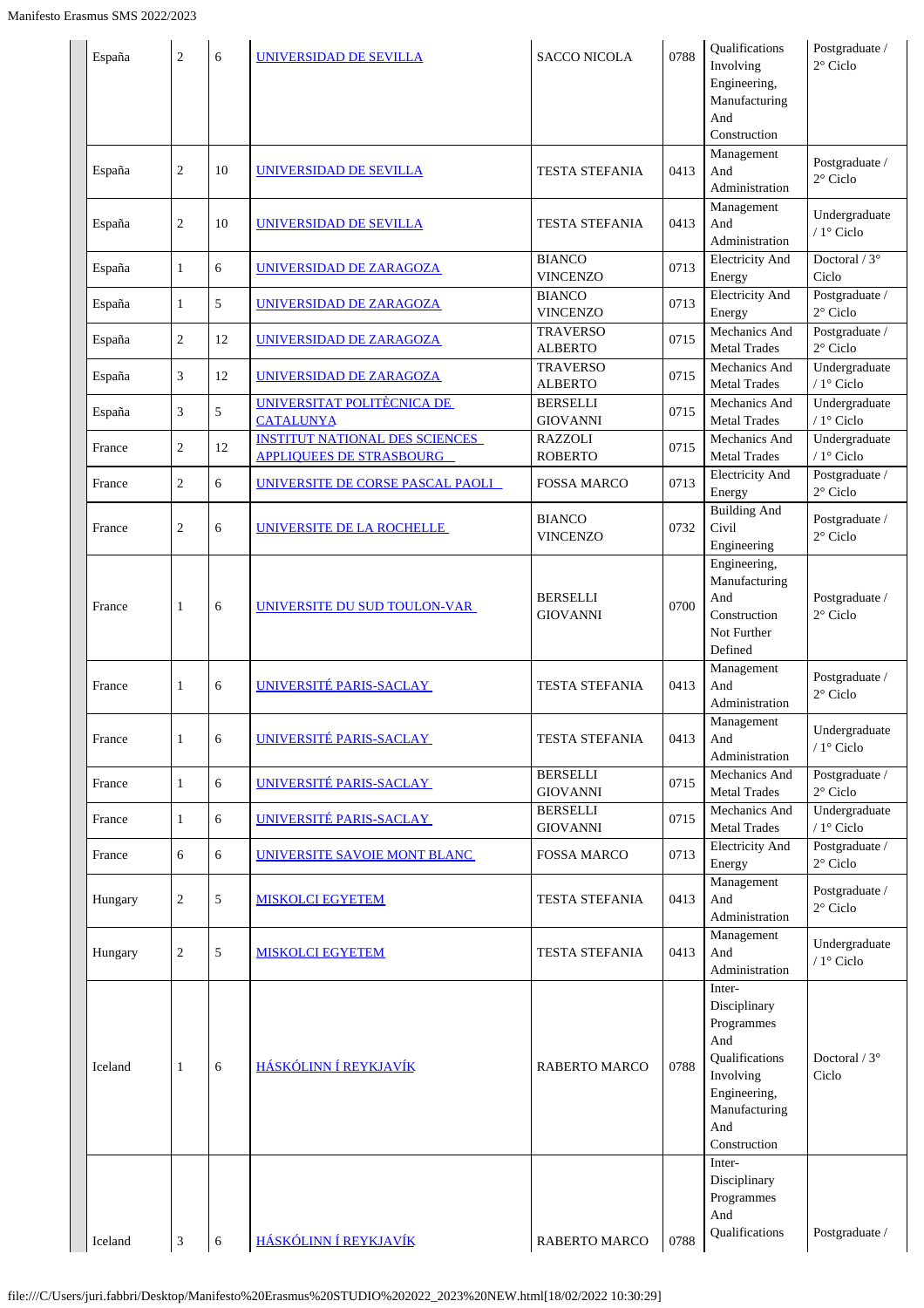|            |                |    |                                                                          |                                      |      | Involving<br>Engineering,<br>Manufacturing<br>And<br>Construction                                                                         | $2^{\circ}$ Ciclo                    |
|------------|----------------|----|--------------------------------------------------------------------------|--------------------------------------|------|-------------------------------------------------------------------------------------------------------------------------------------------|--------------------------------------|
| Iceland    | 4              | 6  | HÁSKÓLINN Í REYKJAVÍK                                                    | <b>RABERTO MARCO</b>                 | 0788 | Inter-<br>Disciplinary<br>Programmes<br>And<br><b>Oualifications</b><br>Involving<br>Engineering,<br>Manufacturing<br>And<br>Construction | Undergraduate<br>/ 1° Ciclo          |
| Lithuania  | 1              | 6  | KAUNO TECHNOLOGIJOS UNIVERSITETAS                                        | <b>TANDA GIOVANNI</b>                | 0710 | Engineering<br>And<br>Engineering<br><b>Trades Not</b><br><b>Further Defined</b>                                                          | Postgraduate /<br>$2^{\circ}$ Ciclo  |
| Lithuania  | $\mathbf{1}$   | 6  | <b>KAUNO TECHNOLOGIJOS UNIVERSITETAS</b>                                 | <b>TANDA GIOVANNI</b>                | 0710 | Engineering<br>And<br>Engineering<br><b>Trades Not</b><br><b>Further Defined</b>                                                          | Undergraduate<br>/ 1° Ciclo          |
| Norge      | $\overline{c}$ | 6  | UNIVERSITETET I STAVANGER                                                | <b>FERRARI MARIO</b><br><b>LUIGI</b> | 0713 | <b>Electricity And</b><br>Energy                                                                                                          | Postgraduate /<br>$2^{\circ}$ Ciclo  |
| Österreich | $\overline{c}$ | 6  | MCI MANAGEMENT CENTER INNSBRUCK<br><b>INTERNATIONALE HOCHSCHULE GMBH</b> | <b>FOSSA MARCO</b>                   | 0713 | <b>Electricity And</b><br>Energy                                                                                                          | Postgraduate /<br>$2^{\circ}$ Ciclo  |
| Österreich | $\overline{2}$ | 12 | MCI MANAGEMENT CENTER INNSBRUCK<br><b>INTERNATIONALE HOCHSCHULE GMBH</b> | <b>FOSSA MARCO</b>                   | 0713 | <b>Electricity And</b><br>Energy                                                                                                          | Undergraduate<br>/ 1° Ciclo          |
| Österreich | 1              | 6  | MCI MANAGEMENT CENTER INNSBRUCK<br><b>INTERNATIONALE HOCHSCHULE GMBH</b> | <b>BERSELLI</b><br><b>GIOVANNI</b>   | 0710 | Engineering<br>And<br>Engineering<br><b>Trades Not</b><br>Further Defined                                                                 | Postgraduate /<br>$2^{\circ}$ Ciclo  |
| Österreich | 1              | 6  | MCI MANAGEMENT CENTER INNSBRUCK<br><b>INTERNATIONALE HOCHSCHULE GMBH</b> | <b>BERSELLI</b><br><b>GIOVANNI</b>   | 0710 | Engineering<br>And<br>Engineering<br><b>Trades Not</b><br>Further Defined                                                                 | Undergraduate<br>$/1^\circ$ Ciclo    |
| Österreich | $\mathbf{1}$   | 6  | MCI MANAGEMENT CENTER INNSBRUCK<br><b>INTERNATIONALE HOCHSCHULE GMBH</b> | <b>BERSELLI</b><br><b>GIOVANNI</b>   | 0715 | Mechanics And<br><b>Metal Trades</b>                                                                                                      | Postgraduate /<br>$2^{\circ}$ Ciclo  |
| Österreich | $\mathbf{1}$   | 6  | MCI MANAGEMENT CENTER INNSBRUCK<br><b>INTERNATIONALE HOCHSCHULE GMBH</b> | <b>BERSELLI</b><br><b>GIOVANNI</b>   | 0715 | Mechanics And<br><b>Metal Trades</b>                                                                                                      | Undergraduate<br>/ $1^{\circ}$ Ciclo |
| Poland     | $\overline{c}$ | 6  | <b>AKADEMIA GORNICZO-HUTNICZA IM.</b><br>STANISLAWA STASZICA W KRAKOWIE  | <b>TRAVERSO</b><br><b>ALBERTO</b>    | 0713 | <b>Electricity And</b><br>Energy                                                                                                          | Postgraduate /<br>$2^{\circ}$ Ciclo  |
| Poland     | $\overline{c}$ | 6  | <b>AKADEMIA GORNICZO-HUTNICZA IM.</b><br>STANISLAWA STASZICA W KRAKOWIE  | <b>BIANCO</b><br><b>VINCENZO</b>     | 0713 | <b>Electricity And</b><br>Energy                                                                                                          | Postgraduate /<br>$2^{\circ}$ Ciclo  |
| Poland     | $\overline{2}$ | 12 | POLITECHNIKA CZESTOCHOWSKA                                               | <b>TRAVERSO</b><br><b>ALBERTO</b>    | 0713 | <b>Electricity And</b><br>Energy                                                                                                          | Postgraduate /<br>$2^{\circ}$ Ciclo  |
| Poland     | 2              | 6  | POLITECHNIKA GDANSKA                                                     | <b>TANDA GIOVANNI</b>                | 0710 | Engineering<br>And<br>Engineering<br><b>Trades Not</b><br><b>Further Defined</b>                                                          | Undergraduate<br>/ 1° Ciclo          |
| Poland     | 1              | 6  | POLITECHNIKA KRAKOWSKA                                                   | <b>BERSELLI</b><br><b>GIOVANNI</b>   | 0700 | Engineering,<br>Manufacturing<br>And<br>Construction<br>Not Further<br>Defined                                                            | Doctoral / $3^\circ$<br>Ciclo        |
| Poland     | 1              | 6  | POLITECHNIKA KRAKOWSKA                                                   | BERSELLI<br><b>GIOVANNI</b>          | 0700 | Engineering,<br>Manufacturing<br>And<br>Construction<br>Not Further<br>Defined                                                            | Postgraduate /<br>$2^{\circ}$ Ciclo  |
|            |                |    |                                                                          |                                      |      |                                                                                                                                           |                                      |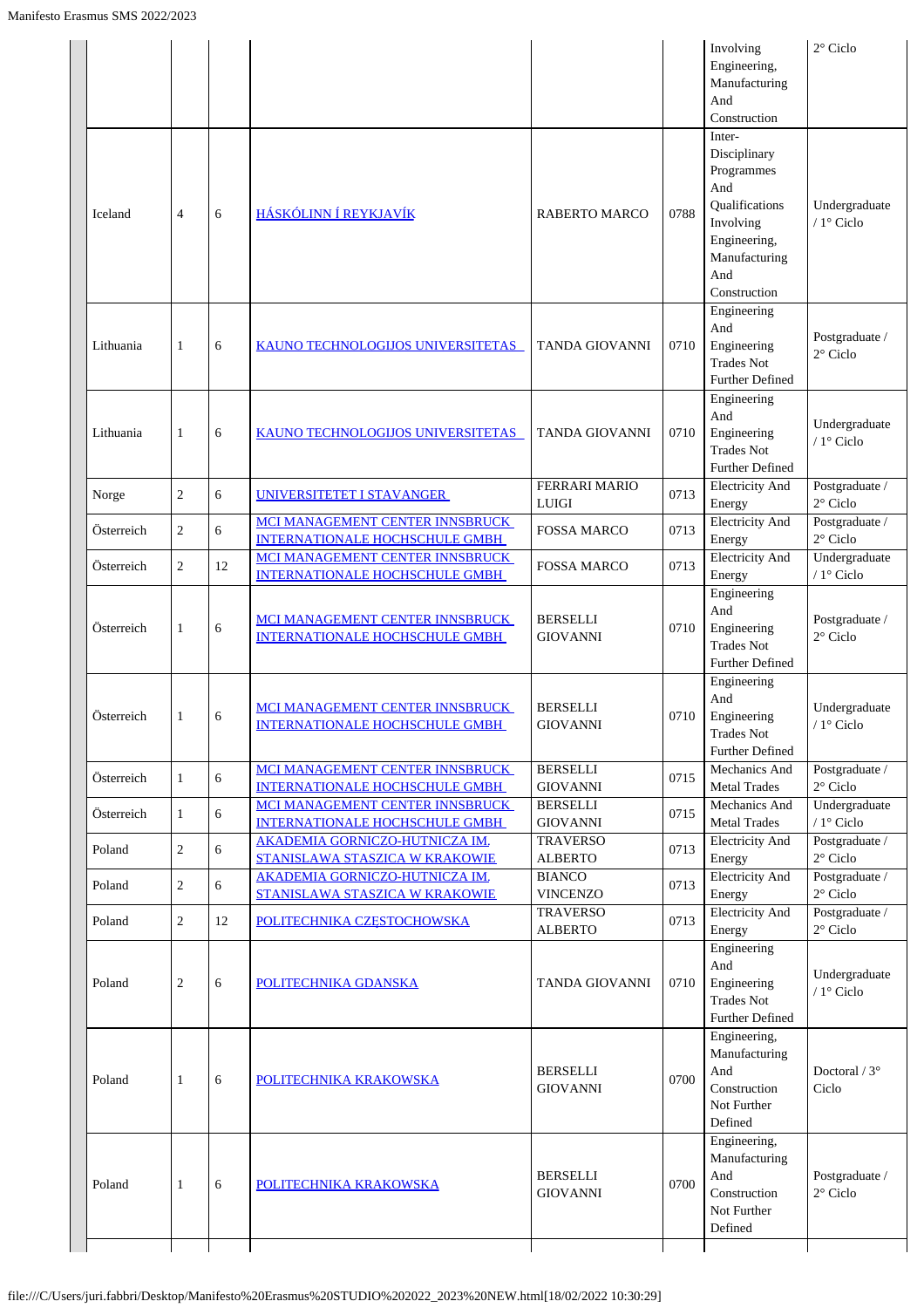| Poland      | 1              | 6  | POLITECHNIKA KRAKOWSKA                                                                      | <b>BERSELLI</b><br><b>GIOVANNI</b>  | 0700 | Engineering,<br>Manufacturing<br>And<br>Construction<br>Not Further<br>Defined | Undergraduate<br>/ 1° Ciclo         |
|-------------|----------------|----|---------------------------------------------------------------------------------------------|-------------------------------------|------|--------------------------------------------------------------------------------|-------------------------------------|
| Portugal    | $\overline{c}$ | 12 | UNIVERSIDADE DE AVEIRO                                                                      | <b>TRAVERSO</b><br><b>ALBERTO</b>   | 0715 | Mechanics And<br><b>Metal Trades</b>                                           | Postgraduate /<br>$2^{\circ}$ Ciclo |
| Portugal    | $\overline{c}$ | 12 | UNIVERSIDADE DE AVEIRO                                                                      | <b>TRAVERSO</b><br><b>ALBERTO</b>   | 0715 | Mechanics And<br><b>Metal Trades</b>                                           | Undergraduate<br>/ $1^\circ$ Ciclo  |
| Portugal    | $\mathbf{1}$   | 10 | UNIVERSIDADE NOVA DE LISBOA                                                                 | <b>BIANCO</b><br><b>VINCENZO</b>    | 0713 | <b>Electricity And</b><br>Energy                                               | Doctoral / $3^\circ$<br>Ciclo       |
| Portugal    | 1              | 10 | UNIVERSIDADE NOVA DE LISBOA                                                                 | <b>BIANCO</b><br><b>VINCENZO</b>    | 0713 | <b>Electricity And</b><br>Energy                                               | Postgraduate /<br>$2^{\circ}$ Ciclo |
| Romania     | $\overline{c}$ | 6  | UNIVERSITATEA TRANSILVANIA DIN<br><b>BRASOV</b>                                             | <b>BIANCO</b><br><b>VINCENZO</b>    | 0715 | Mechanics And<br><b>Metal Trades</b>                                           | Postgraduate /<br>$2^{\circ}$ Ciclo |
| Romania     | 1              | 6  | UNIVERSITATEA "VASILE ALECSANDRI"<br><b>DIN BACAU</b>                                       | <b>TRAVERSO</b><br><b>ALBERTO</b>   | 0715 | Mechanics And<br><b>Metal Trades</b>                                           | Postgraduate /<br>$2^{\circ}$ Ciclo |
| Romania     | 1              | 6  | UNIVERSITATEA "VASILE ALECSANDRI"<br><b>DIN BACAU</b>                                       | <b>TRAVERSO</b><br><b>ALBERTO</b>   | 0715 | Mechanics And<br><b>Metal Trades</b>                                           | Undergraduate<br>/ 1° Ciclo         |
| Slovakia    | 2              | 6  | <b>SLOVENSKA TECHNICKA UNIVERZITA V</b><br><b>BRATISLAVE</b>                                | <b>BIANCO</b><br><b>VINCENZO</b>    | 0732 | <b>Building And</b><br>Civil<br>Engineering                                    | Postgraduate /<br>$2^{\circ}$ Ciclo |
|             |                |    | Dipartimento Di Ingegneria Navale, Elettrica, Elettronica E Delle Telecomunicazioni (DITEN) |                                     |      |                                                                                |                                     |
| Belgium     | $\overline{c}$ | 9  | UNIVERSITÉ CATHOLIQUE DE LOUVAIN                                                            | <b>MASSUCCO</b><br><b>STEFANO</b>   | 0713 | <b>Electricity And</b><br>Energy                                               | Postgraduate /<br>$2^{\circ}$ Ciclo |
| Belgium     | 1              | 6  | UNIVERSITÉ CATHOLIQUE DE LOUVAIN                                                            | <b>VALLE MAURIZIO</b>               | 0714 | <b>Electronics And</b><br>Automation                                           | Doctoral / $3^\circ$<br>Ciclo       |
| Belgium     | 2              | 9  | UNIVERSITÉ CATHOLIQUE DE LOUVAIN                                                            | <b>VALLE MAURIZIO</b>               | 0714 | <b>Electronics And</b><br>Automation                                           | Postgraduate /<br>$2^{\circ}$ Ciclo |
| Belgium     | $\overline{c}$ | 9  | UNIVERSITÉ CATHOLIQUE DE LOUVAIN                                                            | <b>VALLE MAURIZIO</b>               | 0613 | Software And<br>Applications<br>Development<br>And Analysis                    | Postgraduate /<br>$2^{\circ}$ Ciclo |
| Belgium     | 1              | 5  | UNIVERSITÉ DE LIÈGE                                                                         | <b>MASSUCCO</b><br><b>STEFANO</b>   | 0713 | <b>Electricity And</b><br>Energy                                               | Doctoral / $3^\circ$<br>Ciclo       |
| Belgium     | 1              | 5  | UNIVERSITÉ DE LIÈGE                                                                         | <b>MASSUCCO</b><br><b>STEFANO</b>   | 0713 | <b>Electricity And</b><br>Energy                                               | Postgraduate /<br>$2^{\circ}$ Ciclo |
| Belgium     | 2              | 6  | UNIVERSITÉ DE LIÈGE                                                                         | <b>BOOTE DARIO</b>                  | 0716 | Motor Vehicles.<br>Ships And<br>Aircraft                                       | Postgraduate /<br>2° Ciclo          |
| Bulgaria    | 2              | 6  | TEHNICHESKI UNIVERSITET - VARNA                                                             | <b>MARTELLI</b><br><b>MICHELE</b>   | 0716 | Motor Vehicles,<br>Ships And<br>Aircraft                                       | Undergraduate<br>/ 1° Ciclo         |
| Croatia     | 2              | 6  | <b>SVEUČILIŠTE U RIJECI</b>                                                                 | <b>FIGARI MASSIMO</b>               | 0716 | Motor Vehicles,<br>Ships And<br>Aircraft                                       | Undergraduate<br>/ 1° Ciclo         |
| Croatia     | 1              | 6  | <b>SVEUČILIŠTE U ZAGREBU</b>                                                                | <b>RIZZO CESARE</b><br><b>MARIO</b> | 0700 | Engineering,<br>Manufacturing<br>And<br>Construction<br>Not Further<br>Defined | Doctoral $/3^{\circ}$<br>Ciclo      |
| Croatia     | 1              | 6  | <b>SVEUČILIŠTE U ZAGREBU</b>                                                                | <b>RIZZO CESARE</b><br><b>MARIO</b> | 0700 | Engineering,<br>Manufacturing<br>And<br>Construction<br>Not Further<br>Defined | Postgraduate /<br>$2^{\circ}$ Ciclo |
| Deutschland | 2              | 6  | <b>TECHNISCHE UNIVERSITÄT BERLIN</b>                                                        | GAGGERO<br><b>STEFANO</b>           | 0716 | Motor Vehicles,<br>Ships And<br>Aircraft                                       | Postgraduate /<br>$2^{\circ}$ Ciclo |
| Deutschland | 3              | 6  | <b>TECHNISCHE UNIVERSITAT HAMBURG</b>                                                       | <b>RIZZO CESARE</b><br><b>MARIO</b> | 0710 | Engineering<br>And<br>Engineering<br><b>Trades Not</b><br>Further Defined      | Postgraduate /<br>$2^{\circ}$ Ciclo |
|             |                |    |                                                                                             |                                     |      |                                                                                |                                     |

 $\mathbf{I}$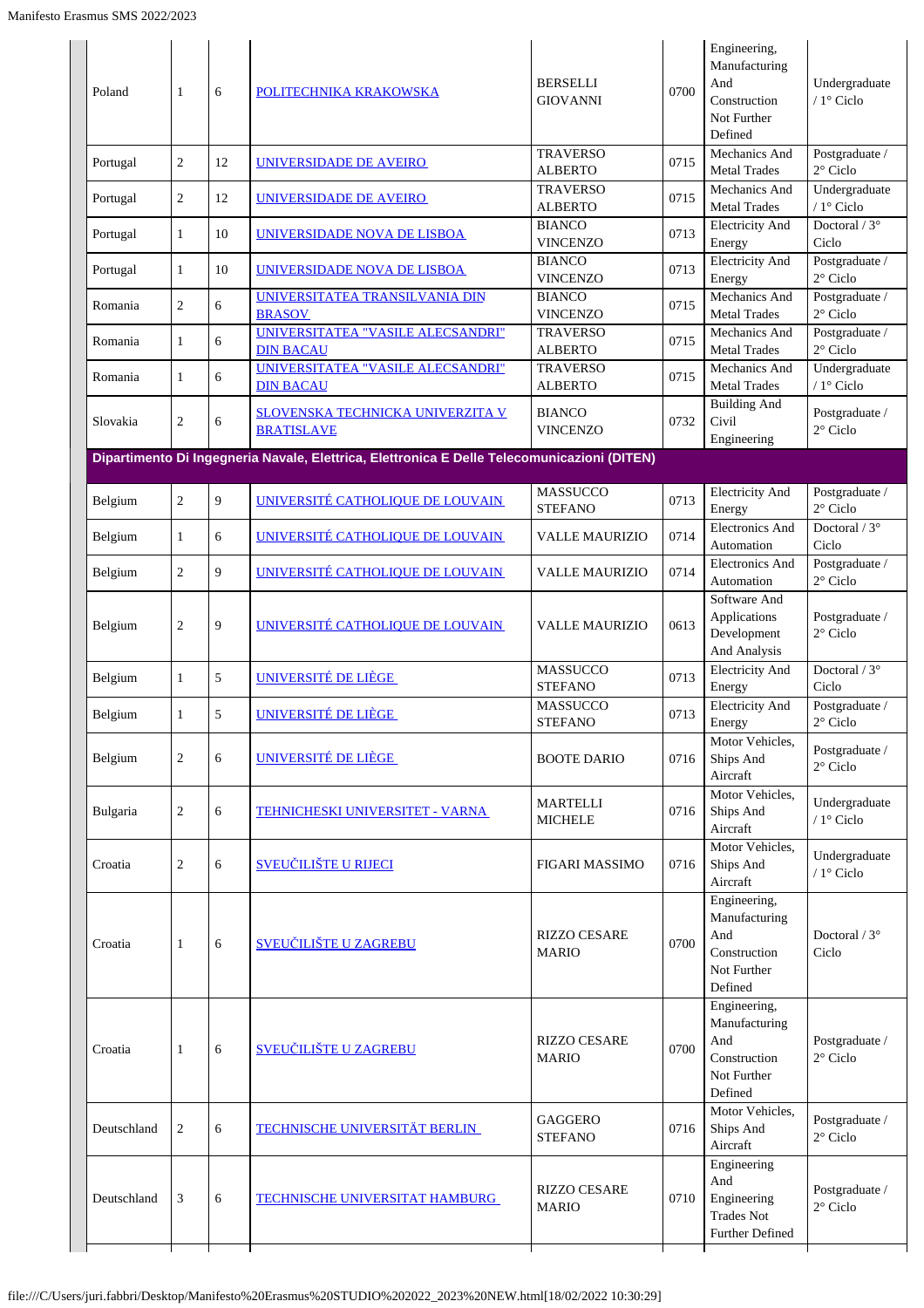| Deutschland | 1              | 6  | UNIVERSITAET BREMEN                                                                                    | <b>BELLOTTI</b><br><b>FRANCESCO</b> | 0710 | Engineering<br>And<br>Engineering<br><b>Trades Not</b><br><b>Further Defined</b>      | Doctoral / $3^{\circ}$<br>Ciclo      |
|-------------|----------------|----|--------------------------------------------------------------------------------------------------------|-------------------------------------|------|---------------------------------------------------------------------------------------|--------------------------------------|
| Deutschland | 3              | 6  | UNIVERSITAET BREMEN                                                                                    | <b>BELLOTTI</b><br><b>FRANCESCO</b> | 0710 | Engineering<br>And<br>Engineering<br><b>Trades Not</b><br><b>Further Defined</b>      | Postgraduate /<br>$2^{\circ}$ Ciclo  |
| Deutschland | $\mathbf{1}$   | 6  | <b>UNIVERSITAET ROSTOCK</b>                                                                            | <b>BOOTE DARIO</b>                  | 0716 | Motor Vehicles,<br>Ships And<br>Aircraft                                              | Undergraduate<br>/ 1° Ciclo          |
| Deutschland | $\overline{2}$ | 3  | UNIVERSITAET ROSTOCK                                                                                   | <b>BOOTE DARIO</b>                  | 0716 | Motor Vehicles,<br>Ships And<br>Aircraft                                              | Doctoral / $3^\circ$<br>Ciclo        |
| Deutschland | $\overline{2}$ | 6  | UNIVERSITAET ROSTOCK                                                                                   | <b>BOOTE DARIO</b>                  | 0716 | Motor Vehicles,<br>Ships And<br>Aircraft                                              | Postgraduate /<br>$2^{\circ}$ Ciclo  |
| España      | $\sqrt{2}$     | 6  | UNIVERSIDAD COMPLUTENSE DE MADRID                                                                      | <b>BELLOTTI</b><br><b>FRANCESCO</b> | 0610 | Information<br>And<br>Communication<br>Technologies (<br>Icts) Not<br>Further Defined | Postgraduate /<br>$2^{\circ}$ Ciclo  |
| España      | $\overline{4}$ | 10 | UNIVERSIDAD DE A CORUÑA                                                                                | <b>GRATTAROLA</b><br><b>ALDO</b>    | 0611 | Computer Use                                                                          | Undergraduate<br>/ 1° Ciclo          |
| España      | $\overline{4}$ | 10 | UNIVERSIDAD DE A CORUÑA                                                                                | <b>MARTELLI</b><br><b>MICHELE</b>   | 0716 | Motor Vehicles,<br>Ships And<br>Aircraft                                              | Undergraduate<br>/ 1° Ciclo          |
| España      | $\mathbf{1}$   | 10 | UNIVERSIDAD DE BURGOS                                                                                  | ZUNINO RODOLFO                      | 0613 | Software And<br>Applications<br>Development<br>And Analysis                           | Postgraduate /<br>$2^{\circ}$ Ciclo  |
| España      | 1              | 6  | UNIVERSIDAD DE CÁDIZ                                                                                   | <b>FIGARI MASSIMO</b>               | 0716 | Motor Vehicles,<br>Ships And<br>Aircraft                                              | Undergraduate<br>/ 1° Ciclo          |
| España      | $\overline{2}$ | 6  | UNIVERSIDAD DE CÁDIZ                                                                                   | <b>FIGARI MASSIMO</b>               | 0716 | Motor Vehicles,<br>Ships And<br>Aircraft                                              | Undergraduate<br>/ $1^{\circ}$ Ciclo |
| España      | $\mathbf{1}$   | 5  | UNIVERSIDAD DE LA IGLESIA DE DEUSTO<br><b>ENTIDAD RELIGIOSA</b>                                        | <b>BOLLA RAFFAELE</b>               | 0713 | <b>Electricity And</b><br>Energy                                                      | Undergraduate<br>/ 1° Ciclo          |
| España      | $\mathbf{1}$   | 5  | UNIVERSIDAD DE LA IGLESIA DE DEUSTO<br><b>ENTIDAD RELIGIOSA</b>                                        | <b>BOLLA RAFFAELE</b>               | 0714 | <b>Electronics And</b><br>Automation                                                  | Undergraduate<br>/ 1° Ciclo          |
| España      | $\mathbf{1}$   | 6  | UNIVERSIDAD DE LA LAGUNA                                                                               | VALLE MAURIZIO                      | 0714 | <b>Electronics And</b><br>Automation                                                  | Undergraduate<br>/ $1^\circ$ Ciclo   |
| España      | $\sqrt{2}$     | 6  | UNIVERSIDAD DE LEÓN                                                                                    | <b>BRACCO</b><br><b>STEFANO</b>     | 0713 | <b>Electricity And</b><br>Energy                                                      | Doctoral / $3^\circ$<br>Ciclo        |
| España      | $\sqrt{2}$     | 10 | UNIVERSIDAD DE LEÓN                                                                                    | <b>SILVESTRO</b><br><b>FEDERICO</b> | 0713 | <b>Electricity And</b><br>Energy                                                      | Postgraduate /<br>$2^{\circ}$ Ciclo  |
| España      | $\sqrt{2}$     | 6  | UNIVERSIDAD DE LEÓN                                                                                    | <b>BRACCO</b><br><b>STEFANO</b>     | 0713 | Electricity And<br>Energy                                                             | Postgraduate /<br>$2^{\circ}$ Ciclo  |
| España      | $\sqrt{2}$     | 6  | UNIVERSIDAD DE LEÓN                                                                                    | <b>BRACCO</b><br><b>STEFANO</b>     | 0713 | <b>Electricity And</b><br>Energy                                                      | Undergraduate<br>/ 1° Ciclo          |
| España      | $\overline{2}$ | 10 | UNIVERSIDAD DE LEÓN                                                                                    | <b>SILVESTRO</b><br><b>FEDERICO</b> | 0713 | <b>Electricity And</b><br>Energy                                                      | Undergraduate<br>/ $1^\circ$ Ciclo   |
| España      | $\mathbf{1}$   | 10 | UNIVERSIDAD DE SEVILLA                                                                                 | <b>SILVESTRO</b><br><b>FEDERICO</b> | 0713 | <b>Electricity And</b><br>Energy                                                      | Postgraduate /<br>$2^{\circ}$ Ciclo  |
| España      | $\sqrt{2}$     | 6  | UNIVERSIDAD DE SEVILLA                                                                                 | <b>BRACCO</b><br><b>STEFANO</b>     | 0713 | Electricity And<br>Energy                                                             | Doctoral / $3^\circ$<br>Ciclo        |
| España      | $\sqrt{2}$     | 3  | <b>UNIVERSIDAD DE SEVILLA</b>                                                                          | <b>BRACCO</b><br><b>STEFANO</b>     | 0713 | <b>Electricity And</b><br>Energy                                                      | Postgraduate /<br>$2^{\circ}$ Ciclo  |
| España      | $\mathbf{1}$   | 12 | UNIVERSIDAD POLITECNICA DE MADRID -<br><b>ESCUELA TÉCNICA SUPERIOR DE</b><br><b>INGENIEROS NAVALES</b> | <b>MARTELLI</b><br><b>MICHELE</b>   | 0716 | Motor Vehicles,<br>Ships And<br>Aircraft                                              | Postgraduate /<br>$2^{\circ}$ Ciclo  |
| España      | $\mathbf{1}$   | 12 | UNIVERSIDAD POLITECNICA DE MADRID -<br><b>ESCUELA TÉCNICA SUPERIOR DE</b><br><b>INGENIEROS NAVALES</b> | <b>MARTELLI</b><br><b>MICHELE</b>   | 0716 | Motor Vehicles,<br>Ships And<br>Aircraft                                              | Undergraduate<br>/ 1° Ciclo          |
|             |                |    |                                                                                                        |                                     |      |                                                                                       |                                      |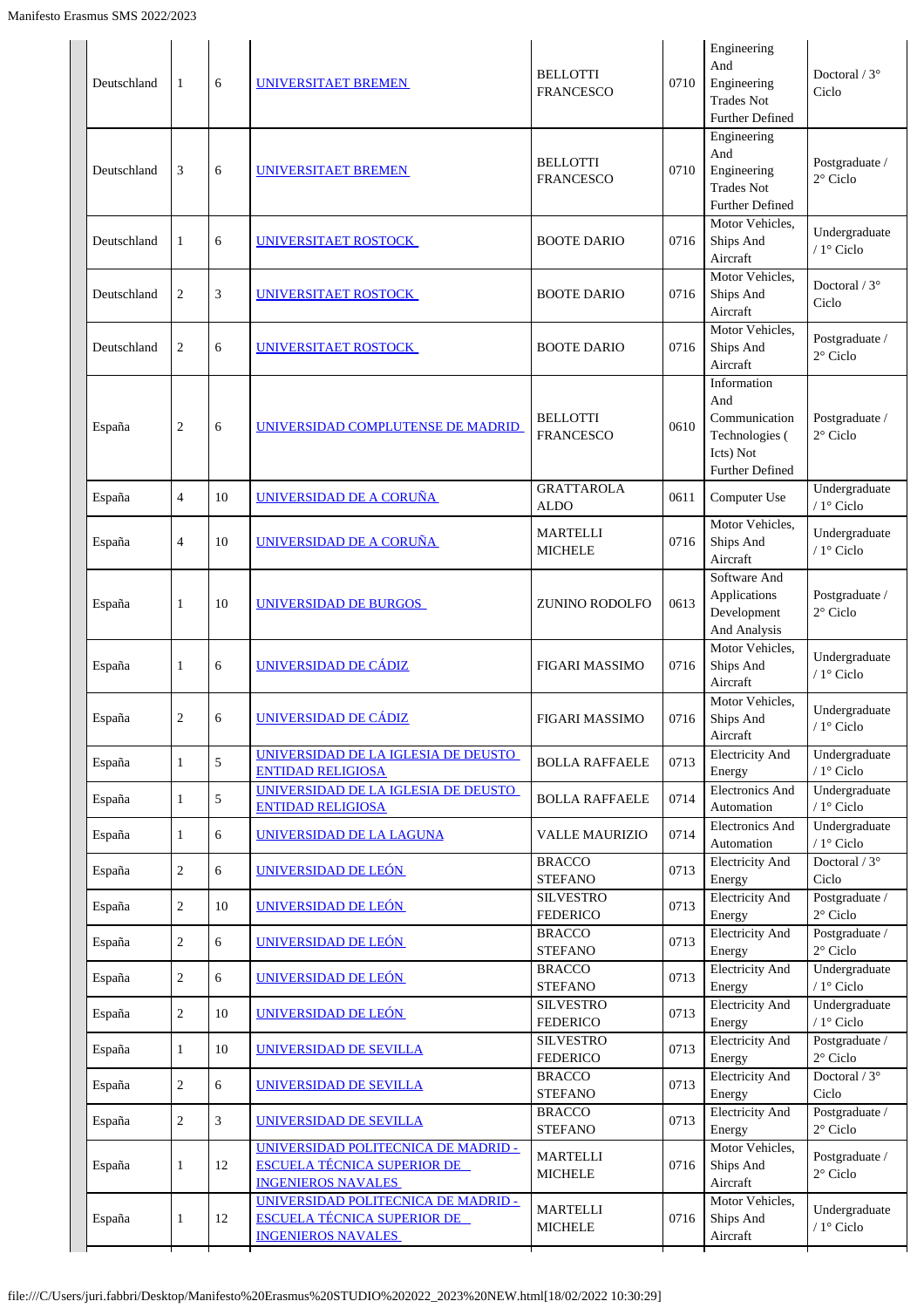| España    | 1              | 11          | UNIVERSIDAD PUBLICA DE NAVARRA                                                                   | <b>CAVIGLIA DANIELE</b> 0714        |      | <b>Electronics And</b><br>Automation                                                         | Postgraduate /<br>2° Ciclo          |
|-----------|----------------|-------------|--------------------------------------------------------------------------------------------------|-------------------------------------|------|----------------------------------------------------------------------------------------------|-------------------------------------|
| España    | $\overline{c}$ | 9           | UNIVERSIDAD REY JUAN CARLOS                                                                      | <b>GRATTAROLA</b><br><b>ALDO</b>    | 0611 | Computer Use                                                                                 | Undergraduate<br>/ 1° Ciclo         |
| España    | 2              | 9           | <u>UNIVERSIDAD REY JUAN CARLOS</u>                                                               | <b>BOLLA RAFFAELE</b>               | 0612 | Database And<br>Network<br>Design And<br>Administration                                      | Undergraduate<br>/ 1° Ciclo         |
| España    | $\mathbf{1}$   | $\mathbf Q$ | <u>UNIVERSIDAD REY JUAN CARLOS </u>                                                              | <b>VALLE MAURIZIO</b>               | 0714 | <b>Electronics And</b><br>Automation                                                         | Undergraduate<br>/ 1° Ciclo         |
| España    | 2              | 5           | UNIVERSITAT AUTONOMA DE<br><b>BARCELONA</b>                                                      | <b>GRATTAROLA</b><br><b>ALDO</b>    | 0610 | Information<br>And<br>Communication<br>Technologies (<br>Icts) Not<br><b>Further Defined</b> | Undergraduate<br>/ 1° Ciclo         |
| España    | 1              | 6           | UNIVERSITAT DE LES ILLES BALEARS                                                                 | <b>RIZZO CESARE</b><br><b>MARIO</b> | 0700 | Engineering,<br>Manufacturing<br>And<br>Construction<br>Not Further<br>Defined               | Doctoral $/3^{\circ}$<br>Ciclo      |
| España    | 1              | 10          | UNIVERSITAT POLITÈCNICA DE<br><b>CATALUNYA</b>                                                   | <b>FIGARI MASSIMO</b>               | 0716 | Motor Vehicles,<br>Ships And<br>Aircraft                                                     | Postgraduate /<br>$2^{\circ}$ Ciclo |
| España    | 1              | 10          | UNIVERSITAT POLITÈCNICA DE<br><b>CATALUNYA</b>                                                   | <b>FIGARI MASSIMO</b>               | 0716 | Motor Vehicles,<br>Ships And<br>Aircraft                                                     | Undergraduate<br>/ 1° Ciclo         |
| España    | 2              | 12          | UNIVERSITAT POLITÈCNICA DE<br><b>CATALUNYA</b>                                                   | <b>FIGARI MASSIMO</b>               | 0716 | Motor Vehicles,<br>Ships And<br>Aircraft                                                     | Postgraduate /<br>2° Ciclo          |
| España    | $\overline{c}$ | 12          | UNIVERSITAT POLITÈCNICA DE<br><b>CATALUNYA</b>                                                   | <b>FIGARI MASSIMO</b>               | 0716 | Motor Vehicles,<br>Ships And<br>Aircraft                                                     | Undergraduate<br>/ 1° Ciclo         |
| France    | 1              | 6           | <b>ECOLE CENTRALE DE NANTES</b>                                                                  | ZACCONE<br><b>RAPHAEL</b>           | 0716 | Motor Vehicles,<br>Ships And<br>Aircraft                                                     | Doctoral / $3^\circ$<br>Ciclo       |
| France    | 2              | 6           | <b>ECOLE CENTRALE DE NANTES</b>                                                                  | ZACCONE<br><b>RAPHAEL</b>           | 0716 | Motor Vehicles,<br>Ships And<br>Aircraft                                                     | Postgraduate /<br>$2^{\circ}$ Ciclo |
| France    | 5              | 10          | <b>ECOLE NATIONALE SUPERIEURE DE</b><br><b>TECHNIQUES AVANCEES BRETAGNE</b>                      | <b>GUALENI PAOLA</b>                | 0716 | Motor Vehicles,<br>Ships And<br>Aircraft                                                     | Postgraduate /<br>2° Ciclo          |
| France    | $\mathbf{1}$   | 6           | <b>ECOLE NATIONALE SUPERIEURE DES</b><br><b>MINES DE PARIS</b>                                   | <b>BRACCO</b><br><b>STEFANO</b>     | 0713 | <b>Electricity And</b><br>Energy                                                             | Doctoral $/3^{\circ}$<br>Ciclo      |
| France    | $\overline{c}$ | 6           | <b>ECOLE NATIONALE SUPERIEURE DES</b><br><b>MINES DE PARIS</b>                                   | <b>BRACCO</b><br><b>STEFANO</b>     | 0713 | <b>Electricity And</b><br>Energy                                                             | Postgraduate /<br>$2^{\circ}$ Ciclo |
| France    | 2              | 12          | EFREI, ECOLE D'INGÉNIEUR EN<br><b>INFORMATIQUE ET TECHNOLOGIES DU</b><br><b>NUMÉRIQUE</b>        | <b>GRATTAROLA</b><br><b>ALDO</b>    | 0610 | Information<br>And<br>Communication<br>Technologies (<br>Icts) Not<br><b>Further Defined</b> | Postgraduate /<br>2° Ciclo          |
| France    | 2              | 12          | <b>EFREI, ECOLE D'INGÉNIEUR EN</b><br><b>INFORMATIQUE ET TECHNOLOGIES DU</b><br><b>NUMÉRIOUE</b> | <b>GRATTAROLA</b><br><b>ALDO</b>    | 0610 | Information<br>And<br>Communication<br>Technologies (<br>Icts) Not<br><b>Further Defined</b> | Undergraduate<br>/ 1° Ciclo         |
| France    | 5              | 12          | <b>IMT ALTANTIQUEBRETAGNE PAYS DE LA</b><br><b>LOIRE</b>                                         | <b>MOSER GABRIELE</b>               | 0714 | <b>Electronics And</b><br>Automation                                                         | Postgraduate /<br>$2^{\circ}$ Ciclo |
| France    | 2              | 6           | <b>INSTITUT CATHOLIQUE D' ARTS ET</b><br><b>METIERS</b>                                          | <b>BOOTE DARIO</b>                  | 0716 | Motor Vehicles,<br>Ships And<br>Aircraft                                                     | Postgraduate /<br>2° Ciclo          |
| Nederland | 1              | 6           | <b>TECHNISCHE UNIVERSITEIT DELFT</b>                                                             | <b>MARTELLI</b><br><b>MICHELE</b>   | 0716 | Motor Vehicles,<br>Ships And<br>Aircraft                                                     | Doctoral / 3°<br>Ciclo              |
|           |                |             |                                                                                                  | <b>MARTELLI</b>                     |      | Motor Vehicles,                                                                              | Postgraduate /                      |